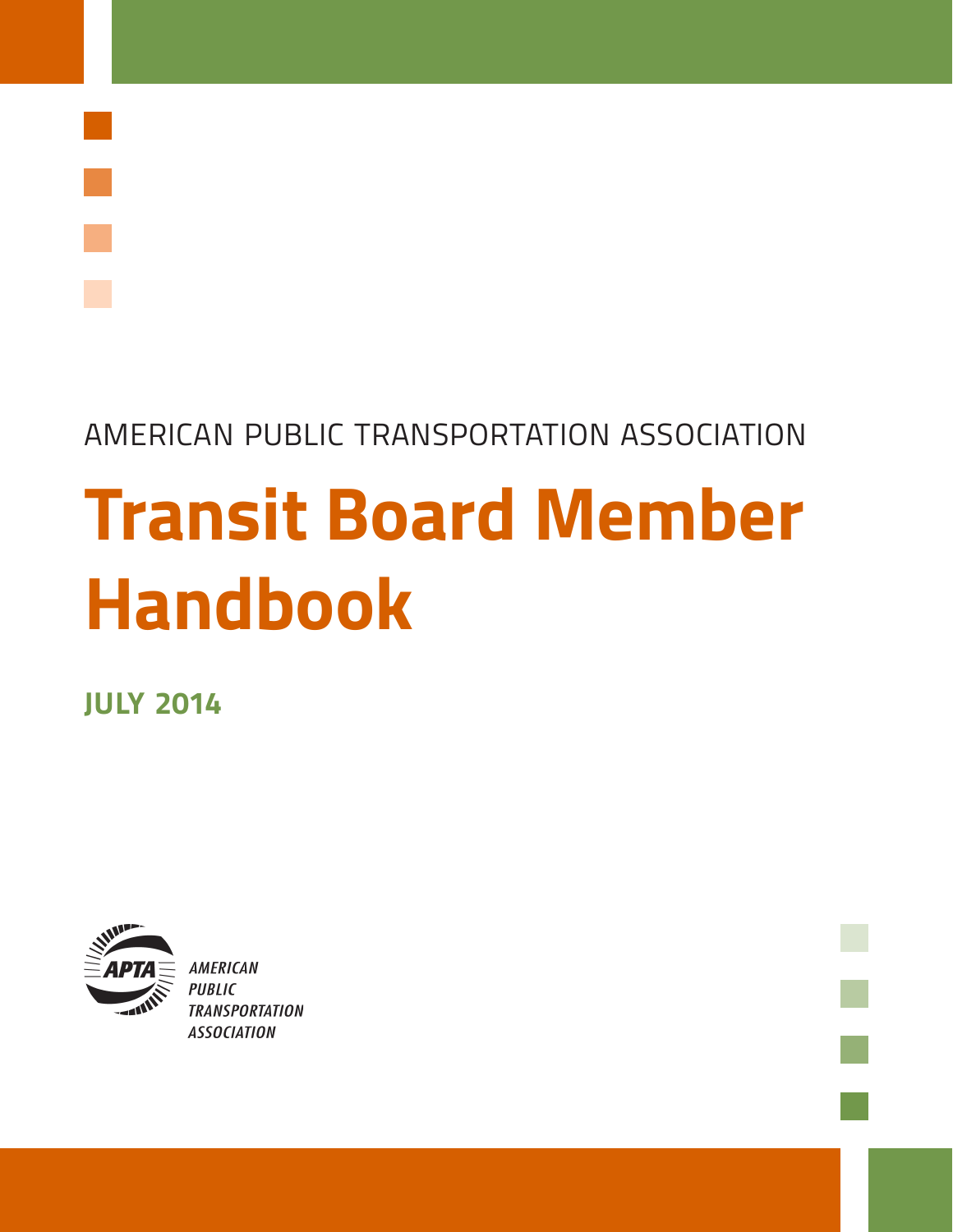# **From Transit Board Members Committee Chair Fred Daniels**

Ur association's Transit Board Members (TBM) Committee invites you<br>to become engaged with your fellow board members in advancing publi<br>transportation both locally and nationally. This handbook is one of mail<br>tearning tools to become engaged with your fellow board members in advancing public transportation both locally and nationally. This handbook is one of many learning tools and other resources offered by APTA to help us become even better at our jobs as board members.

With overall ridership and public support on an upward trend, board members are leading by example with forward-thinking strategies and a continuing learning curve. The *Transit Board Member Handbook* offers discussions on board members' roles and responsibilities, professional development, ethics, selection of the chief executive, funding and financing, and many other important aspects of good governance.

The best ways to become involved are to bring your leadership skills to the national scale with APTA's TBM Committee and attend our annual seminar for board members and clerks of the board. Meet colleagues through the work of subcommittees, such as the ADA, small and mid-sized systems, or program subcommittees. Take advantage of the opportunities to run for office as a regional representative, secretary, vice chair, and chair of the TBM Committee. Start with APTA's TBM Committee and find at least one other committee at APTA to join; for example, many board members are also members of the Legislative Committee, leading our industry in this area. According to APTA's bylaws regarding our association's chair, every third year if a transit board members has not held this position, every consideration is given to elect a TBM as the chair of APTA. APTA benefits from the unique perspectives and influence that board members offer.

Your increased knowledge and national experience through APTA offers unparalleled benefits to your public transit system. Transportation governance is enhanced as together we share our insights and new ideas, learn more about emerging trends, and discuss our agencies' advances, challenges, and best practices.

**Frederick L. Daniels, Jr.** Chair, American Public Transportation Association's Transit Board Members Committee, and Member, APTA Board of Directors Immediate Past Chair, Metropolitan Atlanta Rapid Transit Authority, Atlanta, GA

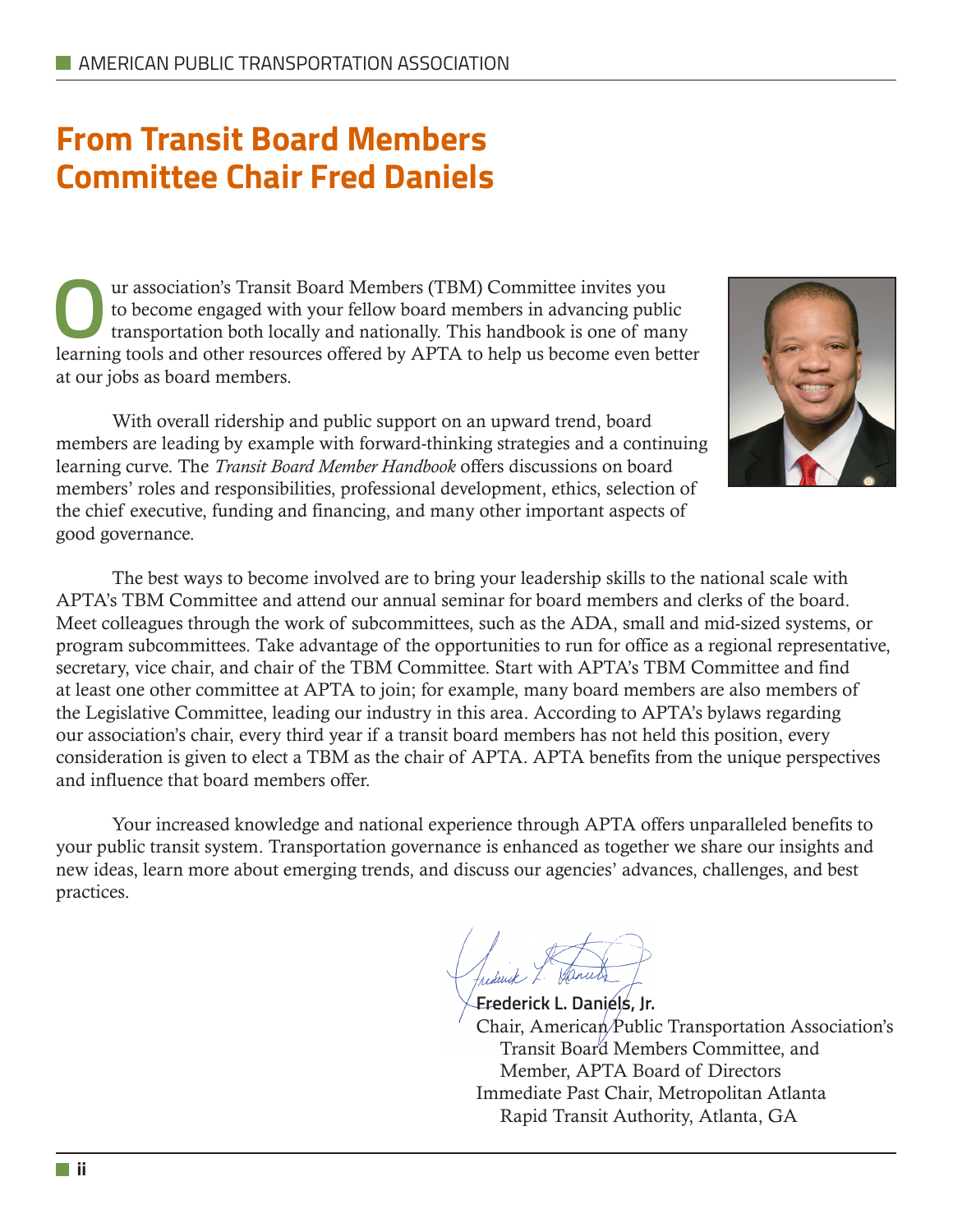# **To Members of Public Transit Boards of Directors and Commissioners from APTA's President & CEO Michael P. Melaniphy**

**A** PTA is North America's premier association of more than 1,500 member organizations—bus, paratransit, ferry, and rail systems; planning, design, construction, and finance firms; product and service businesses; state associations; academic institutions; metropolitan planning associations; and more. More than 90 percent of those who use public transportation in the U.S. are served by APTA members.



Key to the success of public transportation systems is the leadership of their governing boards. The board of directors, commissioners, or trustees is often created in the "enabling" legislation that established the public transportation agency. Many important roles that the board fulfills are described in this *Transit Board Member Handbook.*

Board members help set policy, secure funding, and build support for the public transit system. Our industry's dynamic political and economic environments call for skilled board members who . . .

- $\blacksquare$  study complex transportation needs and help define new issues
- $\blacksquare$  recognize emerging trends and their impacts
- $\blacksquare$  create vision and opportunity in the organization's long-term planning
- lead the agency's growth

APTA is committed to the continuing professional development of public transportation policy leaders and all APTA members. For both new and tenured transit board members, this handbook offers resources for excellence in governance.

*Dad Rid*a

**Michael P. Melaniphy** President & CEO American Public Transportation Association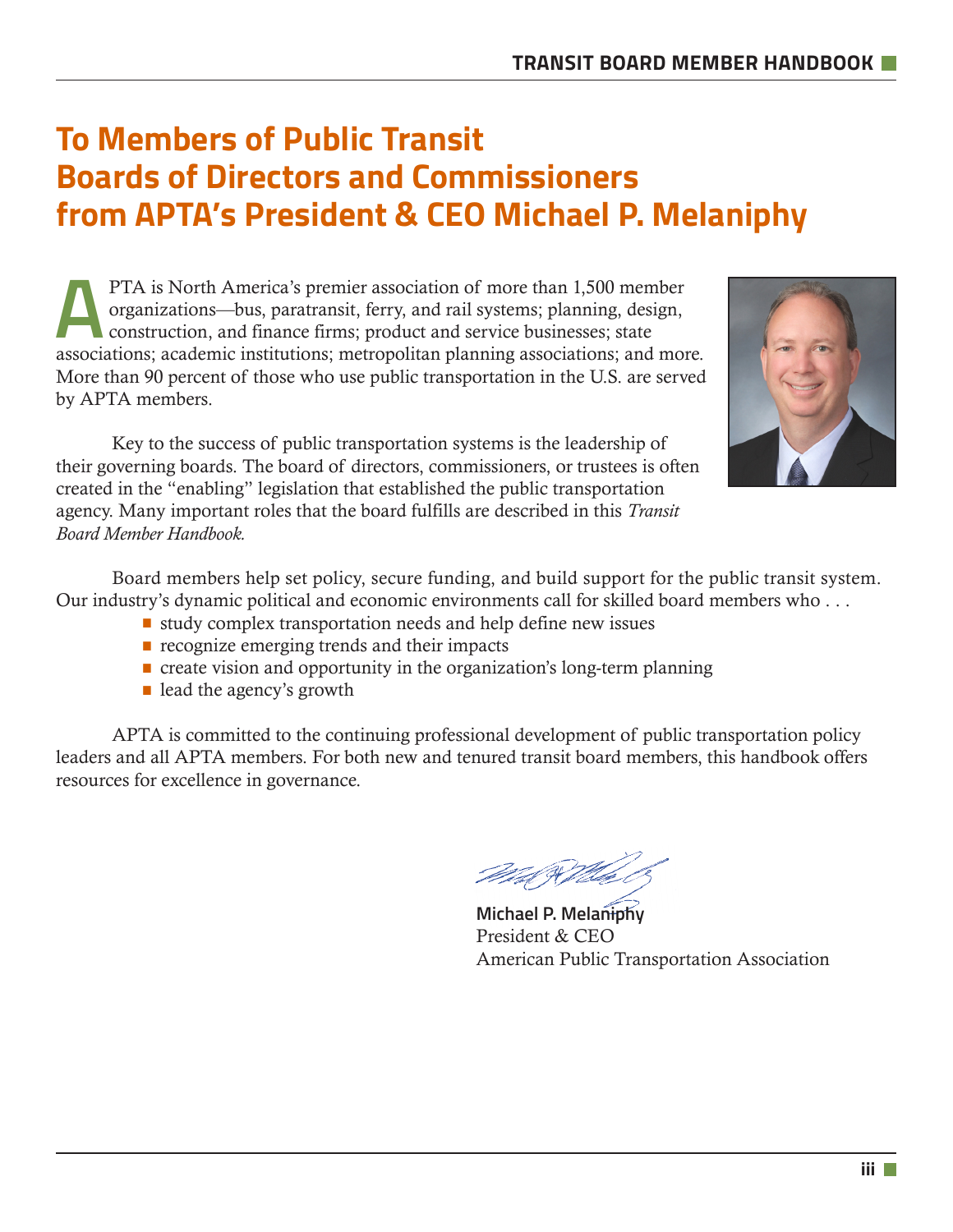# **Acknowledgements**

For the guidance that produced this *Transit Board Member Handbook*, we thank those on APTA's Transit Board Members Committee handbook working group: Crystal Fortune Lyons, chair, Mort Downey, Fred Daniels, Randall Chrisman, M.P. Carter, Dr. Valarie J. McCall, Beth Vidaurri, Andre Gibson, David Stackrow, and Roberta Boomer. Thanks to APTA's Mobility Management, Sustainability, and Safety Coordinating Committees.

### **APTA's Vision Statement**

Be the leading force in advancing public transportation.

### **APTA's Mission Statement**

To strengthen and improve public transportation, APTA serves and leads its diverse membership through advocacy, innovation, and information sharing.

### **APTA's Policy on Diversity**

APTA recognizes the importance of diversity for conference topics and speakers and is committed to increasing the awareness of its membership on diversity issues. APTA welcomes ideas and suggestions on how to strengthen its efforts to meet these important diversity objectives.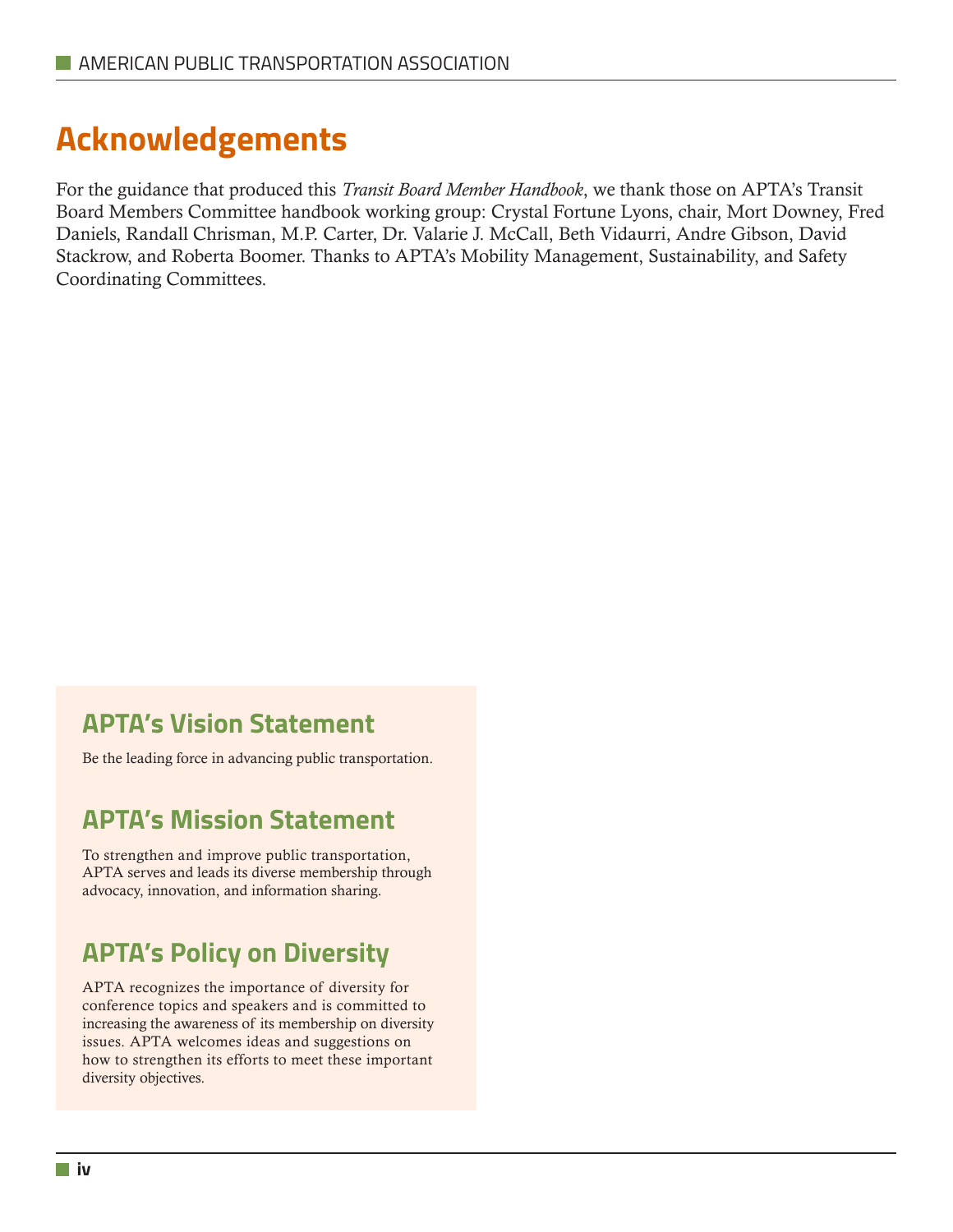## **Contents**

|   | $\overline{2}$ |
|---|----------------|
|   | $\overline{2}$ |
| П | 5              |
|   | 6              |
|   | 9              |
|   | 11             |
|   | 13             |
|   | 16             |
|   | 17             |
|   | 19             |
|   | 20             |
|   | 22             |
|   | 24             |
|   | 26             |
|   | 28             |
|   | 29             |
|   | 32             |
|   | 35             |
|   | 36             |
|   | 38             |
|   | 40             |
|   | 42             |
|   | 59             |
|   | 62             |
|   | 69             |
|   | 72             |
|   | 74             |
|   | 80             |
|   | 82             |
|   | 84             |

Public Transit System Acronyms . 85 General Acronyms . 89 Glossary . 92 References . 107

PAGE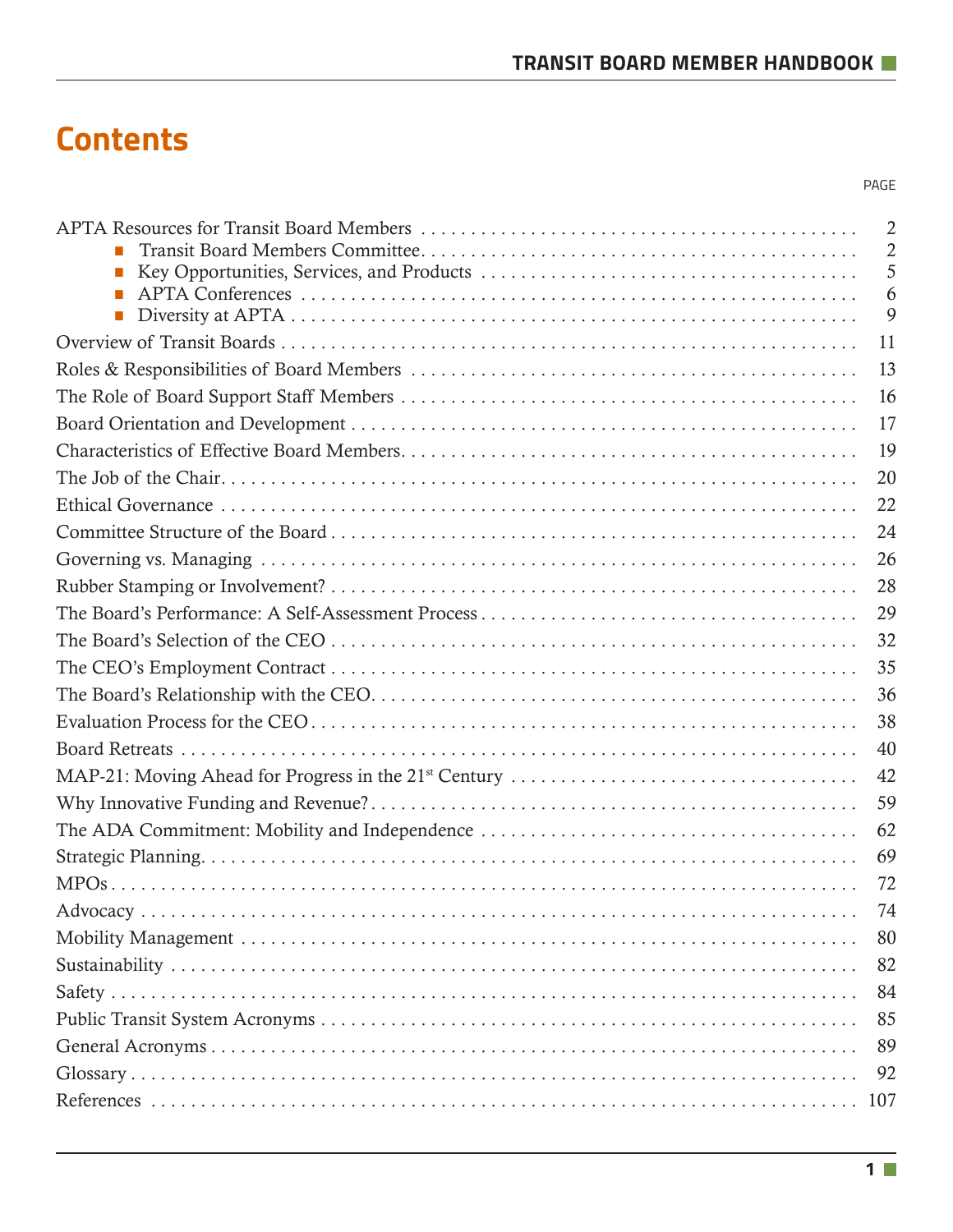# **APTA Resources for Transit Board Members**

#### **APTA Transit Board Members Committee**

#### *Bringing your leadership skills to the national scale*

The Transit Board Members Committee welcomes all members of boards and commissions of APTAmember public transportation systems to join in the professional development activities that help them become even better in their governance role. This committee meets three times a year: in conjunction with APTA's Legislative Conference in March, Transit Board Members & Board Support Seminar in July, and Annual Meeting in September or October.

Board members are invited to participate in webinars, conference calls, committee work, and events. Most directors say they attend APTA conferences to learn. The unique opportunities sponsored by the TBM Committee are custom-made for—and led by—board members, communicating information from the board member's perspective.

#### *Committee Goals*

The TBM committee helps board members and commissioners further develop knowledge and skills to fulfill their obligations as policymakers in an efficient and effective manner. The committee also provides a forum through which board members express their views on the direction of APTA, as well as communicate about board actions, functions, and development.

#### *How to Join*

To join any APTA committee, get in touch with its staff advisor. Most board members first join the Transit Board Members Committee and then become active in others; there are more than 120 committees, subcommittees, working groups, and task forces. Information about APTA's committees is at www.apta. com under "About APTA," and "Governance."

#### *Committee Collaboration Web Page at www.apta.com*

Once logged-in as a member of APTA, TBM Committee and Board Support Subcommittee members are welcome to visit the committee collaboration page for the calendar, bylaws, and more. Members are invited to upload documents to share with others and download minutes of meetings and other information of interest.

#### *Committee Leadership Opportunities*

The TBM committee's elected officers are the chair, vice chair, secretary, and regional representatives. Officers are listed at www.apta.com; log-in as an APTA member and select "Committee Rosters."

#### APTA Transit Board Members Committee Chair, Vice Chair, Secretary

The chair, vice chair, and secretary have leadership duties typical for their offices and have one-year terms (renewable the second year). The committee chair conducts the meetings, guides the direction of the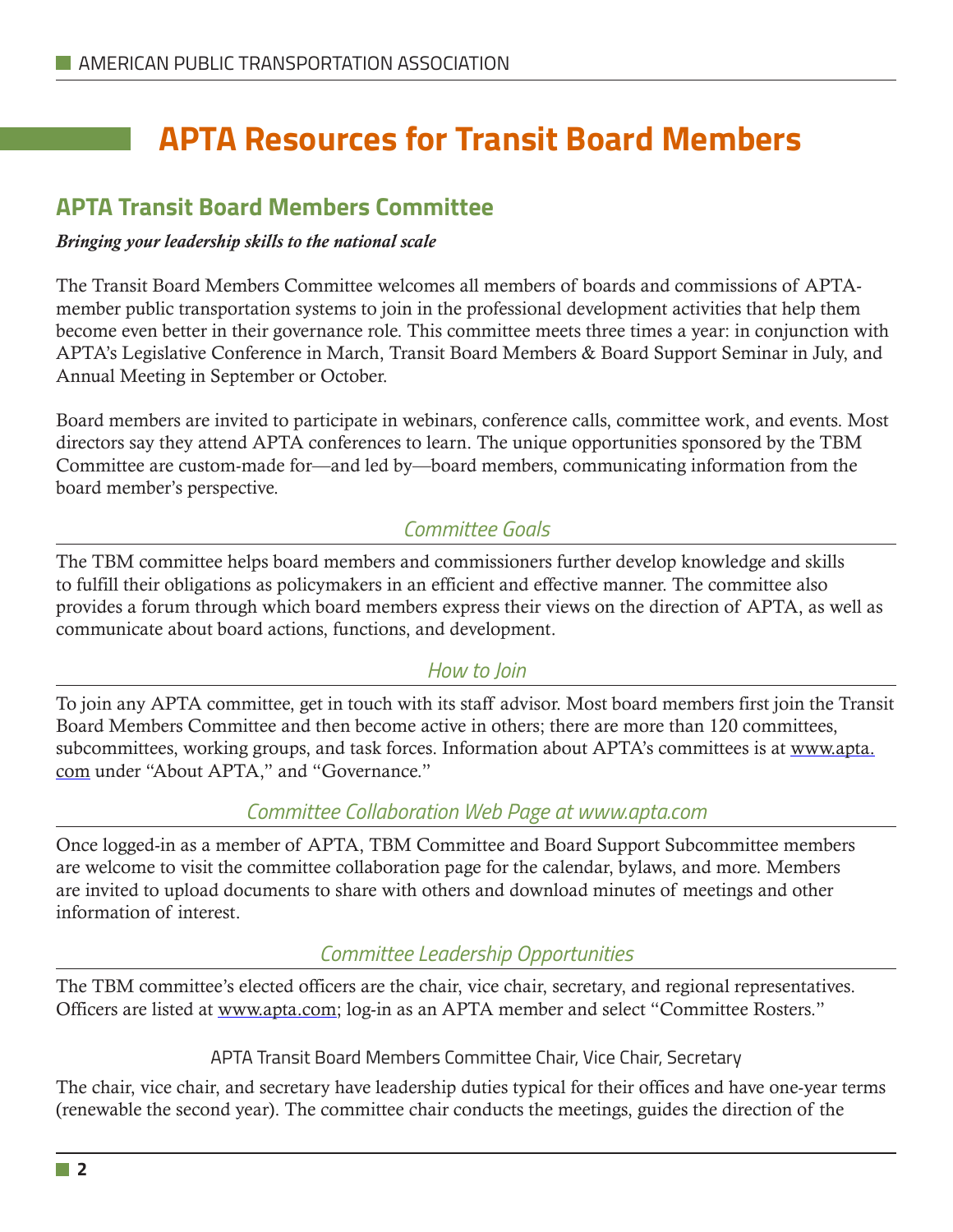committee's work, appoints the non-elected officers, fills the elected officer positions when they become available in mid-term, and creates subcommittees. The vice chair assists in the chair's duties and fills-in for the chair when he or she is unavailable. The secretary helps guide the committee's work and approves the minutes of meetings.

#### Transit Board Members Committee Regional Representatives

Regional representatives communicate to the committee the interests of transit board members serving agencies in their regions and help involve them in TBM and other APTA committees. When joining the TBM committee, it's always best to contact one's regional representative.

#### The APTA regions are:

- I: .... Connecticut, Maine, Vermont, New Hampshire, Massachusetts, New York, Rhode Island
- II: . Virginia, New Jersey, Pennsylvania, Delaware, Maryland, West Virginia, Washington DC, North Carolina, South Carolina
- III: . Tennessee, Kentucky, Georgia, Florida, Alabama, Arkansas, Mississippi, Louisiana, Puerto Rico, U.S. Virgin Islands
- IV: . Ohio, Minnesota, Wisconsin, Illinois, Indiana, Michigan, North Dakota, South Dakota
- V: . Texas, Nebraska, Kansas, Oklahoma, Montana, Wyoming, Colorado, Utah, New Mexico, Iowa, Missouri
- VI: . Oregon, Idaho, Nevada, Arizona, Washington, California, Alaska, Hawaii VII: . Canada

Regional representatives have two-year terms, with an option to run for a second term.

#### Transit Board Members Committee Executive Council

The Transit Board Members Committee's Executive Council is made up of all elected and appointed officers. It plans the committee's activities and sees that all committee work supports APTA's strategic goals. The appointed officers have included the chairs of the Legislative Subcommittee, Engagement & Membership Subcommittee, Program Subcommittee, ADA Subcommittee, Small and Mid-Sized System Subcommittee, Nominating Subcommittee, ad hoc working groups, and the editor of the *BOARDtalk*  newsletter. The Board Support Subcommittee chair is an ex-officio member of the Executive Council.

- **TBM Committee's Legislative Subcommittee—discusses ways that board members can leverage** their influence in joining APTA's one-voice advocacy efforts. The chair and vice chair also serve as chair and vice chair of the TBM subcommittee of the APTA Legislative Committee and are members of its steering committee.
- **Engagement & Membership Subcommittee—develops outreach efforts and new-member mentoring** to increase committee membership and satisfaction.
- **Program Subcommittee—helps create the educational content for the July seminar and webinars.** The chair is a board member from the host transit system for the July seminar.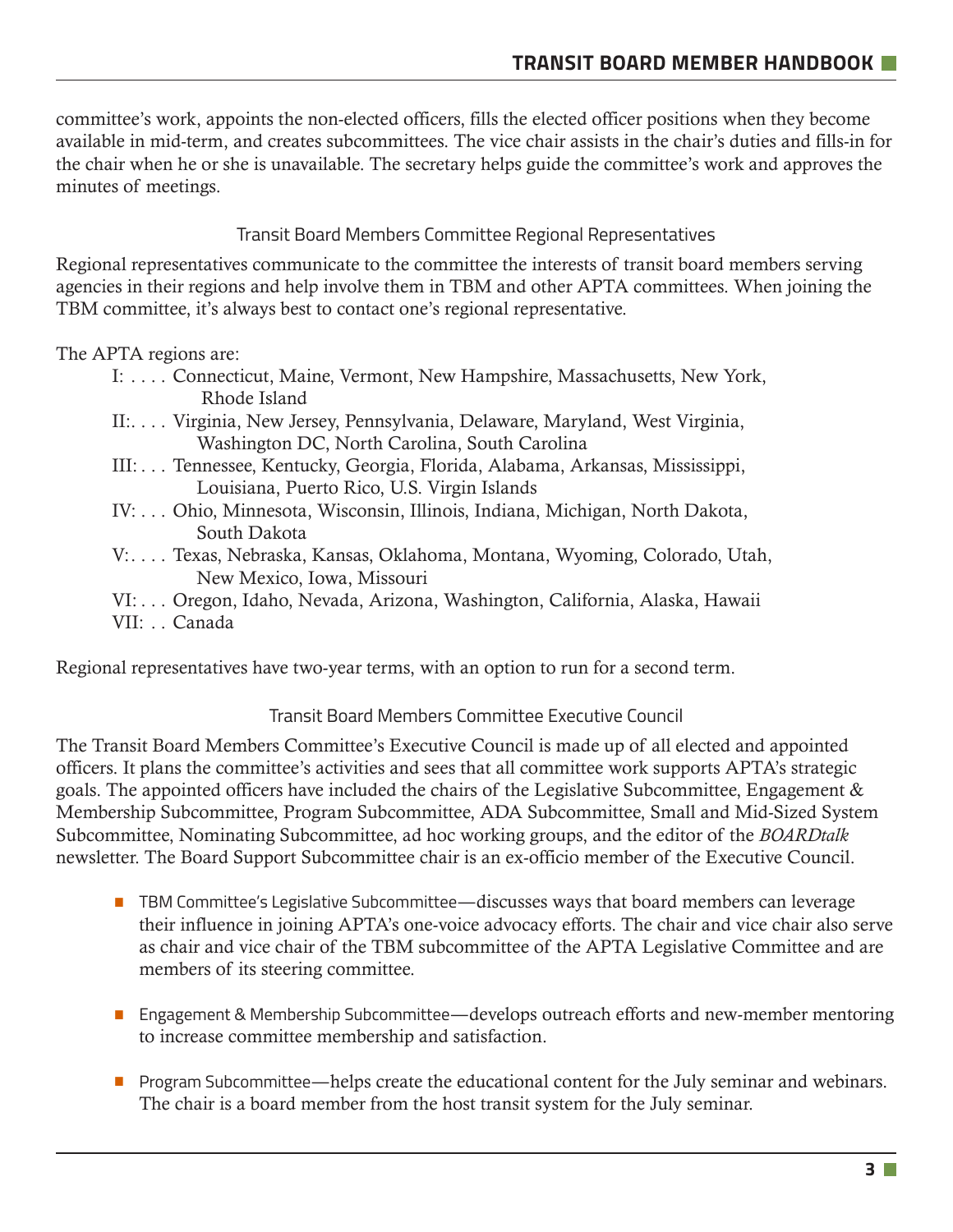- **ADA Subcommittee—fosters better understanding of transportation for people with disabilities.** The book, *ADA Essentials for Transit Board Members: Fundamentals of the Americans with Disabilities Act*, was created by a partnership of this subcommittee and Easter Seals Project ACTION. The book is available for downloading at www.apta.com under "Resource Library."
- **Small & Mid-Sized System Subcommittee—brings the topics of high interest for board members of** small (under 100 buses) and medium-sized (100-500 buses) transit systems to the Transit Board Members Seminar and webinars.
- **•** Nominating Subcommittee—presents a slate of transit board members as candidates for APTA's Executive Committee and Board of Directors. APTA's bylaws provide special considerations for including transit board members in the association's leadership. From the association's bylaws:

The (APTA) nominating committee each year shall give every consideration to board members of APTA transit members for service as chair and vice chair. If a transit board member has not served as APTA chair in the previous two years, the nominating committee shall make every effort to nominate an eligible transit board member for the position of vice chair. The nominating committee shall seek to achieve balance among transit board members and transit professionals when selecting nominees for the ten executive committee member at-large positions reserved for officers or officials of transit system members.

■ Board Support Subcommittee—offers leadership development opportunities for clerks of the board . . . individuals who work in support of transit board members. This subcommittee develops the educational content for its portion of the Transit Board Members and Board Support Seminar offered each July, offers webinars, and publishes the *LINK* newsletter. To be part of this subcommittee, one must be in a position of supporting a transit agency board for an APTA-member agency.

The TBM committee's ad hoc working groups have included those developing the *Transit Board Member Handbook* and strengthening the roles of regional representatives.

The *BOARDtalk* newsletter represents an opportunity to contribute articles and information to share with fellow board members. It is emailed twice a year to members of the TBM committee and Board Support Subcommittee, as well as transit agency CEOs.

#### *Supporting APTA's Strategic Goals &* TransitVision 2050

Everything the Transit Board Members Committee does supports APTA's strategic goals—part of the 2010-2014 Strategic Plan available at www.apta.com under "About APTA" and "Governance." The goals are:

**Economic Sustainability —** Support members in the development of an economically sustainable financial structure for the industry that accommodates existing and future demands for growth.

**Environmental Sustainability —** Establish services for APTA members that help environmental sustainability become integral to how the public transportation industry functions and what it provides to meet the needs of public transportation customers.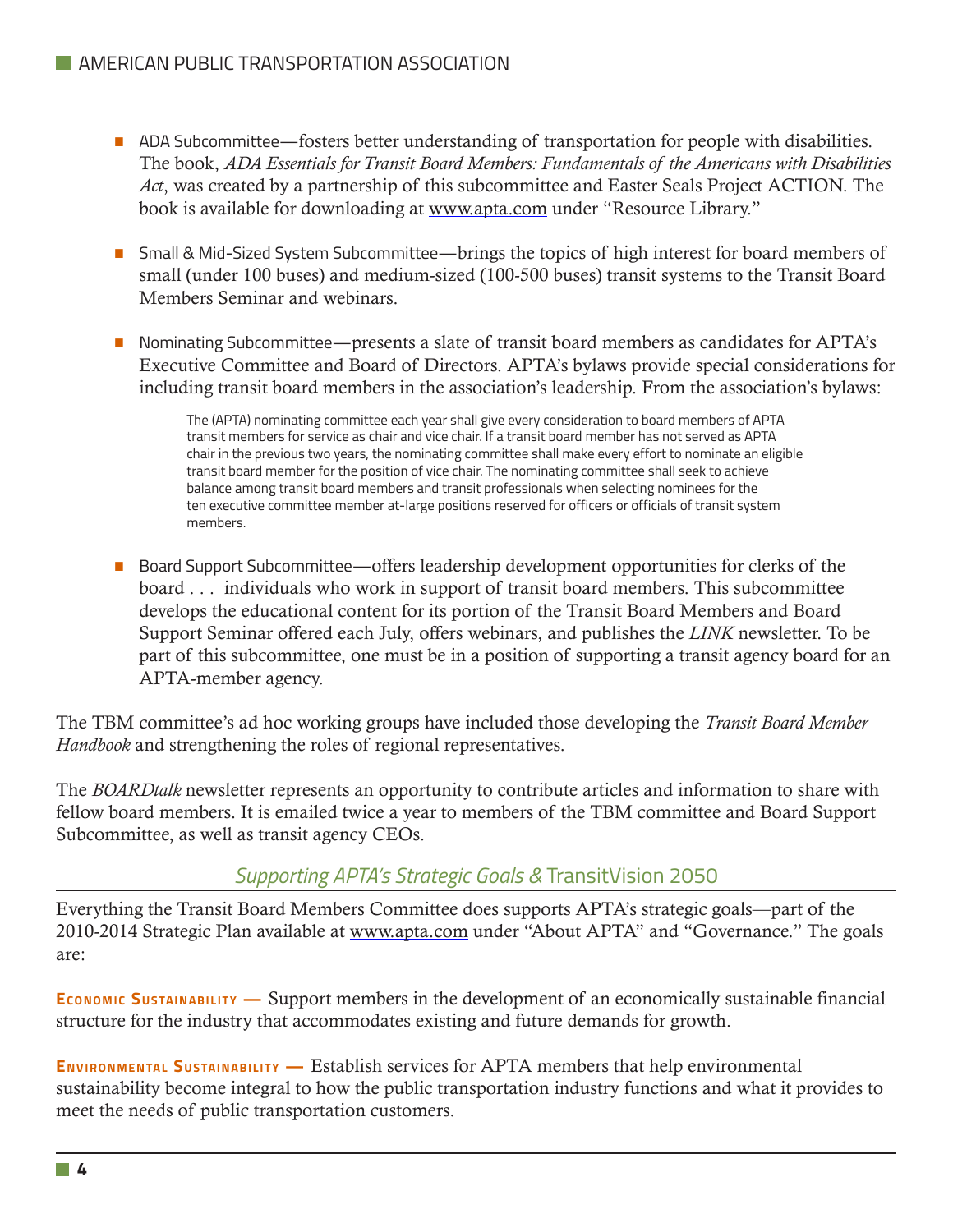**Safe and Reliable Mobility Systems —** Support members in developing safe, efficient, and attractive systems and services that meet the current and future needs of riders and engender a high level of customer confidence.

**A Quality Workforce —** Help members attract, develop, and retain a diverse workforce able to deliver high-quality performance that effectively and efficiently responds to the evolving needs of public transportation customers.

**Public Transportation: Essential Value to All —** Ensure that a critical mass of key stakeholders understands how public transportation is essential to the social, environmental, and economic quality of life and communicates that value.

APTA's long-term vision for an efficient, multimodal transportation system as the key to sustained economic vitality and global competitiveness is in the report, *TransitVision 2050*, at: http://www.apta.com/ gap/transitvision/Pages/default.aspx.

Opportunities are plentiful for board members to become involved in the TBM committee and other APTA committees. The Transit Board Members Committee's work helps its leaders in ably guiding the American Public Transportation Association and its 1,500 member organizations. The committee invites all board members of APTA-member transit systems to become engaged. We are all better for sharing our strengths.

### **Key Opportunities, Services, and Products**

#### *Resources for transit board members*

Dedicated to being the leading force in advancing public transportation, APTA focuses on advocacy, innovation, and information sharing. For transit board members and the agencies they govern, invaluable resources and unique professional development opportunities are available. Most information is online at www.apta.com, and offered only to APTA members. For access, log-in as a member with your email address and a password of your choice.

#### *Advocacy*

APTA offers critical legislative and regulatory policy development opportunities as part of its Legislative Committee. All board members are encouraged to join. Regularly emailed to Legislative Committee members is information such as "Legislative Alerts" and positioning on legislative issues and Notice of Public Rule Makings (NPRMs). APTA can help board members make contacts with federal agencies, national organizations, and elected officials. Look on the home page at www.apta.com for the MAP-21 Resource Center, and also select "Government Affairs & Policy" for information on advocacy, federal regulations, legislative issues, updates, and testimony.

#### *Professional Development*

The Transit Board Members and Board Support Seminar is an industry forum offered in July each year. To attend, one must be either a board member/commissioner or in a board support staff role at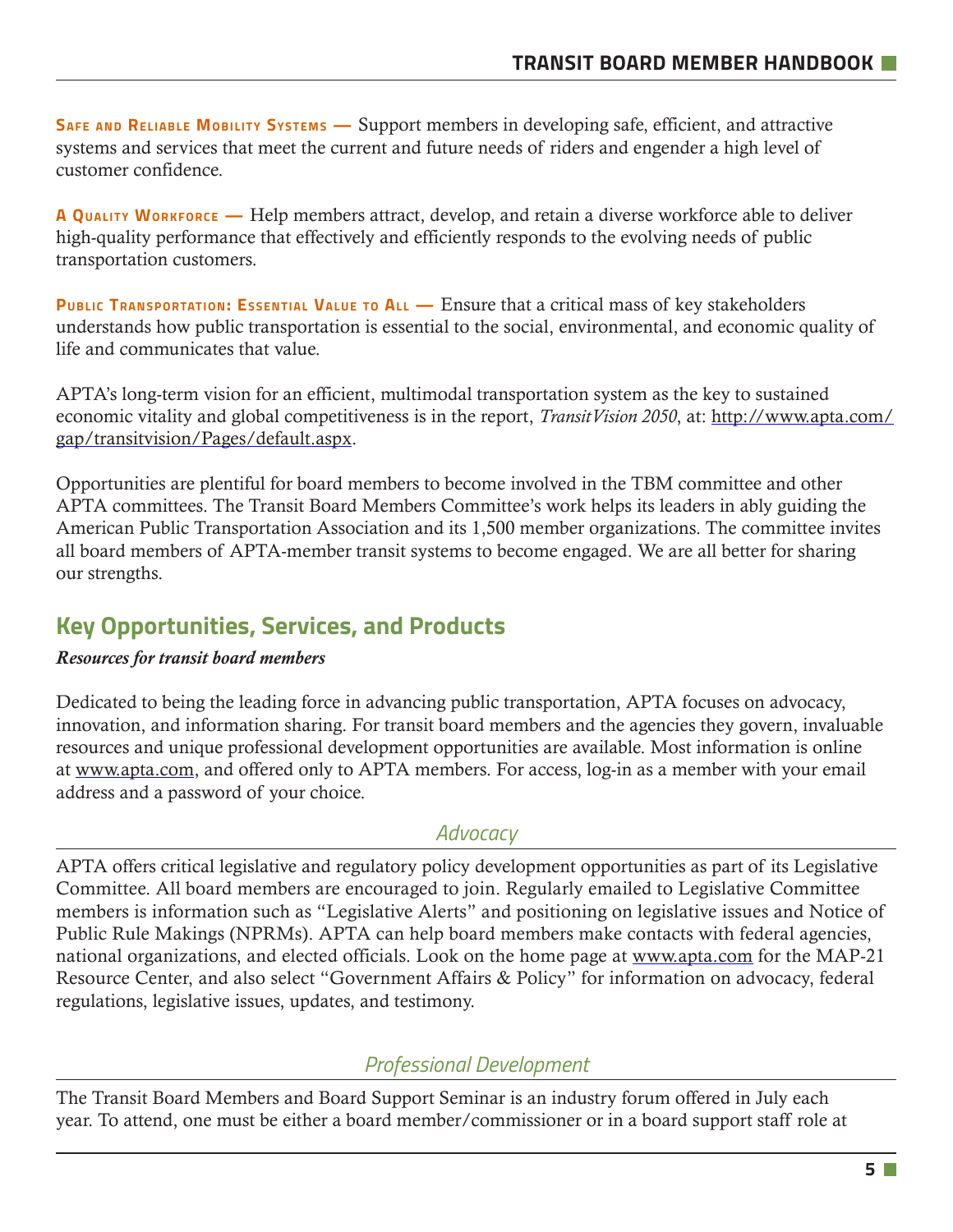an APTA-member public transportation agency. Topics focus on leadership and governance. More information follows in the section, "APTA Conferences."

Webinar series for board members and support staff are available under "Resource Library"—select "Professional Development" and "Webcasts, Webinars and Online Training." The PowerPoint® presentations and audio MP3 files are available only for APTA members; so you'll need to log-in as a member on the home page. Look for "Transit Board Members Webinar Series," "Business Member Webinars," and "Board Support Staff Leadership Development."

#### *Leadership Opportunities & Networking*

Leadership positions on APTA's Board of Directors, Executive Committee, and the majority of committees are available for transit board members. APTA encourages board members to begin with its Transit Board Members Committee and join at least one other committee. There are also many positions on review panels, advisory panels, and study missions that APTA can help board members to secure within APTA and with other organizations such as the Transportation Research Board, federal partners, or Eno Transportation Foundation.

#### *Inside Information*

In addition to the *BOARDtalk* and *LINK* newsletters (described earlier in this chapter), APTA emails its biweekly newspaper, *Passenger Transport,* to all members. One print subscription is included with each membership. Additional print subscriptions are offered for purchase; several public transit agencies subscribe for each of their board members. Emailed on alternate weeks, *Passenger Transport Express* features breaking news and congressional updates.

Order or download APTA publications online under "Resource Library." Browse options such as "Bookstore," "Policy Development and Research," and "Reports and Publications." You'll find publications such as: *ADA Essentials for Transit Board Members; Assessment of the General Manager, Building the Board-General Manager Leadership Team, Economic Recovery, Promoting Growth; Procurement Handbook for Board Members, Transit Board Member Handbook.*

Check out "Hot Topics" and "Buyers Guide" under "Resource Library" at www.apta.com.

#### *APTA Awards Programs*

The annual APTA Awards include the Outstanding Transit Board Member of the Year and Public Transportation Systems Achievement Awards. Of special interest are the AdWheel Awards and Safety & Security Excellence Awards.

### **APTA Conferences**

#### *Learning and networking*

As an association, APTA offers advantages such as advocacy, professional development, and networking. APTA offers members opportunities to participate and lead at conferences, seminars, and workshops. On APTA's website home page, select "Meetings and Conferences." Board members consider the Transit Board Members & Board Support Seminar the most important for them.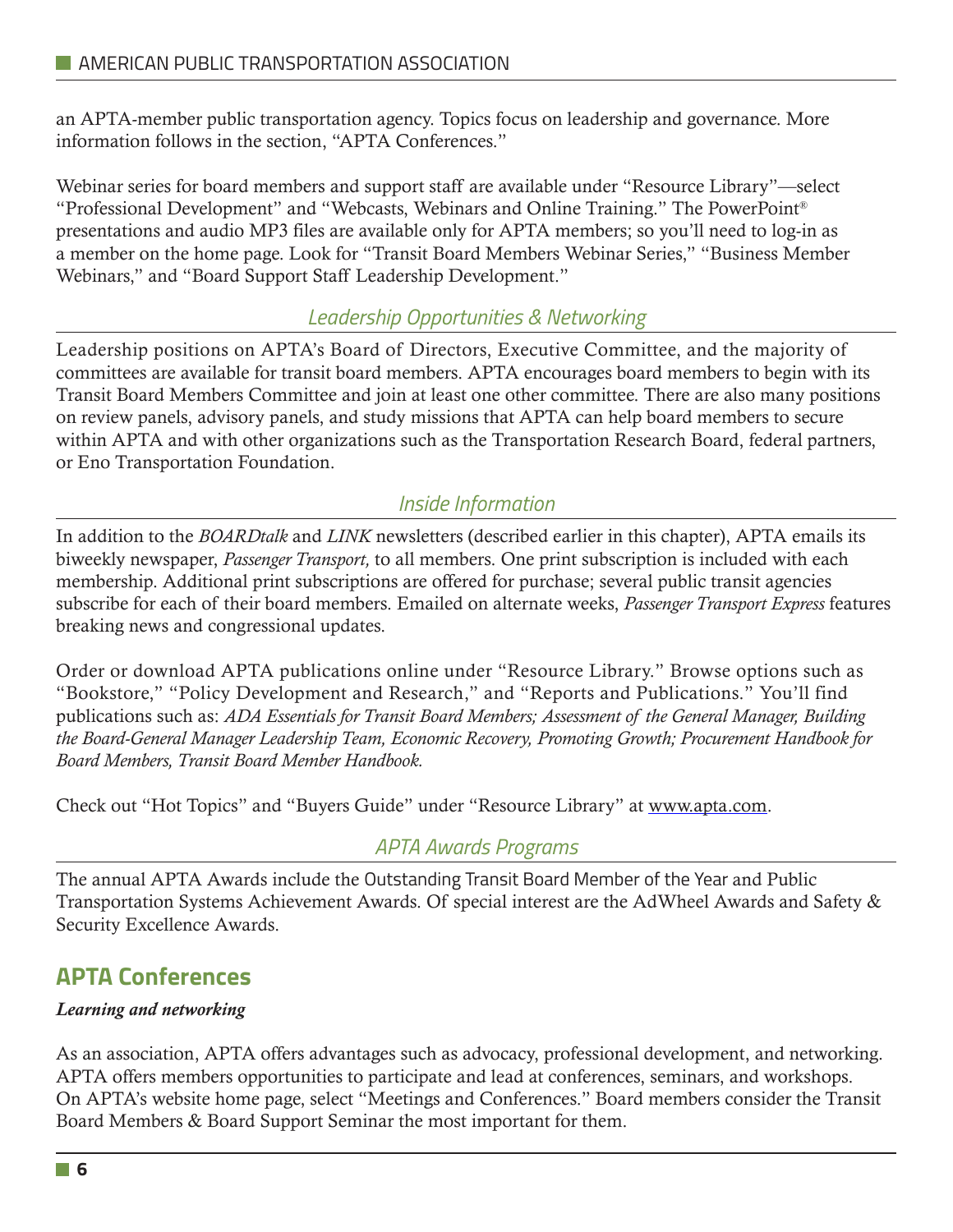#### *Transit Board Members & Board Support Seminar*

Offered exclusively for board members and board support staff of public transportation systems, this seminar expands your knowledge of best practices in governance. This unique professional forum brings together policymakers and staff to learn more about leadership and public transportation. Sharing your experiences will help further develop everyone's skills. You are invited to speak at and attend the engaging educational sessions developed from the board's perspective. Registration is open at www.apta.com in mid-May each year.

#### *All APTA Meetings*

APTA conferences and meetings are information sources to improve the knowledge and skill sets of public transportation professionals at all levels. The Annual Meeting is the major policy and management conference and there are two major technical conferences: the Bus & Paratransit Conference and Rail Conference. The conferences and workshops are generally offered on this timetable:

#### January

Business Member Board of Governors Annual Business Meeting—This meeting covers issues related to doing business in the public transportation industry such as business development, procurement, workforce development, government affairs, and regulatory issues.

#### February

Transit CEOs Seminar—This executive leadership forum on emerging trends and best practices focuses on public transportation policy, new business models, security, labor relations, funding, finance, and more. This seminar is open only to chief executives of public transportation systems and their deputies.

Legal Affairs Seminar—This seminar provides up-to-date information on regulatory/legislative developments, industry-related litigation, and other legal issues affecting the transit industry. Registrants are attorneys representing APTA members.

Marketing & Communications Workshop—This workshop focuses on all aspects of public transportation marketing and communications, including media relations, customer service, ridership initiatives, and best practices.

#### March

Legislative Conference—This conference educates members on federal legislation and policy initiatives; provides opportunities to shape industry positions and Federal policy; provides direction on the industry's legislative strategy and advocacy efforts with the U.S. Congress and administration; offers sessions with key members of Congress and staff, administration officials, and Washington opinion-makers.

Revenue Management Summit—The program features innovations and updates in the areas of policy, fare media, transit benefits, open payments, system procurement and implementation, theft and fraud, revenue management, technology, and equipment.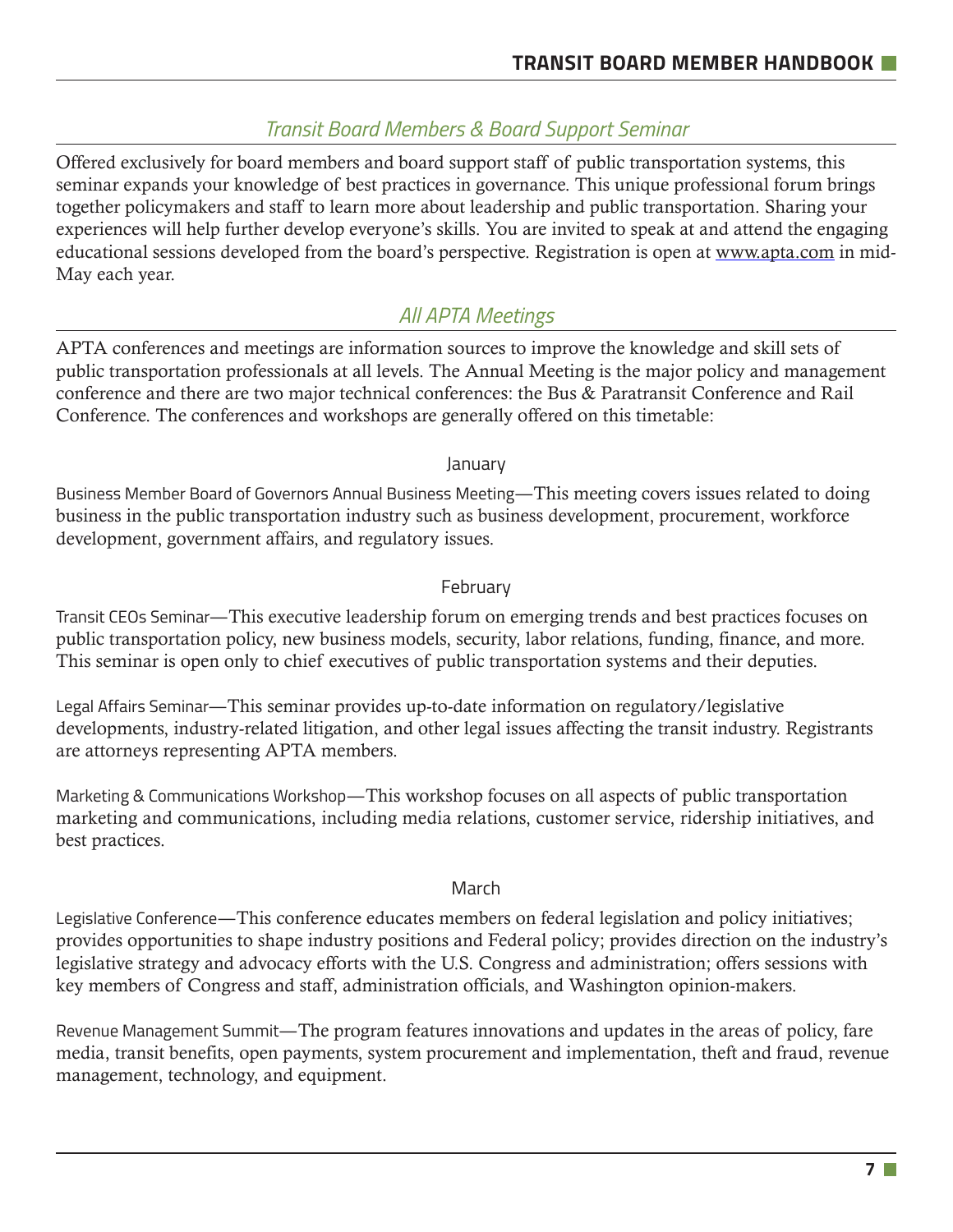Public Transportation and Universities Conference—Offered every other year for public and university transportation providers.

May

International Bus Roadeo—This learning and competitive opportunity for operators and maintenance teams is more than a competition of driving skills and maintenance disciplines; it is a training and networking opportunity with training sessions for operators, maintenance teams, and supervisors as part of the Bus & Paratransit Conference.

Bus & Paratransit Conference—This technical conference focuses on technology, planning, operations, clean fuels, maintenance, accessibility, bus rapid transit (BRT), safety and security, procurement, workforce development, mobility management, capital programs, and more. Special events include a bus display and a showcase of the latest products and services.

ITS International Best Practices Workshop—For ITS professionals, this workshop features the state-of-the-art and connected vehicle developments that might be pertinent for transit.

#### June

Rail Conference—This conference features workshops and technical sessions that cover issues of widespread interest in all modes of rail service: urban, commuter, high-speed, and intercity. Topics are operations, technology, safety, security, planning, finance, and capital projects. A product and services showcase displays advances in railroad and rail transit markets.

International Rail Rodeo—Operators and maintainers showcase their skill in this celebration of front-line employees.

Risk Management Seminar—Includes sessions on a return to duty program, a review of the insurance market, workforce development, ADA and legal updates, and preparedness for risk managers, claims/ safety/security officers, and suppliers of products and services.

Transit Initiatives and Communities Conference—The Center for Transportation Excellence conducts this biennial conference to discuss the latest information on transportation ballot measures. Conference sessions offer insights into recent elections and key trends shaping campaigns.

#### July/August

Transit Board Members & Board Support Seminar—This professional development event focuses on public transportation board members' policy and governance roles as well as the support functions for clerks of the board.

Sustainability & Public Transportation Workshop—This event presents environmental/energy efficient, economically sound, and socially responsible practices to advance public transportation's role in sustainability.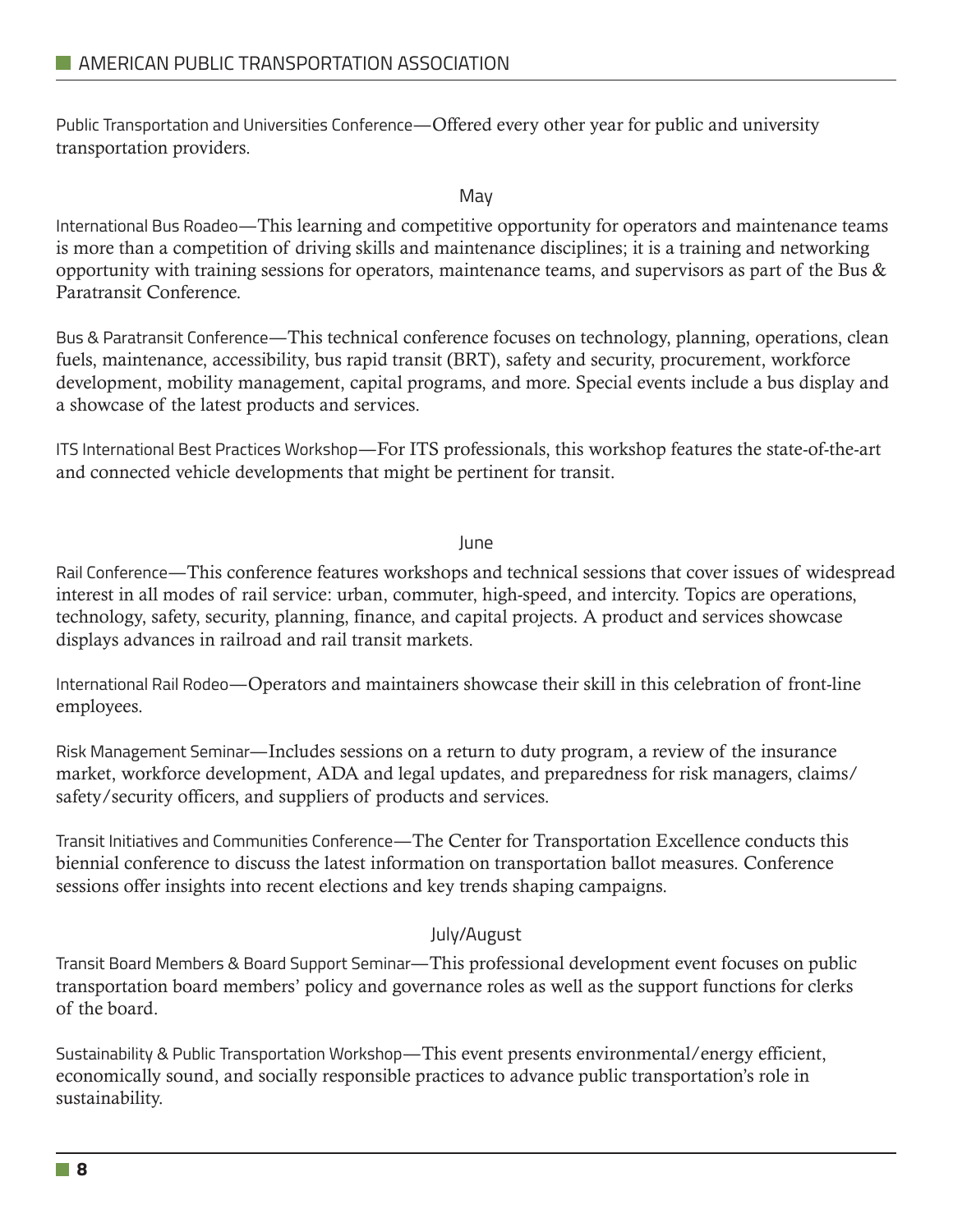Multimodal Operations Planning Workshop—This workshop for personnel involved in the operation of transit systems provides the latest in scheduling, facilities planning, technological advances, designing routes, and BRT.

#### September/October

Annual Meeting & EXPO—The industry's premier event for policymakers, executives, and managers highlights current issues and leading-edge solutions, thought leaders, and transit experts. Every three years, APTA offers an EXPO—one of the world's largest public transportation trade shows. In 2014, the Trans*IT*ech Conference is offered in conjunction with the Annual Meeting & EXPO. Tracks of study are also offered on the EXPO floor or nearby, in Procurement & Materials Management, Livable and Sustainable Communities, Workforce Development, and Bus Technical Maintenance & Clean Technology.

### **Diversity at APTA**

APTA promotes and values diversity as a strength of the industry and the association. Information about the Diversity Council and the Diversity Plan is online at www.apta.com under "About APTA" and "Governance." The Diversity Plan is approved by APTA's Board of Directors.

Membership on the Diversity Council is by appointment or through holding a designated office such as on APTA's Executive Committee or as a committee chair. Meetings are open to the membership; when a committee meeting is listed in a conference program, attendance by all members is welcome.

APTA defines diversity as the inclusion of differences and similarities from all categories of members and covers such areas as disability, gender, age, ethnicity, geographic origin, and size of transit property or business member organization, all of which contribute to the fulfillment of APTA's mission. APTA is committed to promoting greater understanding of the importance of mobility and access in strengthening the overall quality of life in the diverse communities served by public transportation throughout North America.

The role of the Diversity Council is to:

- evaluate APTA activities to ensure that diversity policies are implemented throughout the association
- monitor the implementation of the Diversity Plan; evaluate and recommend changes to the Diversity Plan; and provide an annual status report to APTA's Board of Directors
- **•** provide recommendations to the Executive Committee on diversity concerns raised within APTA or in the transit industry
- **provide support and guidance to the committees represented on the Diversity Council**

### *Diversity Plan Goals: A Summary*

- 1. Promote diversity as a strength of the industry and implement diversity policies and programs at all levels of the organization
- 2. Communicate diversity as a transit industry value in APTA communications
- 3. Enhance opportunities for members with diverse backgrounds and capabilities to contribute to the industry and participate in APTA leadership roles and activities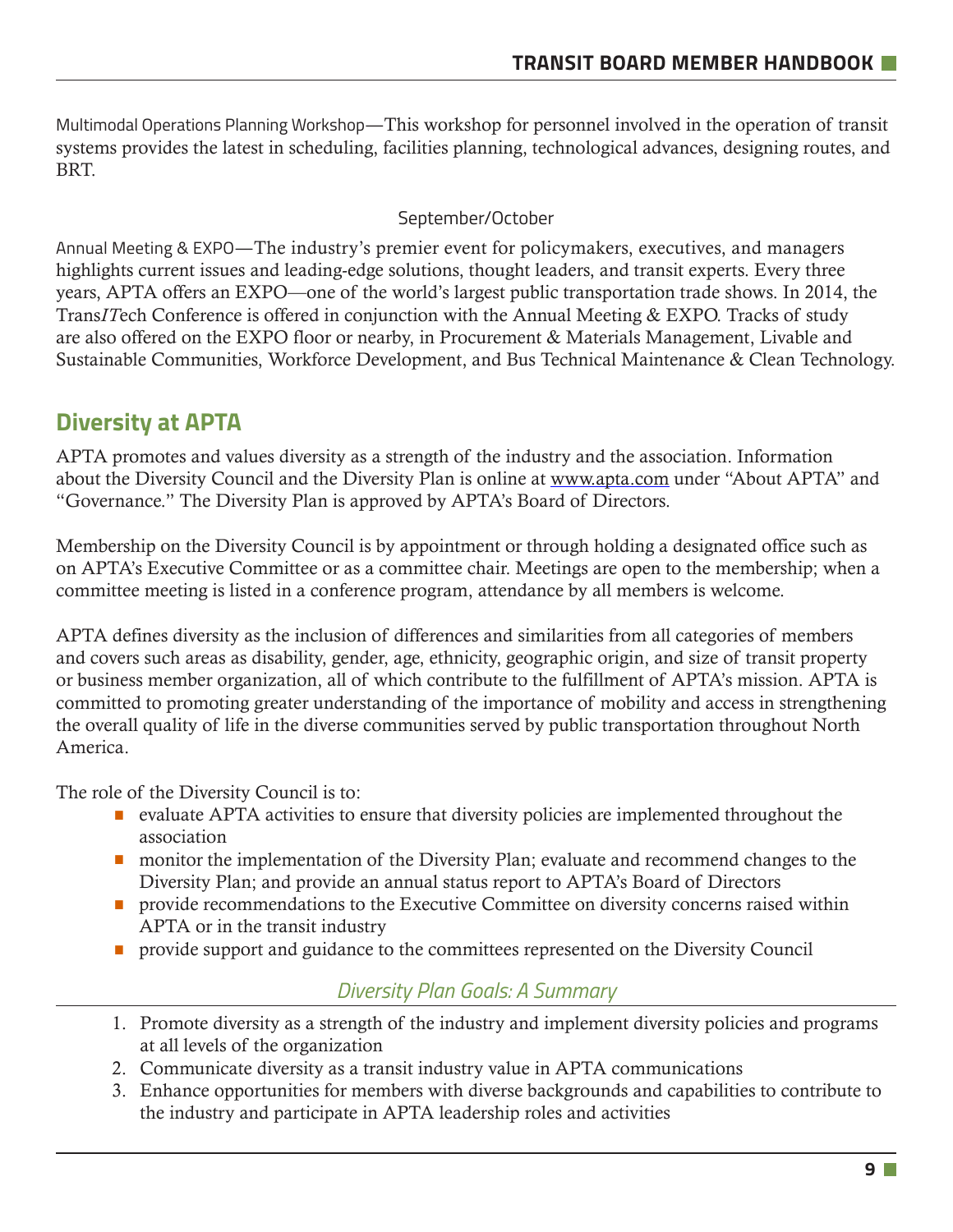- 4. Promote the development of transit leaders with a commitment to diversity
- 5. Promote and recommend diversity policies for APTA staff and programs
- 6. Increase business opportunities in the transit industry for minority/women-owned businesses including Disadvantaged Business Enterprises (DBE) firms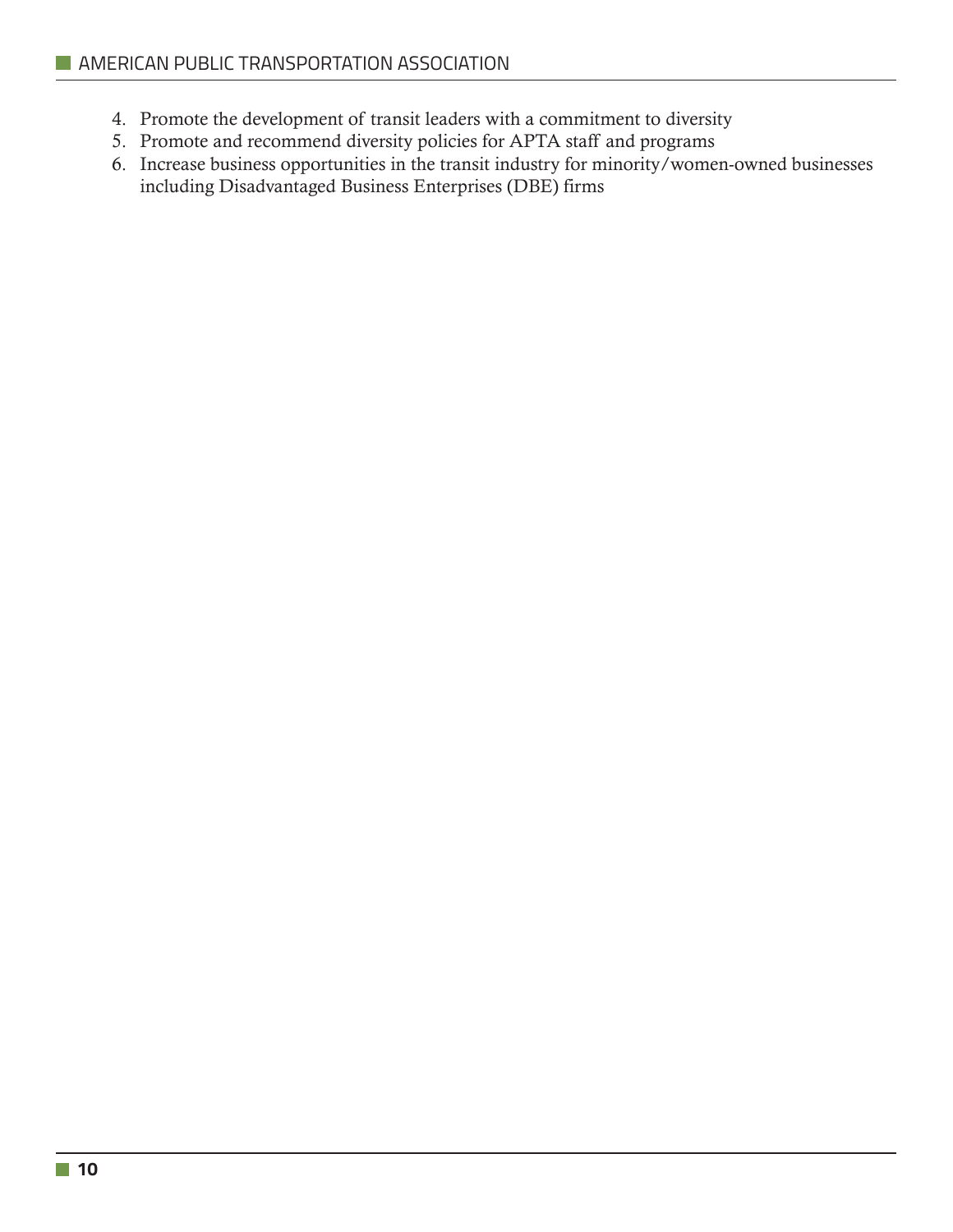# **Overview of Transit Boards**

The Transit Cooperative Research Program Report 85, *Public Transit Board Governance Guidebook* and other articles provide resources for board members. This chapter includes key findings from this TCRP report.

### **Transit Board Creation**

Since passage of the Urban Mass Transportation Act of 1964 and that era's shift from private to public ownership of transit equipment and services, governing boards with citizen representation have guided the provision and growth of public transportation services. Transit boards are the legal governing bodies of public transit systems.

### **Commitment and Attitude of Board Members**

Strong, creative board leadership is key to a transit agency's success. Transit board members in forward organizations with high quality service and solid community support tend to:

- exhibit a passionate commitment to community service, long-term innovation, and strong board leadership
- $\blacksquare$  have an interest in public transit
- $\blacksquare$  regard the board as an important asset to the organization
- $\blacksquare$  actively lead in developing the board's governing capacity

For more details, please see the following chapters: Characteristics of Board Members and The Board's Performance: A Self-Assessment.

### **Board Composition: Elected or Appointed**

While the composition of transit boards varies . . .

- 60% The majority of boards—six in 10—are appointed by a local or state elected official (e.g., mayor or governor) or legislative body (e.g., city or county council).
- 17% Nearly two in 10 boards are composed of elected officials who were elected to serve on other entities such as city or county councils and are part of the transit board because of their elective official duties.
- 11% About one in 10 transit organizations do not have a board of directors.
- 5% About one in 20 boards have both elected officials and appointees.
- 4% Other boards are appointed by non-elected officials or joint powers authorities or are transportation advisory boards.
- 3% Only three percent of transit boards are directly elected to that office. Elected boards we know of govern the Regional Transportation District (Denver, CO); AC Transit (Oakland, CA); San Francisco Bay Area Rapid Transit (Oakland, CA); and Salem-Keizer Transit (Salem, OR).

100% — Total elected and appointed boards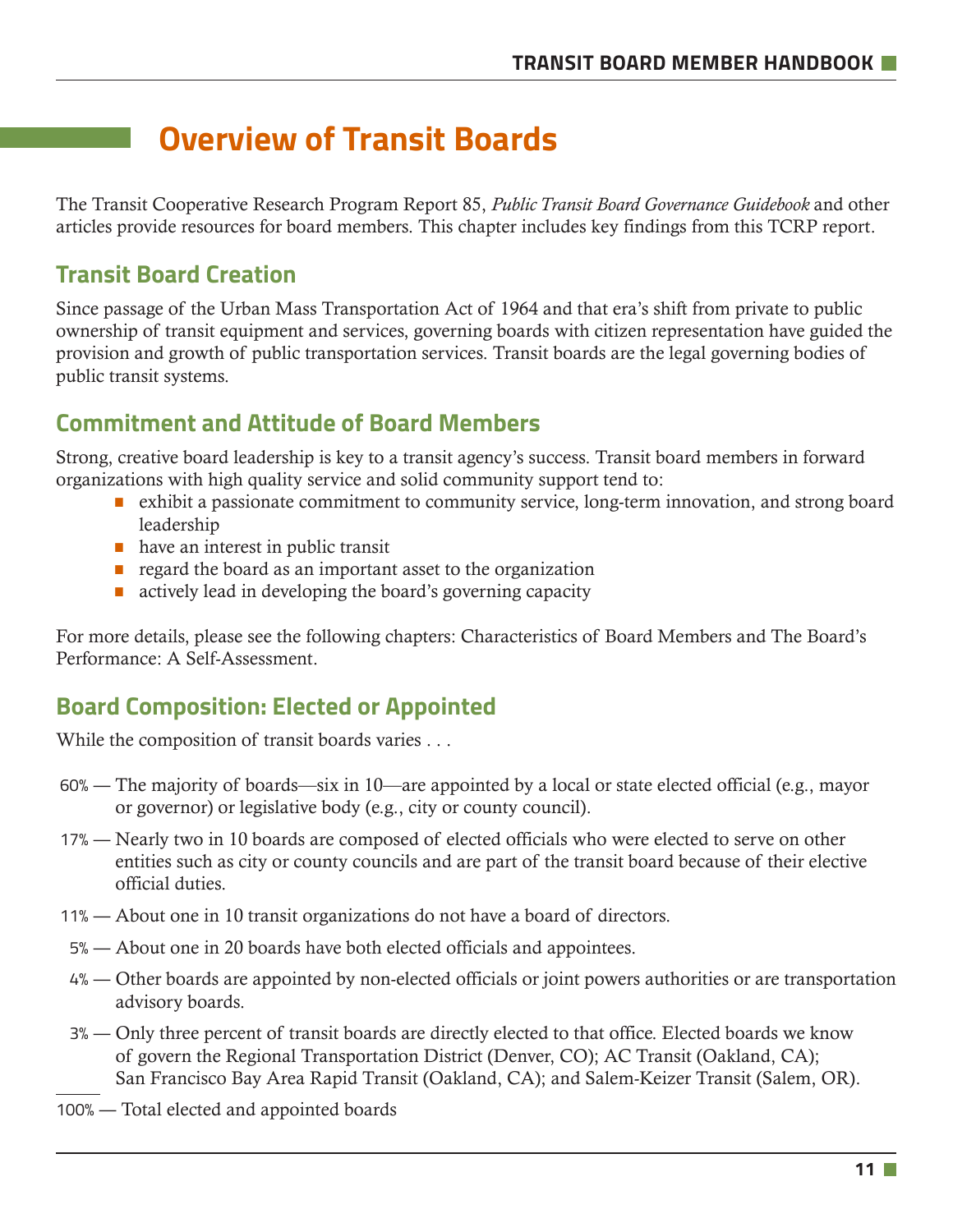### **Board Size**

The majority of transit boards have an average of nine members. Medium-sized boards from seven to 10 members are the predominate mandate in the transit system's legislation or bylaws. Larger boards will increase the number of viewpoints; smaller boards tend to amplify the role of individual members.

### **Board Composition: Age, Gender, Race, Disability Status, Experience**

Diversity in gender, minority representation, and disability status to reflect the community is considered more now than ever in board appointments. Growing in diversity, the board members representing those who ride public transit and live in the communities served, are recognized leaders:

- About half of transit boards have an African-American member.
- About one-quarter includes an Hispanic board member.
- **The majority have one or more female board members.**
- Nearly three in 10 (28 percent) boards have one or more members with a disability.

Representatives with different employment backgrounds in both the private and public sector, such as planning, marketing, development, law, auditing, and finance, are increasingly being appointed. Representation from community, rider, and service organizations may be sought for the board composition that best reflects the diversity of the public transportation service area.

#### **Service and Remuneration**

Terms of Service—Many terms of appointment are three years in length.

Board Meetings—Many transit boards meet once a month; some meet every two weeks. On average, members of standing committees tend to meet once a month, at least by conference call.

While some boards always meet in their board room on the same day and time, others schedule the meetings in different locations in the service area for easier constituent access. They publicize the meeting in the local area and may have a pre-meeting dialogue about an agenda item relating to service in the area, or on other general topics of interest to residents.

Board members need to receive information in a timely manner so they may go to meetings fully prepared, having read and given thought to the materials in the agenda packet. There should be clearly understood meeting attendance requirements.

Remuneration—Most—about 85 percent—of boards are composed of volunteer, part-time directors who receive no remuneration except for expense reimbursements. Elected officials are usually salaried and their position on the board is part of their duties in elective office. For those who are paid for their transit board service—members of about 15 percent of boards—compensation is allowed per year, month, or meeting; a \$50 stipend is average for a board meeting.

*Please see references for this chapter: 1, 11, 12, 50*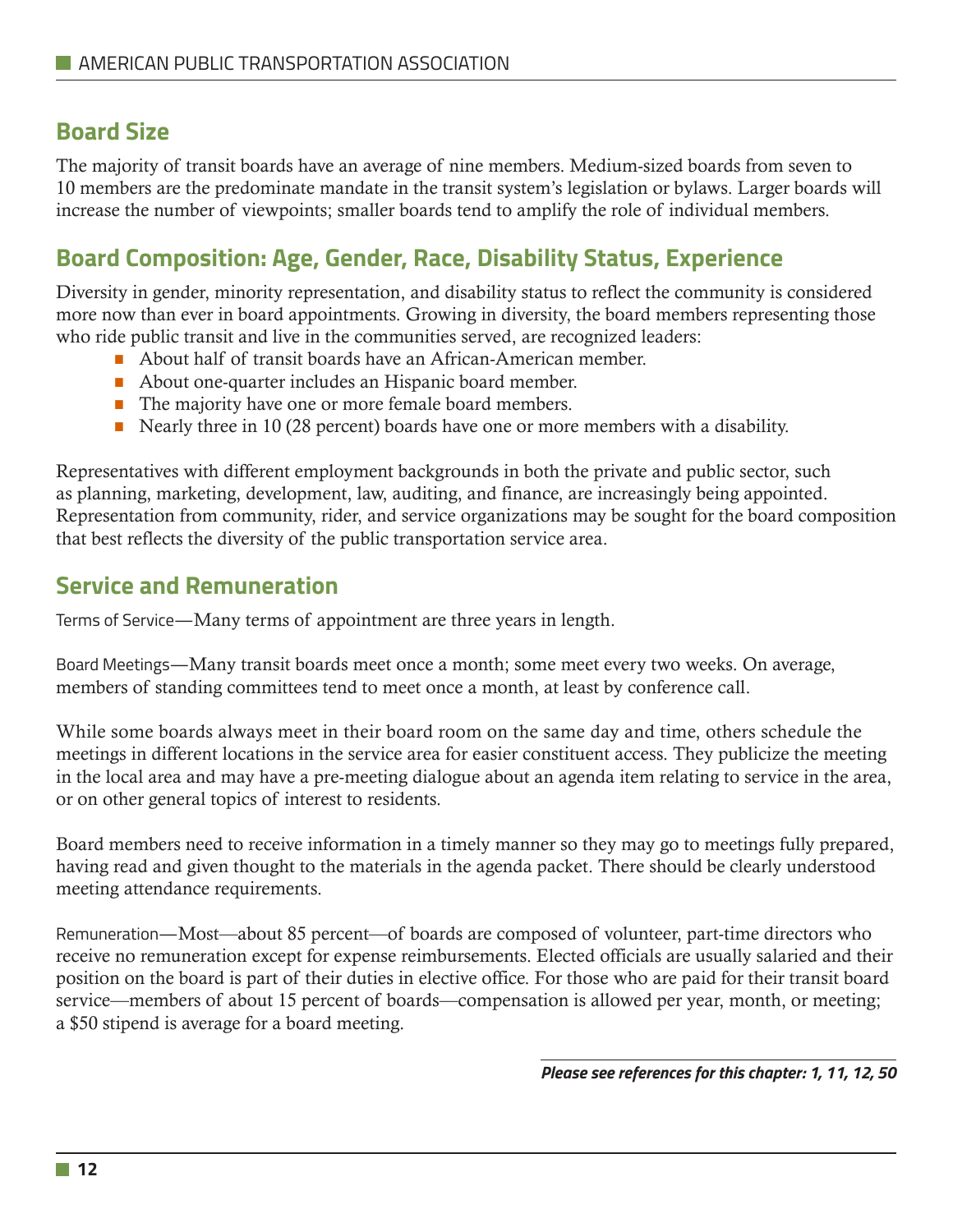# **Roles & Responsibilities of Board Members**

### **The Main Role is Policymaking**

Governing is defined as having a predominating influence; ruling by right of authority; exercising a directing influence over; guiding; and/or exercising the function of government.

A governing board is a policymaking body, a type of organization within your transportation agency which is a formally constituted group of people working within a structure and process to accomplish a particular mission, that is, to govern.

While a policy is a broad rule to govern one aspect of your public transportation organization's operation, many policies tend to be more operational in nature and might never come to the attention of a governing board. Other policies, such as how contractual commitments should be made, how large a check the CEO can sign, the fare structure, or the management compensation structure, are approved by the board and may be in place for years.

### **Three Other Important Board Functions**

In addition to policymaking, the board has three more important roles or functions:

- 1. System Innovation, i.e., strategic guidance to lead change
- 2. Oversight of the system's performance and legal and fiduciary responsibilities
- 3. Customer and Citizen Representation

#### *1. System Innovation*

"No area is better suited to intensive governing board involvement than system innovation, which . . . benefits from the perspectives, experience, knowledge, and expertise of board members. The choice is not whether to lead change, but how." (Reference 15)

The board's role is to lead in deciding what the organization should be, where it is headed, and what it should become in the near term and the long run. A following chapter, Strategic Planning, describes the board's processes regarding leading change and innovation in transportation services.

#### *2. The Board's Oversight Function*

The basics such as knowing the enabling legislation and bylaws for your board as well as the laws, rules, regulations, and standards that apply to your organization are part of new board members' learning curve. Determining how well the organization is performing will involve comparing the outcomes with original goals. To do that, the board will have determined . . .

- Which documents and products the board should make judgments and decisions about
- **How the board helps shape high priority products and programs**
- $\blacksquare$  How the work of the board and executive staff is divided to generate the products
- Reporting content and procedures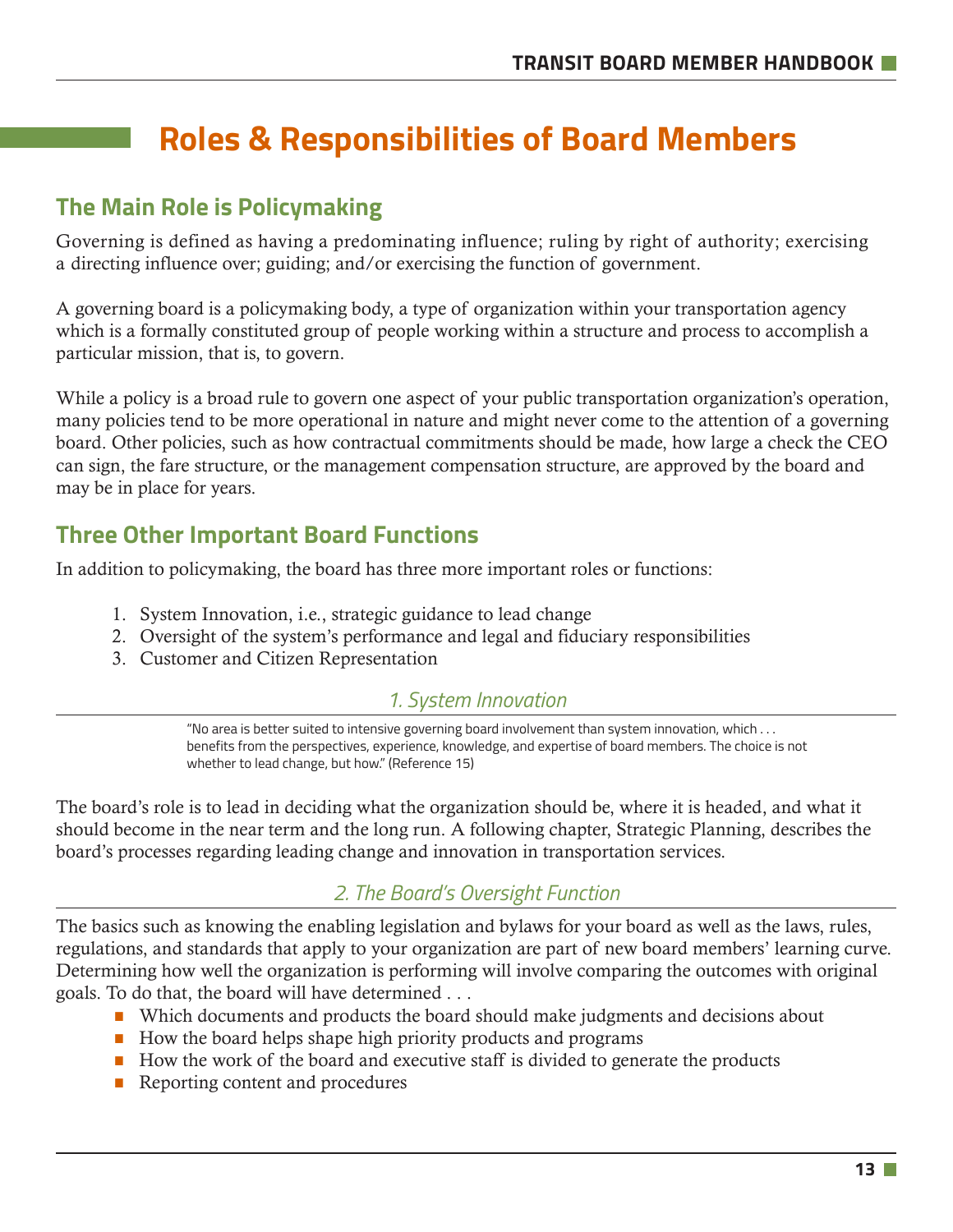These decisions will direct the board's oversight functions.

Moving Ahead for Progress in the 21<sup>st</sup> Century (MAP-21) confers responsibility to the board for the oversight of safety and security. The board will review, be apprised of, and make a determination of . . .

- The greatest safety risks and the measures which have been or should be implemented to mitigate the risks to the greatest extent practicable, based on industry standards and practices
- Safety performance measures that validate the safety risks and the effectiveness of the risk mitigation measures, including the results of internal and external reviews and audits
- **•** Funding to implement safety mitigation measures
- Documents and products that the board should approve include the agency's safety and asset management plans
- **•** Judgments and decisions about funding to maintain assets in a state of good repair

#### *3. Customer and Citizen Representation for All in the Transit District*

Often, riders depend on public transit staff and the board to champion their rights and best interests. The riders who use the bus and rail services may comprise high proportions of residents, such as during commuter hours or in certain geographic areas, and smaller proportions during off peak service hours or in suburbs without access to frequent or direct service.

Board members find that they represent both riders and non-riders, and that they advocate for the support of non-riders in providing public transportation services. (Please refer to the following chapter, Advocacy.)

Often having easy access to influential community groups, board members command media attention and become advocates in promoting the benefits of quality public transportation services and facilities. They help build the customer base and broader regional support by getting the message out to key stakeholders and the public.

In so doing, they are stepping beyond the role of representing their appointing jurisdictions to create the best possible transit services for all. They are building the public image and system value for everyone; they are advancing public understanding and support for the agency, and system-wide growth.

To help board members become regional citizen advocates and still pay attention to jurisdictional needs and goals, one organization published an annual stakeholder report that identified the service enhancements, service delivery performance, financial contributions, and ridership for each jurisdiction and compared the information with the agency's total service, ridership, and revenues.

When the board takes responsibility for leading a large and complex public transportation organization, rather than representing only the views of appointing authorities, the board is taking productive action in committing to a preeminent position for the organization for the good of everyone in the transit service area.

### **Two More Board Functions**

In addition to the above, two other important functions enable the board to perform in the best interests of the community: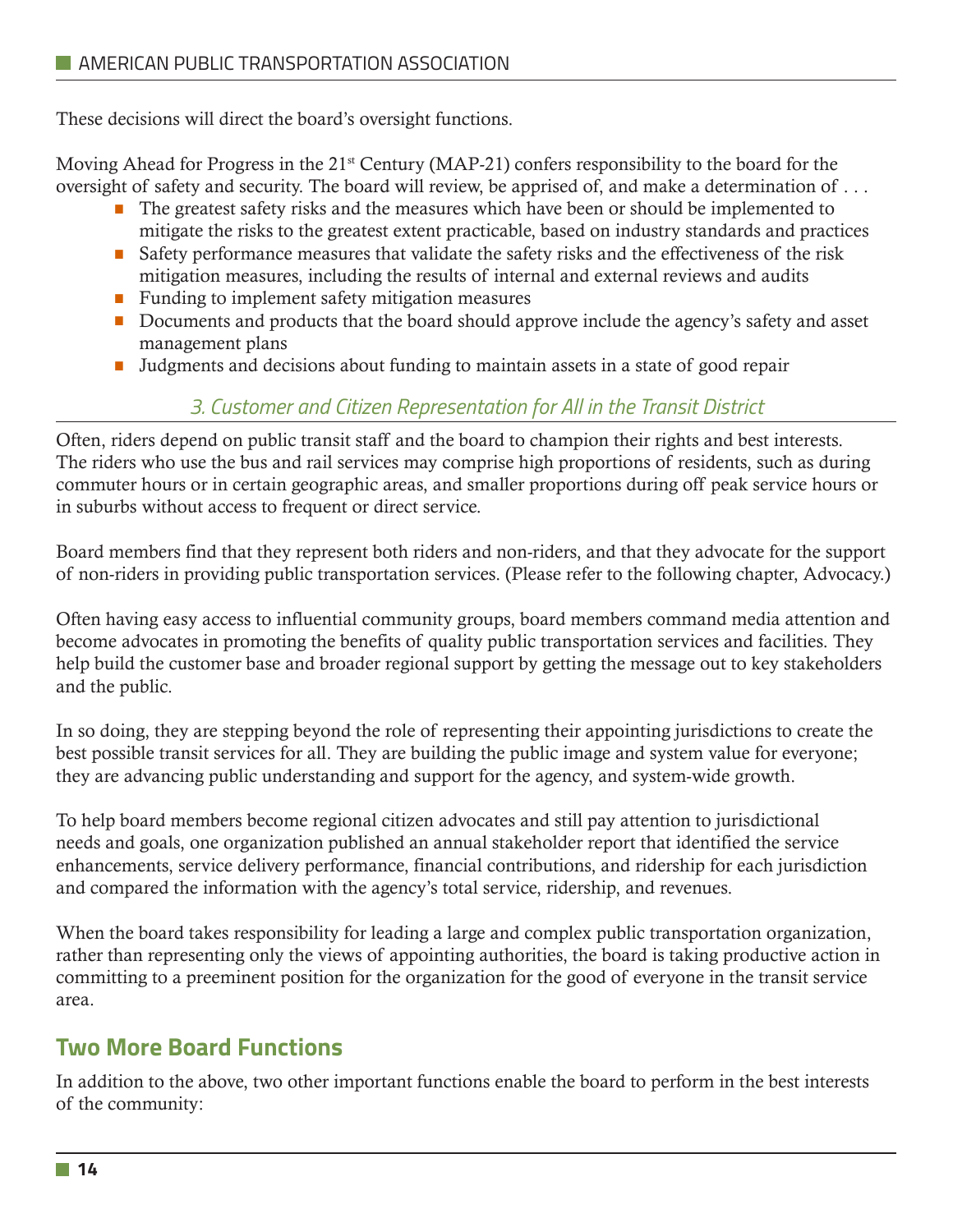- 1. Board development to strengthen board member knowledge and governing skills and
- 2. Selecting, supervising, partnering with, and evaluating the chief executive officer or CEO.

It is often said that work with the CEO is the board's most important job. Please see following chapters relating to board orientation and development and the board's relationship with the CEO.

*Please see references for this chapter: 13, 14, 15, 16, 17, 50*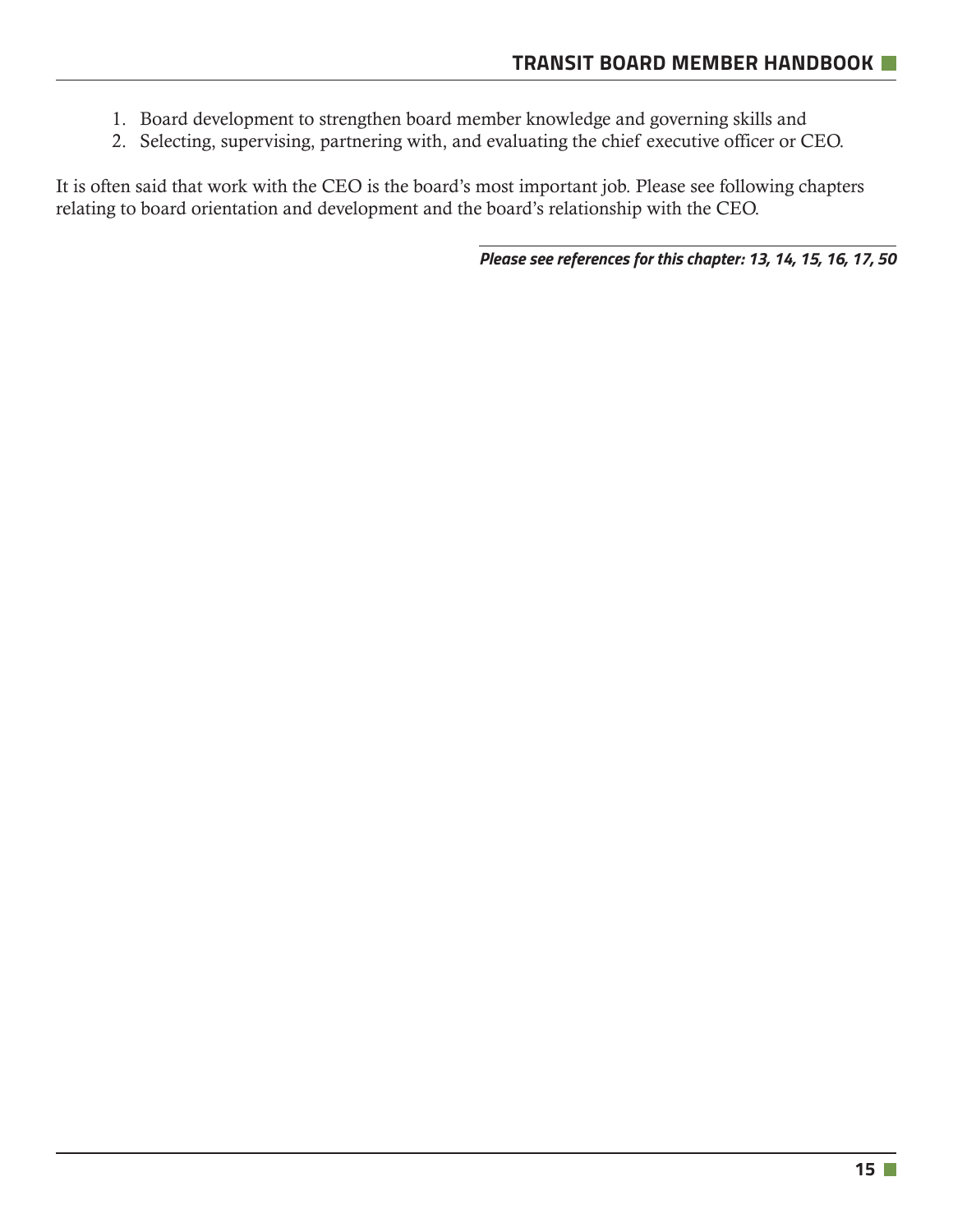# **The Role of Board Support Staff Members**

The primary roles of board support staff members are to manage the affairs of the board/commission; ensure that meetings are held in accordance with public meeting laws; and ensure that the board/ commission has the material it needs to make a decision. Members in this position process board members' requests, interface with the public on behalf of the board, and serve as board liaisons.

Transit organizations provide administrative support to the board and its members in various ways, depending on size. The board support staff's primary responsibilities include:

- board meeting announcements
- board meeting agenda packets
- **•** public meeting notices and ads
- **•** arrangements for public testimony at meetings
- $\Box$  coordination of planning sessions and retreats
- $\blacksquare$  taking and reporting the minutes for meetings or arrangements for minute taking
- **board correspondence**
- **•** orientation of new board members
- **•** travel arrangements
- **•** preparation of an annual budget for board members' expenses
- **•** professional development and ongoing education for board members
- **•** agency and board representation
- **distribution of APTA and other transit-related materials**
- **•** development of relationships with board members; determination of their level of interest in transit-related committee participation
- maintenance of the board roster with information and committee assignments
- $\blacksquare$  duties as parliamentarian
- **•** maintenance of the board and committee meeting calendars

Directors/commissioners are most often in contact with board support staff members who often should be considered as the first point of contact. Because of the nature of the position, board support staff will be diplomatic and maintain confidentiality between individual board members, between board members and staff, and between the board members and the public. Because many board support staff members have been in the position for a long time, they have a good understanding of how the transit agency operates and its history. They can be an invaluable asset to the board.

Large agencies may have more than one full-time employee providing the board support function. In medium-sized agencies, and most common in the transit industry, the CEO's staff provides board support services. In smaller agencies with very few staff members, it may be the CEO who provides the board support services.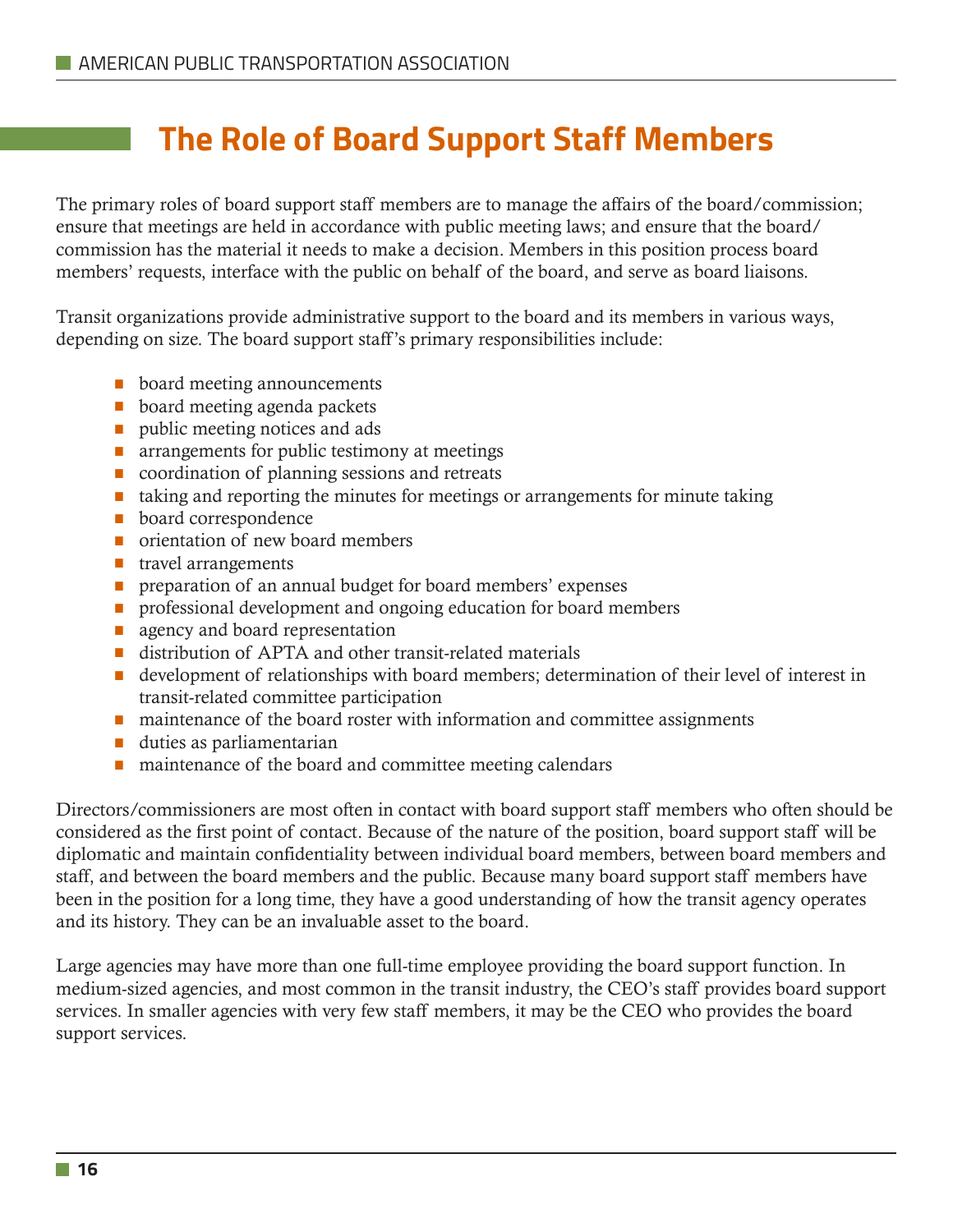# **Board Orientation and Development**

New board members should receive a formal orientation and ongoing education and professional development.

### **New Member Orientation**

The best board orientation process prepares new members to begin work immediately. The CEO, the board chair, senior executives, and board support staff will contribute to the orientation. Recommended for inclusion are:

- $\blacksquare$  Tour of the transit system and interviews with executive staff members
- The board's role or mission, responsibilities, performance targets, and member requirements
- Summary of transit services, programs, customer communications, and fares
- Overview of Safety Management System principles, existing safety risks as described in the agency's safety plan; plan for infrastructure improvements; and the process for updating and approving the plans
- $\blacksquare$  Clear explanation of the organization's funding
- **Summary of policies and procedures**
- $\blacksquare$  Suggestions for using the website
- Budget information package
- Copies of the current strategic, transportation, and marketing plans
- $\blacksquare$  Brief history of the transit system and current facts and statistics
- **•** The board's committee structure, purposes, and responsibilities
- The processes for different projects and areas; the points when key officers and staff tend to interact with board members; and the documents the board typically reviews and approves
- **Introduction to the American Public Transportation Association, its conferences, website at** www.apta.com; transit board members seminar; and encouragement to join the transit board members committee and set up a "MyAPTA" account
- **•** Training on electronic process to access board information such as meeting packets, board adopted policies, board bylaws, etc.
- **Understanding the role of the federal government in their agency**

### **Ongoing Professional Development**

When the boards are able to set a priority regarding their professional development as human resources, their commitment translates directly into quality transportation services and a well-respected organization with high community support. While transit organizations may find that their budgets focus on programs and service, investing in developing board members governing knowledge yields great long-term benefits. The board will want to ensure that a budget is allocated for this board capacity-building purpose.

Board members who are able to continue developing their knowledge and governance skills become an increasingly greater asset to the community and transit organization. Strengthening the board means helping to develop the people on the board, even though they may be highly experienced.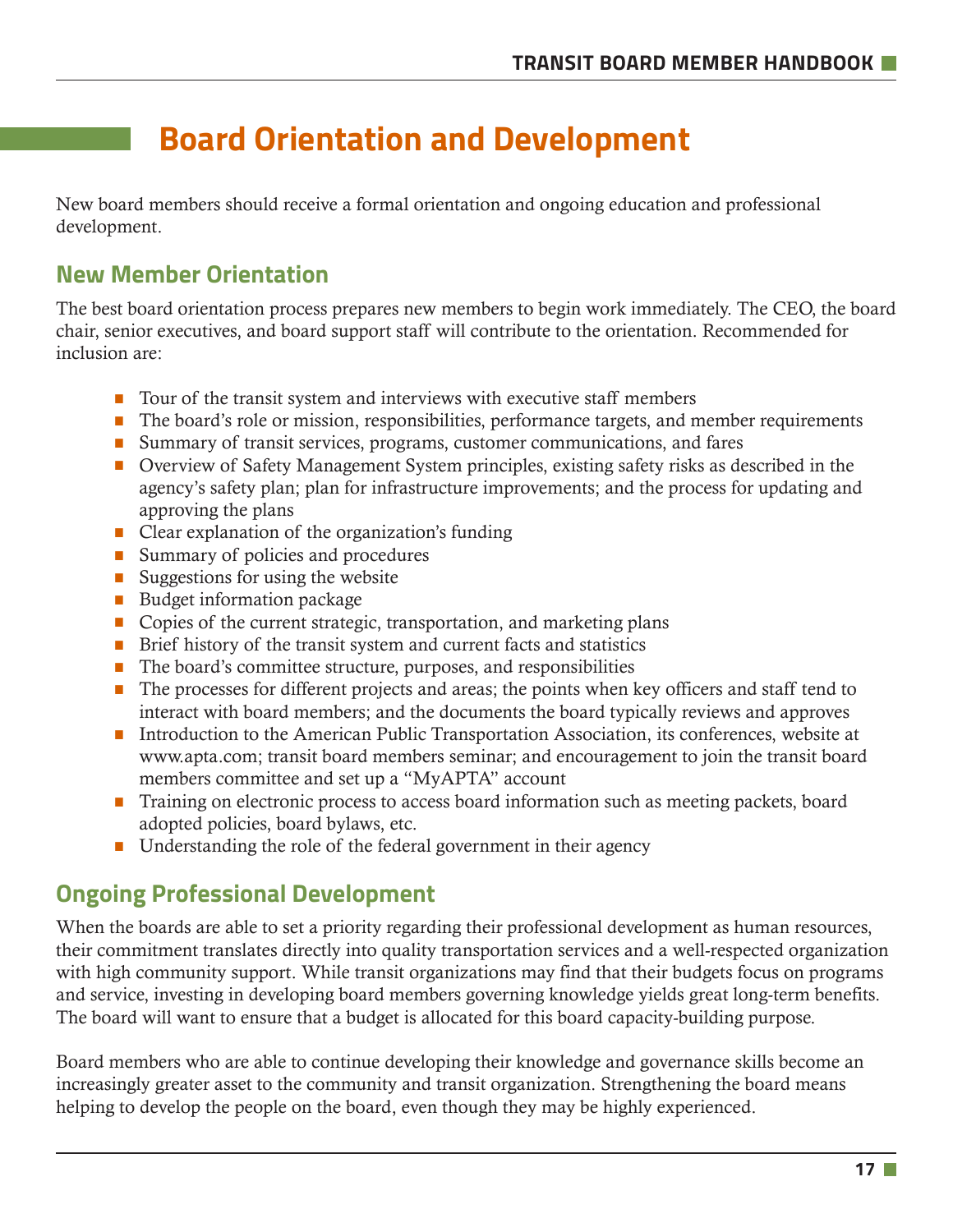On some boards, a committee is dedicated to a board education program for continuing professional development. The committee's work is to ensure the systematic development of the board as a human resource. If the quality of governance is related to the well-being of the organization, then top quality services and products will be the result. When the board's development is a formal, budgeted program, the organization enjoys higher public approval and success.

Resources, opportunities, and ideas for professional board development include:

- The annual APTA Transit Board Members Seminar & Board Support Seminar in July an excellent educational value for board members and support staff
- **Other APTA conferences such as its Annual Meeting, Legislative Conference, Rail Conference,** and Bus & Paratransit Conference
- **•** Training programs and conferences offered by educational institutions and state and national organizations
- **APTA's online seminars or webinars for board members—these have focused on topics such** as funding and financing, environmental sustainability, overseeing the budgeting process, the board-CEO partnership, hiring the CEO, and strategic planning
- Articles and books on governance (please see the References section of this handbook)
- Private consultants' workshops and retreats on board governance and professional development topics such as team and consensus building, leadership, public speaking, media training, etc.
- **Educational workshops on governance and transit-related topics developed by the CEO,** executive staff, and board
- Mentoring program in which a tenured board member mentors a new member

*Please see references for this chapter: 18, 19, 50*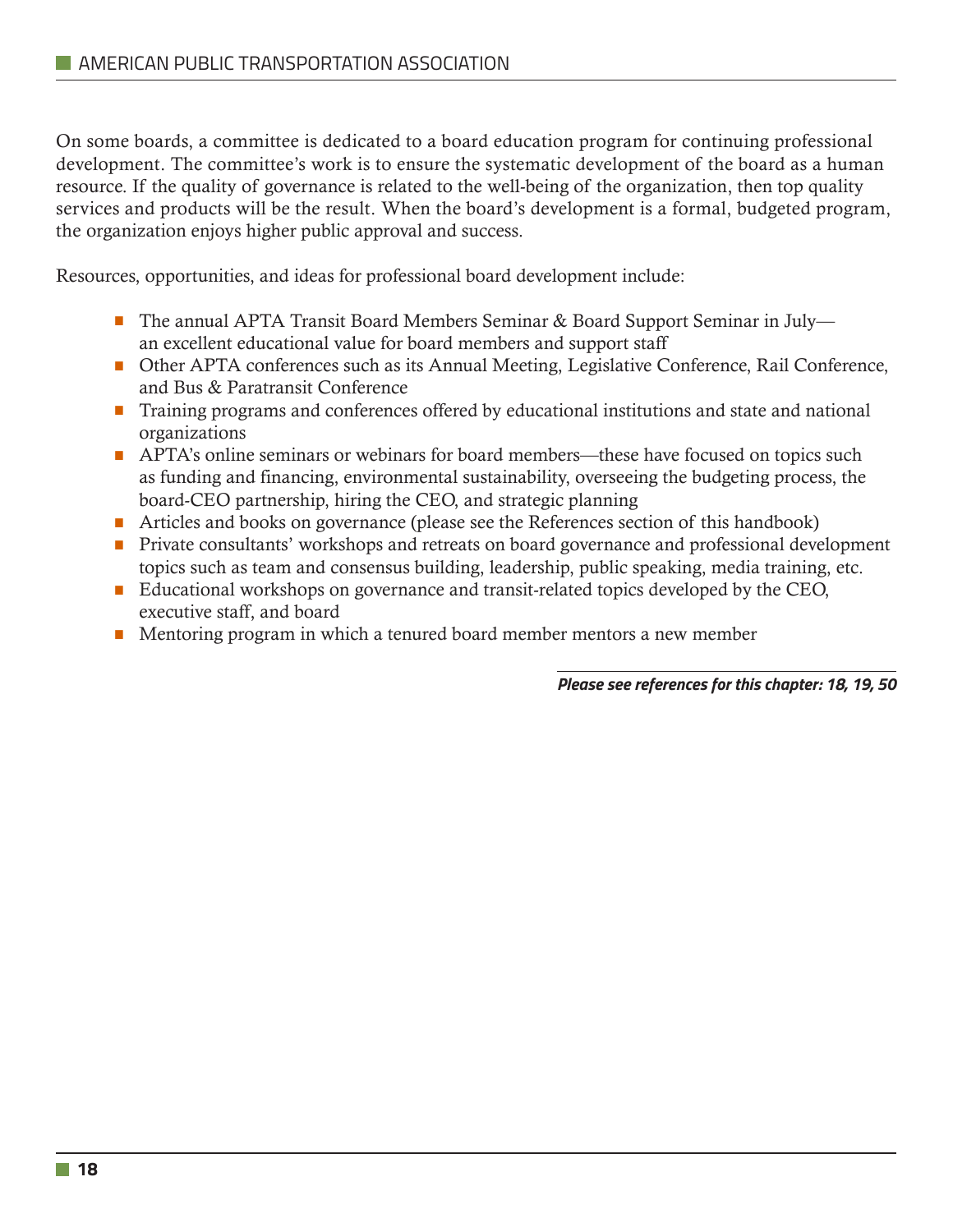# **Characteristics of Effective Board Members**

This chapter summarizes information from the Transit Cooperative Research Program Report 85, *Public Transit Board Governance Guidebook*.

Effective boards are integral to transit systems' successes. Research suggests that the directors who are highly effective in their role and feel a high rate of job satisfaction share the following characteristics. They tend to be board members who . . .

- Value and share the vision of the organization and its transportation services
- Commit to the organization's success
- $\blacksquare$  Help secure the support of key constituents
- Maintain and develop working relationships with community and business leaders who influence transit decisions
- Focus on policy, leadership, and guidance versus administrative management
- Conduct business with high ethical standards, fully disclosing any potential conflict of interest and seeing that they, their relatives or friends *do not* receive a material interest of any kind from their association with the organization
- Advocate for public transportation and expanded services to meet overall community and regional needs
- Study public transportation's current issues and know their system's services
- $\blacksquare$  Are familiar with the organization's bylaws and policies
- Attend the regular board meetings, having prepared by reviewing the materials, projects, and issues in order to be a full voting member
- **Actively participate on at least one board committee**
- Attend board member seminars for ongoing professional development and like the concept of lifelong learning
- Enjoy speaking in public venues about public transit
- Build and use good communication, consensus, and team skills to function with the board as a cohesive group
- Achieve goals and help others to achieve them

*Please see reference for this chapter: 50*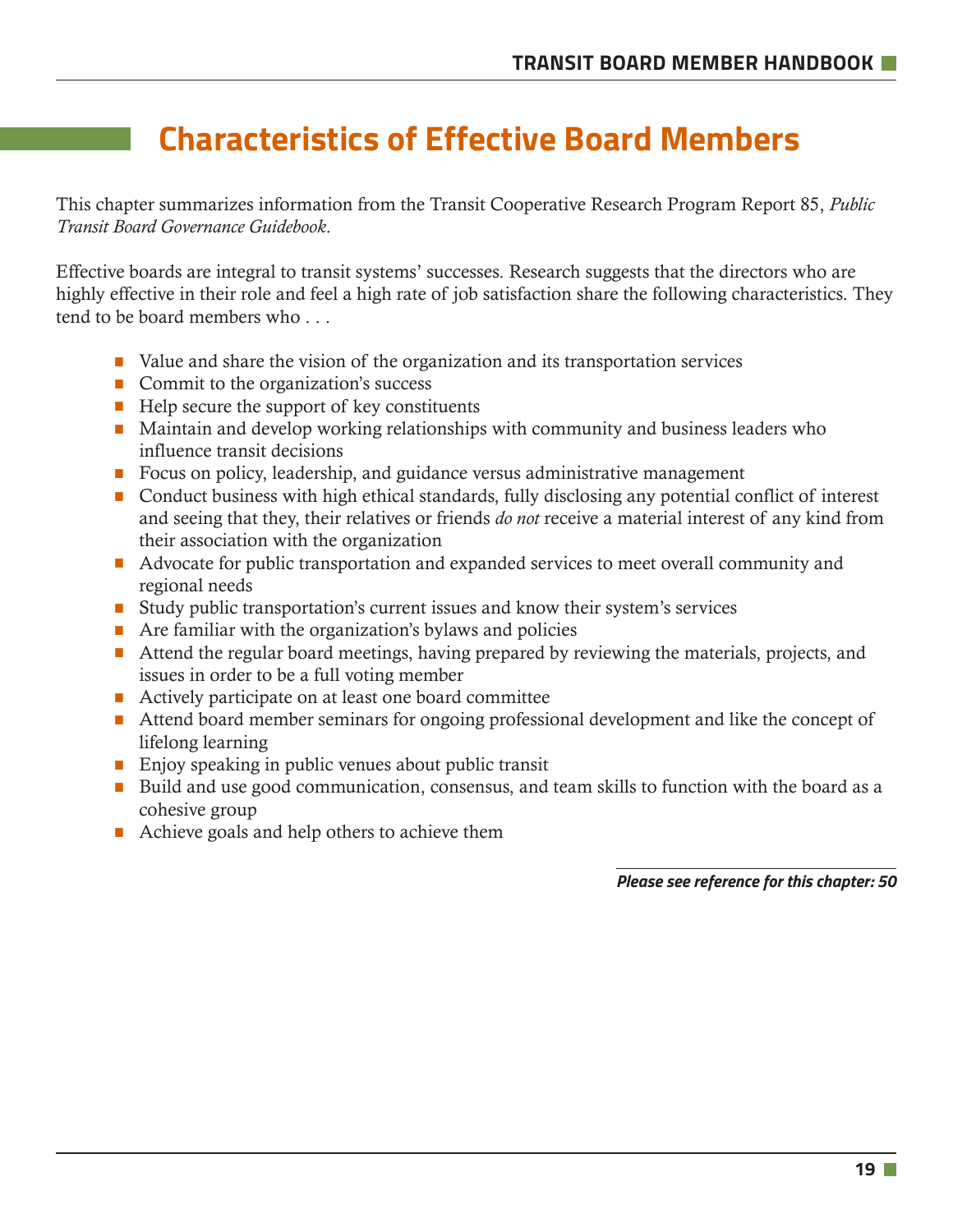# **The Job of the Chair**

This chapter summarizes information from *The Board Chair Handbook,* published by BoardSource, and other articles.

Does this sound like you? Would you apply?

#### Wanted:

A board chair with wisdom and intelligence; a decisive leader with excellent organizational skills and judgment. Must be willing to take responsibility and commit to the organization's mission, rising beyond regionalism for the broader good of the entire agency. Must be willing to mentor new board members and be supportive of the board and staff. Must be an advocate for the organization, a good listener, and a good public speaker. Extroverts with a sense of humor are encouraged to apply. Must maintain excellent, open relationships with the CEO and key community stakeholders, including the appointive governmental officials and bodies that fill board vacancies.

### **Focusing on the Agency's Mission**

The board chair keeps the board focused on its mission, maintaining the overall view of the agency's work in relation to the region's needs and direction. While the CEO shares this charge, it is the chair's main orientation to look to the future.

#### **The Important CEO–Board Chair Relationship**

The relationship with the CEO is important for all board members, and it is the chair who leads the communications. The chair's main objective is a productive, professional working relationship that is a mutually supportive, personal growth experience. One CEO said that he and the board chair were always easily accessible to each other and had developed a strong, personal friendship that strengthened their professional relationship. Many pairs meet regularly in more informal settings, such as breakfasts or working lunches so they can address the agency's challenges. The CEO's performance review is led by the chair.

Consider the chair as the program director, with the program being the partnership with the CEO. He or she goes the extra mile to build and maintain the partnership. The chair may expect the CEO's help in achieving the chair's leadership objectives, working together to create a plan to further the chair's initiatives. The chair will naturally consult with the CEO on the best way to communicate with staff.

#### **Working with Board Members**

The chair is the chief consensus builder and communicator. He or she should help to make the board's work easier and more enjoyable.

- $\blacksquare$  The chair leads the executive committee, if there is one, normally composed of the committee chairs and elected officers.
- The chair should use the latest technology for communication, such as email and Internet access, and encourage other board members to do the same.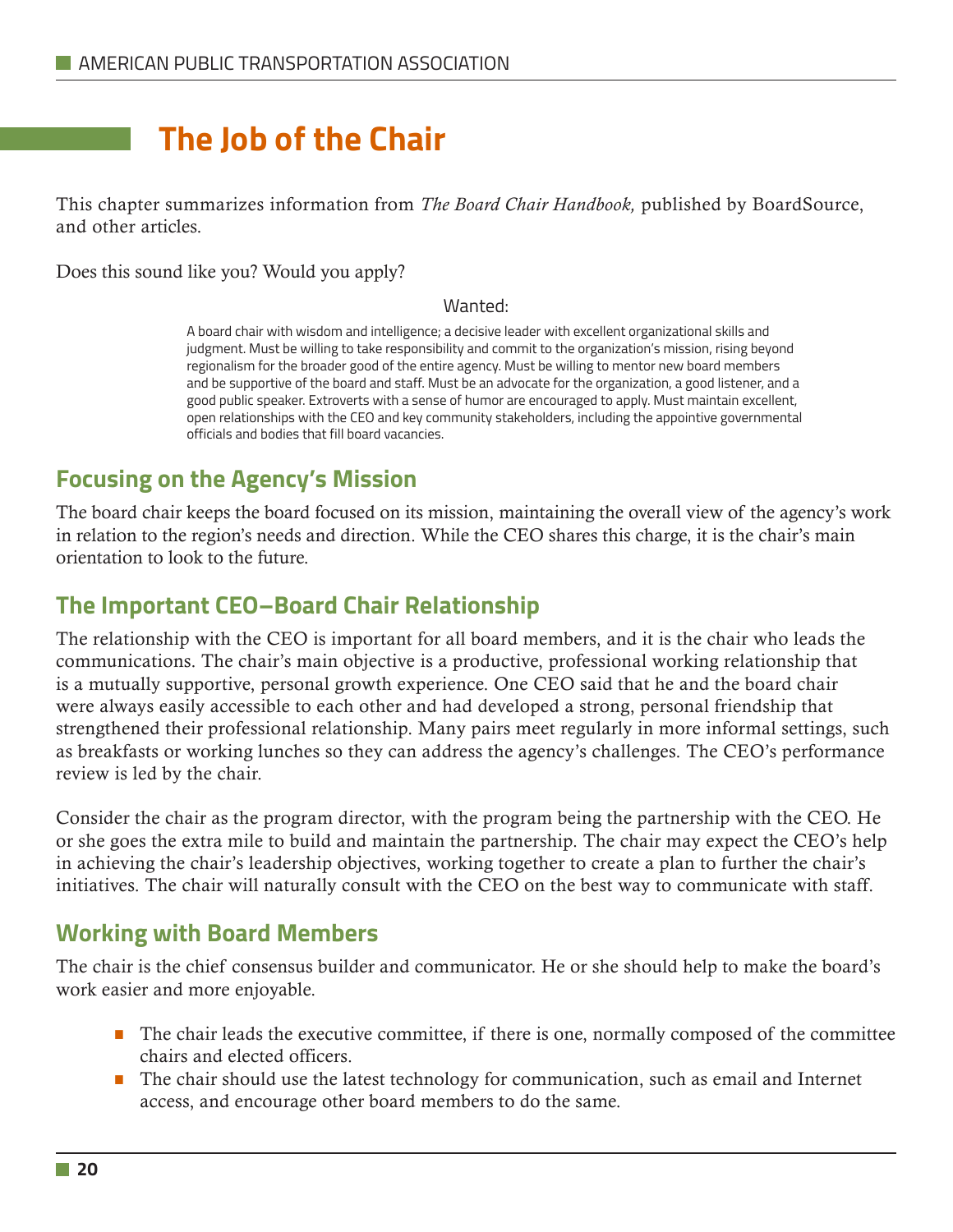- The chair helps to orient and educate the board members. He or she describes the history of the agency, recommended lines of communication with the CEO and staff, who is in charge of which area; and the expertise of each of the board members.
- $\blacksquare$  The chair sets a high priority on board capacity building and is an active agent in helping the board become a more effective governing body. He or she promotes professional development experiences, such as attendance at educational and industry seminars.
- The chair helps to educate the board with institutional memory and on complex issues.
- He or she appoints committee and task force chairs and attends at least one of their meetings every six months. Suggesting changes to the committee structure and ensuring that each committee has a charter describing the committee's responsibility is the chair's job.
- The chair publicly recognizes the achievements of the board members and privately addresses improvements that are suggested.
- The chair makes it clear that the contributions or reticence of board members are noticed. The chair cultivates a sense of accountability and ownership among the members.
- The chair leads in setting board performance targets and monitoring board's performance through, perhaps, a self assessment process conducted every two to three years.

### **Facilitating Board Meetings**

Together the CEO and board chair develop the meeting agendas, emphasizing the important issues. The chair conducts the board meetings' starting and ending on time. The board will need full briefings and complete materials from the CEO and senior staff; the chair should request these as needed. The chair should insist that board materials are user-friendly, clear, and concise, and that decision or action items are identified.

The standard advice is to buy a copy of *Robert's Rules of Order* so that meetings are properly conducted and decisions are made with open discussion.

At meetings, the chair's responsibilities include (1) being an effective group facilitator or team builder, ensuring constructive actions and productivity, and (2) acting at times as a conflict mediator. The leader must remain emotionally level in the midst of active, passionate discussion or testimony. He or she must help to control dominating members and bring out those who are heard less often. The responsibilities include treating all contributors equally and allowing everyone to participate freely.

### **External Relationships**

Relationships with many external groups and individuals become more important as a board member ascends to the chairmanship. The chair may request that the CEO schedule him or her to speak in prominent community forums perhaps three or four times a year and involve him or her in key media interviews. The CEO and staff would provide a complete briefing, a PowerPoint® presentation, and rehearsal time.

*Please see references for this chapter: 6, 16, 20, 48*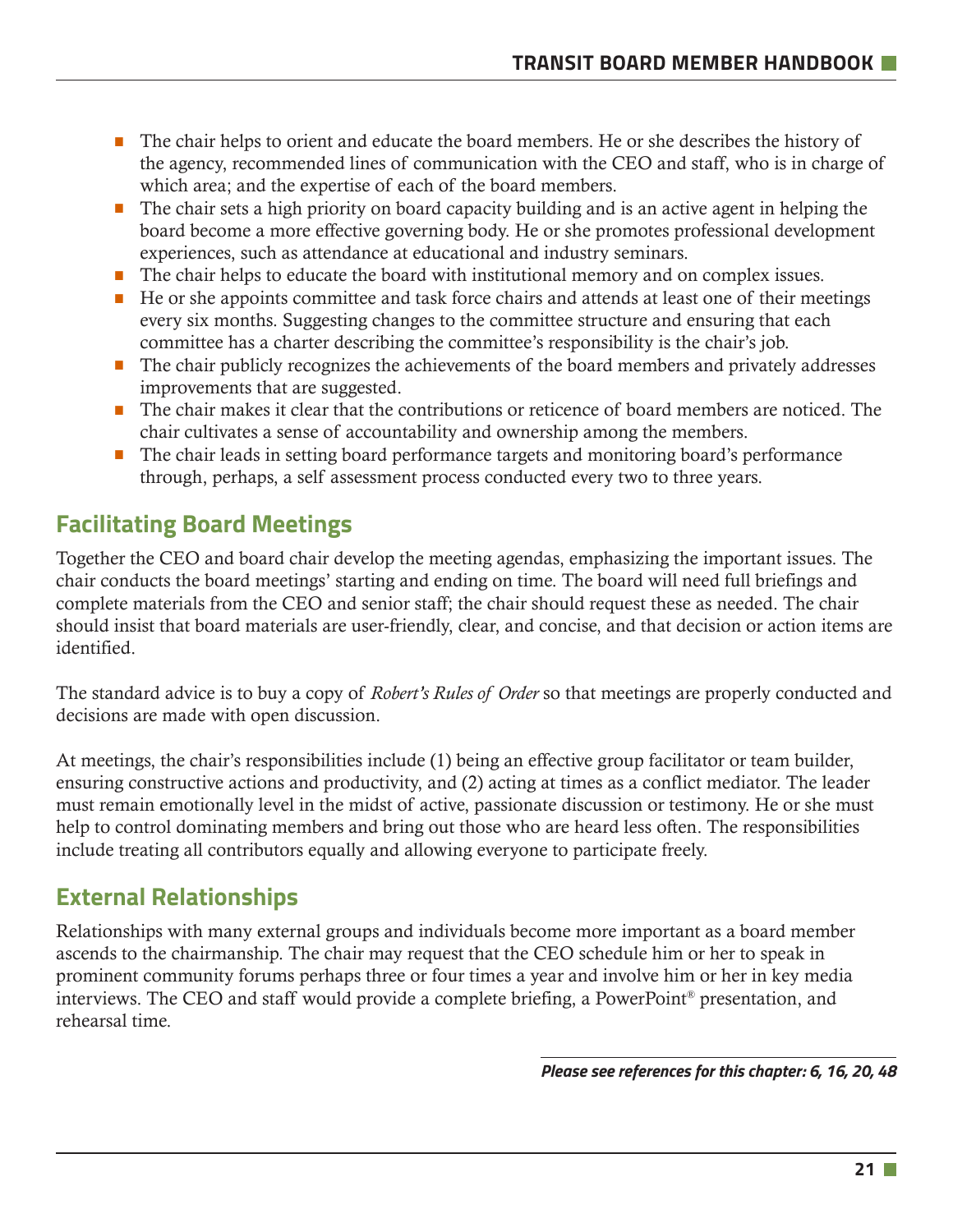# **Ethical Governance**

*One board member resigned from the board for health reasons and soon after received a six-figure contract for a year of full-time consulting work for the agency. Was that against the rules?*

*A board member's wife flew to California to speak on behalf of a product. The same month, a consultant who competes for business with the agency contributed \$15,000 for the wedding of the couple's daughter. Why was that wrong?*

"Transit is hysterically public," a federal administrator said to APTA's Transit Board Members Committee. He continued, "I hate to withhold funds for an agency because of the board's shenanigans during the procurement process."

Because of the close public scrutiny, public agency board members and commissioners face seemingly complex, subtler ethical issues in directing, influencing, and monitoring the agency's business. They bring their questions to the staff attorney. Some board members have their own legal counsel.

Keeping the main thing the main thing . . . as the board meets its responsibilities as custodians of the assets and leaders of the public transportation organization, members need a clear understanding of their duties to make decisions on behalf of the public agency. They represent the public's trust. They must have adequate knowledge of the transit system and the issues before them.

The board has a prominent role in the strength of the agency. A strong, ethically grounded organization is possible only with a strong, ethical board. Essential characteristics are the highest standards of moral and ethical character and personal integrity both in members' business and personal lives; a commitment to the agency's values and missions; and impeccable governance credentials. Most boards are self-policing.

Does your board have a written code of ethics and conduct? Do board members know the ethical standards for the agency? Board members and CEOs know to avoid even the appearance of impropriety.

*One CEO said to a supplier, "I can either go to dinner with you* or *consider proposals for business from your company. I cannot do both."* 

*At conferences, a board member routinely avoids the hospitality suites offered by potential suppliers. Why?*

We can learn from this CEO and board member who must recommend or vote on hiring contractors. They are using proper care and professional judgment in the performance of their duties—on and off the job.

Standards of conduct for your agency may include the following.

Board members shall

- Promote the well-being of the organization and act in its best interests.
- Speak positively about the organization in public. Preserve and enhance the good reputation of the agency. Leave others with a positive impression of the transit system.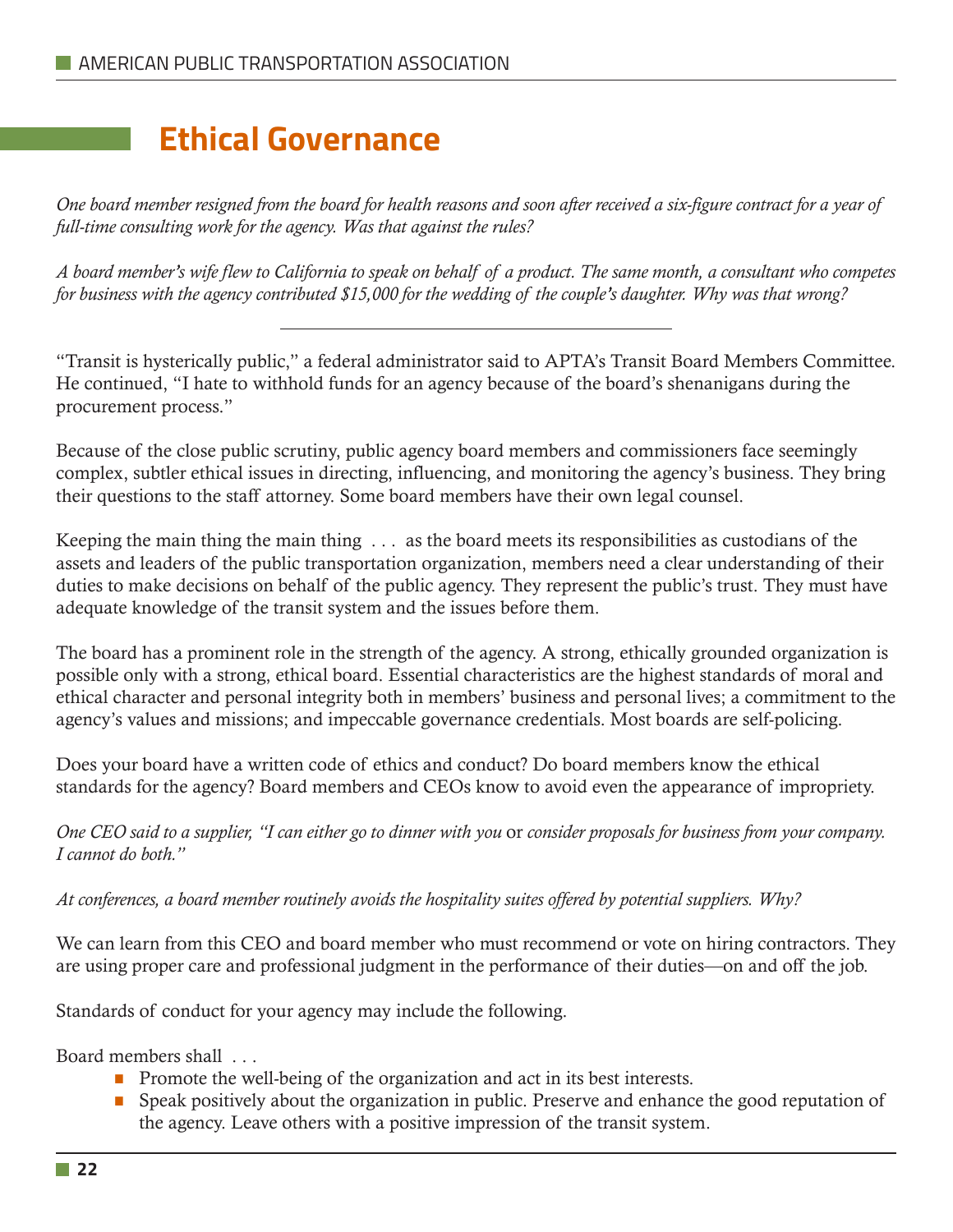- Lead by example, putting the interests of the organization ahead of one's personal interests.
- $\blacksquare$  Be familiar and comply with the laws that created the system and the board, and govern open meetings and records, and all regulations.
- $\blacksquare$  Exercise due diligence in carrying out their responsibilities, avoiding negligence in their duties due to omission or action.
- Act with integrity, competence, and respect in a professional and ethical manner.
- **•** Establish sound working relationships with the other board members and senior staff, as well as staff and directors of partner agencies, such as metropolitan planning organizations.
- Respectfully consider the opinions of others during deliberations, help to integrate viewpoints, and build consensus.
- **Respect the judgment and decisions of the board.**
- **Use your own good judgment.**
- **Be alert to information the agency can use to develop improved policies and strategies.**
- **Respect the CEO's authority and scope of work in directing the agency and staff.**
- Protect the agency's information closely. Maintain confidentiality regarding the discussions and issues that the board deems confidential (e.g., discussions involving hiring a CEO).
- Pay their own way at dinners.
- $\blacksquare$  Report breaches in conduct by another member rather than conceal them.
- Follow established investigation procedures for such breaches.
- Avoid conflicts of interest, or the appearance of conflicts.
- Refrain from participating in a discussion and leave the meeting, should the board request, when there is a conflict of interest—potential, existing, or apparent.
- Keep expenses reasonable and justifiable. Maintain meticulous expense records.
- When attending conferences, take notes at the educational sessions and write a report to the board chair on ideas that were generated and what was gained due to your attendance.

Board members shall not

- $\blacksquare$  Become involved with the operational management nor staff.
- Communicate with persons under consideration for selection by the board or CEO for contracts, acquisitions, etc. while the procurement process is in progress.
- Abuse their authority by attempting to obtain favorable treatment, remuneration, employment, or business contracts for themselves, family members, or any third party in trying for personal gain through improper means.
- Use insider's knowledge for personal gain (e.g., learning of an opportunity for profit in real estate development, natural gas company investments, etc., which may be valuable for the enrichment of oneself or another organization or person).
- Accept gifts, favors, or benefits of any kind. If received, they must be returned or immediately donated to charity. Do recognize these may be offered to secure advantage from the board member.
- Misuse agency property or resources, or let anyone else use it/them.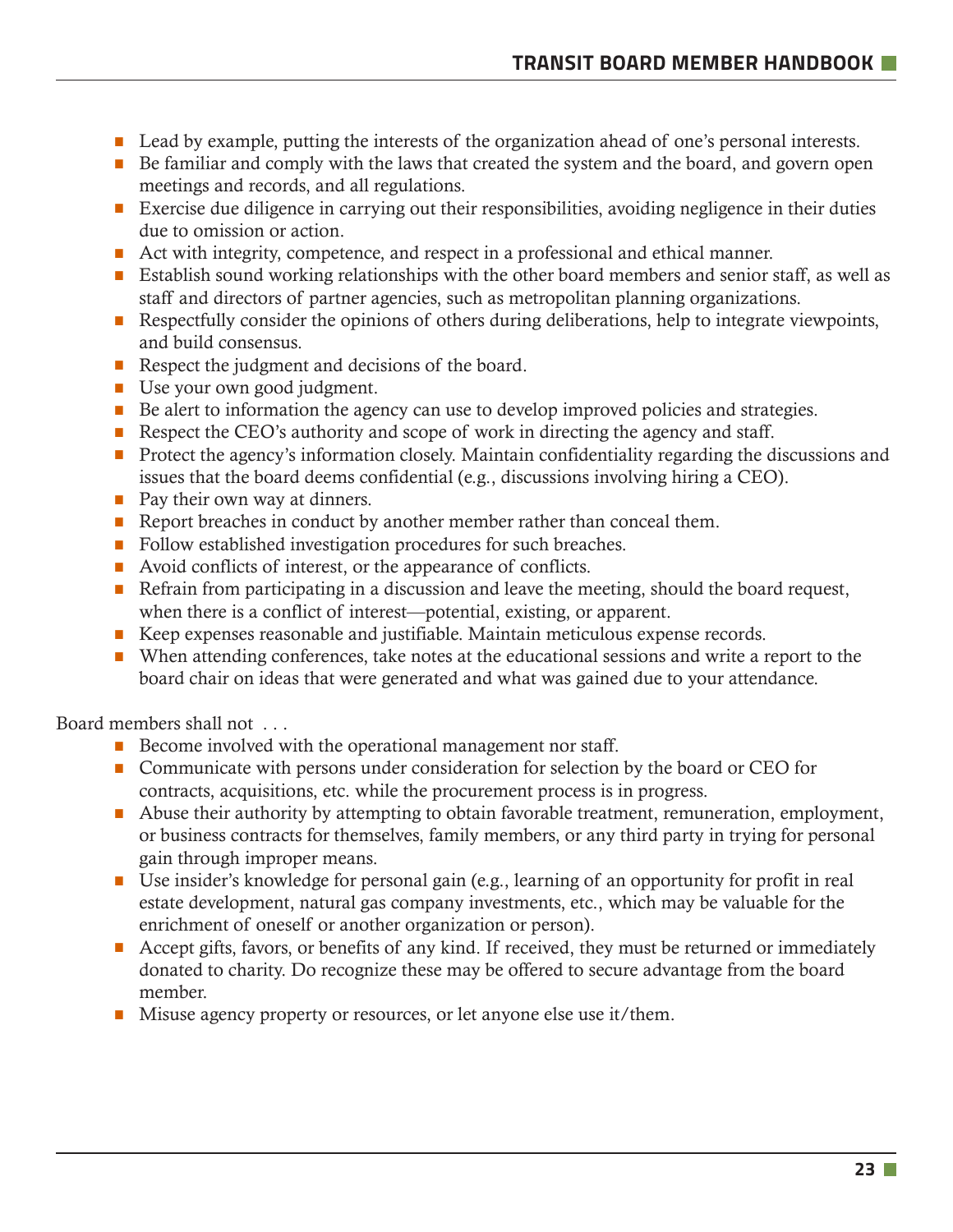# **Committee Structure of the Board**

### **Organizational Ideas**

Educational sessions on the subject of board structure tend to be rated very highly by board members at APTA's Transit Board Members Seminars. Although transit system boards—especially at smaller systems—may operate as a committee of the whole, many boards organize committees for more specific work that could not be addressed in its complexity during regular meetings. The smaller, less formal meeting atmosphere offers more opportunities for discussion. The ideal situation is for each board member to be on one committee.

### **A Newer Trend: Broader Governance Models**

Committees are often formed according to the organizational structure of the agency, for example, human resources, finance, planning, marketing, capital construction, legislative and public affairs, or operations committees.

Streamlined Committee Structure—In a recent governing design trend, boards have streamlined their committee structures, reducing number of committees yet keeping their focus on governance, but with a broader perspective. One board moved to three committees:

- 1. Planning and development
- 2. Internal and external relations
- 3. Operations and management/finance

Another system added a performance oversight committee that was broader in scope than the agency's functional divisions on its organization chart.

Governance or Executive Committee—Some boards find success with an additional executive committee that includes the board chair and the committee chairs. It is a committee on governance and the board. It takes charge of the board's governing mission and key responsibilities; establishes guidelines regarding board members' interactions with one another; ensures professional development for board members' knowledge and skills; recruits and hires the CEO; takes the leadership role in the board's self assessment; designs the board retreats; and has other board leadership functions.

Each committee should have a clear, simple, written description of its oversight role and purpose.

#### **Process**

Updating the board structure involves a review of its processes. Executive staff members normally serve as staff for the board's committees (e.g., the chief financial officer may be the staff representative on the finance committee). Other staff members join the meetings to support the board's committee work as needed. For example, the performance oversight committee at one system has team members including the CFO, director of administration, and the management information services (MIS) director. The operations executives for individual transportation modes, such as bus and light rail, are available when the board's committees examine the particular services.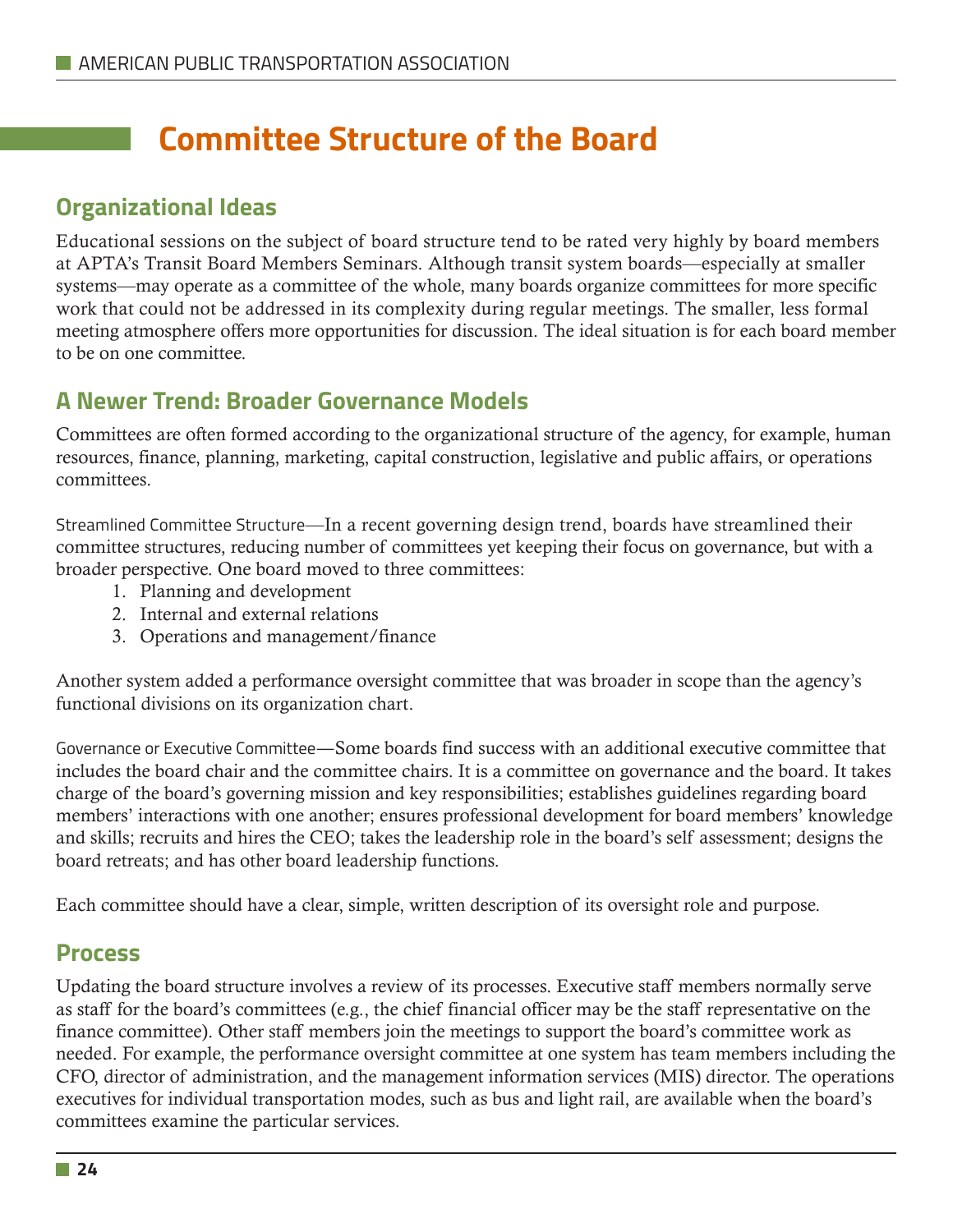The purpose and direction of the committee work needs the support of staff for agenda preparation, meeting communications, information gathering and summarizing, and other important tasks. Committees may meet monthly in person or on conference calls.

The committee chairs normally report the work results and decisions to the full board for formal adoption.

*Please see references for this chapter: 19, 21, 22, 23, 24*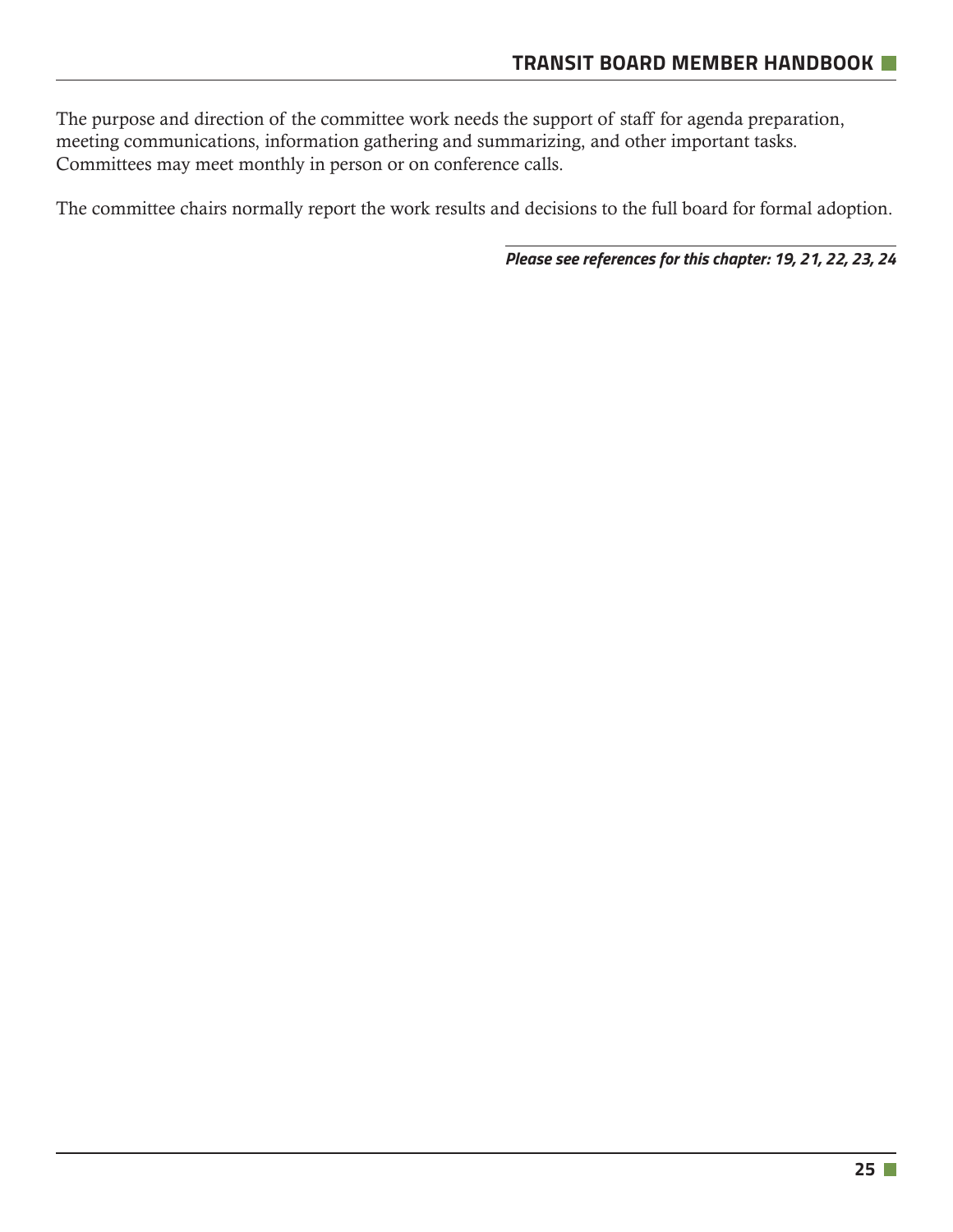# **Governing vs. Managing**

This chapter summarizes information from *How to Help Your Transit Board Govern More and Manage Less*, published by APTA and BoardSource, and other articles.

Complex and dynamic, the distinction between governance and management is not absolute. The roles of the CEO and board members occasionally and naturally enter the other's domain. The area of organizational governance is the area in which the board is best positioned to add value to the transit system.

While the board's discussions and actions, particularly during the more detailed committee meetings, may appear to become management rather than governance, in most cases, both the CEO and the board are aware of their relative roles. In many instances, the board is invited to provide guidance to capitalize on members' expertise and community experience. Operational oversight or political issues are examples of areas in which the board may offer suggestions and is asked to do so.

A CEO of a large, multimodal transit system said, the board and CEO "both have a clear understanding that the board's role is strategic decision-making and policy formulation, while as the CEO, I am responsible for translating strategies and policies into action." *(Reference 16)*

The strategic planning process is a leadership job for the board. (Please see the following chapter, Strategic Planning.) The board must feel ownership in order to make a compelling case for the recommendations in the strategic plan, for example, to their appointing constituencies such as the county board of supervisors or city council.

Many agenda items for the board's decisions are related to "management more so than governance. Boards are sometimes legally required to act on managerial issues such as the acceptance of gifts, signature authorizations; and contracts and easements. Some board responsibilities, such as influencing public policy or recruiting and evaluating the general manager, unavoidably involve board members in operational activities that blur the distinctions between governance and management." In times of crisis, boards become actively involved in the response. *(Reference 4)*

Matters of long-term strategy and policy tend to require lengthy deliberations rather than managerial decisions and actions that are required for the shorter term. The shorter term decisions tend to offer more immediate rewards, compared with the results from strategic or longer-term decision-making and planning.

Micromanagement refers to paying too much attention to the details of implementation, rather than focusing on the larger, strategic picture. If it is the board chair, for example, who is micromanaging, the CEO must address and redirect the involvement. The chair and board as a whole must manage its governance affairs and move toward the strategic focus. The community must become aware of the board's role as well. Often, residents and riders try to contact the board chair or members about individual issues regarding aspects of service.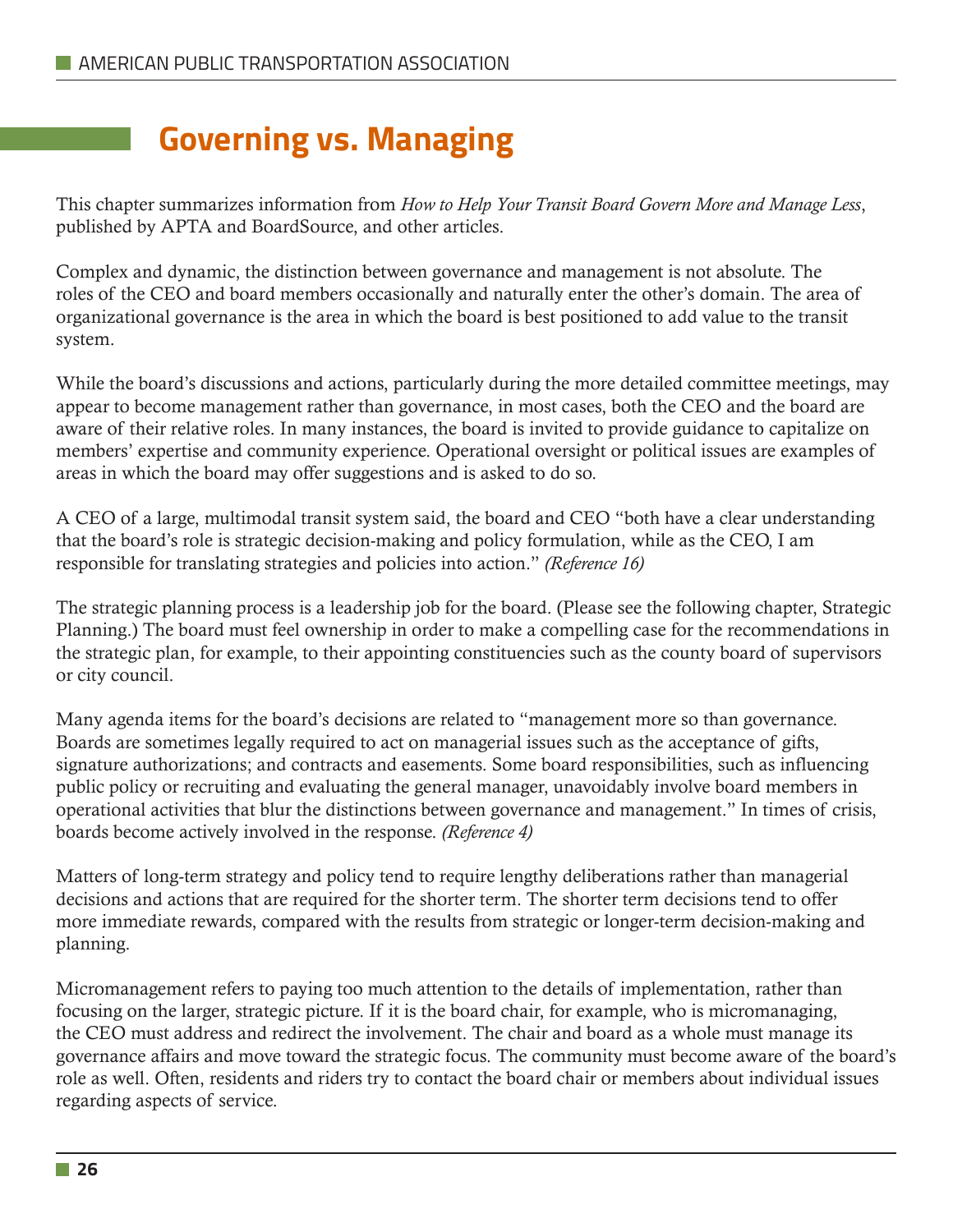If the CEO brings to the board management issues, the opportunity has been extended to become involved. Smaller systems with few staff members often welcome board members' participation in the daily operations.

*Please see references for this chapter: 4, 16, 25*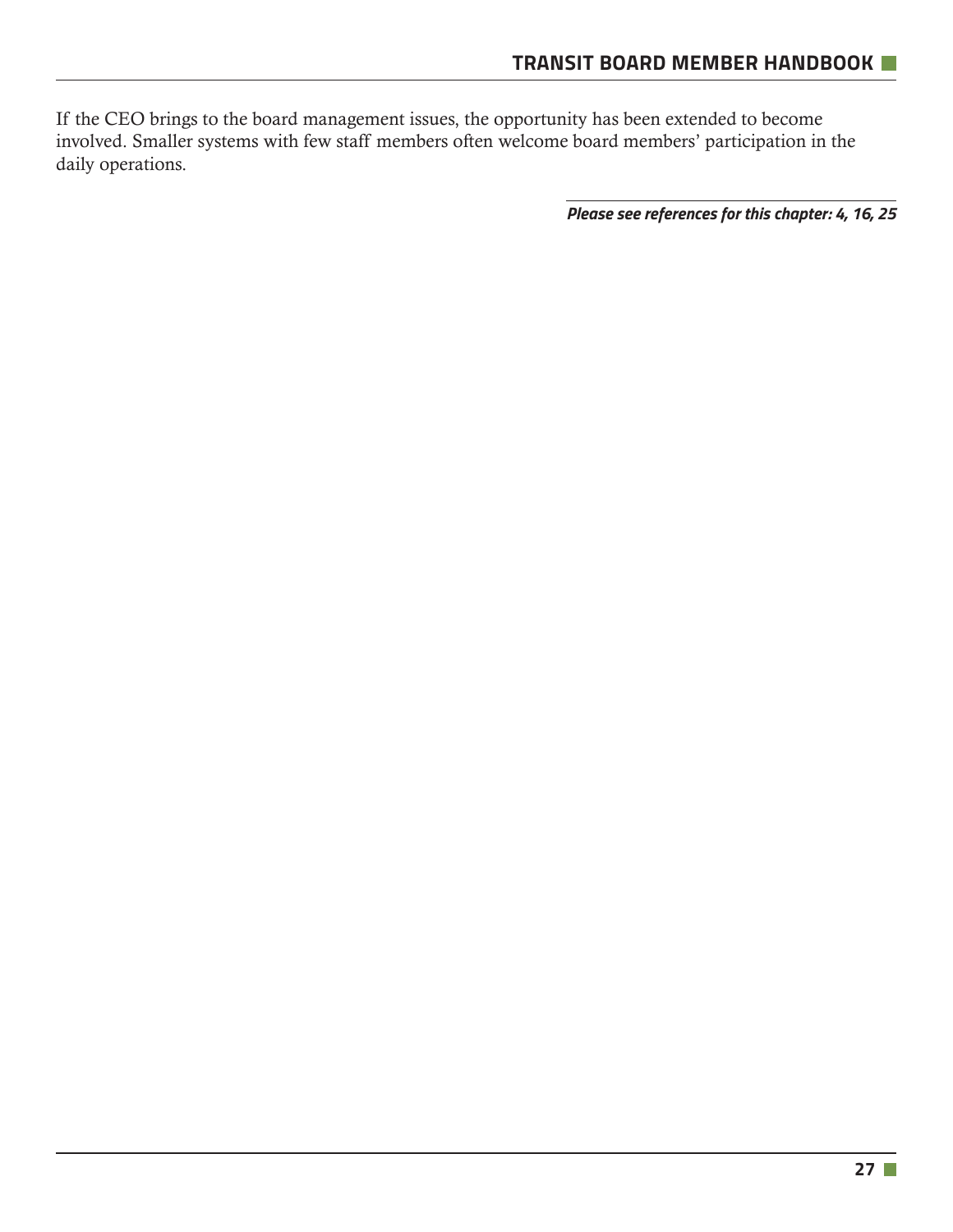# **Rubber Stamping or Involvement?**

This chapter is a summary of key points made in Doug Eadie's *Passenger Transport* article, "Taking the Road Less Traveled."

Boards are undergoing a dynamic change in leadership style. Formerly, many boards preferred to receive completed work to approve. Now, boards are taking proactive, creative roles. The board's role has been strengthened and the organization benefits.

As an example, when frustration grew at taking a passive or reactive role for a process, the board suggested that it form a task force and the CEO began involving board members in shaping the work product. While some boards prefer to receive completed products, in this case the board members felt like non-owners who perhaps had not become acquainted with the product and thus couldn't explain it nor sell it. With the new strategy, the task force took an active role in studying the issues and elements of the work product, directing the strategies, and ordering them into priorities.

It was a strong partnership with executive staff. The director of finance served as staff advisor for the task force, coordinating every meeting and involving the task force with early, substantive policy decisions to make before the work could go forward.

The board members kept their focus on the overall goals and discussed the budget implications of different choices. They brainstormed opportunities to improve the product and their advocacy roles in promoting the facts and benefits of transit. The task force reported to the full board. As a result, the board had become involved owners and advocates—leading to a productive year that led to a successful tax election the following year.

Early and continuing involvement in major board actions, rather than rubber-stamping a finished product, builds the board's ownership, commitment, and satisfaction. Board members—main assets of the organization who bring a wealth of community involvement to the table—have the opportunity to contribute their experience and wisdom. This procedure may apply to certain work products more than others, and the board will guide the parameters for its participation.

*Please see reference for this chapter: 20*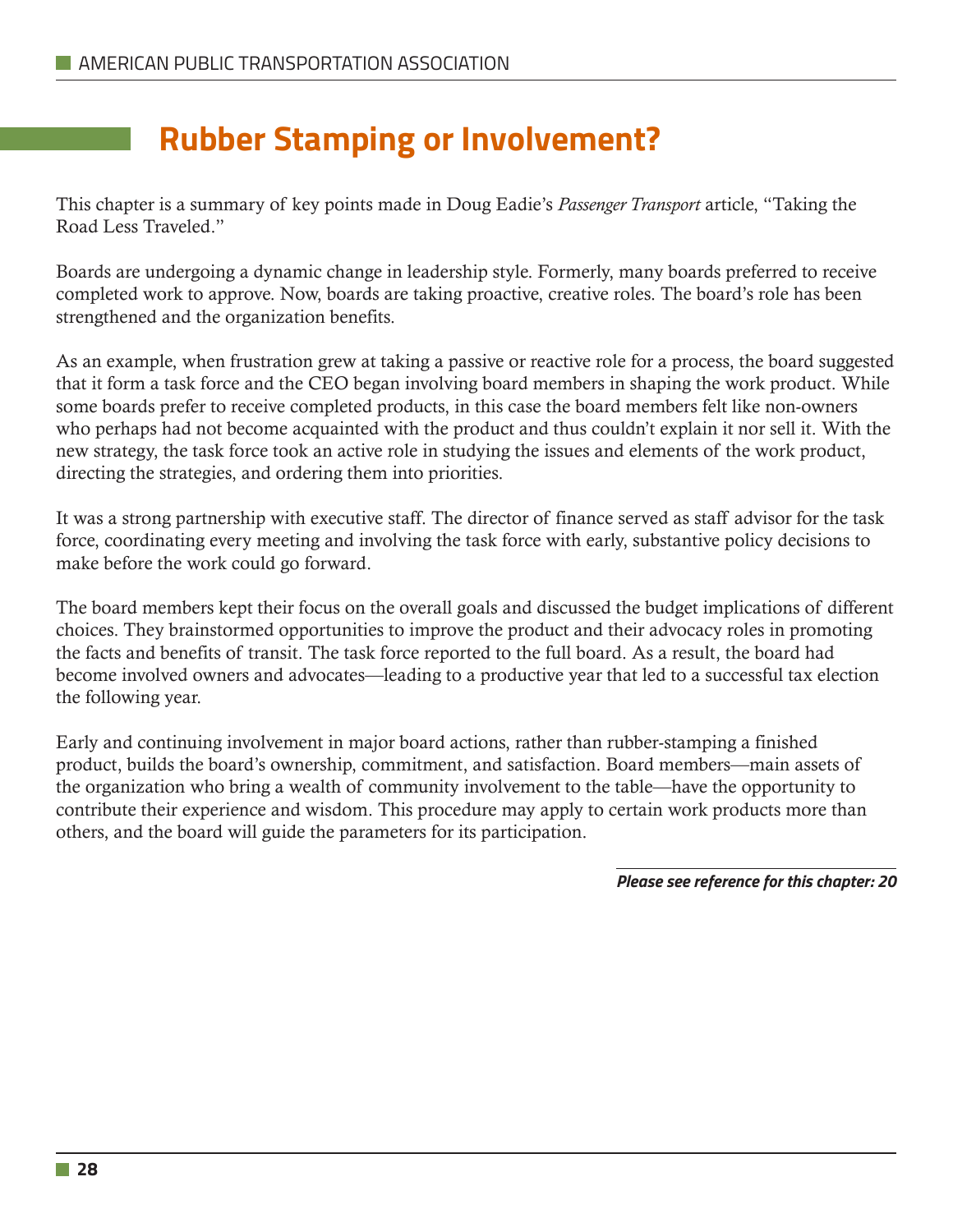# **The Board's Performance: A Self-Assessment Process**

As Doug Eadie said, "Performance accountability is a hallmark of high-achieving organizations and individuals; they set high standards, monitor their own performance, and take concrete steps to become better at what they do." *(Reference 28)*

This chapter summarizes Transit Cooperative Research Projects 85 and 104 by Simon and AECOM, respectively, that relate to the board's accountability and assessment process. The reports may be ordered at www.tcrponline.org.

Research by Simon showed that very few boards conducted evaluations of overall board effectiveness. When boards had conducted assessments, the process was usually an informal self-assessment, such as asking whether the board achieved its goals last year. Another common method of board assessment was through elected officials or the city, county, or state government.

Yet when the AECOM report was presented during an APTA Transit Board Members Seminar, interest was extremely strong. Board members wanted to begin the process and volunteered to help facilitate the process for other transit boards.

The Simon report proffered that the board's effectiveness is measured by the ability to increase ridership while containing costs (e.g., system productivity and expansion).

Simon described characteristics of effective transit boards. Understanding their role and responsibilities as policymakers, the report said that successful boards tend to . . .

- $\blacksquare$  Achieve goals
- Evaluate the board's structure and functions and their impact on system performance
- Use the skills and talents of diversity in age, gender, race, background, geographic representation, and professional roles
- $\blacksquare$  Function as a cohesive group
- **•** Stay focused and accountable, attending meetings fully prepared
- Advocate for public transit
- $\blacksquare$  Educate its members
- $\blacksquare$  Focus on policy rather than trying to become the manager
- **Encourage open communication and information flow**
- Establish good relationships with the CEO and senior staff
- **Help improve performance measures including service costs per mile and hour, vehicle miles,** vehicle hours per employee, and others
- Help generate ridership and farebox revenue
- **Communicate with legislators and key stakeholders**
- $\blacksquare$  Set the transit system's strategic direction
- **•** Become knowledgeable about the transit service as well as aspects of the communities in the service area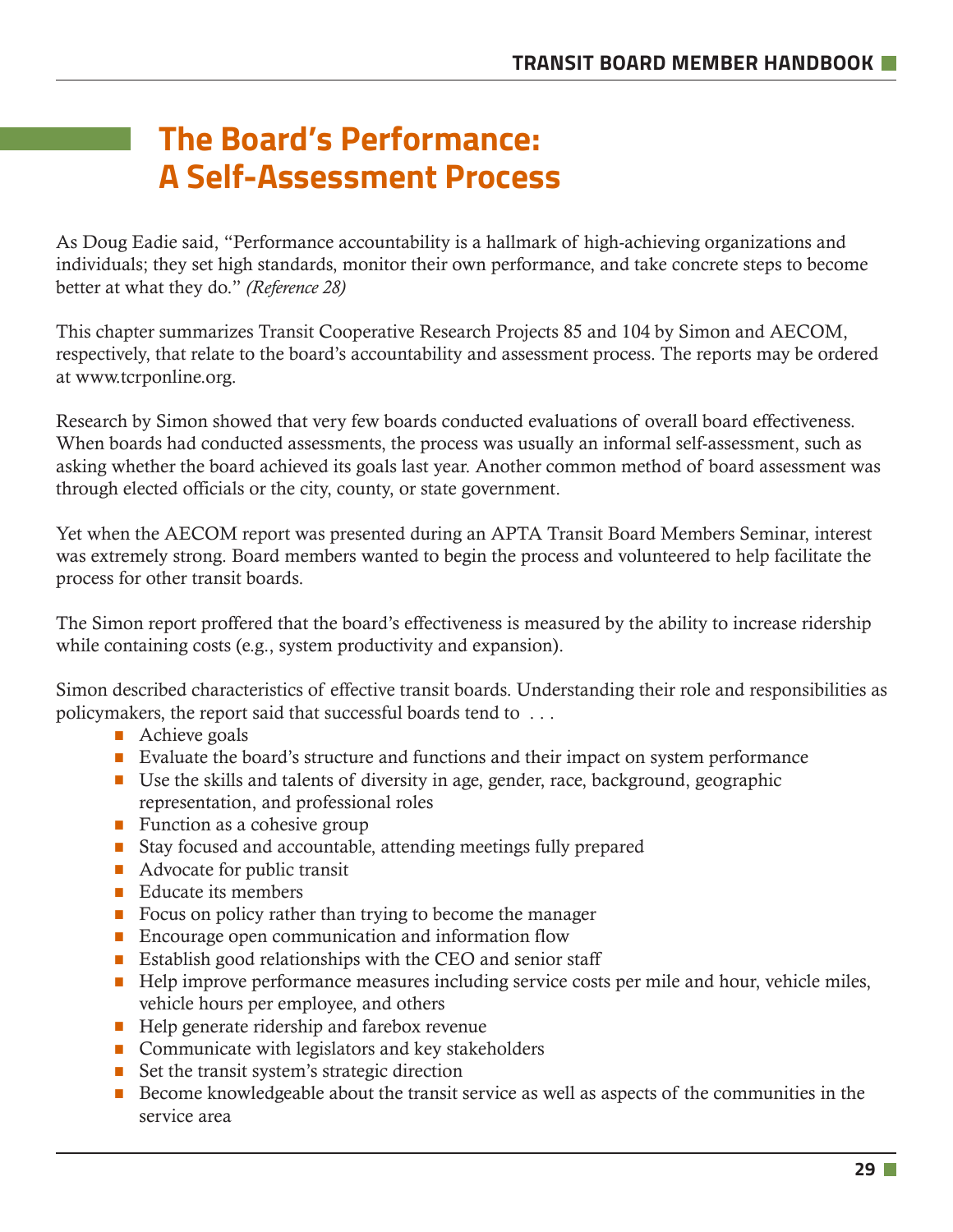Simon's research findings indicated that the strongest influences on the effectiveness of transit boards were: (1) board member commitment and (2) the leadership of the CEO. Also very important were receiving timely information; the chair's leadership; the clarity of the board's role, duties, and activities; and clear management expectations.

Simon's work suggests criteria to consider for measuring board effectiveness:

- 1. Did the system achieve the goals in the strategic plan?
- 2. Do the services meet the needs of the community?
- 3. What is the public opinion of the board and the transit system?
- 4. Does the board work as a cohesive group?
- 5. Are the vehicles and facilities safe, clean, and well-maintained?
- 6. Has service quality improved?
- 7. Which are the common complaints and what was done about them?
- 8. Did revenue increase, particularly farebox revenue?
- 9. How did the system perform during the year?
- 10. Is the budget balanced?
- 11. Did ridership increase?
- 12. What is the labor-management relationship like?
- 13. Does the transit system have a positive reputation with the media?
- 14. Does the board have a positive relationship with the CEO and senior staff?

The AECOM report built upon the Simon report. It suggested that the board may choose to conduct an assessment process either annually, when there are several new board members, or when the system is facing difficulty or dissatisfaction.

The AECOM process involved choosing from three levels of complexity using criteria related to:

- 1. Board processes
- 2. Strategic planning
- 3. Fiduciary and legal responsibilities
- 4. Diversity program
- 5. CEO relationship
- 6. Public advocacy

An additional set of questions related to behavior, leadership, trust, and communications. A goal-setting process was included. When the report was nearly completed, AECOM administered the self-assessment process at an APTA Transit Board Members Seminar, with breakout groups reflecting the above subject areas.

Sample criteria for board processes included the following statements to rate from "strongly agree" to "strongly disagree":

- **•** Board members do not become involved in specific management, personnel, or service issues except in a predetermined oversight role.
- Board members attend meetings well prepared and participate fully in all matters.
- Board members work cohesively and cooperatively and try to minimize miscommunication.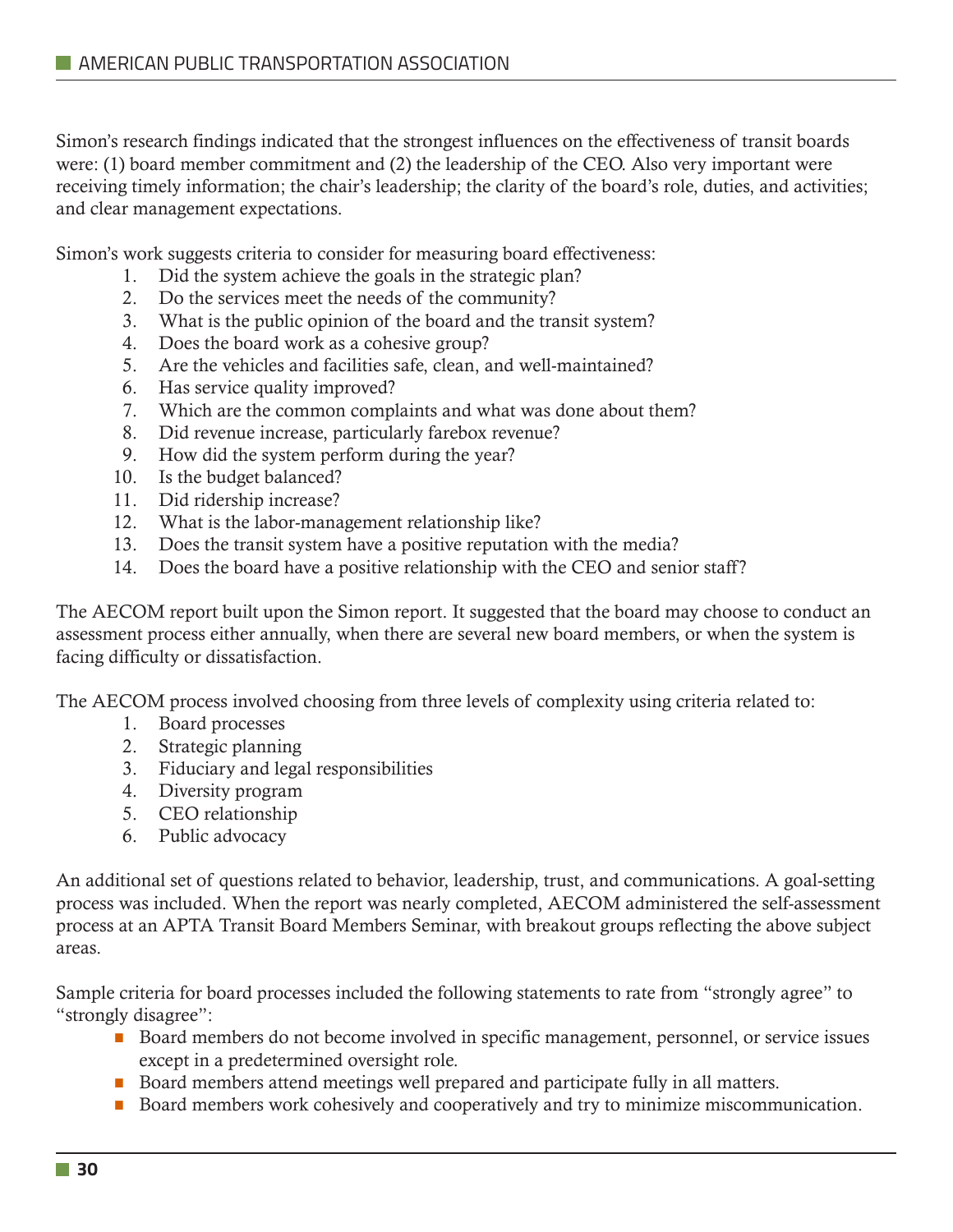• The board creates and communicates the agency's strategic direction. This is achieved by regularly evaluating core values and strategic mission.

The assessment process needs an administrator of the board's choosing who will distribute, collect, analyze, and present the results to the board. This may be a consultant or member of the national transit community, or an advisor to the board such as its legal counsel or a member of the staff or board. Board members from other systems who have gone through the same assessment process may be volunteer administrators.

Confidentiality may be a priority for the board, yet the board may not have discretion under the state's laws. Public disclosure of the assessment results, however, may have positive results because the board is responsible to the public and this would be of interest to the public. Public understanding of the board's strengths, efforts, and work towards improvement may enhance public trust and tend to further the interests of the transit system when other projects and services need public approval. Public disclosure may be the motivator to effect constructive changes and follow through with a future self-assessment process.

The board would agree on the degree of confidentiality desired and know what is legal. Members may consider conducting the process during an executive or closed session or at a board retreat, if it is permitted by law. The process may be oral or written.

*Please see references for this chapter: 1, 28, 50*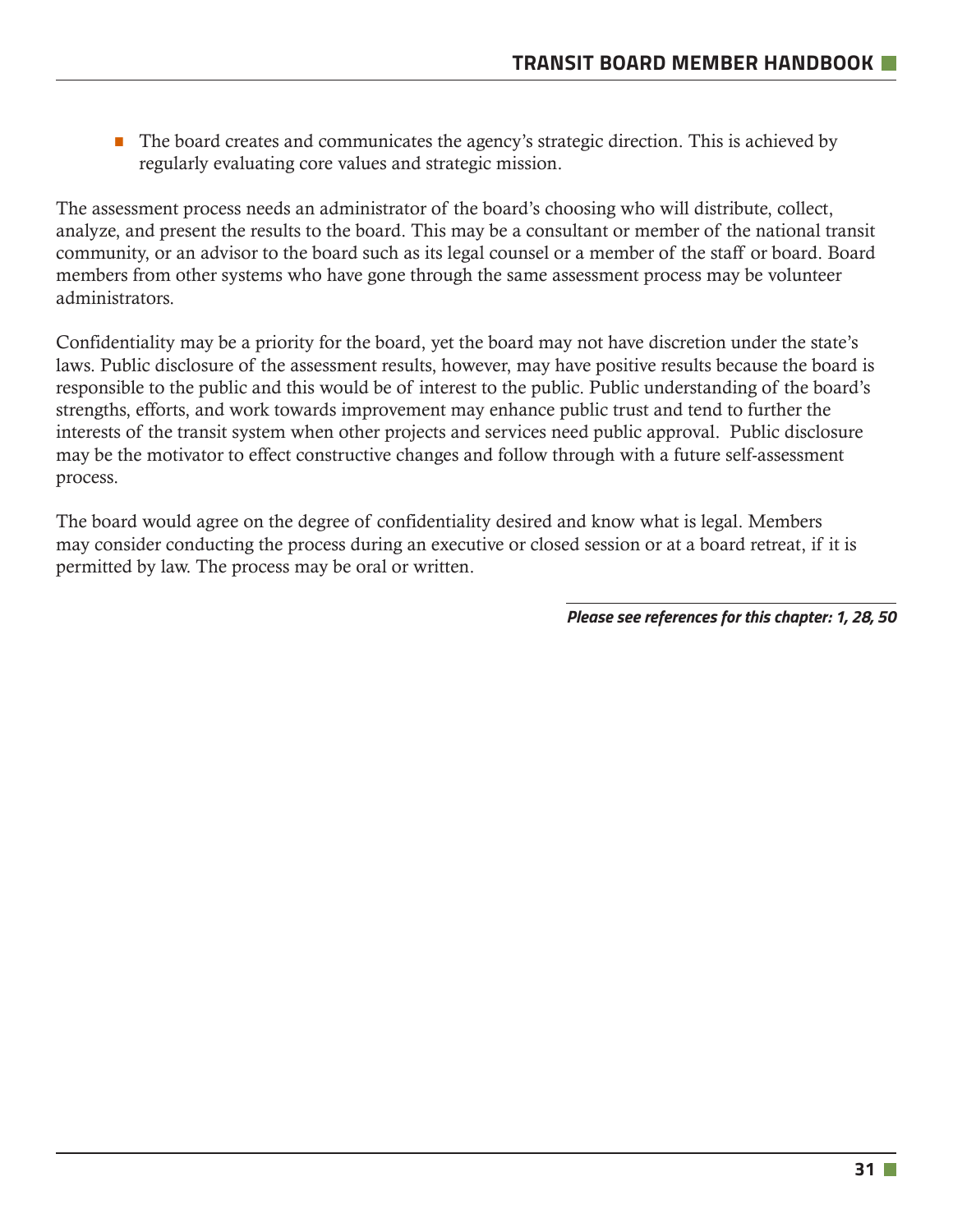# **The Board's Selection of the CEO**

### **Choosing the Chief Executive Officer**

One board chose a CEO to streamline the agency and create administrative excellence internally management had been a problem. Another board was poised to develop relationships within the business community and lead a local funding measure that would spur larger development projects—an external focus.

Each board will determine where in the organization's and community's cycles its needs are. The board begins with its current assessment, looks ahead, and moves through deliberations that will determine the skills and qualities needed and prioritize them. Working through these decision-making processes about selecting a CEO may best be accomplished at a board retreat.

The board will want evidence that the CEO . . .

- **is a sound financial planner and manager**
- **•** organizes internal functions
- $\blacksquare$  recruits and develops qualified staff
- $\blacksquare$  has strong working relationships with the board
- builds external relationships with the metropolitan planning organization or council of governments, business community, and citizen groups
- **•** sets a priority on providing quality service and good customer service
- $\blacksquare$  is experienced in labor relations
- **has technical and operational expertise**
- **has consensus, facilitation, and team building skills**
- has had success in media relations and enjoys public speaking
- $\blacksquare$  is good at salesmanship

#### **Superheros**

Doug Eadie said that "supermen and superwomen who are equally top-notch in every area come at an average price of \$1 million-plus annually." *(Reference 9)* He added that once the ideal qualities that the board wants have been articulated, the candidates sought must meet high standards. Maybe impossible standards. The board will be hiring a human being according to the board's written priorities.

Eadie said that there is a new breed of CEO that is known by these key leadership characteristics *(Reference 26)*:

- 1. A passion for organizational capacity-building
- 2. Abilities in the design and facilitation of key organizational processes
- 3. Highly developed emotional intelligence

### **Going Outside**

The board may elect to advertise in *Passenger Transport* and other publications for candidates or select an executive recruitment firm. APTA-member firms may be found at www.apta.com.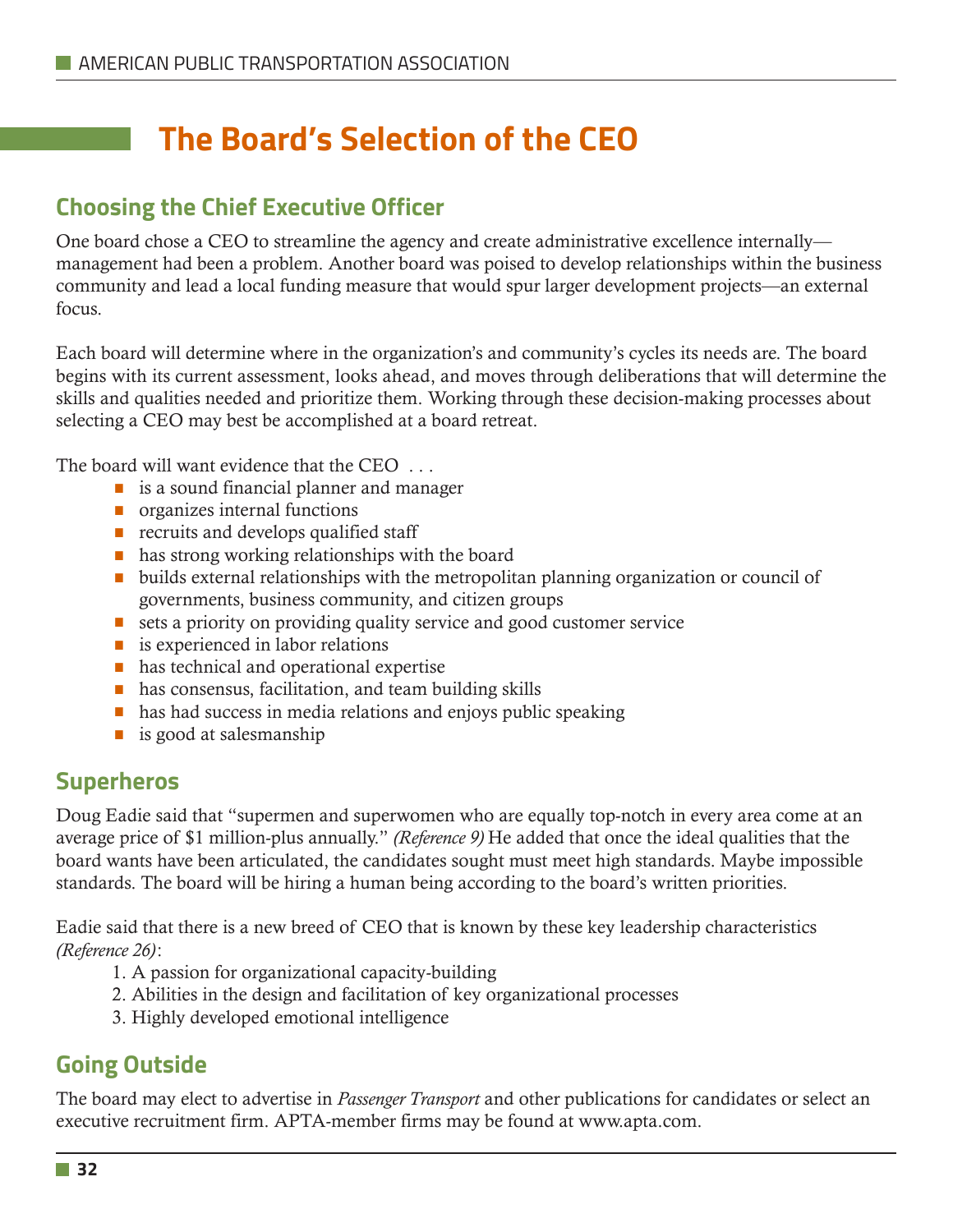#### A recent *Passenger Transport* ad for a CEO at a large transit system read:

#### Chief Executive Officer

Among the nation's 20 largest and most diversified public transit agencies, the (transit system) transports 250,000 people/weekday via light rail, dedicated busways, a diverse 1,000 bus fleet, and award-winning paratransit service. The (system name) employs approximately 3,000 employees and has an operating budget of \$320 million.

With a regional transit visioning study nearing completion and a major capital project on the horizon, this vital economic asset has significant challenges to surmount. (Transit system) has a great reputation and a good staff, but its future depends on stable financing, a critical capital program, staff retention, succession planning, and improved union relations.

The board seeks an experienced public transit professional with a minimum of 10 years (15 preferred) in public transit senior level management in comparably complex settings, leadership skills and political instincts, who can represent the (transit system) effectively while maintaining its reputation for sound management, independence, balance, and integrity. Salary range: \$175,000-\$200,000 DOQ.

#### A small system placed this ad:

#### General Manager

A thriving transportation district is looking for a GM. Professionals with a bachelor's degree and management experience, preferably in the public administration and/or public transportation fields are encouraged to apply. This position offers challenge, responsibility, and competitive pay and benefits with the opportunity to live in a beautiful area with a low cost of living. \$40,000 - \$70,000 DOE.

#### Another advertisement read:

#### General Manager

The (transit authority name), a progressive and innovative transit system that is developing a new Strategic Plan and expanding into a countywide regional Authority, is looking for an individual to fill the position of General Manager. The GM is the senior management position responsible for every aspect of the authority's operation, including the planning, development and implementation of its mission, goals and policies. This position requires business knowledge, leadership ability, and a technical understanding of public transit programs and services.

Primary duties are to:

- Provide oversight, direction, and coordination to authority staff in the provision of cost effective, efficient, and reliable public transit services within available financial resources, controlling governmental regulation, and board policies.
- Develop and maintain effective working relationships with the authority's constituencies, including but not limited to the public, employers, media, governmental agencies, elected officials, and the Board of Trustees to promote financial and public support, as well as understanding and cooperation for existing and enhanced public transit services.
- Provide input and feedback to the board on the development of policies and external factors which have a direct impact on the achievement of specific goals and objectives

This position requires a Bachelor's degree with a major in Business, Transportation, or Public Administration and five years of job related managerial or comparable administrative experience preferably in a public transit agency. Applicants may substitute one year of experience if individual has a Masters degree in a related field as outlined above. Preference will be given to individuals with public transit experience.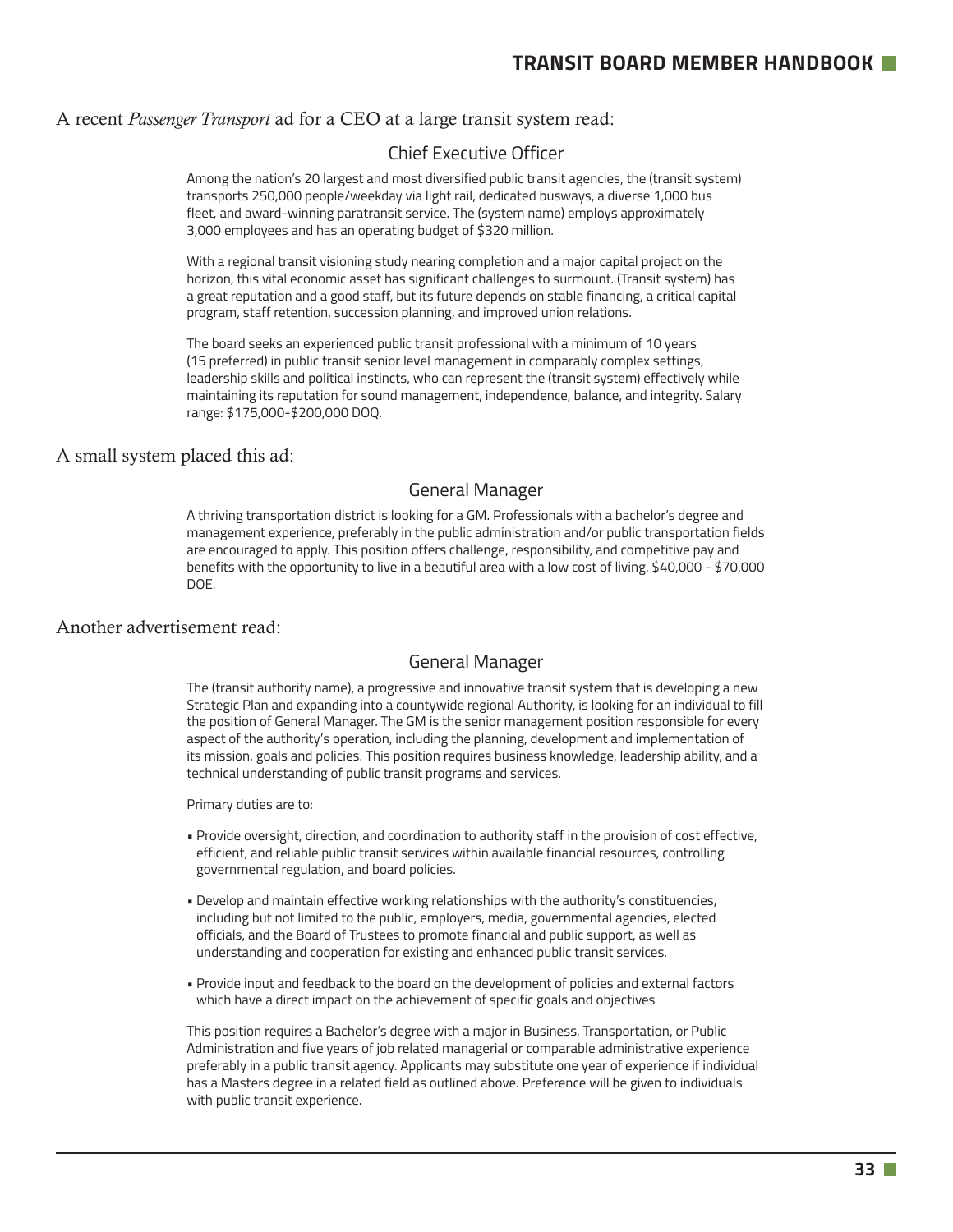The authority offers an excellent benefit package including a retirement plan. The salary for this position is negotiable. The successful candidate must have the ability to pass a pre-employment physical and drug screen, if selected. If interested, please send cover letter, resume and salary requirements.

The board will review the responses and short-list the candidates according to the priorities, performance standards, and qualities that were determined at the beginning of the selection process.

The board will check references and work history. Members may contact others in the industry who were not on the list of references as well, through the board's national contacts developed at APTA board members seminars, annual meetings, or legislative, rail, and bus & paratransit conferences.

*Please see reference for this chapter: 26*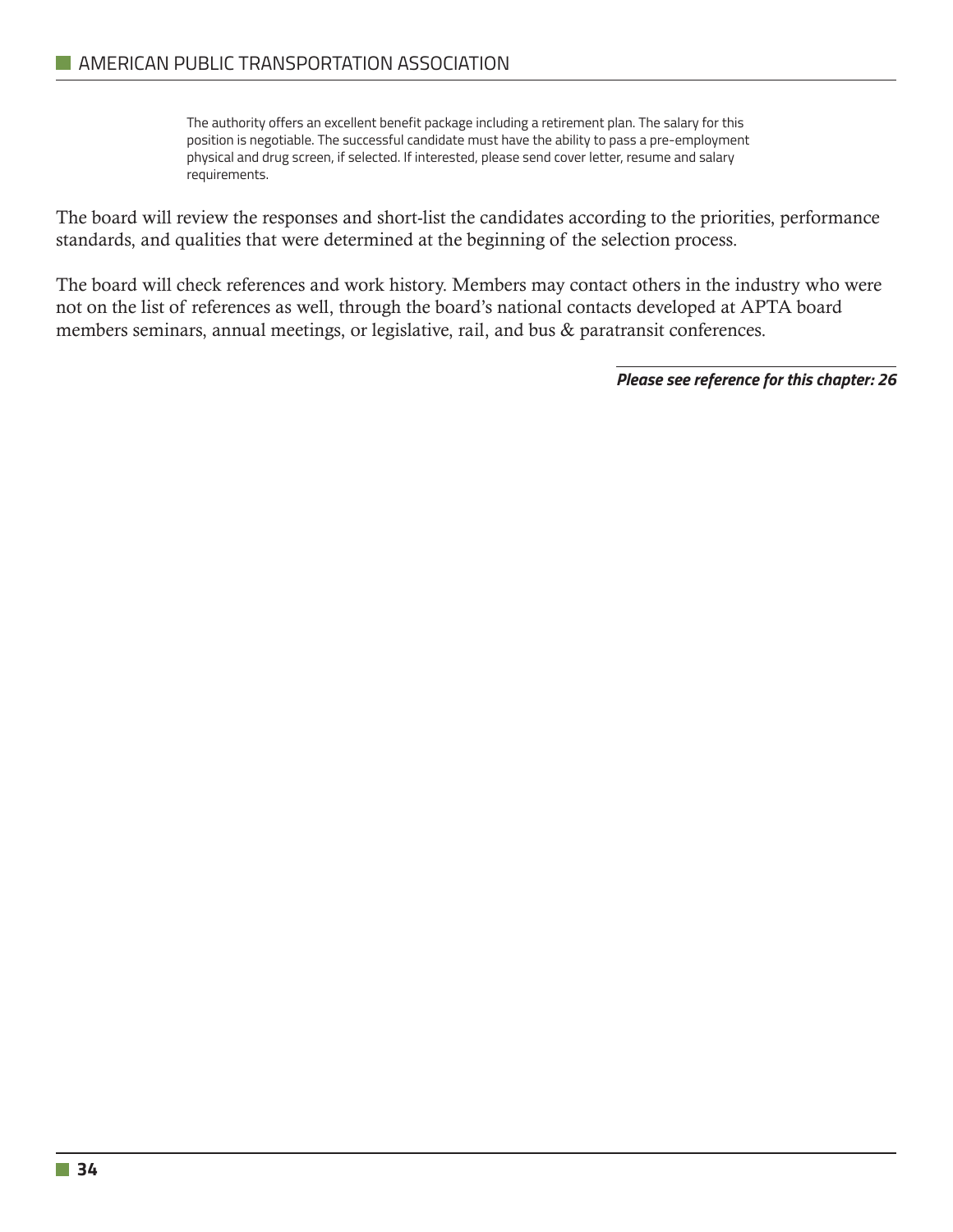# **The CEO's Employment Contract**

The employment agreement is a written document focusing on the expectations of the board and the CEO. Benefits of the written agreement include stability in the relationship and minimization of conflict.

Performance goals, a multi-year term, compensation, duties, performance evaluation procedures and timing, retirement and other benefits, and closure arrangements will be part of the contract. To agree on the terms and goals, the CEO, the board, and its legal counsel will naturally be part of the discussions and negotiations.

In one case, for example, the board asked what the standard severance package is in the transit industry for early contract termination by the board. It was six-month's salary. The board offered the new CEO a ninemonth severance if it decided to terminate the agreement earlier than term. The new CEO said, "No, I'll take six; that is standard. We don't want to do extra things that would attract public attention." The board learned to trust the CEO's judgment even more.

## **Performance Targets**

The board and CEO will use the mutual goals set for the employment contract during the CEO's annual performance evaluation (please see the next chapter, Evaluation Process for the CEO). Some boards prefer detail with performance measures and expected outcomes that answer, "What is the result wanted if the CEO accomplishes this task?" Other boards prefer the flexibility of setting general goals. Doug Eadie maintained that two sets of performance targets should be used, relating to: (1) transportation system performance and (2) leadership priorities and time allocation.

He said that the board should identify the CEO's leadership challenges and performance targets in the following five areas and should ask the CEO what type of support from the board will be needed to achieve the targets *(References 24 and 27)*:

- 1. The board-CEO relationship and board development
- 2. Strategic planning and long-term system growth
- 3. Financial and managerial leadership
- 4. External relationships
- 5. The CEO's personal/professional development

APTA's booklet, *Employment Agreement Guidelines for Public Transit System Management,* can be ordered at www.apta.com.

*Please see references for this chapter: 2, 24, 27*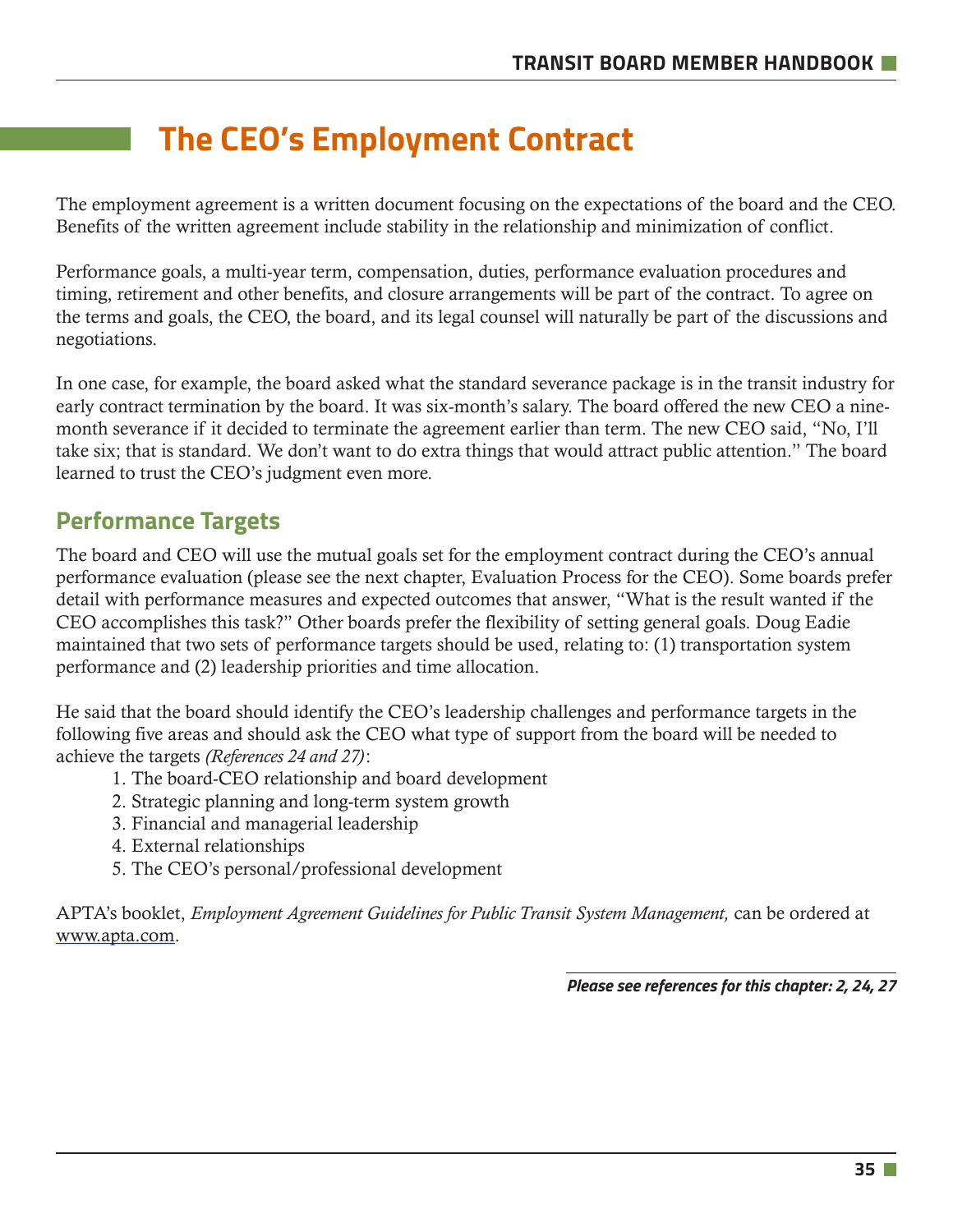# **The Board's Relationship with the CEO**

This chapter highlights key points in Doug Eadie's book, *Building the Board-General Manager Leadership Team: A Practical Guidebook for Leading in Challenging Times, published by APTA.* 

## **Attitude of Assets—A Plus**

The board members and CEO are visible assets of the agency. When the board, CEO, and senior staff dedicate their skills, time, and energy to working together, their productive relationships harmonize. When they apply their skills toward positive group dynamics, consensus building, and conflict resolution, the relationships synchronize . . . to the benefit of the board, the agency, and everyone in the service area.

## **Relationship Building—Overall Considerations for the Board**

Experience suggests that the board as a whole, rather than the chair alone, gives direction to the CEO, yet the board chair tends to meet regularly and talk often with the CEO. If trust is the basis of all business and personal relationships, their interests, issues, and projects are discussed in confidence.

The full board expresses its appreciation when the CEO facilitates the involvement and performance excellence of the agency's governing body.

If the board makes its CEO relationship a program for which it plans and sets milestones and goals, this will be a successful, high-priority practice. This is naturally a priority for the board chair as well as the full board.

### **The Partnership**

The board and CEO recognize and separate their leadership roles; they mesh yet are not duplicative. The relationship is consultative; neither works alone. A strong and lasting partnership is desired.

If the best advice is to work with people you admire and can learn from and who accept you, working partners will be peers who support the others publicly, even amidst controversy. There will be recognition and trust that the CEO and board members are trying to do good in the community.

The CEO should ensure that board members are involved; that the committee structure and task forces are excellent, and there are inclusive leadership opportunities.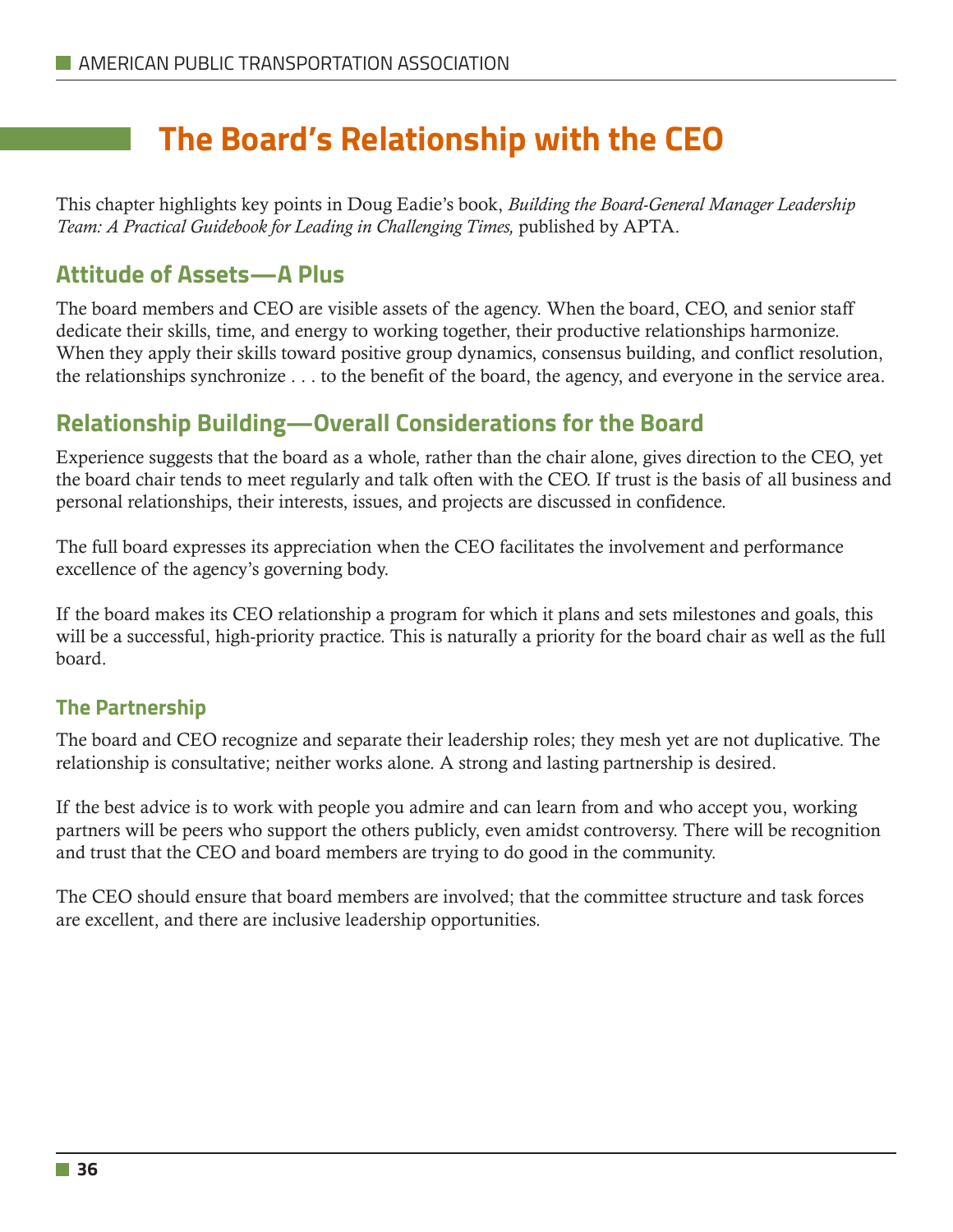In *Building the Board-General Manager Leadership Team: A Practical Guidebook for Leading in Challenging Times*, Doug Eadie wrote:

First and foremost, the board must make a strong commitment to providing strategic and policy leadership—to govern at the highest level. The board can contribute to a productive relationship with the CEO in three major ways:

- $\blacksquare$  choosing the right person for the job
- **•** negotiating clear, detailed performance targets
- conducting thorough evaluations of the CEO's performance

The next sections of this handbook address these processes.

*Please see reference for this chapter: 9*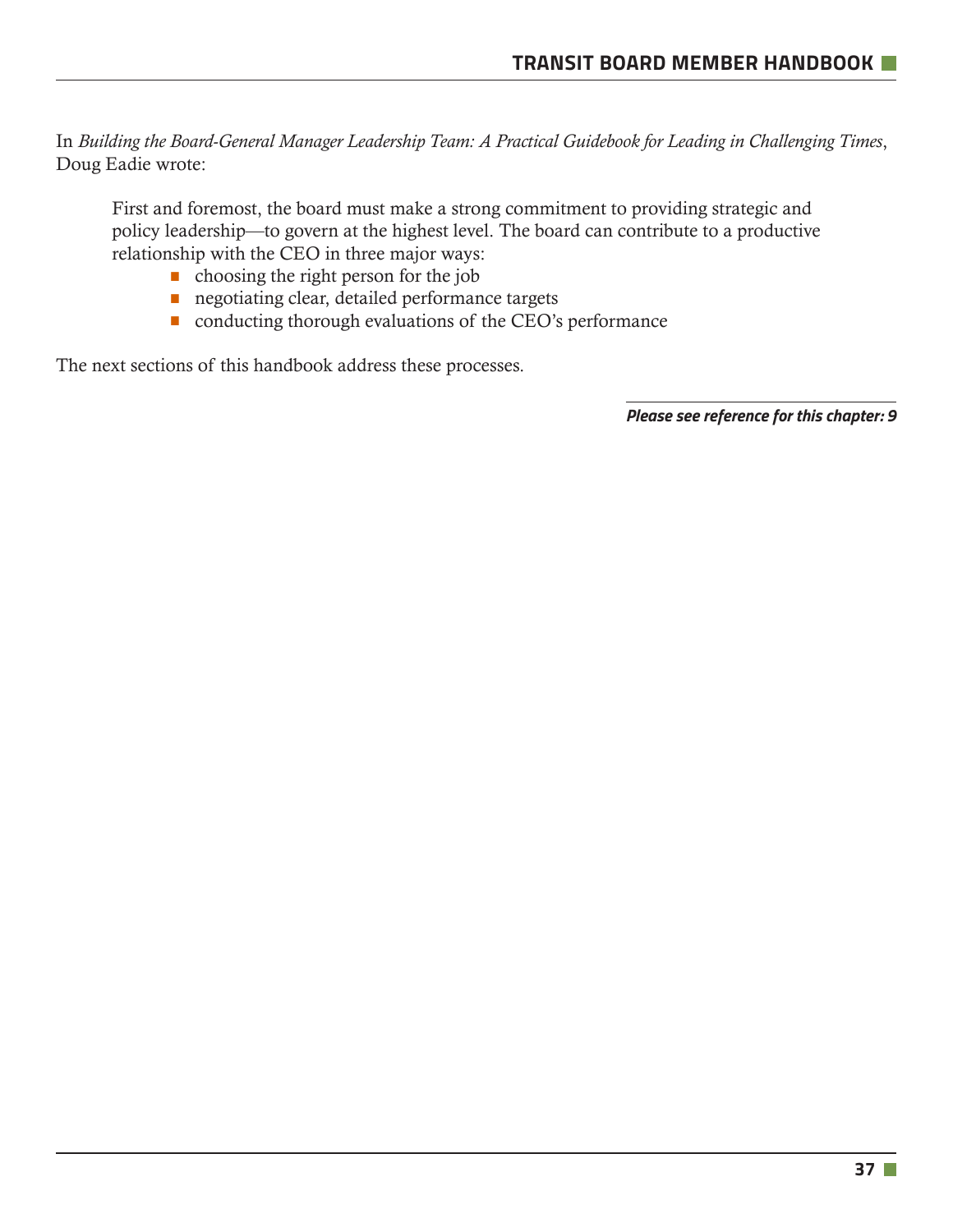# **Evaluation Process for the CEO**

The board's work in assessing the CEO is an opportunity to support him or her, foster openness and a positive attitude, and direct and strengthen his or her work. In the best case, it is an effective dialogue to clarify job expectations and acknowledge accomplishments. For the CEO, the standards are high. The board will recognize that the CEO's personality is typically high-achieving. The CEO evaluation is usually an annual process. Some boards formally touch base at the half-year as well.

## **A Systematic Approach: Begin with Agreement on the Job Description, Priorities & Action Plan**

Whether there is a governance or executive committee of the board to conduct the CEO's evaluation, or the board acts as a committee of the whole, the CEO and board begin by agreeing on job expectations, priorities, action plan, assessment process, and measurable outcomes. When both parties create and own the initial agreement of purpose and desired results, the stage is set for success.

Do you see the CEO relationship as a partnership?

As the board knows, the priorities are set within the budget. When the objectives for management performance are agreed, the board will assure that the budget reflects their goals and direction.

What happens when the board is satisfied and changes objectives? For example, one board needed to win an election for dedicated funding and, having accomplished that, needed a prudent fiduciary manager. How would your board and CEO handle this situation? The evaluation process is an opportunity to revise the performance goals.

## **Assessment Tool from APTA and BoardSource**

The APTA publication, *Assessment of the General Manager—A Tool for Transit Boards and General Managers of Public Transit Systems,* is the model for the following.

Questionnaires in the publication for the board members are completed without identifying each member individually. The questionnaires are organized by important areas of responsibility.

Considered first are:

- **Progress in achieving goals**
- Working with the board on translating the vision and mission into realistic goals and objectives
- **Creating effective processes for long-range or strategic planning**
- Maintaining a sense of what must change and what must remain the same

Next, the board considers:

- **Accomplishment of management objectives**
- **Program management**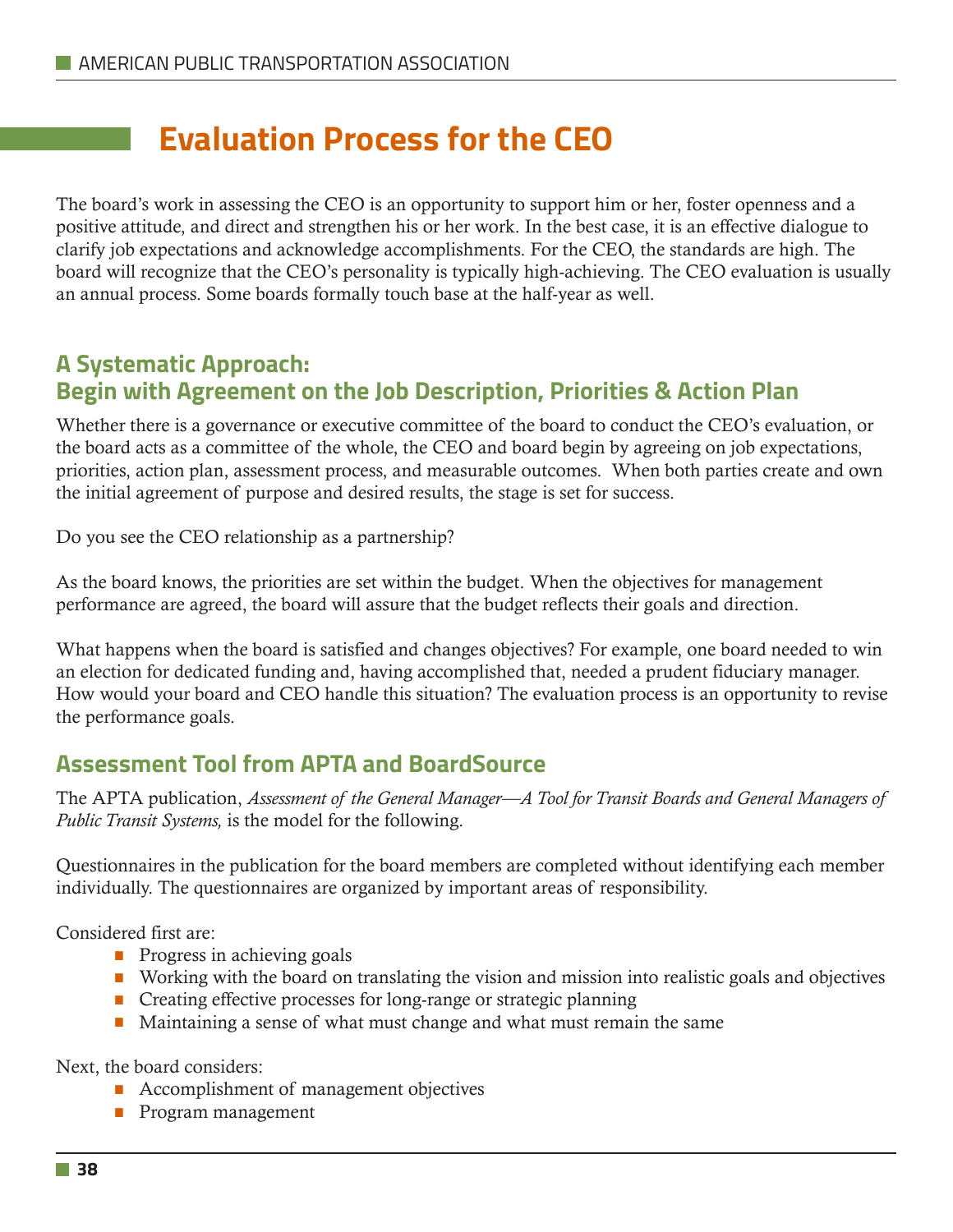- Resource, revenue, and partnership development
- **•** Fiscal management
- **Operations management**
- $\blacksquare$  Board, staff, and community relationships
- Public support and image

Open-ended questions probe for identification of the CEO's strengths and the limitations on his or her performance; significant achievements, external factors that affected the CEO's performance; and how the CEO resolved difficult issues. Goals for the agency's performance and personal development goals for the CEO are developed for the next year.

While subjective and difficult to quantify, a short form in *Assessment of the General Manager* provides a guide for board members to score their level of satisfaction that the CEO . . .

- Was successful in achieving his or her annual performance goals
- $\blacksquare$  Has developed a clear vision for the future of the transit system
- Has maintained a strong working relationship with the board, characterized by open communication, respect, and trust
- $\blacksquare$  Has modeled effective working relationships with the board to staff
- $\blacksquare$  Has effectively led the staff in managing the services that the transit system offers
- **Understands the technical and operational issues facing the transit system**

. . . and more than one dozen other important aspects of job performance. Many boards have ordered one copy of the booklet for each board member and the CEO. The scoring forms are copyrighted and may not be photocopied.

*Please see reference for this chapter: 45*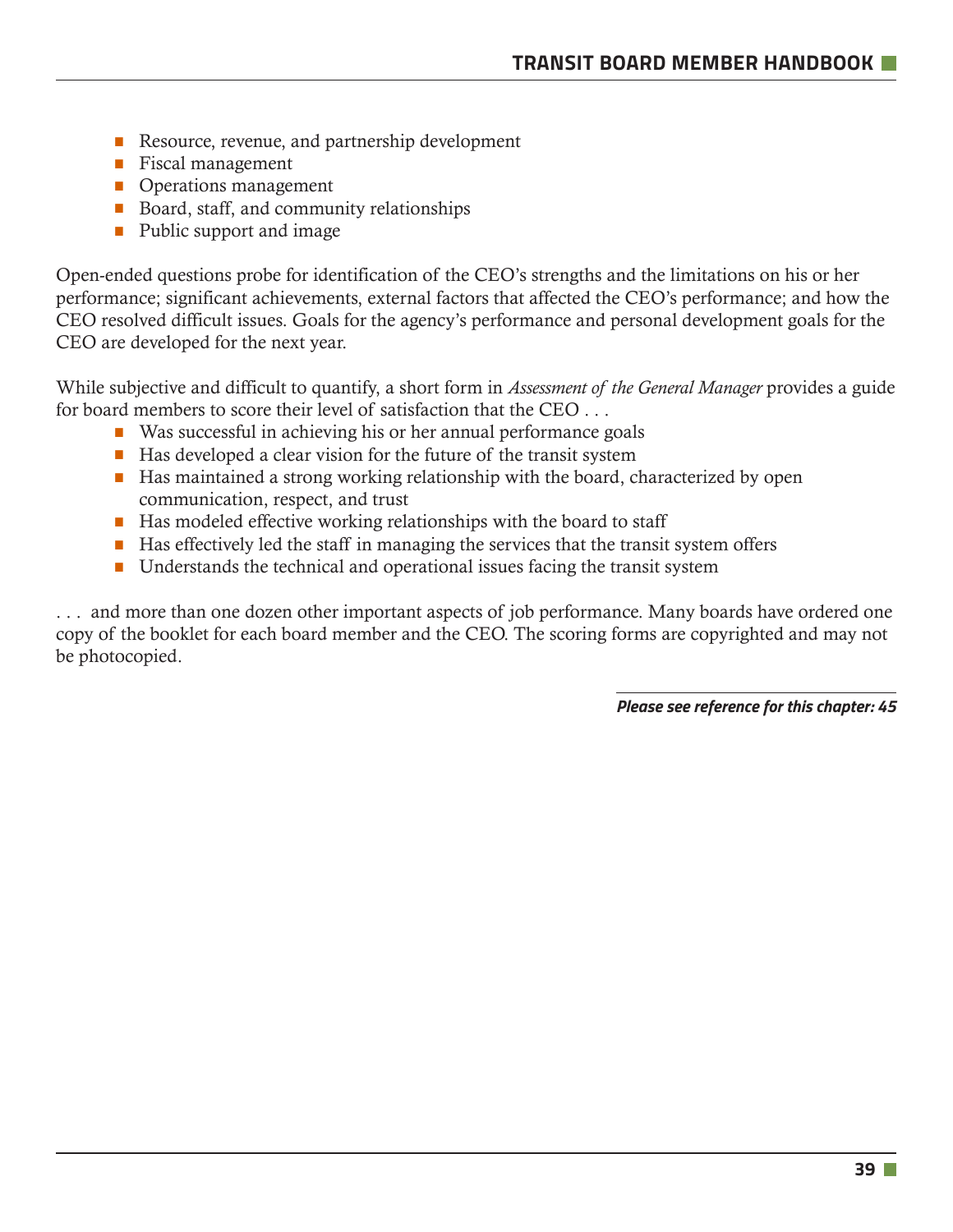# **Board Retreats**

This chapter summarizes information primarily from *To Go Forward, Retreat!* published by APTA and BoardSource.

A strategic meeting lasting one or two days and held at a relaxing, off-site location is a focused retreat an excellent opportunity for board members to reflect upon and work together on matters that impact the organization. Successful retreats are tied to the organization's unique challenges and goals.

Day-to-day involvements and responsibilities are temporarily set aside in favor of analyzing the current situation and future trends and creating new strategies. Board members tend to emerge from the retreat as a cohesive team.

#### Characteristics of successful retreats are:

- **Organization and Objectives—Retreats are organized to achieve clear goals. For boards, they** may include (1) developing, revisiting, and/or updating the agency's strategic plan and vision; (2) engaging in a board self-assessment process; or (3) discussing the CEO's selection.
- **Commitment—The chair and CEO are committed to the outcomes desired and the retreat's** success.
- **Compliant with the State Law—Open-meeting laws may include exemptions allowing retreats;** the agency's legal counsel will advise.
- A Budget—Beginning with the previous year's fiscal year budgeting process, the retreat will be built into the transit system's annual budget.
- **Preparation—Taking three to six months to prepare, the retreat is normally planned by a** task force or the board's executive/governance committee and the executive staff. Pre-retreat interviews about the focus and flow of the work are conducted with (or a questionnaire is circulated to) all board members and senior staff.

The pre-retreat interview or questionnaire may include:

- $\blacksquare$  Current environment, influences, and trends
- Major issues facing the transit system and board in the next three to five years
- **•** Biggest, most public complaints about service and necessary customer service improvements
- **•** Proposed goals for the retreat
- **High priority retreat topics**
- $\blacksquare$  Preferred days of the week and places for the retreat

Some board chairs ask the board members to keep a two-month log of the time they spent on behalf of the transit system and to bring their logs to the retreat. They are asked to add up their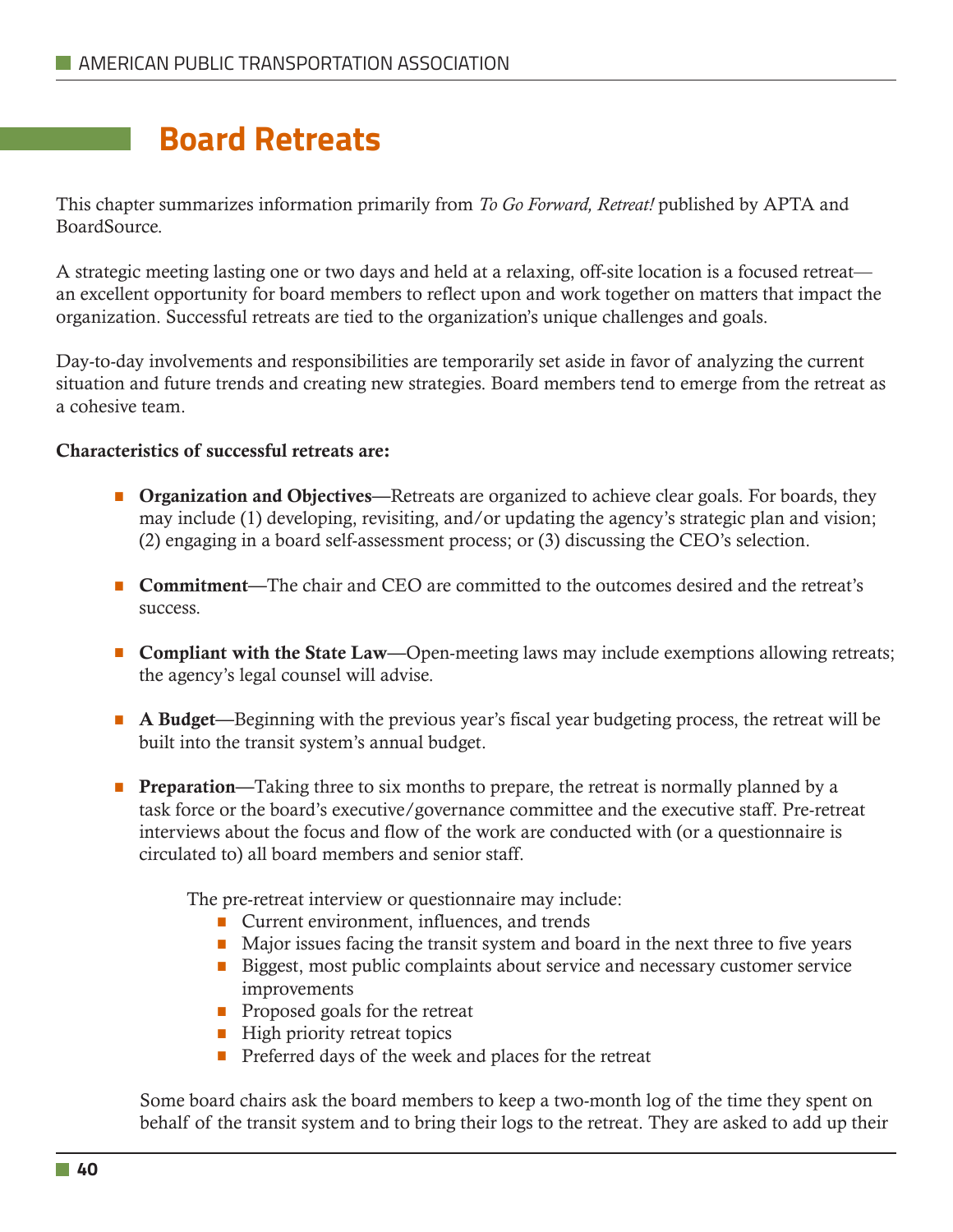time spent in board work in the categories of: board meetings; preparation for meetings and committee meetings; external relations, and other time.

Agreement on the retreat's schedule, location, agenda, and method of facilitation are necessary.

For seating arrangements . . . 15 to 20 people may sit in comfortable chairs and small sofas in a circle (with coffee tables in front and at the sides) so everyone is facing one another; larger groups may be seated at tables that offer the maximum interaction—crescent rounds (where six chairs face the front and no one faces the back) or a close-together "U" configuration.

- **Entertaining Work—Important parts of the retreat are the fun, the openness, and the** teamwork.
- Separation from the Office and Email—A site far enough away from the office will help members to disconnect from their daily responsibilities and focus on thoughtful participation. It is best to catch up on texts and email during breaks so you are 100 percent present.
- **Facilitation Plan—Many boards wholeheartedly recommend an outside, professional** facilitator. Involvement early in the planning process will allow a facilitator to be the most help for the board. Other boards assign or accept volunteers from their own membership to facilitate different parts of the retreat. The jobs of a facilitator may include:
	- Assisting with retreat planning
	- Conducting pre-retreat interviews, developing questionnaires, and analyzing findings
	- Objectively keeping discussions at the retreat focused, engaging, and moving ... making sure there is but one conversation at a time
	- Bringing up important issues from the pre-retreat research
	- $\blacksquare$  Helping to resolve conflicting styles and opinions
	- Leading the successful closure
	- Writing post-retreat discussion notes, recommendations, and implementation plans
- **Open Scheduling—Leaving room for unscheduled time allows the flexibility for impromptu** discussions or reflection on one's own.
- **Action Plan—Decisions on how the board's work at the retreat will be implemented will be** a key part of the board's ongoing work. Will there be quarterly reports on the strategic plan? What are the milestones the board set to follow through with its own performance evaluation and progress goals?

*Please see references for this chapter: 35, 55*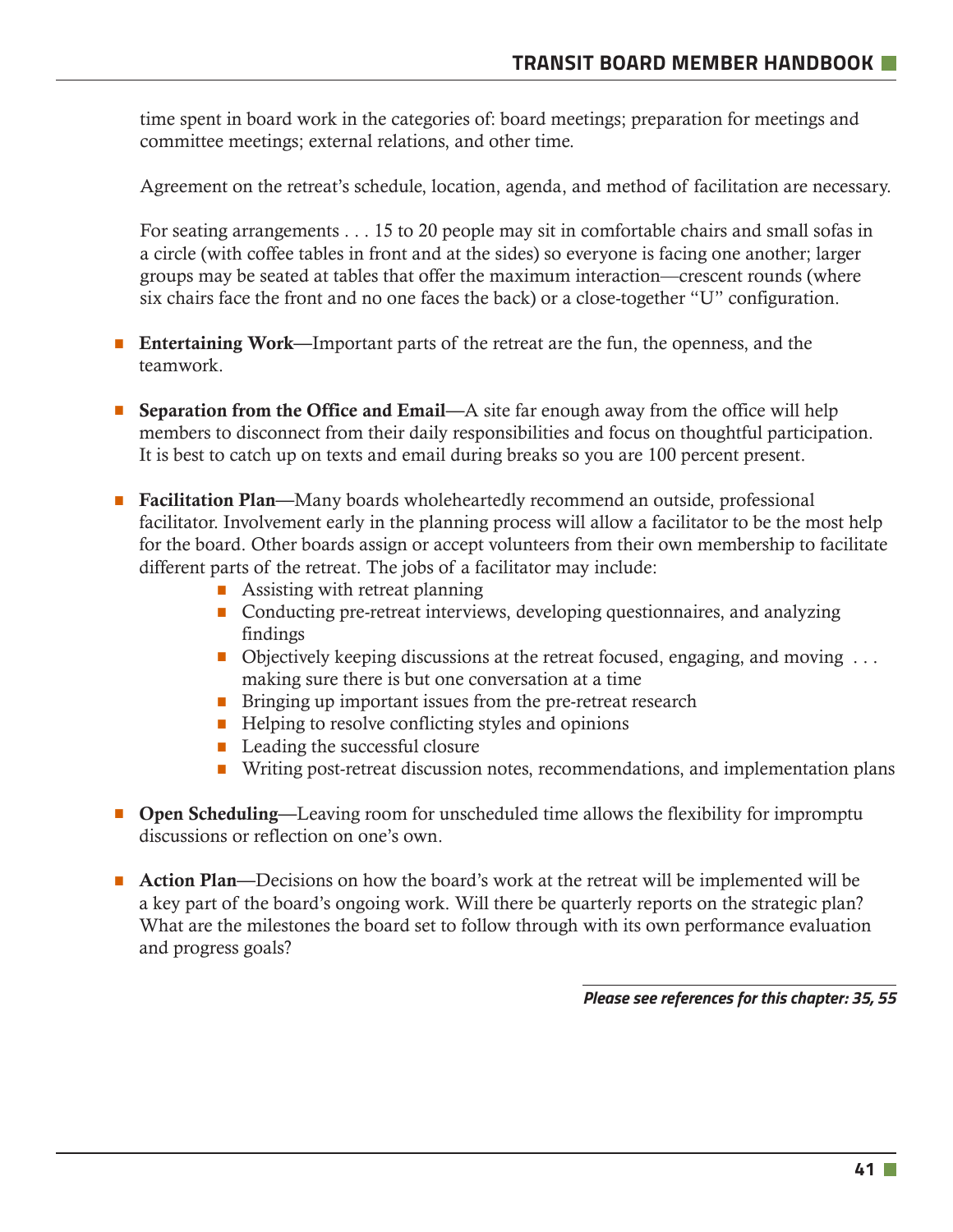# **MAP-21: Moving Ahead for Progress in the 21st Century**

Key public transportation provisions in the law, Moving Ahead for Progress in the  $21<sup>st</sup>$  Century (MAP-21), authorize federal funding for transit and highway programs through Fiscal Year (FY) 2014— September 30, 2014. This bill was signed by President Obama in July, 2012 (Public Law 112-141), finalizing a legislative process that spanned nearly three years and 10 extensions of the Safe, Accountable, Flexible, Efficient Transportation Equity Act–A Legacy for Users (SAFETEA-LU).

MAP-21 includes many APTA recommendations. APTA's entire membership worked with partners two years before SAFETEA-LU expired, prepared "the green book" of what members needed in the new authorization legislation, and spoke with one voice leading to this two-year transportation bill in a challenging, national budgetary and political environment.

Organized into two parts—public transportation and highway provisions—the following is a top-line summary of MAP-21 for board members. For detailed information, please go to www.apta.com and click on the red rectangle, "MAP-21 Resource Center." Overall, the legislative theme is program simplification and consolidation. MAP-21 authorizes \$10.6 billion in FY 2013 and \$10.7 billion in FY 2014 for the federal transit program. Main components are:

- **•** Transit boards are mandated to adopt safety plans and the DOT establishes a state safety oversight program.
- With a new state of good repair (SGR) program, asset management plans/systems and performance measurements are now required.
- A new fixed-guideway starts and extensions program is introduced.
- The new starts program is streamlined.
- **Formula programs are prominent.**
- Metropolitan Planning Organizations (MPOs) must include transit system membership on their boards and transit agency plans/programs in their regional transportation plans.
- SAFETEA-LU's earmarks and competitive grants for the bus and bus facilities program are replaced with a funding formula.
- Small transit systems in large urban areas may use some formula funds for operating costs, an APTA recommendation.
- The Small Transit Intensive Cities (STIC) formula program increases as smaller formula programs merge.
- **For people with disabilities and older adults, SAFETEA-LU's New Freedom and Elderly/** Disabled programs are combined and increased.
- **Credit assistance increases in the Transportation Infrastructure Finance and Innovation Act** (TIFIA) program.
- **•** Transit providers in larger urbanized areas may have greater mobility management roles.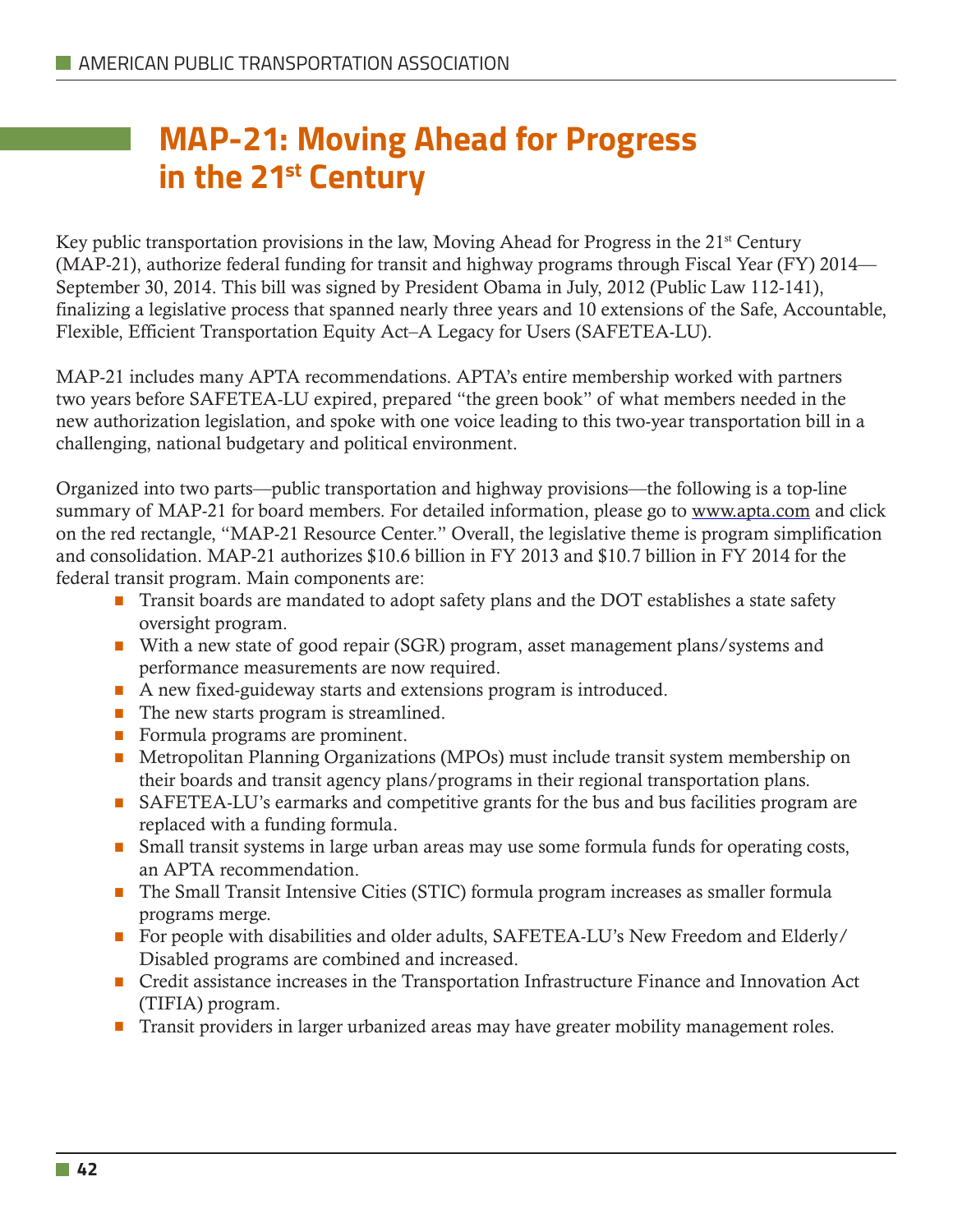|                                                                                                                                                                                                                                                                                                                                                                                                                                                                                                                                                                                                              | <b>MAP-21 AUTHORIZATIONS</b>                                                                                                       |                                                                                                                                    |                                                                                                                                         |
|--------------------------------------------------------------------------------------------------------------------------------------------------------------------------------------------------------------------------------------------------------------------------------------------------------------------------------------------------------------------------------------------------------------------------------------------------------------------------------------------------------------------------------------------------------------------------------------------------------------|------------------------------------------------------------------------------------------------------------------------------------|------------------------------------------------------------------------------------------------------------------------------------|-----------------------------------------------------------------------------------------------------------------------------------------|
| <b>PROGRAM</b>                                                                                                                                                                                                                                                                                                                                                                                                                                                                                                                                                                                               | FY 2013<br>(Millions of<br>Dollars)                                                                                                | <b>FY 2014</b><br>(Millions of<br>Dollars)                                                                                         | <b>Two-Yr Total</b><br>(Millions of<br>Dollars)                                                                                         |
| <b>Total All Programs</b>                                                                                                                                                                                                                                                                                                                                                                                                                                                                                                                                                                                    | 10,578.00                                                                                                                          | 10,695.00                                                                                                                          | 21,273.00                                                                                                                               |
| <b>Formula Grant Programs Total</b><br>(Funded from the Mass Transit Account)                                                                                                                                                                                                                                                                                                                                                                                                                                                                                                                                | 8,478.00                                                                                                                           | 8,595.00                                                                                                                           | 17,073.00                                                                                                                               |
| § 5305 Planning<br>§ 5307/5336 Urbanized Area Formula<br>§ 5310 Seniors and Individuals with Disabilities<br>§ 5311 Rural Area Basic Formula<br>§ 5311(b)(3) Rural Transportation Assistance Program<br>§ 5311(c)(1) Public Transp. on Indian Reservations<br>§ 5311(c)(2) Appalachian Development Public Transp.<br>§ 5318 Bus Testing Facility<br>§ 5322(d) National Transit Institute<br>§ 5335 National Transit Database<br>§ 5337 State of Good Repair<br>§ 5339 Bus and Bus Facilities Formula<br>§ 5340 Growing States and High Density States<br>§ 20005(b) of MAP-21 Pilot Program for TOD Planning | 126.90<br>4,397.95<br>254.80<br>537.51<br>11.99<br>30.00<br>20.00<br>3.00<br>5.00<br>3.85<br>2,136.30<br>422.00<br>518.70<br>10.00 | 128.80<br>4,458.65<br>258.30<br>545.64<br>12.16<br>30.00<br>20.00<br>3.00<br>5.00<br>3.85<br>2,165.90<br>427.80<br>525.90<br>10.00 | 255.70<br>8,856.60<br>513.10<br>1,083.15<br>24.15<br>60.00<br>40.00<br>6.00<br>10.00<br>7.70<br>4,302.20<br>849.80<br>1,044.60<br>20.00 |
| <b>Other Programs Total</b><br>(Funded from General Revenues)                                                                                                                                                                                                                                                                                                                                                                                                                                                                                                                                                | 2,100.00                                                                                                                           | 2,100.00                                                                                                                           | 4,200.00                                                                                                                                |
| § 5309 Fixed-Guideway Capital Investment<br>§ 5312 Research, Development, Demo., Deployment<br>§ 5313 TCRP<br>§ 5314 Technical Assistance and Standards                                                                                                                                                                                                                                                                                                                                                                                                                                                      | 1,907.00<br>70.00<br>7.00                                                                                                          | 1,907.00<br>70.00<br>7.00                                                                                                          | 3,814.00<br>140.00<br>14.00                                                                                                             |
| Development<br>§ 5322 Human Resources and Training<br>§ 5324 Emergency Relief<br>§ 5326 Transit Asset Management<br>§ 5327 Project Management Oversight<br>§ 5329 Public Transportation Safety                                                                                                                                                                                                                                                                                                                                                                                                               | 7.00<br>5.00<br>(a)<br>1.00<br>(b)<br>5.00                                                                                         | 7.00<br>5.00<br>(a)<br>1.00<br>(b)<br>5.00                                                                                         | 14.00<br>10.00<br>(a)<br>2.00<br>(b)<br>10.00                                                                                           |
| § 5334 FTA Administration                                                                                                                                                                                                                                                                                                                                                                                                                                                                                                                                                                                    | 98.00                                                                                                                              | 98.00                                                                                                                              | 196.00                                                                                                                                  |

## **Provisions of MAP-21 Part 1: Public Transportation Programs**

(a) Such sums as are necessary.

(b) Project Management Oversight funds are a variable percentage takedown from capital grant programs.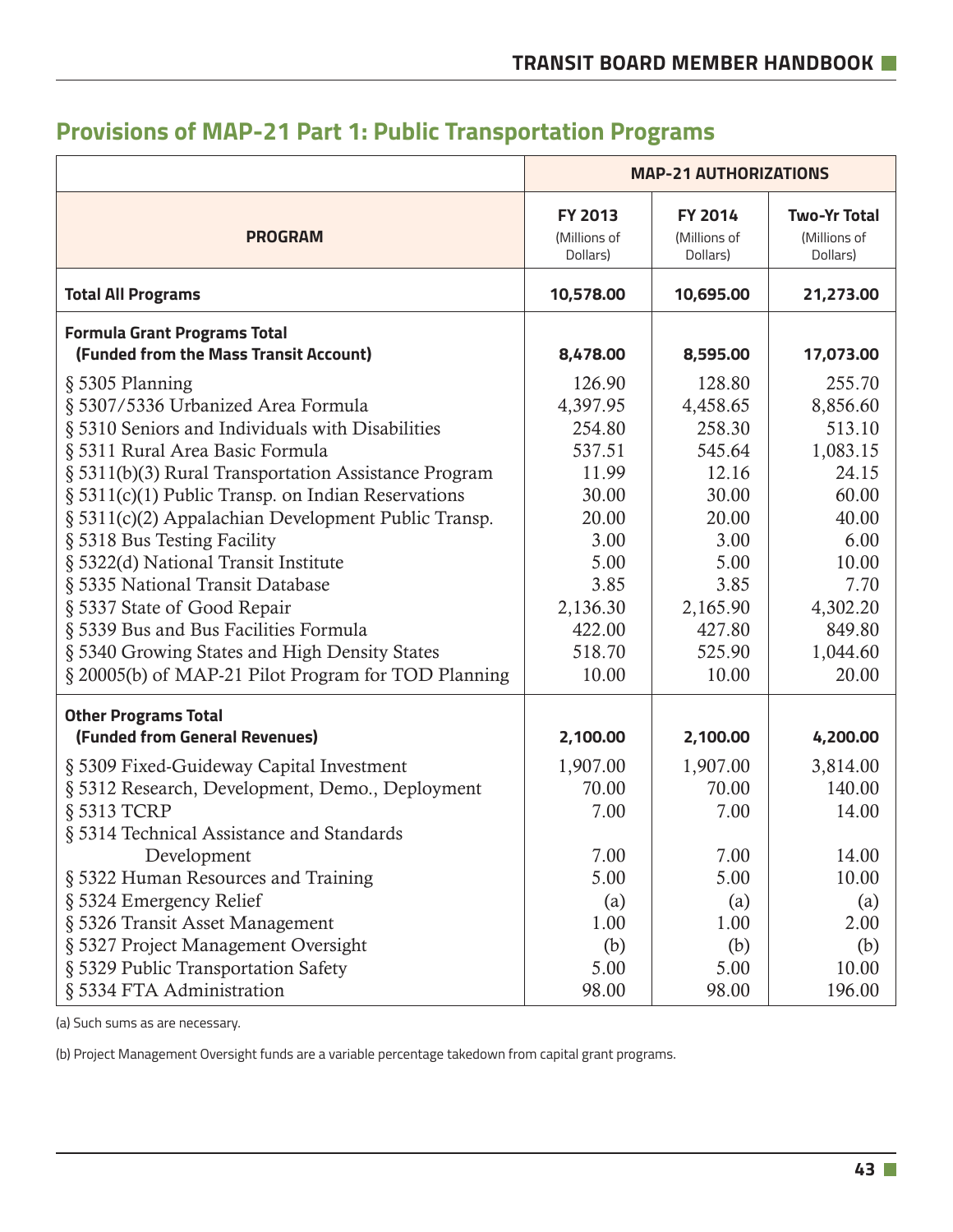## *Urbanized Area Formula Program (49 USC § 5307, § 5336, and § 5340)*

Sections 20007 and 20026 of MAP-21, Funded from the Highway Trust Fund/Mass Transit Account (HTF/MTA)

Urbanized area formula grants remain the largest source of federal transit funding under MAP-21, with \$4.398 and \$4.459 billion authorized in FY 2013 and FY 2014. MAP-21 preserves the existing formula program and its distribution factors, including separate factors based on population growth and density. The use of urbanized area formula funds for operating expenses is permitted under certain circumstances. The basic structure of the urbanized area formula is maintained with funding apportioned based on bus vehicle revenue miles, bus passenger miles, fixed-guideway vehicle revenue miles, and fixed-guideway directional route miles, as well as population and population density. A new factor reflecting the number of low-income individuals is also included, reflecting the consolidation of the Job Access and Reverse Commute (JARC) program into the core program. JARC activities are eligible under Section 5307.

MAP-21 retains the **Growing States and High Density States Formula Distribution (49 USC § 5340)**. In FY 2013 and 2014, \$518.7 million and \$525.9 million are authorized for Section 5340. Half of the funds are available under the Growing States factors and are apportioned by a formula based on state population forecasts for 15 years beyond the most recent Census. Amounts apportioned for each state are then distributed between urbanized areas and rural areas based on the ratio of urban/rural population within each state. The High Density States factors distribute the other half of the funds to states with population densities in excess of 370 persons per square mile. High Density funds are apportioned only to urbanized areas within those states.

Funding increases for **Small Transit Intensive Cities (STIC) [49 USC § 5336(i)]** in the urbanized area formula program that distributes funds to small UZAs with fewer than 200,000 population that provide transit service above a certain level. The new tier will be funded at 1.5 percent of all UZA formula funds annually beginning in FY 2013. The same criteria remain: passenger miles traveled per vehicle revenue mile; passenger miles traveled per vehicle revenue hour; vehicle revenue miles per capita; vehicle revenue hours per capita; passenger miles traveled per capita; and passengers per capita.

Operating Expenses—MAP-21 has the same criteria for using 5307 funds for capital projects (operating expenses continue to be ineligible) in urban areas with a population greater than 200,000. A new '100 bus rule' allows systems with 76–100 buses operating in peak service to use up to 50 percent of their 5307 funding for operating expenses and those operating 75 or fewer buses to use up to 75 percent for operating expenses. Small urbanized areas with populations under 200,000 may use up to 100 percent of their 5307 funding for operating expenses. Preventive maintenance is eligible as a capital expenditure.

Safety Set-aside—To support the new transit safety program in Section 20021 (49 USC § 5329), the law has a new set-aside of 0.5 percent to be apportioned to eligible states (those with rail transit operations) for state safety oversight program grants.

Other Set-asides—Recipients must spend 1 percent of their 5307 funds on "associated transportation improvements" (formerly known as transit enhancements). Recipients must continue to spend 1 percent of their 5307 apportionment on security projects unless they certify those expenditures as unnecessary.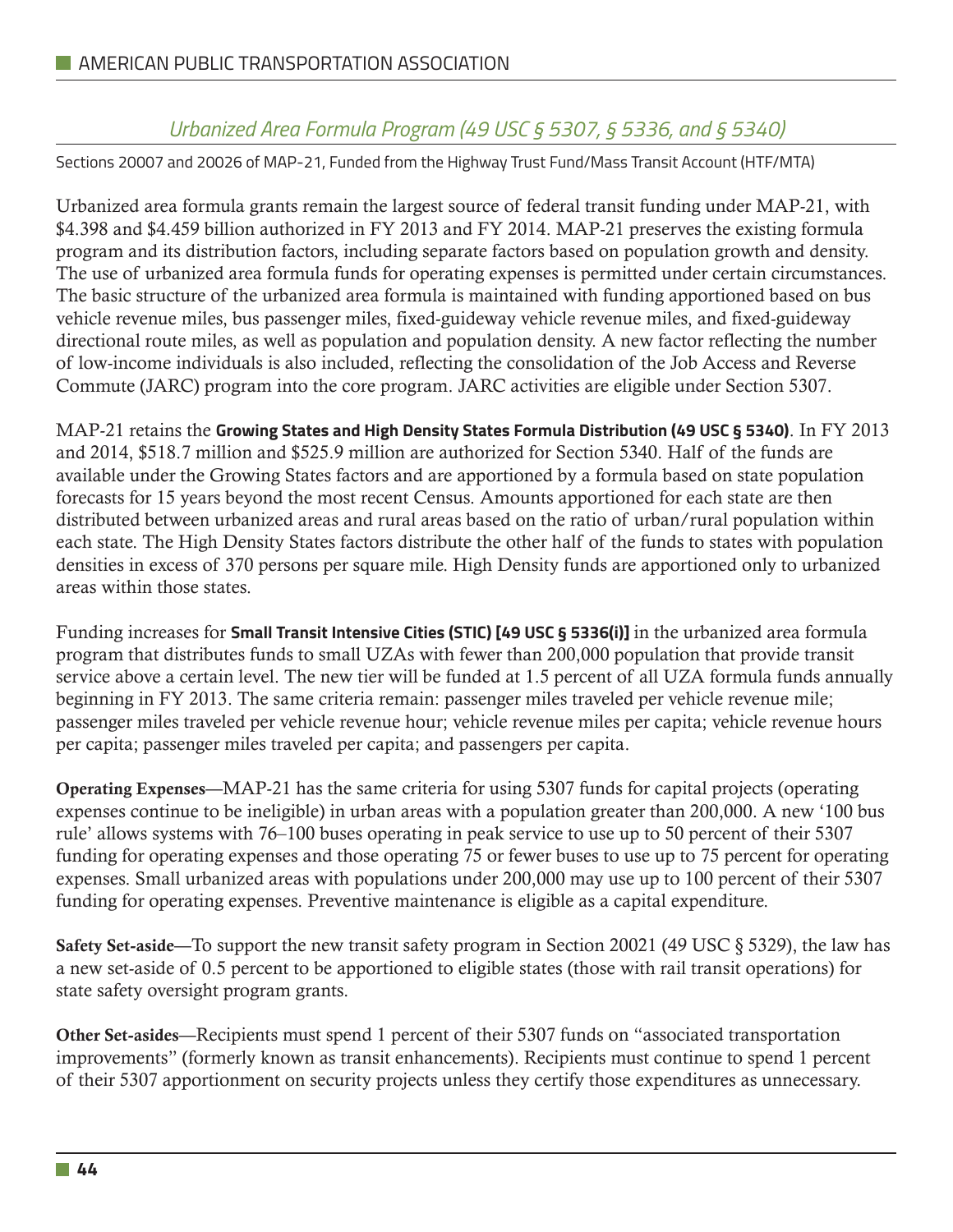MAP-21 includes a set-aside of \$30 million to be allocated through a competitive process for passenger ferry grants.

Other federal funding received for transportation projects and services may be applied to local match requirements (see General Provisions).

| <b>FORMULA</b>                                                                                                                           | <b>FY 2013</b><br>(Thousands of<br>Dollars) | <b>FY 2014</b><br>(Thousands of<br>Dollars) | <b>Two-Yr Total</b><br>(Thousands of<br>Dollars) |
|------------------------------------------------------------------------------------------------------------------------------------------|---------------------------------------------|---------------------------------------------|--------------------------------------------------|
| <b>Total § 5336 Authorized Amount</b>                                                                                                    | 4,397,950                                   | 4,458,650                                   | 8,856,600                                        |
| § 5307(h) Passenger Ferry Grants (Discretionary)<br>§ 5329(e) State Safety Oversight Program                                             | 30,000                                      | 30,000                                      | 60,000                                           |
| (Eligible States)                                                                                                                        | 21,990                                      | 22,293                                      | 44,283                                           |
| § 5336 Remainder for UZA Formula Distribution                                                                                            | 4,345,960                                   | 4,406,357                                   | 8,752,317                                        |
| § 5336(a) through (c) Bus and Fixed-Guideway<br>Formulas<br>§ 5336(i) Small Transit Intensive Cities<br>§ 5336(j) Low Income Individuals | 4,147,449<br>63,494<br>135,017              | 4,205,099<br>64,377<br>136,881              | 8,352,548<br>127,871<br>271,898                  |
| § 5340 Authorized Funds Distributed with<br><b>UZA Formula Funds</b>                                                                     | 477,723                                     | 484,354                                     | 962,077                                          |
| § 5340(c) Growing States—Approximate<br>§ 5340(d) High Density States                                                                    | 218,373<br>259,350                          | 221,404<br>262,950                          | 439,777<br>522,300                               |
| <b>Total Funds Apportioned by UZA Formula Program</b>                                                                                    | 4,823,683                                   | 4,890,711                                   | 9,714,394                                        |

## *Rural Formula Program (49 USC § 5311)*

Section 20010 of MAP-21, Funded from the Highway Trust Fund/Mass Transit Account (HTF/MTA)

The rural formula program (previously, 'Non-urbanized formula grants') has \$599.5 million and \$607.8 million authorized in FY 2013 and FY 2014—an increase from FY 2012 of more than 30 percent in two years. Funding for states for public transportation in rural areas is mostly apportioned based on rural land area and population; some funds are based on land area, revenue-vehicle miles, and low-income individuals. States must spend at least 15 percent of their annual apportionments to develop and support intercity bus transportation. The costs of private intercity bus operations (unsubsidized segments) may be an in-kind match for the operating costs of connecting rural intercity bus feeder service (funded by MAP-21), with a written agreement with the private operator. Funding for the Public Transportation on Indian Reservations program is increased to \$30 million and there is \$20 million for a new Appalachian Development Public Transportation Program. About \$12 million per year is authorized for the Rural Transit Assistance Program (RTAP).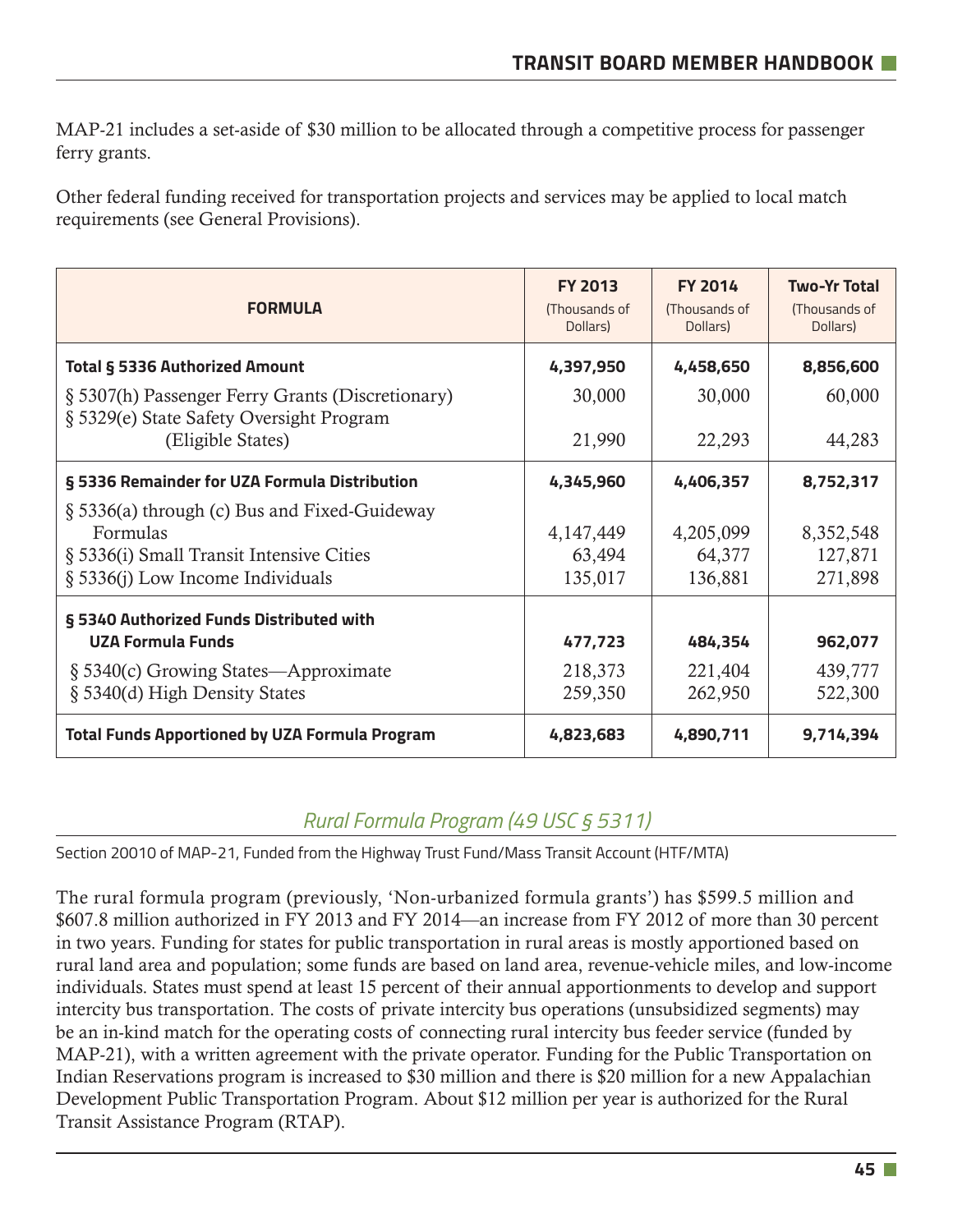| <b>FORMULA</b>                                                                                                                                  | <b>FY 2013</b><br>(Thousands of<br>Dollars) | <b>FY 2014</b><br>(Thousands of<br>Dollars) | <b>Two-Yr Total</b><br>(Thousands of<br>Dollars) |
|-------------------------------------------------------------------------------------------------------------------------------------------------|---------------------------------------------|---------------------------------------------|--------------------------------------------------|
| <b>Total § 5311 Authorized Amount</b>                                                                                                           | 599,500                                     | 607,800                                     | 1,207,300                                        |
| § 5311(b)(3) Rural Transportation Assistance Program                                                                                            | 11,990                                      | 12,156                                      | 24,146                                           |
| § 5311(c)(1) Public Transportation on Indian<br>Reservations<br>§ 5311(c)(2) Appalachian Development Public<br><b>Transportation Assistance</b> | 30,000                                      | 30,000                                      | 60,000                                           |
|                                                                                                                                                 | 20,000                                      | 20,000                                      | 40,000                                           |
| § 5311 Remainder for Rural Formula Distribution                                                                                                 | 537,510                                     | 545,644                                     | 1,083,154                                        |
| $\S$ 5311(c)(3) Rural funds for Formula Distribution                                                                                            | 537,510                                     | 545,644                                     | 1,083,154                                        |
| § 5340 Funds Distributed with Rural Formula Funds                                                                                               | 40,977                                      | 40,977                                      | 81,954                                           |
| § 5340(c) Growing States Distribution—Approximate                                                                                               | 40,977                                      | 40,977                                      | 81,954                                           |
| <b>Total Funds Distributed by Rural Formula</b>                                                                                                 | 578,587                                     | 587,190                                     | 1,165,777                                        |

#### *Formula Grants for the Enhanced Mobility of Seniors & Individuals with Disabilities (49 USC § 5310)*

Section 20009 of MAP-21, Funded from the Highway Trust Fund/Mass Transit Account (HTF/MTA)

MAP-21 consolidates SAFETEA-LU's Elderly and Disabled (Sec. 5310) and New Freedom (Sec. 5317) programs and increases available resources by about 14 percent in FY 2014. Eligible recipients include states (for all areas under 200,000 in population) and designated recipients. Subrecipients may include states or local government authorities, private non-profit organizations, or operators of public transportation that receive a grant indirectly through a recipient. In urbanized areas over 200,000 population, 60 percent of funds are allocated to designated recipients. States will be allocated 20 percent for small urbanized areas plus 20 percent for rural areas. Transit providers in larger urbanized areas may serve in greater mobility management roles and providers may designate their states as administrators for the funds. A minimum of 55 percent of program funds must be used on capital projects that are planned to meet the needs of seniors and individuals with disabilities, when public transportation is insufficient or unavailable. The remaining funds may be used for public transportation projects that exceed the requirements of the ADA; improve access to fixed-route service and decrease reliance on complementary paratransit; and for alternative transportation for seniors and people with disabilities. The program supports non-profit transportation providers and services that exceed the requirements of the Americans with Disabilities Act. The local share may be derived from other federal (non-DOT) transportation sources or the Federal Lands Highways Program under 23 U.S.C. 204. Projects must be in a local coordinated public transit-human services transportation plan that was developed with seniors and people with disabilities, transportation providers, and others; coordination is mandated with transportation services assisted by other federal departments and agencies.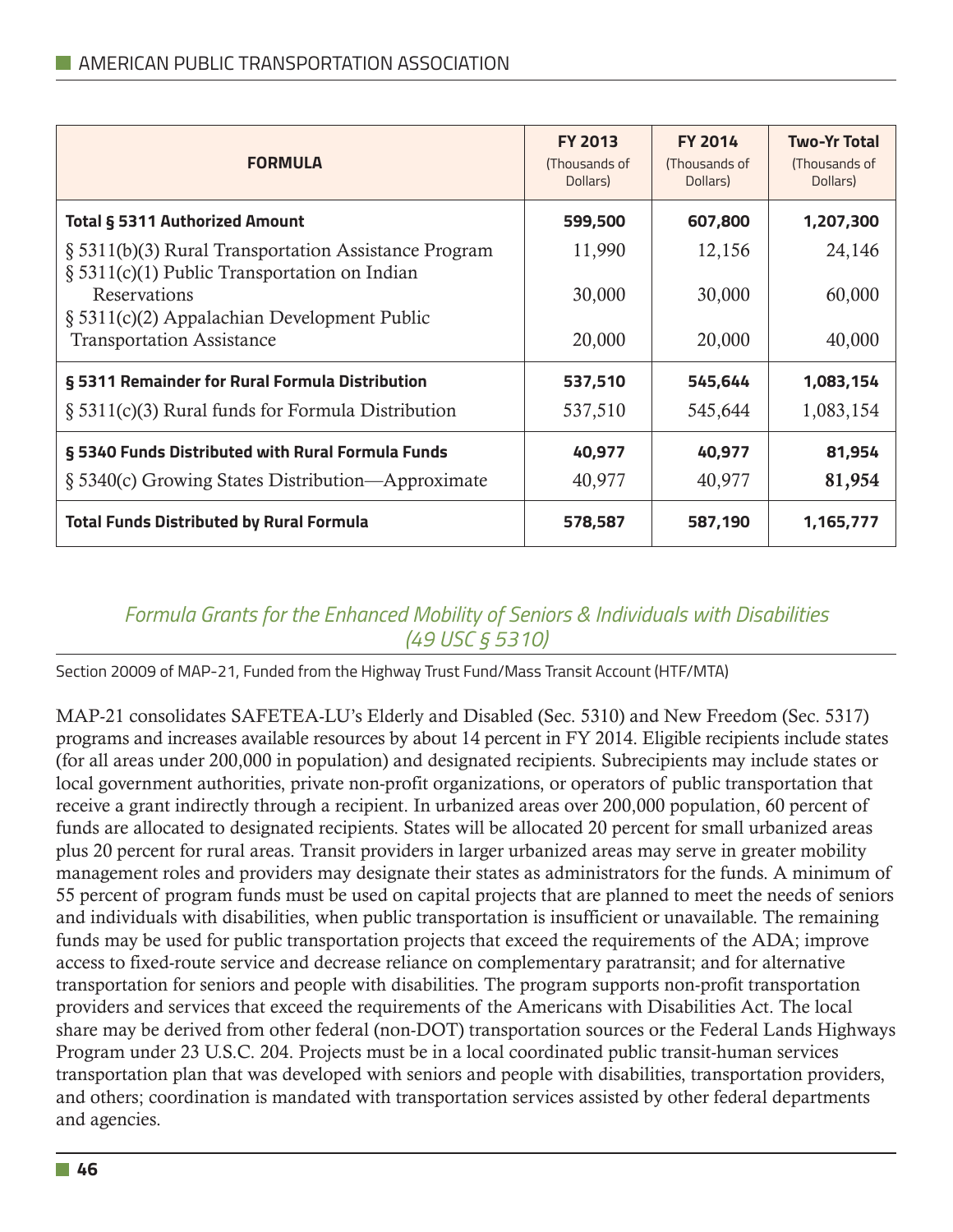## *State of Good Repair Program (49 USC § 5337)*

Section 20027 of MAP-21, Funded from the Highway Trust Fund/Mass Transit Account (HTF/MTA)

A new State of Good Repair (SGR) grant program replaces the previous Fixed-Guideway Modernization program. The SGR new program is authorized at \$2.1 billion in FY 2013 and \$2.2 billion in FY 2014, with \$60.9 million in FY 2013 and \$61.7 million of the total distributed under a new High Intensity Motorbus State of Good Repair program. Grants may finance capital projects to maintain fixed-guideway public transportation systems in a state of good repair. Fixed-guideway systems are those using an exclusive, separate right of way for public transportation, using rail, using a fixed catenary system, for passenger ferry systems, or for a bus rapid transit (BRT) system. Formula funding is available for systems providing public transportation service on a facility with access for other high-occupancy vehicles under the High Intensity Motor Bus program. Funding under the fixed-guideway portion of the SGR program is limited for BRT systems when the majority lines operates in a separated right of way dedicated for public transportation use—not shared with other high occupancy vehicles—during peak periods and includes features that emulate services provided in fixed-guideway systems.

Of the funds authorized for fixed-guideway SGR grants, 97.15 percent is apportioned to fixed-guideway systems based on route and revenue miles for segments in operation for at least seven years, and 2.85 percent is apportioned based on motorbus public transportation on a facility with access for other high-occupancy vehicles (mainly HOV lanes). Of the 97.15 percent, half is apportioned only to systems that received fixed-guideway modernization funds in FY 2011 (based on vehicle revenue miles and directional route miles); the other half is apportioned based on vehicle revenue miles and directional route miles that have been in revenue service for at least seven years.

| <b>FORMULA</b>                                                                                              | <b>FY 2013</b><br>(Thousands of<br>Dollars) | <b>FY 2014</b><br>(Thousands of<br>Dollars) | <b>Two-Yr Total</b><br>(Thousands of<br>Dollars) |
|-------------------------------------------------------------------------------------------------------------|---------------------------------------------|---------------------------------------------|--------------------------------------------------|
| Total State of Good Repair (SGR) Funds                                                                      | 2,136,300                                   | 2,165,900                                   | 4,302,200                                        |
| § 5337(c) High Intensity Fixed-Guideway Formula<br>Funds<br>§ 5337(d) High Intensity Motorbus Formula Funds | 2,075,415<br>60,885                         | 2,104,172<br>61,728                         | 4,179,587<br>122,613                             |

Recipients under the SGR program must have asset management plans.

### *Fixed-Guideway Capital Investment Grants (49 USC § 5309)*

Section 20008 of MAP-21, Funded from the General Fund—subject to Annual Appropriations

For fixed-guideway capital investment grants, MAP-21 provides \$1.907 billion from the General Fund for each of FY 2013 and FY 2014. The New Starts program is streamlined so projects move more quickly. Program changes include:

 $\blacksquare$  A two-year time limit for completing project development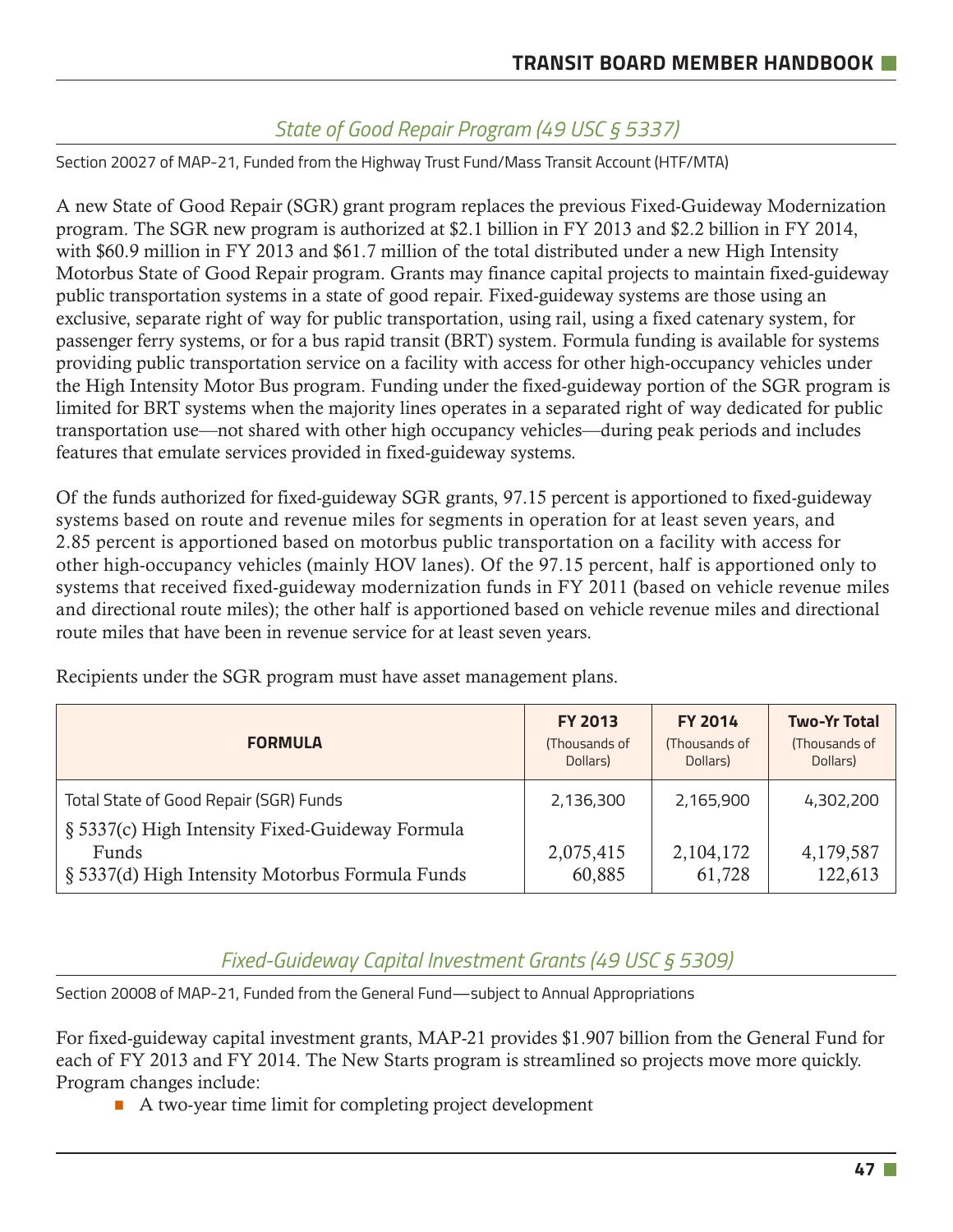- $\blacksquare$  Eliminating duplicative alternatives analysis requirements
- Expanding the use of warrants for making project justification determinations for new fixedguideway capital or core capacity improvement projects where funding provided under section 5309 does not exceed \$100 million or 50 percent of total project costs
- $\blacksquare$  Expediting technical capacity review for projects designed by applicants that have recently completed a new fixed-guideway capital project or a core capacity improvement project that achieved/surpassed expected budget, cost, and ridership projections and the applicant demonstrates it continues to have the staff expertise and resources to implement the new project
- Reducing the factors DOT considers for approval or advancement of a project

Project eligibility includes 1) core capacity improvements, 2) new fixed-guideway capital projects, and 3) small start projects.

- 1) A core capacity improvement project is a corridor-based capital investment in an existing fixedguideway system that increases the capacity of a corridor by not less than 10 percent; state of good repair elements are excluded.
- 2) A new fixed-guideway capital project can include a fixed-guideway BRT project that is a minimum operable segment or extension to an existing fixed-guideway or BRT system. A fixedguideway BRT project is a bus capital project in which the majority of the project operates in a separated right-of-way dedicated for public transportation, represents a substantial investment in a single route, and with features emulating the services of rail fixed-guideway systems.
- 3) A small start project is a new fixed-guideway capital project or corridor-based BRT project for which funding provided under section 5309 is less than \$75 million and the total net capital cost is less than \$250 million. A corridor-based BRT project is a small start bus project that represents a substantial investment in a defined corridor with features that emulate rail fixedguideway systems (but the majority does not operate in a separated public transportation right-of-way.)

Federal Share: In general, the federal share of net capital project costs will not exceed 80 percent, except under a special rule for fixed-guideway BRT projects, where up to three such projects shall receive a federal share of at least 80 percent.

Pilot Program for Expedited Project Delivery: Up to three new fixed-guideway capital or core capacity improvement projects that have completed the NEPA process (National Environmental Protection Act) and have significant local or private financial support (as the government share cannot exceed 50 percent) shall be selected by DOT to demonstrate whether innovative project development and delivery methods or innovative financing arrangements can expedite project delivery. Each project applicant selected under this pilot must report to DOT on the impacts of the project on transit services and ridership; the consistency of predicted and actual costs and benefits of the innovative measures (that enabled the project to receive funding under this pilot); and reasons for any differences between predicted and actual outcomes.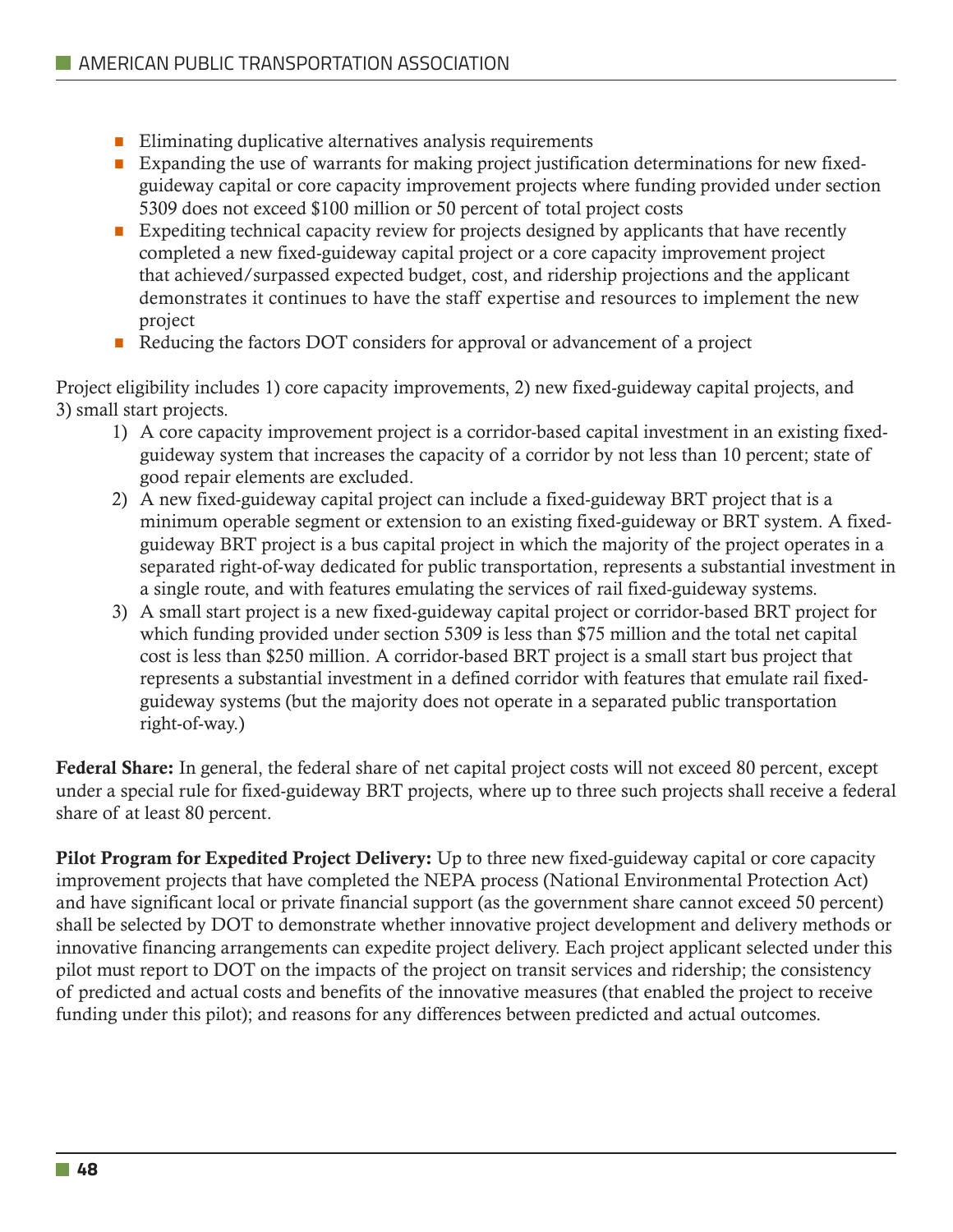## *Bus & Bus Facilities Formula Grants (49 USC § 5339)*

Section 20029 of MAP-21, Funded from the Highway Trust Fund/Mass Transit Account (HTF/MTA)

This is now a smaller formula grant program, precluding both congressional earmarks and discretionary grant-making by the Administration. Grants may be used to finance capital projects to replace, rehabilitate, and purchase buses and related equipment and to construct bus-related facilities, in accordance with the grant requirements in section 5307. The bill authorizes \$422 million in FY 2013 and \$427.8 million in FY 2014 for these formula grants, well below the \$984 million authorized for the discretionary bus program in previous years. A governor is authorized to transfer bus formula funds in two cases: (1) any portion of a state's \$1.25 million share of national distribution funds may be transferred to supplement the state's rural or urbanized area formula apportionments, and (2) any of the state's bus apportionment based on population and bus factors that is not allocated to recipients in urbanized areas of 200,000 or more may be expended in urbanized areas with a population of less than 200,000. The federal share is 80 percent of net capital costs, and a grant recipient may provide additional local matching amounts.

## *Public Transportation Safety Program (49 USC § 5329)*

Section 20021 of MAP-21, Mix of funding between General Fund and Highway Trust Fund/Mass Transit Account (HTF/MTA)

This broad new transit safety program calls for the DOT to create a national safety plan for all modes of public transportation and set minimum safety performance standards for all rolling stock not otherwise regulated (rolling stock for commuter railroads is regulated by the Federal Railroad Administration). The DOT will work with the public transportation industry to establish a national safety certification training program for federal, state, and other staff who conduct safety audits and examinations of public transportation systems and employees of public transportation agencies responsible for safety oversight. Recipients of federal transit funding must establish and have certified a comprehensive safety plan based on set criteria. The board of directors or other highest governing body is required to review and adopt the Public Transportation Agency Safety Plan. Since the Safety Plan is risk based, the board must understand what risks the agency is assuming within the Safety Plan offered for adoption.

States with rail fixed-guideway systems must have an approved state safety oversight (SSO) program with an SSO agency that has oversight responsibilities. A formula grant program is established for SSO programs, with up to 80 percent federal match. SSO agencies are required to review, approve, oversee, and enforce implementation of transit agency safety plans, conduct triennial safety audits, and provide annual safety status reports to the FTA and others. The DOT will oversee and may audit the SSO entities. Should a recipient be found to be noncompliant with safety requirements, the DOT may withhold federal funding or require that up to 100 percent of federal funds be used for corrective safety actions. In the event that an SSO agency is found to be noncompliant, the DOT may issue directives, require more frequent oversight, and/or withhold federal funds.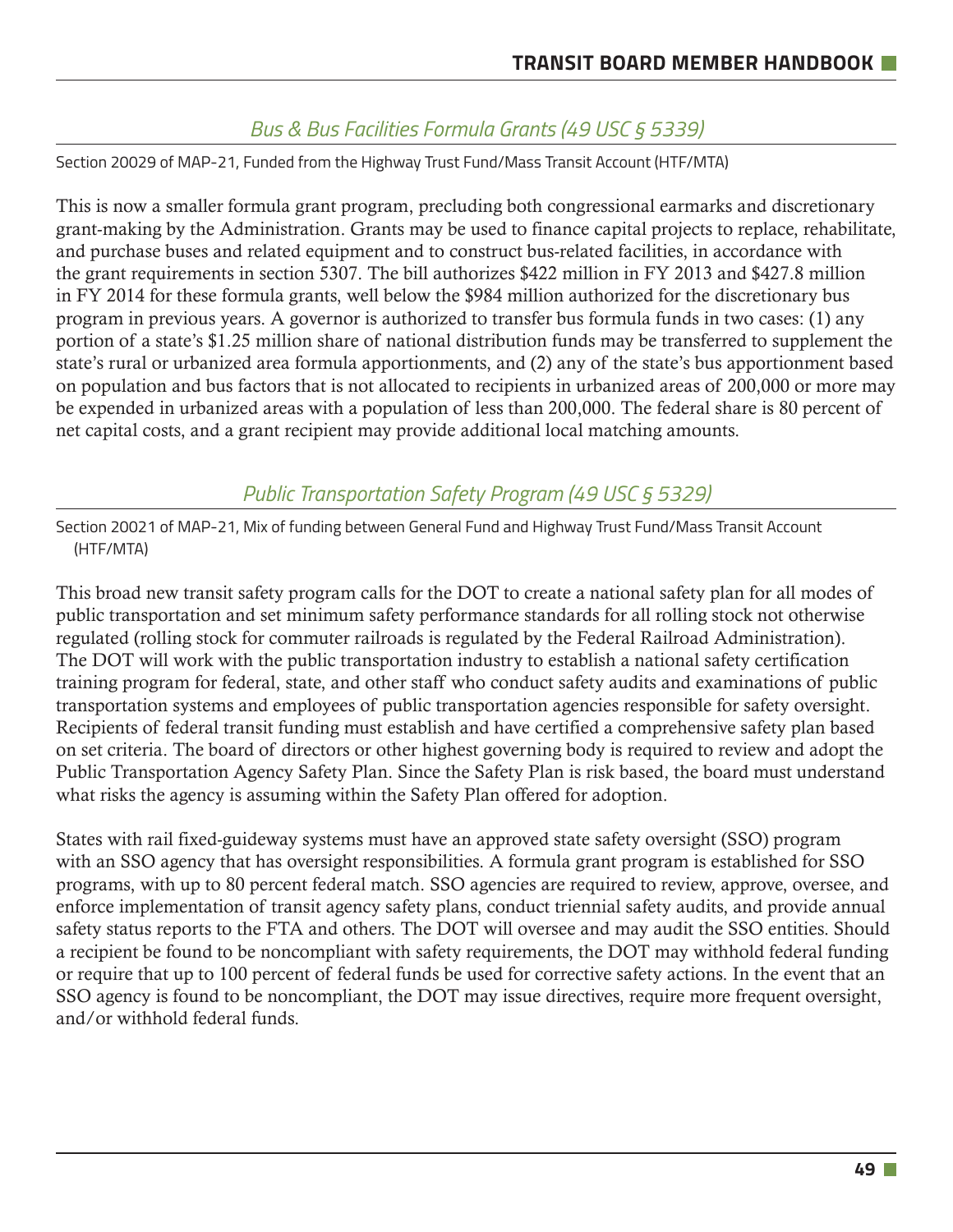### *Transit Asset Management (49 USC § 5326)*

Section 20019 of MAP-21, Funded from the General Fund—subject to Annual Appropriations

The new law requires the secretary to establish a national transit asset management system to monitor and manage public transportation assets to improve safety and increase reliability and performance. Funding recipients/subrecipients must develop a transit asset management plan, use an asset management system to develop capital asset inventories and condition assessments, and report on the condition of their system. The secretary is must define the term 'state of good repair,' and produce objective standards for measuring the condition of capital assets. The secretary must establish performance measures based on a state of good repair. At the time of enactment of MAP-21, APTA was in the process of working on establishing asset management standards. The asset management requirements are closely related to the new State of Good Repair Program and new Public Transportation Safety Program.

#### *Planning & Performance Management—States, Metropolitan & Nonmetropolitan Planning (49 USC §§ 5303, 5304, 5305)*

Sections 20005 and 20006 of MAP-21, Funded from the Highway Trust Fund/Mass Transit Account (HTF/MTA)

MAP-21 authorizes \$126.9 million for FY 2013 and \$128.8 million for FY 2014 and establishes performance management mandates for State DOTs, Metropolitan Planning Organizations (MPOs), and public transportation operators. Many of these new requirements can be met by incorporating performance targets and measurement procedures within the existing planning and reporting processes. To relate transit operations with regional planning and transportation performance management goals, MPOs developing regional plans are required to synchronize their planning with local transit providers by:

- **•** Identifying components that should function as an integrated metropolitan transportation system in regional transportation plans
- Coordinating the setting of regional transportation system performance targets with transit providers
- Integrating transit agencies' objectives, performance measures, and plans into regional transportation plans
- **Requiring consistency with asset management and safety performance targets**
- Considering proposed transit and other transportation enhancement activities when developing regional transportation plans

The metropolitan planning process will consider projects and strategies that:

- Support economic vitality, increase safety and security of the transportation system for motorized and non-motorized users, and increase the accessibility and mobility of people and for freight
- **•** Protect and enhance the environment, promote energy conservation, improve the quality of life, and promote consistency between transportation improvements and economic growth and development
- **Enhance integration and connectivity across and between modes**
- **•** Promote efficient system management and operations, and emphasize the preservation of the existing systems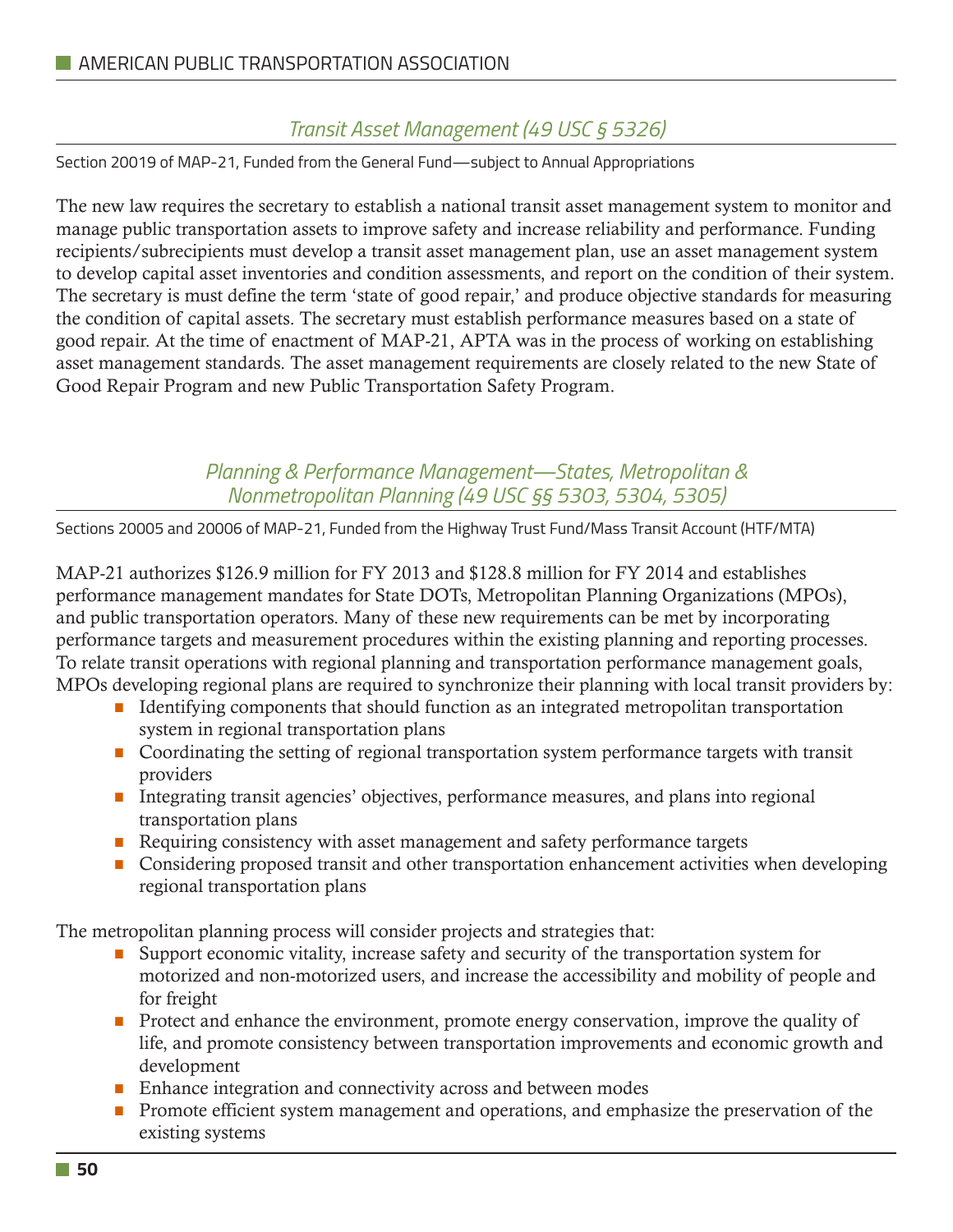The new planning process will establish and use a performance based approach for the national goals listed in section 1203 of MAP-21 *(section 150(b) of title 23 and section 5301(c) of title 49)* including safety, infrastructure condition, congestion reduction, system reliability, freight movement and economic vitality, environmental sustainability, and reduced project delivery delays. MPOs that serve urbanized areas with a population of over 200,000 residents must include officials from local public transportation providers on their policy boards. Regional Transportation Planning Organizations may address nonmetropolitan area transportation needs. An annual \$10 million Transit Oriented Development (TOD) pilot grant program will fund TOD planning for new fixed-guideway or core capacity improvement projects (in 49 U.S.C. 5309 Fixed-Guideway Capital Investment Grants Program).

## *Public Transportation Emergency Relief Program (49 USC § 5324)*

Section 20017 of MAP-21, Funded from the General Fund—subject to Annual Appropriations

MAP-21 establishes emergency relief grants for:

- 1) capital projects to protect, repair, reconstruct, or replace transit equipment and facilities damaged or in danger of being damaged as a result of an emergency
- 2) operating costs of public transportation equipment and facilities in an area directly affected by an emergency. In addition to the costs related to reestablishing, expanding, or relocating public transportation service before, during or after an emergency, eligible operating costs include evacuation services, rescue operations, and temporary public transportation services.

The federal government may fund up to 80 percent of net project costs for capital repairs and operating assistance. The DOT may waive the non-federal share of project costs. To improve coordination and expedite assistance, the DOT and the Department of Homeland Security must enter into a memorandum of agreement and brief the Senate Banking and Homeland Security committees.

### *Research, Development, Demonstration & Deployment Projects (49 USC § 5312)*

Section 20011 of MAP-21, Funded from the General Fund—subject to Annual Appropriations

MAP-21 authorizes \$70 million annually for a public transportation research program to take ideas from the research phase through demonstration and deployment regarding products and services that may benefit public transportation by helping to provide services more effectively and efficiently. Research projects that improve service to seniors, low income individuals, and individuals with disabilities plus mobility management, communications, and system capacity are highlighted. Included are:

- **Innovation and Development Grants** in planning and forecasting modeling, operating efficiencies, advanced vehicle design, the environment and energy efficiency, and system capacity
- **Demonstration, Deployment and Evaluation Grants** for building on successful research, innovation, and development efforts. A Low or No-Emission Vehicle Deployment program is introduced.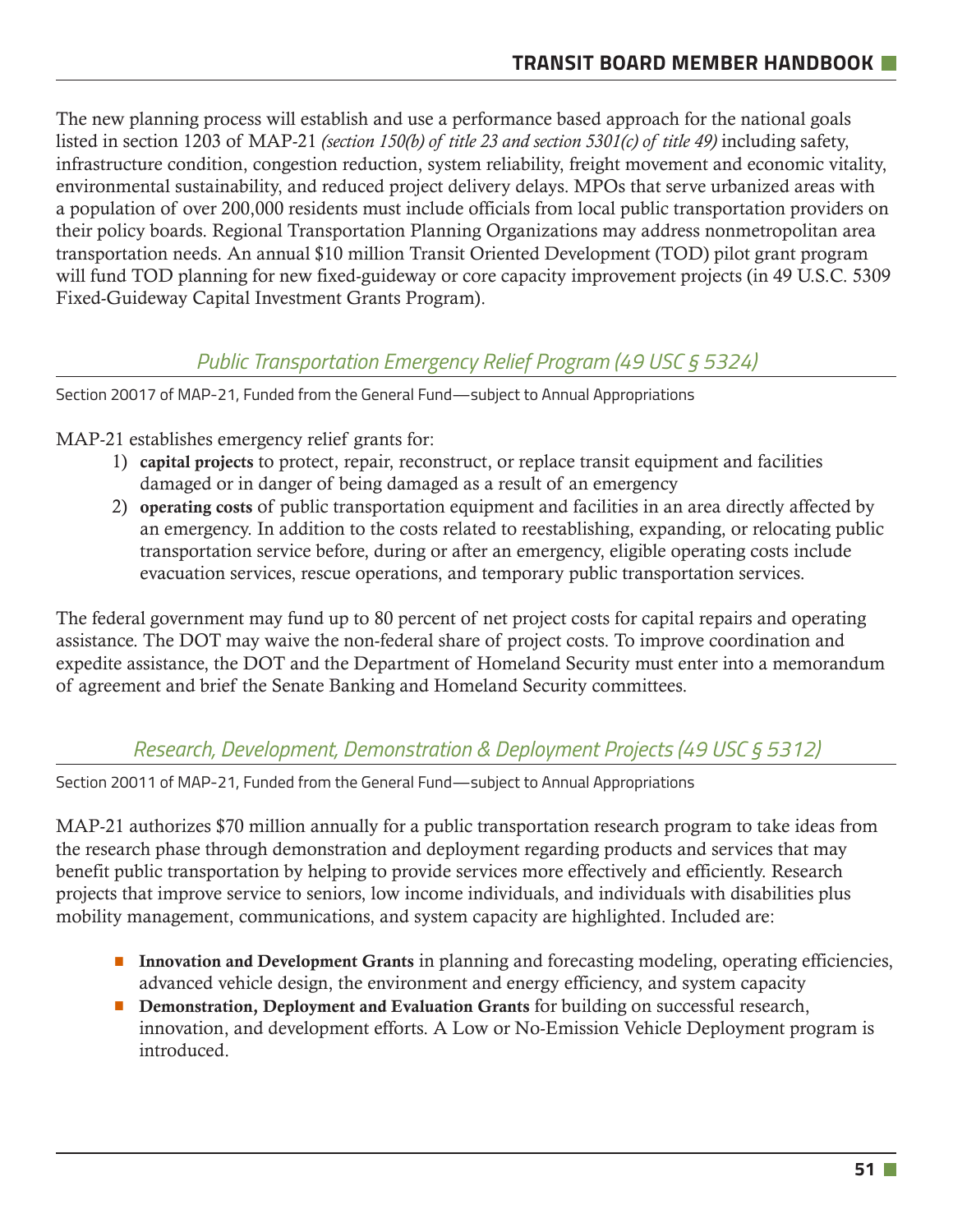*The Transit Cooperative Research Program (TCRP) (49 USC § 5313)* 

The TCRP is continued and funded at an annual level of \$7 million.

### *Technical Assistance & Standards Development (49 USC § 5314)*

Section 20012 of MAP-21, Funded from the General Fund—subject to Annual Appropriations

MAP-21 authorizes \$7 million annually for the FTA to provide grants and enter into agreements to assist transit providers in more effectively and efficiently providing public transportation service and administering federal funds. The FTA must work with the public transportation industry to develop of consensus-based industry standards and best practices for safety, fare collection, procurement, and in other areas.

The new law also authorizes the secretary, through a competitive bid process, to assist public transportation providers in complying with the Americans with Disabilities Act, through technical assistance, research, and public education. Technical assistance is available to assist in meeting human services transportation coordination requirements, the transportation needs of the elderly, coordination with MPOs to increase ridership, and to address equity in ridership for low-income and minority individuals.

*Private Sector Participation (PPPs) (49 USC § 5315)*

Section 20013 of MAP-21

MAP-21 requires DOT to assist the private sector in moving toward MAP-21's goals related to funding, improving capital project development/delivery, establishing standards, and more. The DOT will assist grant recipients with technical assistance, education on laws/regulations, best practices, standard publicprivate partnership (PPP) contracts, and financial assessments. DOT will address impediments to PPPs on a project-by-project basis and develop guidance for public access to public-private partnership agreements (including conflicts of interest, tax and financing details, changes in workforce, revenue estimates, and non-competitive agreements. Compare a public-private partnership with a similar transaction using only public funding/project delivery. MAP-21 encourages collaboration with private van pool (§ 5323) and intercity bus operators (§ 5311.)

## *Bus Testing Facilities (49 USC § 5318)*

Section 20014 of MAP-21, Funded from the Highway Trust Fund/Mass Transit Account (HTF/MTA)

MAP-21 continues funding for one bus testing facility, the Altoona Bus Research and Testing Center. In acquiring new bus models using funding appropriated in this chapter, the bus must meet the performance standards of maintainability, reliability, braking, structural integrity, fuel economy, emissions, and noise. Within two years of MAP-21's enactment, the secretary must issue a final rule creating a pass/fail scoring system, using an aggregated score of weighted measures of the performance standards. The scoring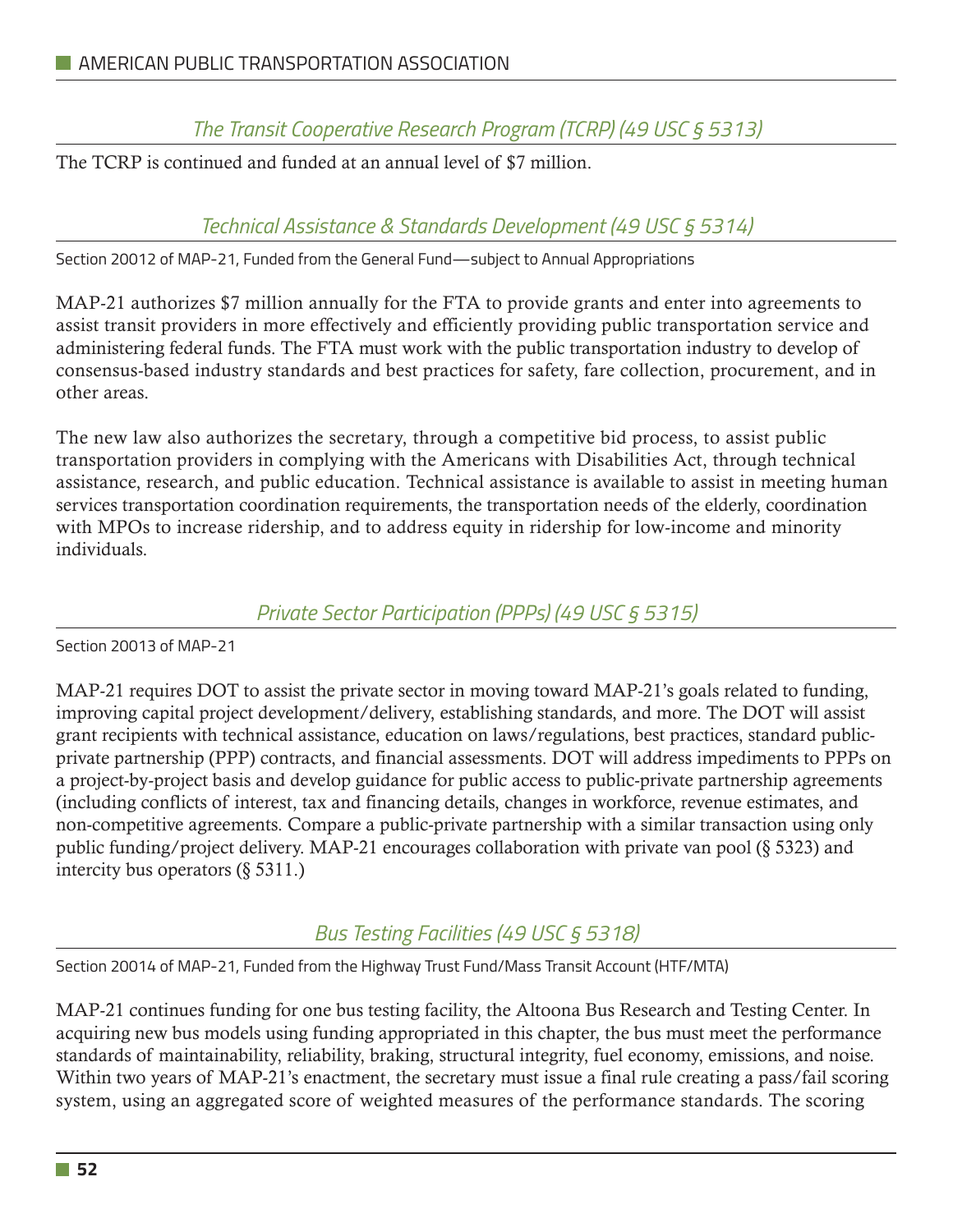system will be created in consultation with the bus testing facility, bus manufacturers, and transit agencies Funding for a new bus model would not be received if it had a failing grade in the new scoring system.

### *Human Resources & Training (49 USC § 5322)*

Section 20015 of MAP-21, Funded from the General Fund—subject to Annual Appropriations

Authorized is \$5 million annually. The Secretary may make grants/contracts for activities that address public transportation human resource and workforce development needs. The new Innovative Public Transportation Workforce Development Program is a competitive grant program to assist in innovative workforce development and human resource activities. The National Transit Institute (NTI) is authorized at \$5 million from the Mass Transit Account.

*General Provisions (49 USC § 5323)*

Section 20016 of MAP-21

MAP-21 amends the General Provisions section governing grants for public transportation projects under Chapter 53 of Title 49, USC.

Vanpool Transportation: To encourage vanpools, grant recipients may include in their local match for a federally-funded transit capital project the amounts spent by vanpool operators for the purchase of vans used in the grant recipient's service area.

Buy America: U.S. DOT must publish in the *Federal Register* and make easily and publicly available an explanation of any Buy America waiver determination *before* issuing such waiver. U.S. DOT submits annually a report to Congress a list of waivers issued.

Corridor Preservation: U.S. DOT may assist grant recipients in acquiring right-of-way before the completion of the environmental reviews.

Private Sector Access to Public Transportation Facilities: MAP-21 requires that grant recipients provide reasonable access for private intercity and charter transportation operators to federally-funded public transportation facilities.

*Contract Requirements (49 USC § 5325)*

Section 20018 of MAP-21

- Multi-year contracts for procuring rail rolling stock may include the option to buy additional rolling stock for a term of not more than seven years.
- **Contracts for bus procurements retain the five-year limit.**
- There is a hiring preference for qualified veterans seeking employment on capital projects funded under Chapter 53.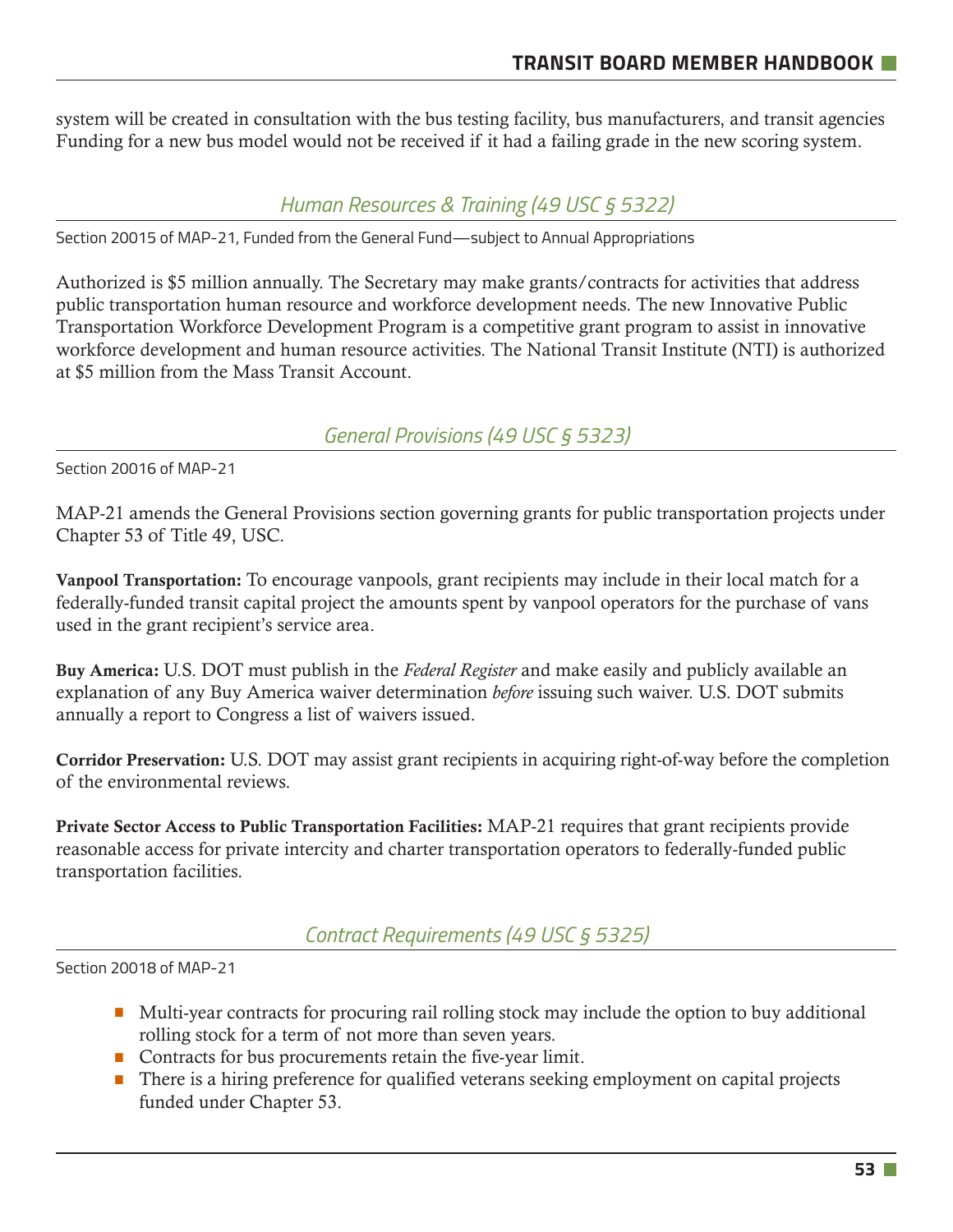#### *Project Management Oversight (PMO) (49 USC § 5327)*

Section 20020 of MAP-21

MAP-21 revises PMO language by reducing reporting requirements from monthly to quarterly, removes limitations on amounts that can be spent on PMO activities, and requires that federal oversight begin at the project development phase instead of the current preliminary engineering stage.

#### *Alcohol & Controlled Substances Testing (49 USC § 5331)*

Section 20022 of MAP-21

MAP-21 amends the provision governing non-compliance with the U.S. DOT's alcohol and controlled substances testing regulations to provide that, in addition to being ineligible for financial assistance under sections 5307, 5309, and 5311, a non-compliant recipient that receives funds under Chapter 53 may be barred from receiving future federal transit assistance.

#### *National Transit Database (49 USC § 5335)*

Section 20025 of MAP-21

Reporting requirements include financial and operating information, asset inventory and condition. The Secretary must develop a system to ensure that public transportation and state oversight agencies report public transportation safety incident data to the State Safety Oversight Rail Accident Database. The Secretary must report to the Senate Banking, Housing, and Urban Affairs Committee and the House Transportation and Infrastructure Committee.

## **Provisions of MAP-21 Part 2: Federal Highway Programs**

#### *Authorization of Appropriations—Federal Highway Aid Programs*

MAP-21 authorizes \$37 billion for FY 2013 and for FY 2014 from the Highway Trust Fund for the Federal-Aid Highway Program, including these formula programs:

- National Highway Performance Program (NHPP)
- Surface Transportation Program (STP)
- **Highway Safety Improvement Program (HSIP)**
- **Congestion Mitigation and Air Quality Improvement Program (CMAQ)**
- **Metropolitan Transportation Planning**
- **Transportation Alternatives**

In a new formula funding distribution method, each state is apportioned funding based on its share of the total highway funds received in FY 2012.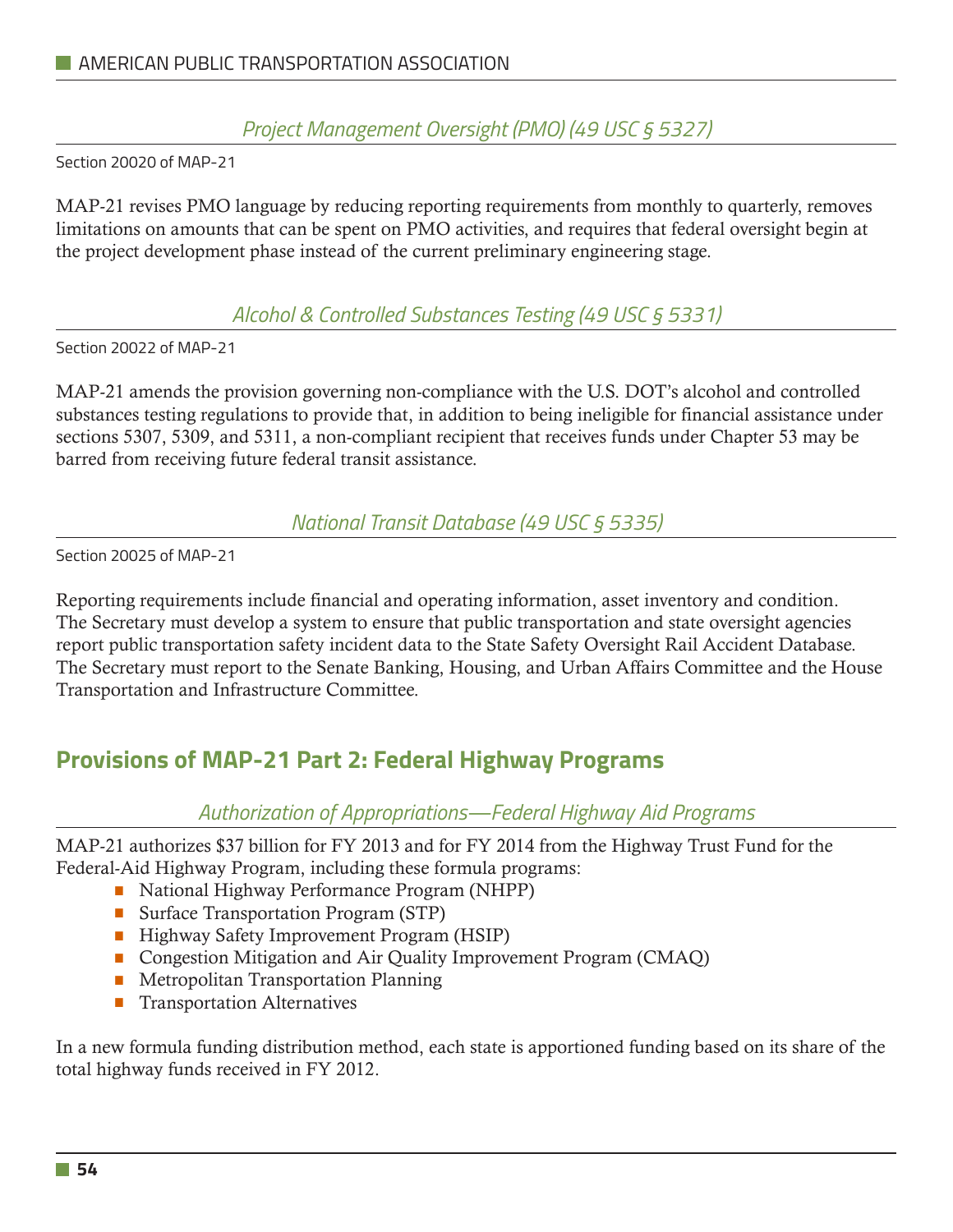## *Surface Transportation Program (STP) (23 USC § 133)*

Section 1108 of MAP-21

The Surface Transportation Program (STP) continues as a flexible funding source for states and localities to fund transportation projects including capital costs for transit vehicles and facilities, and transit safety infrastructure improvements. STP will be funded at approximately \$10 billion in FY 2013 and \$10 billion in FY 2014 from the Highway Account of the Highway Trust Fund; half of each state's STP funding will be sub-allocated to specific areas based on population and the other half can fund projects anywhere in the state (regardless of population.)

> *Congestion Mitigation and Air Quality Improvement (CMAQ) Program (23 USC § 149)*

SEC. 1113 of MAP-21

MAP-21 retains the CMAQ Program, with a few modifications. A state may transfer up to 50 percent of any highway apportionment, including CMAQ, to another apportioned program. CMAQ is subject to a two percent set-aside to carry out "transportation alternatives" projects under 23 USC 213, MAP-21's replacement for transportation enhancements. The federal share payable for CMAQ project costs is 80 percent. U.S. DOT estimates that CMAQ apportionments will be \$2.21 billion for FY 2013 and \$2.23 billion for FY 2014. Highway formula funds are apportioned based on the amount each state received in FY 2012 under SAFETEA-LU.

*TIFIA—America Fast Forward Financing Innovation Act (23 USC §§ 601-609)*

Section 2002 of MAP-21

MAP-21 significantly increases funding for the popular Transportation Infrastructure Financing and Innovation Act (TIFIA) program, which provides federal credit assistance through secured loans, loan guarantees, and lines of credit to finance surface transportation projects of national and regional significance. Where TIFIA was funded at \$122 million for each fiscal year 2005 through 2012, MAP-21 authorizes \$750 million for FY 2013 and \$1 billion for FY 2014 to pay the subsidy cost of TIFIA's credit assistance. A \$1 billion TIFIA authorization will support up to \$10 billion in actual lending capacity. The share of eligible project costs that TIFIA loans may support is increased; the amount of a secured loan may now support up to 49 percent of reasonably anticipated eligible project costs. The project application and review process is substantially reformed.

*Projects of National and Regional Significance (23 USC § 101 Note; 119 Stat. 1198)*

Section 1120 of MAP-21

\$500 million is authorized from the General Fund (thus subject to appropriation) in FY 2013 only, for Projects of National and Regional Significance to be selected through a competitive grant program for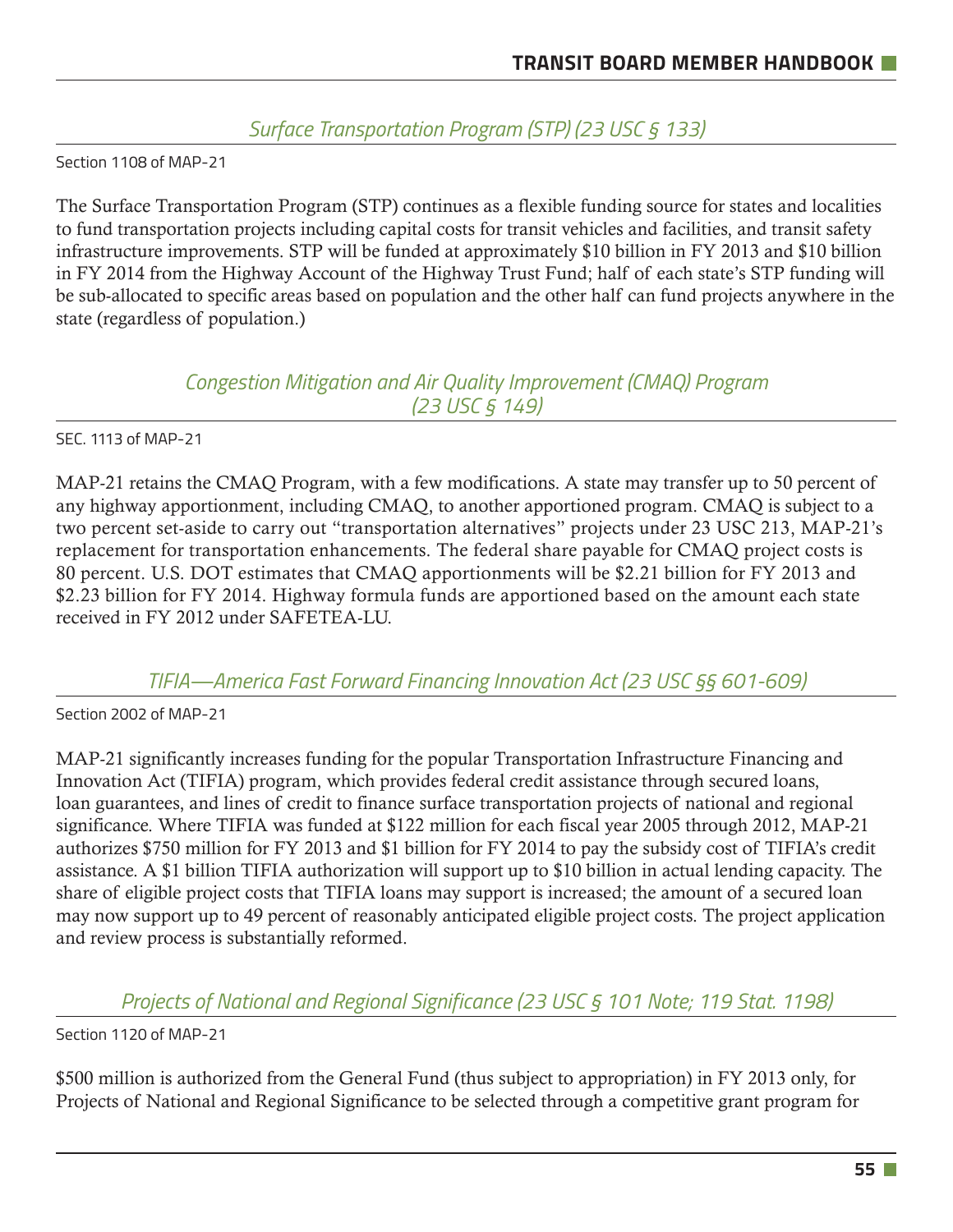high-cost transit, intermodal, and highway capital projects that will significantly enhance the national economy and/or a particular regional economy. A grant may cover up to 50 percent of total project costs but may not exceed 50 percent of the amount of federal highway assistance funds apportioned for the most recently completed fiscal year to the state(s) in which the project is located. Applications will be accepted from: state DOTs (or a group of them); tribal governments (or a consortium of them); transit agencies; and multi-state or multi-jurisdictional groups of these agencies listed above.

*Ferry Boat and Ferry Facilities*

Various sections of MAP-21

The Construction of Ferry Boats and Ferry Terminal Facilities Program is continued under the Federal-Aid Highway Program administered by the Federal Highway Administration (FWHA). The program is authorized annually for \$67 million for FY 2013 and FY 2014 from the Highway Trust Fund (other than the Mass Transit Account). A new method distributes funding via formula, based on the number of ferry passengers carried, number of vehicles carried, and total route miles serviced. A new, discretionary Passenger Ferry Boat Program under the Urbanized Area Formula Grant Program administered by the FTA is authorized annually for \$30 million for FY 2013 and FY 2014 from the Mass Transit Account of the Highway Trust Fund. The new National Highway Performance Program funds the construction, rehabilitation, or replacement of existing ferryboats and ferryboat facilities that connect road segments of the National Highway System and the Surface Transportation Program expands its eligible activities to include the construction of ferryboats and ferryboat terminal facilities.

*National Highway Performance Program (23 USC § 119)*

Section 1106 of MAP-21

Funding from the National Highway Performance Program may be used for transit capital projects if:

- a) A transit project is in the same corridor as, and in proximity to, a fully access-controlled highway designated as a part of the National Highway System;
- b) The transit construction or improvements will reduce delays or save travel time on the fully access-controlled highway described in (a) and improve regional traffic flow;
- c) The construction or improvements are more cost-effective, as determined by benefit-cost analysis, than an improvement to the fully access-controlled highway described in (a).

The National Highway Performance Program is funded at about \$21,752,000,000 in FY 2013 and \$21,935,700,000 in FY 2014 from Highway Account of the Highway Trust Fund.

*Emergency Relief Program (23 USC § 125)*

Section 1107 of MAP-21

A new Emergency Relief Program is funded at \$100 million annually for FY 2013 and FY 2014 from the Highway Account of the Highway Trust Fund and administered by the FHWA. Under certain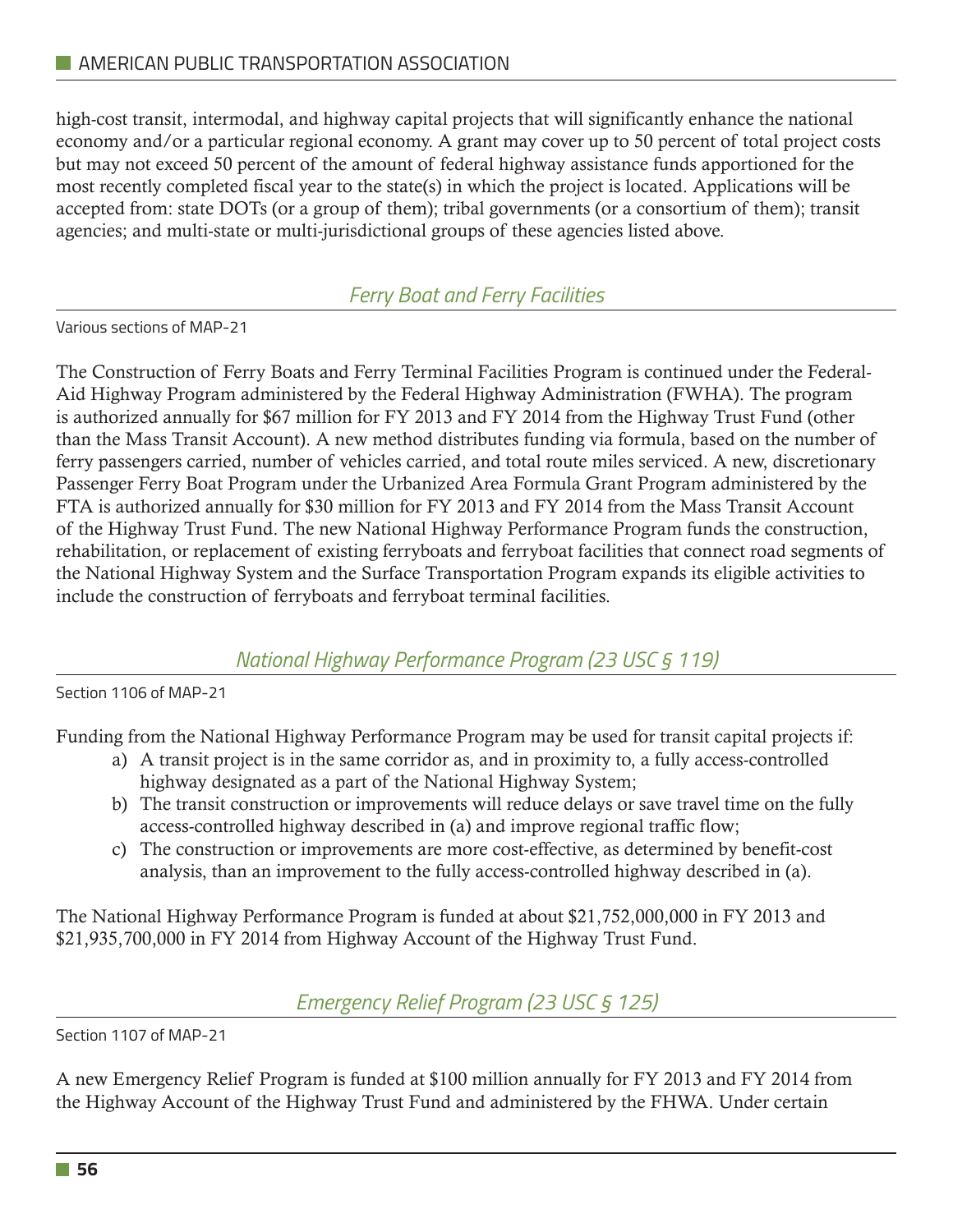circumstances, the program can fund the maintenance and operation of ferryboats or additional transit service as temporary substitutes for highway traffic when highway traffic is prohibited as a result of a natural disaster or external cause.

*Transportation Alternatives (TA) (23 USC § 213)*

Section 1122 of MAP-21

The new Transportation Alternatives (TA) Program funds many activities previously eligible under the Transportation Enhancements, Safe Routes to Schools, and Recreational Trails programs. The TA Program will be funded in FY 2013 and FY 2014 at a level equal to 2 percent of the amounts authorized for (a) Federal-Aid Highway and Highway Construction Safety programs (minus all General Fund program amounts), (b) Research and Education programs, and (c) the Transportation Infrastructure Financing and Innovation Act (TIFIA) Program—about \$809,000,000 in FY 2013 and \$820,000,000 in FY 2014. This funding will be apportioned to each state and then further divided such that: 50 percent of each state TA apportionment will be sub-allocated to specific areas based on population and the remaining 50 percent will be allocated by the state to fund projects anywhere in the state (regardless of population). States will have the option of utilizing the 50 percent of TA funding that they control to fund other (non-TA eligible) transportation projects.

*Tolling (23 USC § 129)*

Section 1512 of MAP-21

States and other public authorities may construct new toll lanes on existing highways, provided that the number of toll-free lanes in the corridor remains the same. They may toll new Interstate highways and add additional lanes on existing Interstates, as long as the number of toll-free, non-HOV lanes is preserved. States and other public authorities are no longer required to execute tolling agreements with U.S. DOT prior to tolling under these provisions. When a public authority certifies annually that its toll facility is being adequately maintained, toll revenues may be used for any other eligible purpose under the Federal-Aid Highway Program. By October 1, 2016, toll facilities provide for the interoperability of electronic toll collection.

*HOV Facilities (23 USC § 166)*

Section 1514 of MAP-21

This section extends, until the end of FY 2017, the period during which a state agency may allow low emission and energy-efficient vehicles to use HOV lanes, and provides that a state agency may charge a toll for these vehicles that is equal to the toll charged to non-HOV vehicles permitted to use HOV lanes.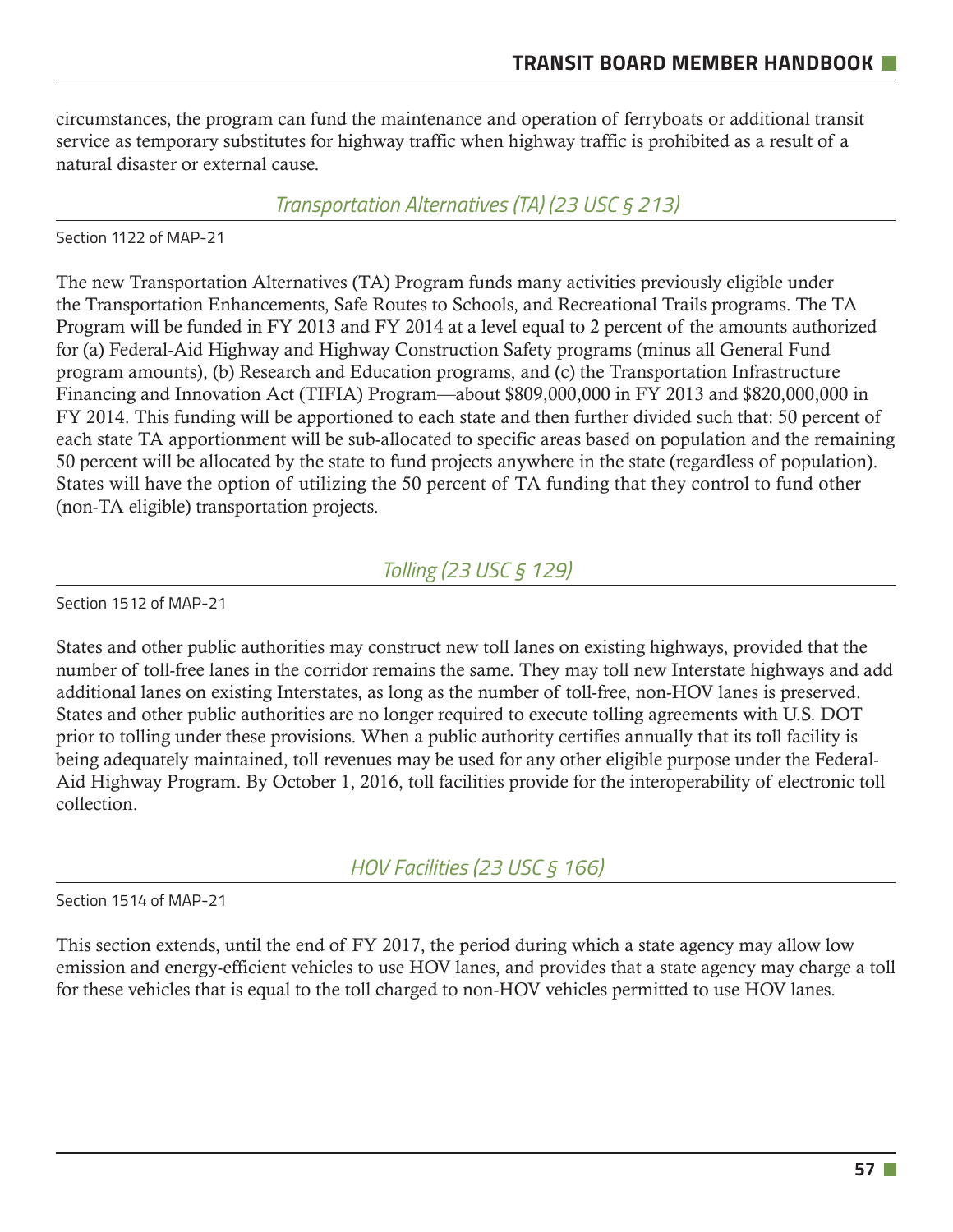*Extension of Public Transit Vehicle Exemption from Axle Weight Restrictions (23 USC § 127)*

Section 1522 of MAP-21

MAP-21 continues indefinitely both the public transit and over-the-road bus exemption from Federal axle weight restrictions on Interstate highways and the ban on covered states enforcing a single axle weight limit of less than 24,000 pounds for public transit and over-the-road buses using the Interstate system.

*Intelligent Transportation Systems (ITS)* 

Sec. 53001-53006 of MAP-21

The ITS research program focuses on intelligent vehicles, intelligent infrastructure, and an intelligent integrated transportation system. Funding for the ITS research program, including the Connected Vehicle program, is authorized at \$100 million per year. A broad \$62.5 million per year Technology and Innovation Deployment competitive grant program accelerates the adoption and promotion of the implementation of innovative technologies. The bill ensures that ITS technologies are eligible for funding within every major formula program.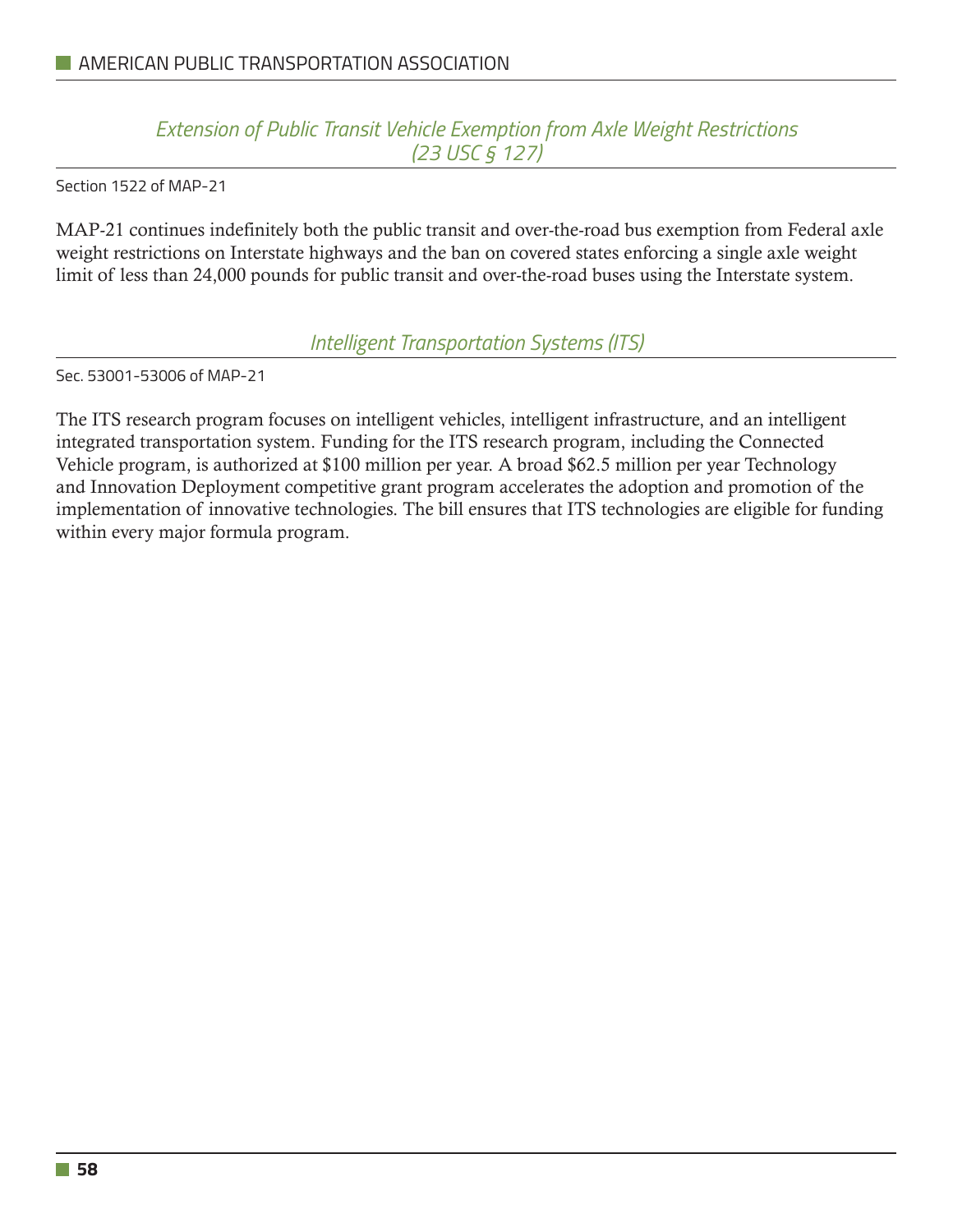# **Why Innovative Financing and Revenue?**

## **Traditional Sources Reach Limits**

The role of public transportation in American life continues to grow. The number of light rail systems grew by 278 percent, and the number of commuter rail systems is up 73 percent, since 1980. The market is responding. A study released by APTA and the National Association of Realtors reveals that, during the last recession, residential property values performed 42 percent better on average if they were located near public transportation with high-frequency service.

Operators around the nation have responded to calls for more advanced technologies. Systems have rolled out real-time arrival information, which allows riders to know the precise time that a bus or train will arrive at a station. Fare technologies have improved, allowing customers to pay with a touch of a credit card or smart phone. These efforts have made public transportation a viable option for even more people. However, even the most cost-efficient systems will have increased costs from these efforts.

## **Political Realities**

As public transportation has responded to consumers, the funding environment has shifted. Traditional sources of revenue for public transit, such as general revenues, sales and property taxes have been impacted by the changes in how goods and services are purchased, and by the macroeconomic environment. Furthermore, public transportation has had to compete with other worthy causes—such as education, public safety, and debt service—leading to additional pressures on transit operators. Operators have turned to innovative funding and financing to address the growing gap.

## **Need to Increase Yields**

As transit boards across the nation consider innovative financing and funding solutions, one of the most important concerns is the ability of new sources to generate the yield necessary to merit the implementation and political costs associated with pursuing a new option.

## **Importance of Mode-Share Shift**

Another concern that boards should consider is the ability of the revenue source in question to affect the mode share of public transit in the community. The mode share has important implications in the ability to garner support for additional revenue and service expansions and in shifting general public sentiment toward public transportation.

The funding sources chosen can influence commuter behavior toward greater use of transit. Consciously being aware of the types of revenue that has this effect can make the job of governing as a board member easier over the medium and long-term and can establish a lasting legacy of results.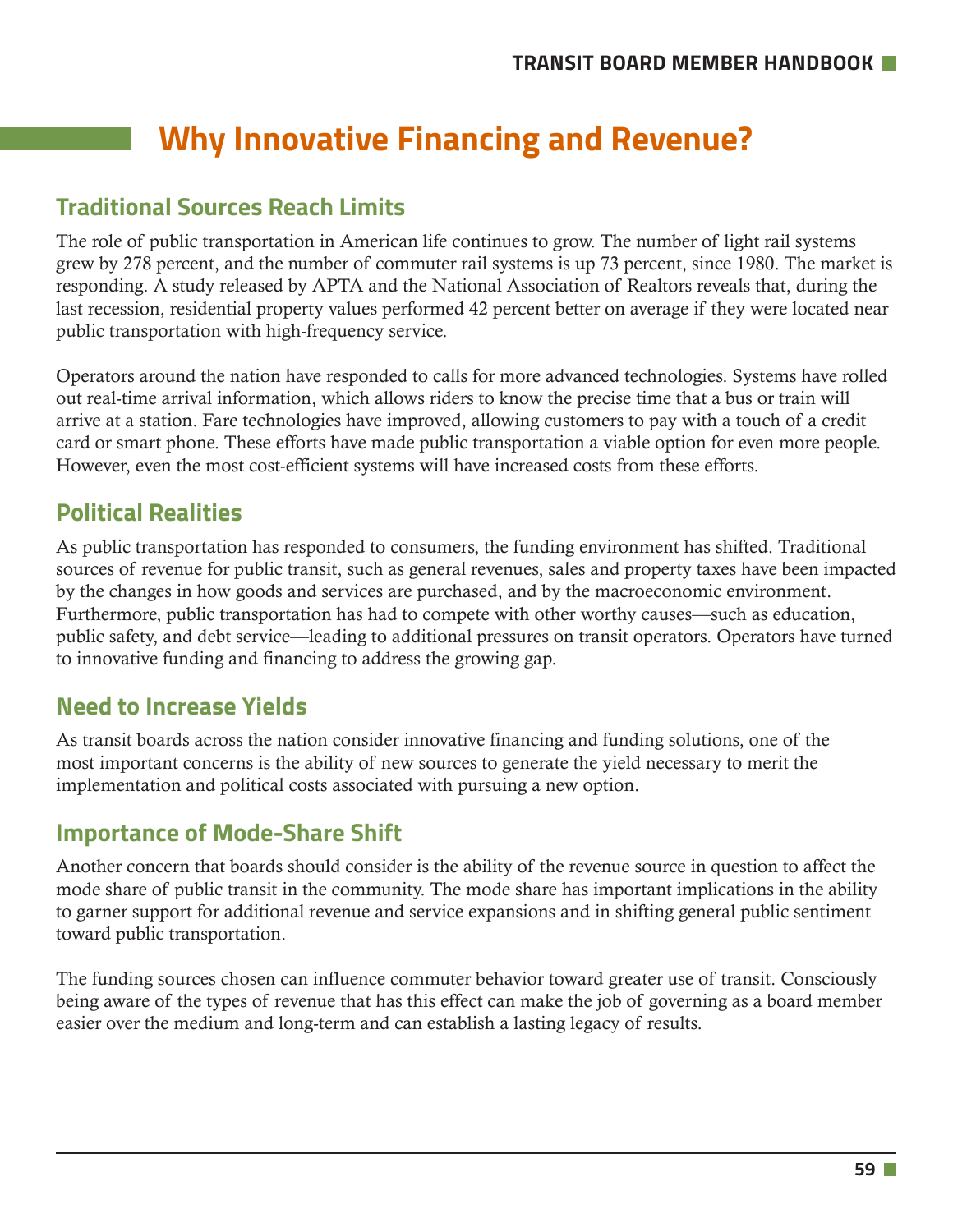### *Broad Reach Justifies Broad Support*

One general theme provides the reasoning for the use of innovative funding: though these sources are innovative because they have not been used for public transit on a wide scale before, the benefits of public transit have a broad impact on society, and it is therefore justified to use these sources.

## **Types of Innovative Finance and Revenue**

Innovative financing and revenue options can be divided into four major categories: 1) emerging opportunities, which are broad based taxes and fees which have rarely been used for transit, but offer the possibility of significant yields; 2) project value capture, which seeks to share in the increased revenue enjoyed by private businesses that locate near transit facilities; 3) market-based user fees, which includes various forms of fees and tolls levied on auto users in an attempt to create a balanced transportation network with robust mobility options; and 4) financing, which provides debt to enhance project delivery, offering the potential to speed implementation which can lead to cost savings.

## *Type 1: Emerging Opportunities*

These types of taxes and fees include: employer/payroll taxes, rental car fees, vehicle lease fees, parking fees, mortgage recording fees, corporate franchise taxes, hotel/motel taxes, and utility fees. Out of these fees and taxes, the biggest impact on mode share shift—making transit a more popular option in your community versus other modes—is parking fees. Though parking fees are often managed by local jurisdictions or a separate parking authority, these fees are the most likely of this type to influence mode choice and positively impact farebox revenues. Transit authorities can also engage local jurisdictions to receive a portion of the parking fees collected, making this an even more attractive option for the bottom line of a transit agency. Unfortunately, this path is also the most politically difficult of the emerging opportunities.

## *Type 2: Project Value Capture*

Project value capture refers to the three primary techniques used to recoup some of the gains experienced by the private sector due to proximity to transit. These include: 1) joint development agreements, in which there is either some form of cost-sharing that benefits the transit agency, or there is revenue provided that supports transit service; 2) value capture, which is the process of capturing some portion of the increase in property value caused by a transit improvement in order to help defray the cost of that improvement. This can be accomplished through the use of tax-increment finance districts that encompass the area likely to benefit from the proposed transit investment; and 3) impact fees, which are assessments that typically are charged as one-time debits to improve transportation facilities in order to accommodate the anticipated increased use of those facilities. When accompanied with transit supportive land-use policies that allow for additional density, project value capture can have a substantial impact on mode share in community.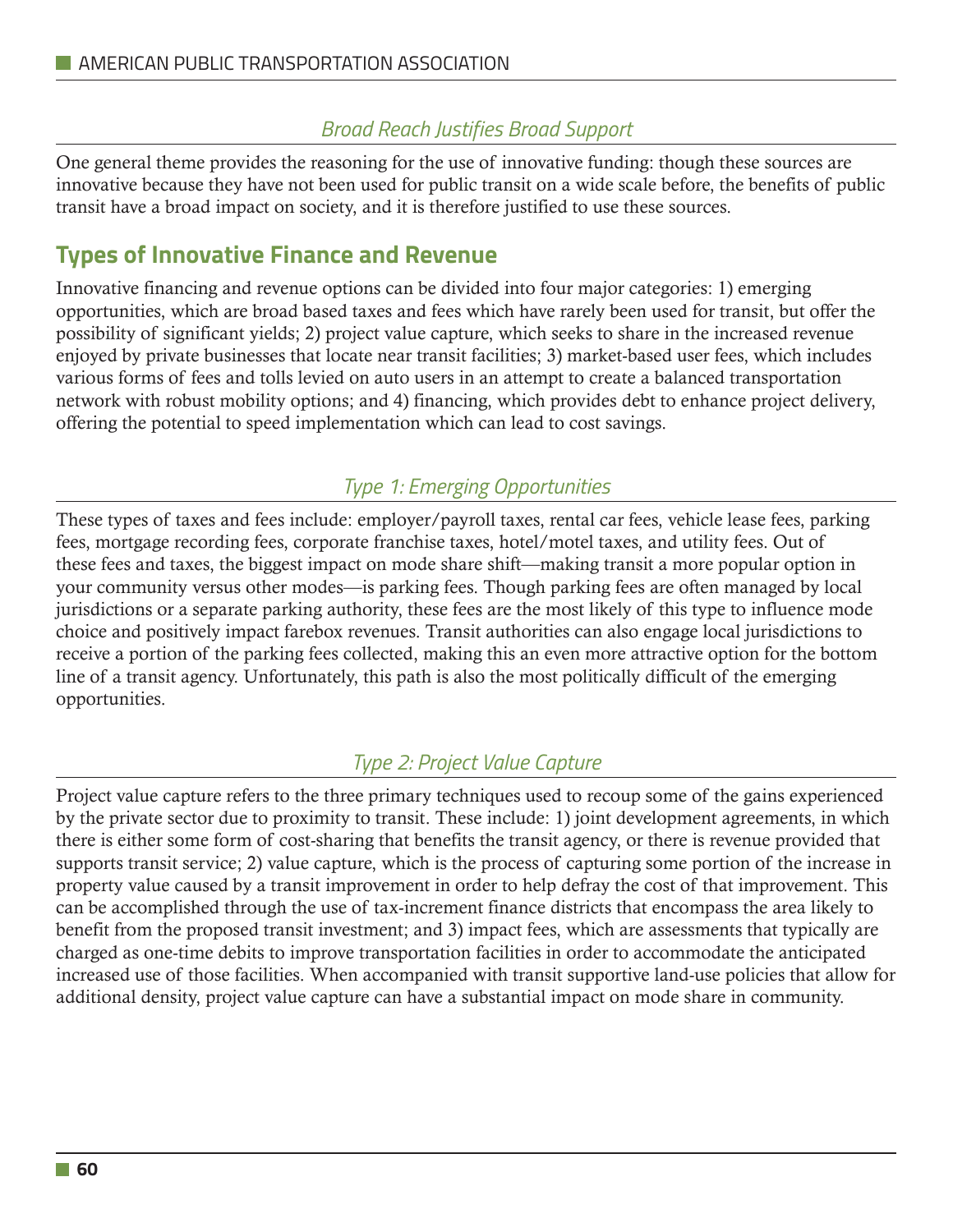## *Type 3: Market-Based User Fees*

These types of user fees typically are meant to address the poor operational conditions of the nation's congested roadway network by sending market signals regarding the best times, routes, and overall usage of the personal automobile. These user fees have some of the best potential available to affect mode share shift and improve farebox recovery ratios, even if transit agencies do not receive direct revenue from these sources. However, these techniques are also among the most politically difficult to enact. These include: 1) tolling; 2) congestion pricing, which is the practice of varying tolls based on the level of congestion, as well as the location of congestion, in order to allow for a better flow of traffic and enhanced livability, and 3) Vehicle Miles Traveled fees, which taxes automobile users based on the distance they travel.

## *Type 4: Financing*

#### Financing Is Not Revenue

Though financing has become a popular topic for discussion, and there are a number of financing mechanisms, the Transportation Infrastructure Finance and Innovation Act (TIFIA) chief among them, it should be noted that financing mechanisms are by and large project delivery mechanisms that utilize future revenue in order to expedite current projects. This process necessitates an available future revenue source that can be utilized to pay off the loan or bond buyers.

#### Mode Share Shift?: If Used Accelerate a Suite of Projects

As a result, financing will likely only significantly shift mode share, and therefore positively impact farebox recovery if the financing is used to accelerate a suite of projects that will provide significant new transit options in a greatly reduced period of time.

#### Types and Terms

Two types of financing are currently receiving the most attention: 1) direct loans, such as TIFIA; and 2) tax credit bonds, such as Build America Bonds, and the proposed America Fast Forward bond program.

#### TIFIA

TIFIA provides loans at low-interest rates and relatively easy repayment terms. Though the program has been mostly utilized for toll projects, some significant transit projects have been funded, including San Francisco's Transbay Transit Terminal, Denver's Union Station, and Los Angeles Crenshaw light rail line.

#### Build America Bonds/America Fast Forward

Though discontinued, the Build America Bond program offered participants significant savings over traditional tax exempt bonds. As a result, there is a push to once again provide tax credit bonds, the latest proposal is known as America Fast Forward.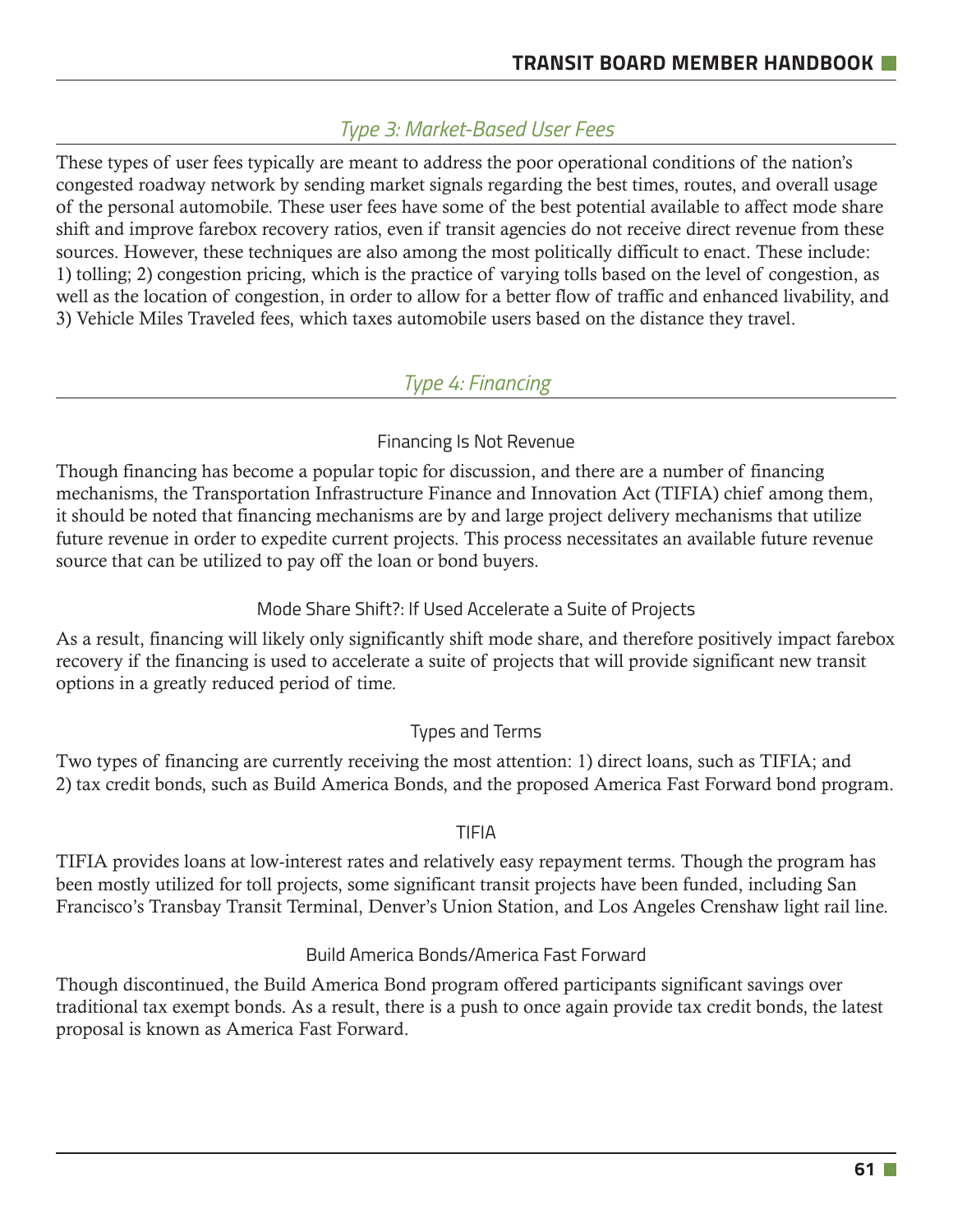# **The ADA Commitment: Mobility and Independence**

In response to transit board members' desires to learn more about accessibility in public transit and best practices regarding implementation of the ADA, APTA's Transit Board Members Committee created an ADA subcommittee. Its mission is to assist transit board members in becoming more effective policymakers regarding ADA related issues. Developed by Easter Seals Project ACTION and APTA, the handbook, *ADA Essentials for Transit Board Members,* is a great resource.

The handbook is available on APTA's website at: www.apta.com/resources/bookstore/Documents/ 1\_ADA%20Handbook\_Jan2011.pdf

The handbook is also available at the Easter Seals Project ACTION website: www.projectaction.org/ ResourcesPublications/BrowseOurResourceLibrary/ResourceSearchResults.aspx?org=a2GSpnDbruI=& query=Essentials

For resources and information, you'll want to view the section, "What is the Americans with Disabilities Act (ADA)?" at this Easter Seals Project ACTION URL: www.projectaction.org/Transportationthe ADA/WhatistheADA.aspx

## **Summary of the ADA Law and Background**

The Americans with Disabilities Act of 1990 (ADA), increasingly recognized as one of the most significant federal civil rights bills enacted in the 20<sup>th</sup> Century, guaranteed equal opportunity for people with disabilities in employment, public transportation, and public accommodations (such as stores, shopping malls, restaurants, hotels, government services, and telecommunications). All programs, activities, and services provided or made available by state and local government including public transportation are prohibited from discriminating on the basis of disability, regardless of whether or not those entities receive federal financial assistance.

The law is comprised of four titles addressing various types of discrimination. Title I bans discrimination in employment; Title II covers state and local government services; Title III focuses on goods, services, places of public accommodation, and commercial facilities; and Title IV covers telecommunications. The ADA Title II covers publicly funded transportation, such as bus, rail, and ferries that offer service on a regular basis. The ADA does not include air travel for persons with disabilities because the Air Carrier Access Act of 1986 addresses accommodation of passengers with disabilities in commercial air carriers.

Since the passage of the ADA, reliance on accessible public transportation continues to grow. Thanks to advances in technology and expansion of accessible transit services, public transit riders with disabilities have enjoyed increased freedom, choice, mobility and independence. In the past, the primary destinations for a rider with a disability tended to have been medical facilities or other essential services. Now, destinations are as varied as those of non-disabled riders, including work, school,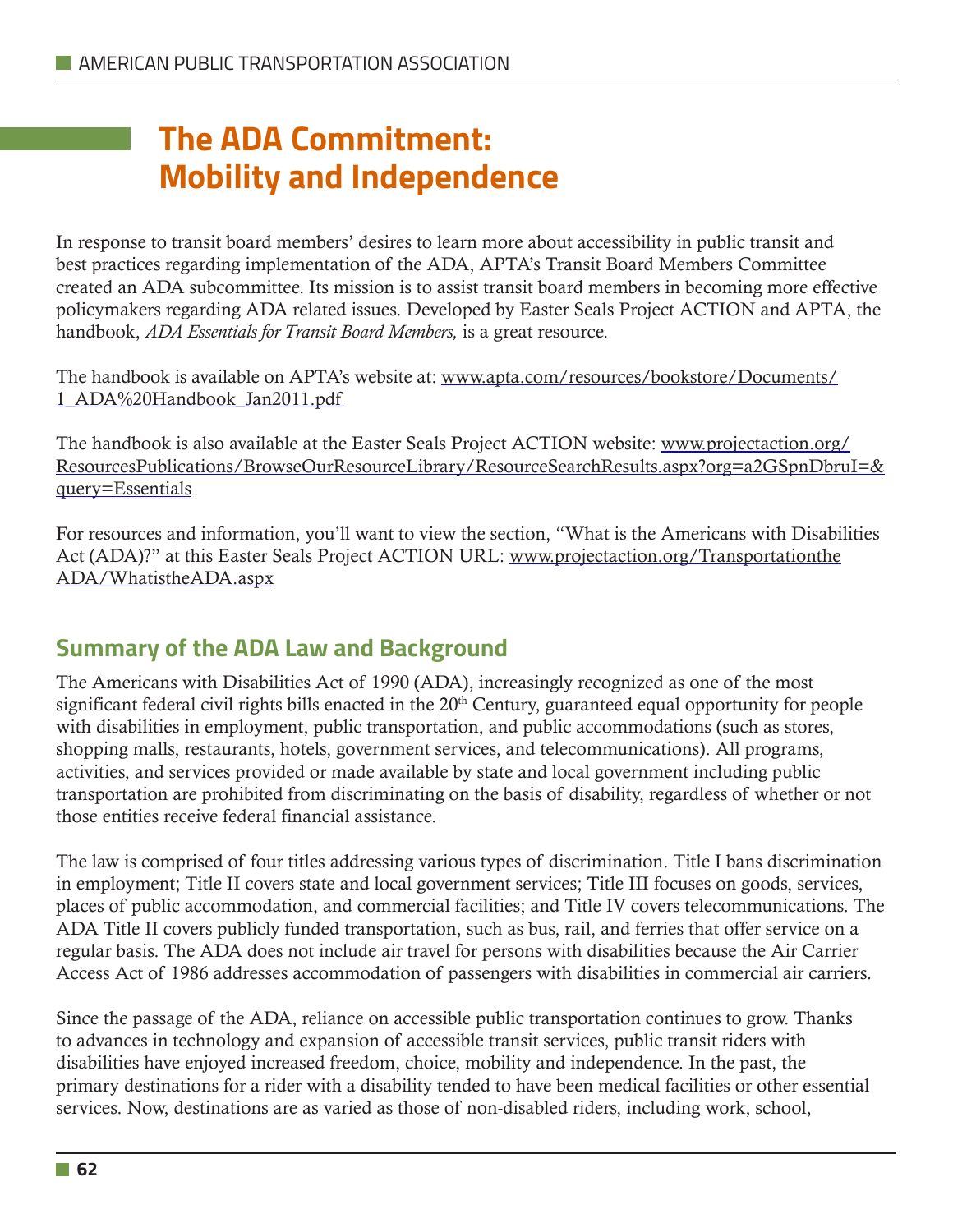shopping and recreational destinations. As a direct result of the ADA, countless persons with disabilities have successfully transitioned to living independently in their own homes and have made significant contributions to the economic vitality of their communities.

Public transportation agencies have come a long way in providing service to persons with disabilities. From 1995 to 2011, the percentage of buses that are accessible increased from 60 percent to 99 percent. In the same period, the accessible portion of the commuter rail fleet went from 43 percent to 85 percent, the light rail fleet from 49 percent to 88 percent, the heavy rail fleet from 83 percent to 99 percent, and the trolleybus fleet from 47 percent to 100 percent. Vehicles with automated stop announcements represent 53 percent of the nation's bus fleet, 30 percent of the commuter rail fleet, 55 percent for heavy rail, and 73 percent for light rail.

The following is a summary of some of the ADA's fundamental transit provisions:

- All new public transportation buses and rail cars must be accessible to individuals with mobility, hearing, and vision disabilities.
- $\blacksquare$  Retrofitting old vehicles was not mandatory.
- When purchasing or leasing used or remanufactured buses, good faith efforts must be made to procure accessible vehicles.
- $\blacksquare$  Requirements are the same when private contractors provide public transport service.
- Accessibility features are required to assist persons with mobility, sensory, and cognitive disabilities.

### *Bus Service*

- Buses must have a lift or ramp as a means of providing access to wheelchair users and at least two wheelchair securement devices. Standees and other individuals with disabilities who are not using wheelchairs must be allowed to use the lift or ramp to enter the vehicle.
- All wheelchairs that fit on the lift and their users shall be transported, even if the securement does not fit the wheelchair. The driver must assist with securing the wheelchair upon request or when necessary.
- **•** Providers must have regular maintenance checks of lifts, ramps, and kneeling features. When an accessibility feature is out of order, reasonable steps must be taken to accommodate individuals who would have used the feature and repair the feature promptly. If the headway to the next accessible vehicle is longer than 30 minutes, the agency must provide prompt transportation.
- Operators must report an inoperative feature and the agency must remove the vehicle from service by the next day. If no spare vehicle is available and service levels would be reduced without the vehicle with the inoperable accessibility feature, the vehicle may remain in service five days in a service area of 50,000 or less in population, or three days in an area of more than 50,000 population.
- **•** The operator must allow a person to board using the lift, ramp, or kneeling feature unless the feature cannot be used or would be damaged at the stop, or the stop is unusable altogether.
- $\blacksquare$  The operator may not require individuals with disabilities to use the priority seats, but must ask others to move from them or the securement locations when needed.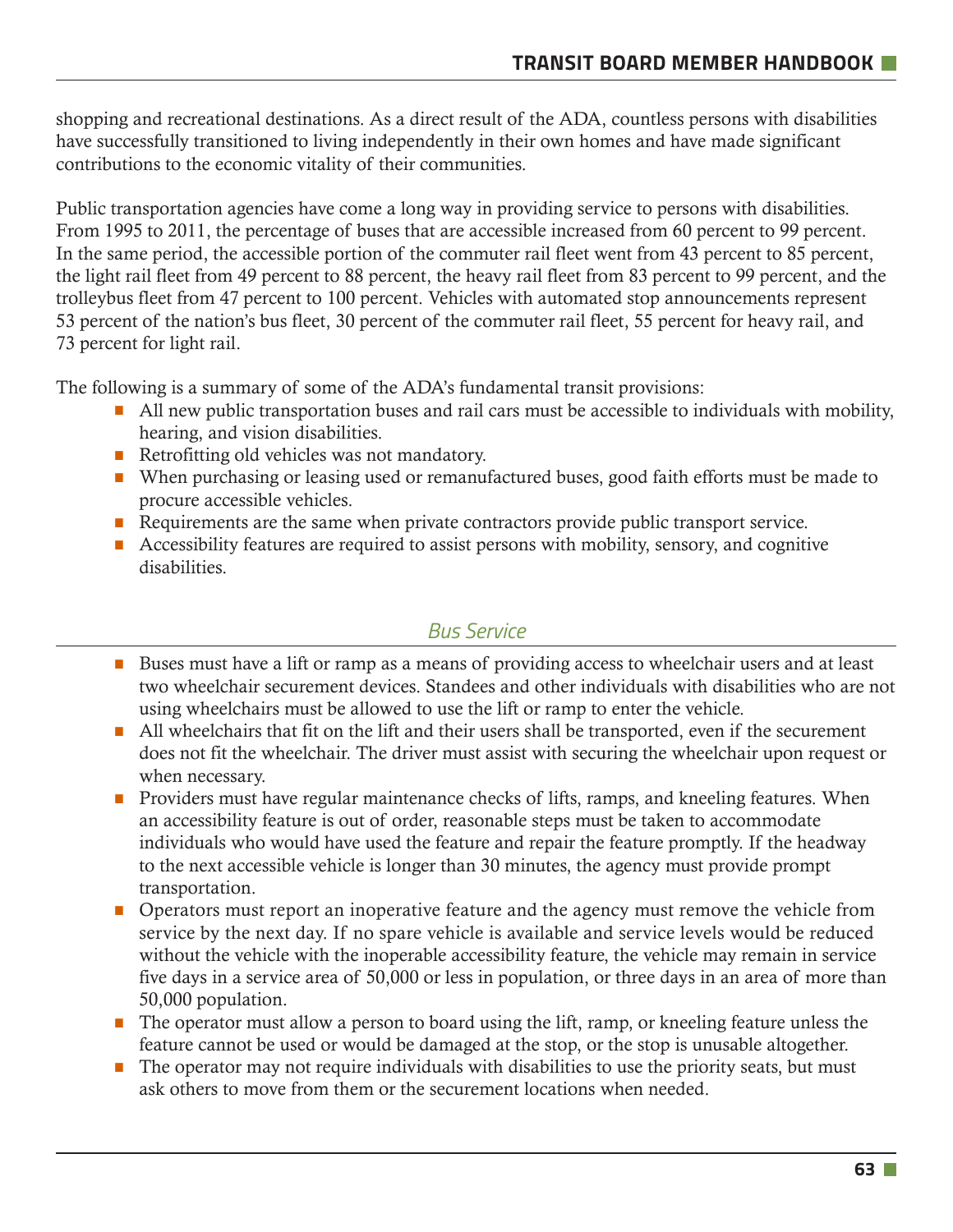■ Bus stops along fixed routes must be announced at transfer points, major intersections, destinations, any requested stop, and at intervals along the route sufficient to all persons with vision disabilities to be oriented to their locations.

#### *Paratransit Service Near Fixed-Route Bus Lines*

- $\blacksquare$  With the exception of commuter bus routes (e.g., limited stops suburb to downtown) and university transportation, complementary paratransit service for those unable to use fixed-route services must be available within  $\frac{3}{4}$  mile on each side of the fixed bus route or core areas near routes. The hours and days of service must be the same as the fixed-route service and there are no restrictions relating to trip purpose.
- **•** If an attendant is needed to travel, the attendant rides free. In addition, one associate may ride at the same fare as the eligible rider.
- The fares may not be more than twice the full fixed-route fare (not a discounted fare). Higher fares are permitted for bulk trips guaranteed to social service agencies.
- Paratransit service is not required beyond the point of 'undue financial burden'—a term that is strictly interpreted by the U.S. DOT.
- **•** Eligibility to ride the paratransit service is functional; residency is not a factor. Eligibility must be determined within 21 days of completed application or the riders have presumptive eligibility. The process may include testing or functional evaluations and there is an appeals process. The passenger must receive written documentation of their eligibility. Visitors who provide eligibility documentation from another city or have documentation of residence and disability (if it is not apparent) may ride paratransit for 21 days in a 1-year period.

*Category 1, Eligibility*—people with physical or mental impairments who cannot use the fixed-route buses—includes, for example, people with cognitive disabilities who don't know where to get off the bus or how to get to their destination without help or blind persons who have not had mobility training to get to their destination.

*Category 2*—people who can use an accessible bus—includes, for example, a wheelchair user who transfers from an accessible route to a non-accessible route.

*Category 3*—people with specific impairments that prevent travel to or from the boarding or alighting location—includes, for example wheelchair users who cannot travel to the fixed-route buses when it snows and need paratransit, but can use the regular bus otherwise.

- Eligibility may vary for different trips or at different times.
- **•** Suspensions of passenger eligibility may be made for repeatedly missing trips and there must be an appeals process.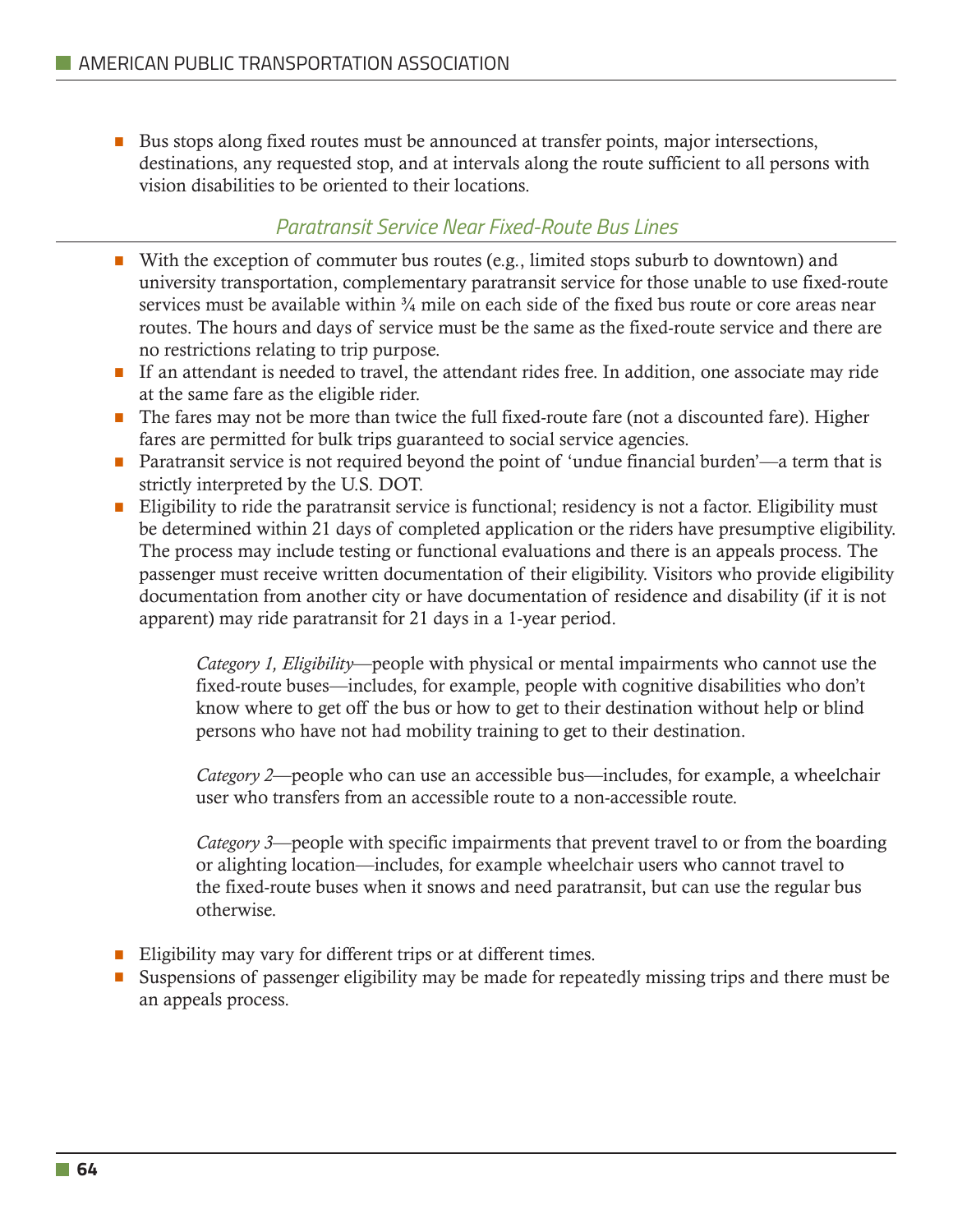## *Rail Service*

- On Amtrak/intercity rail, the number of wheelchair spaces must equal twice the number of cars on the train, but no more than four spaces per car. Accessible dining cars should adjoin accessible passenger cars.
- All stations must be accessible by 2010—20 years after the 1990 ADA law was enacted.
- All new passenger stations must be accessible and older key stations must be retrofitted for accessibility unless an exception was granted.
- **•** On commuter, rapid, and light rail, new cars must be accessible. There must be at least one accessible car per train.
- Key stations—where passenger boardings are 15 percent or more above average for the system must be made accessible, with extensions for extraordinarily expensive modifications . . . from 1993 to 2013 (20 years) for commuter rail and to 2023 (30 years) for rapid and light rail.

## *Level Boarding—Commuter & Intercity Rail Stations*

- The idea of enhanced accessibility and increased mobility options for riders with disabilities has the industry's full support. The intention is to provide service in the most integrated setting that is reasonably achievable.
- Rail station requirements for new or altered commuter, intercity and high-speed stations platforms:
- Where no track through station is shared with freight, full-length level-entry boarding is required
- Where track through station is shared with freight, a passenger railroad must meet performance standard:
	- $\Box$  Passengers with disabilities, including wheelchair users, can access each accessible train car that other passengers can access
	- $\Box$  If it cannot provide full-length level-entry boarding at such a station, a passenger railroad can choose to meet performance standard through use of car-borne lifts, station-based lifts, or mini-high platforms (with multiple stops if needed)
	- $\Box$  Railroad must provide plan to FTA or FRA explaining how its chosen means of meeting performance standard will work

### *Paratransit Service Near Rail*

- **•** Paratransit is required for light rail and rapid rail within a 1.5-mile diameter  $(3/4)$  mile radius) circle around each station. At end stations and outlying areas, the diameter may be widened to three miles.
- Service is required to any point in one circle to any point in another circle.
- **Eligibility is the same as for bus, except for persons who can use an accessible rail system** but key stations are not yet accessible. Transit agencies' obligations are only to provide transportation between concentric circles centered on key stations.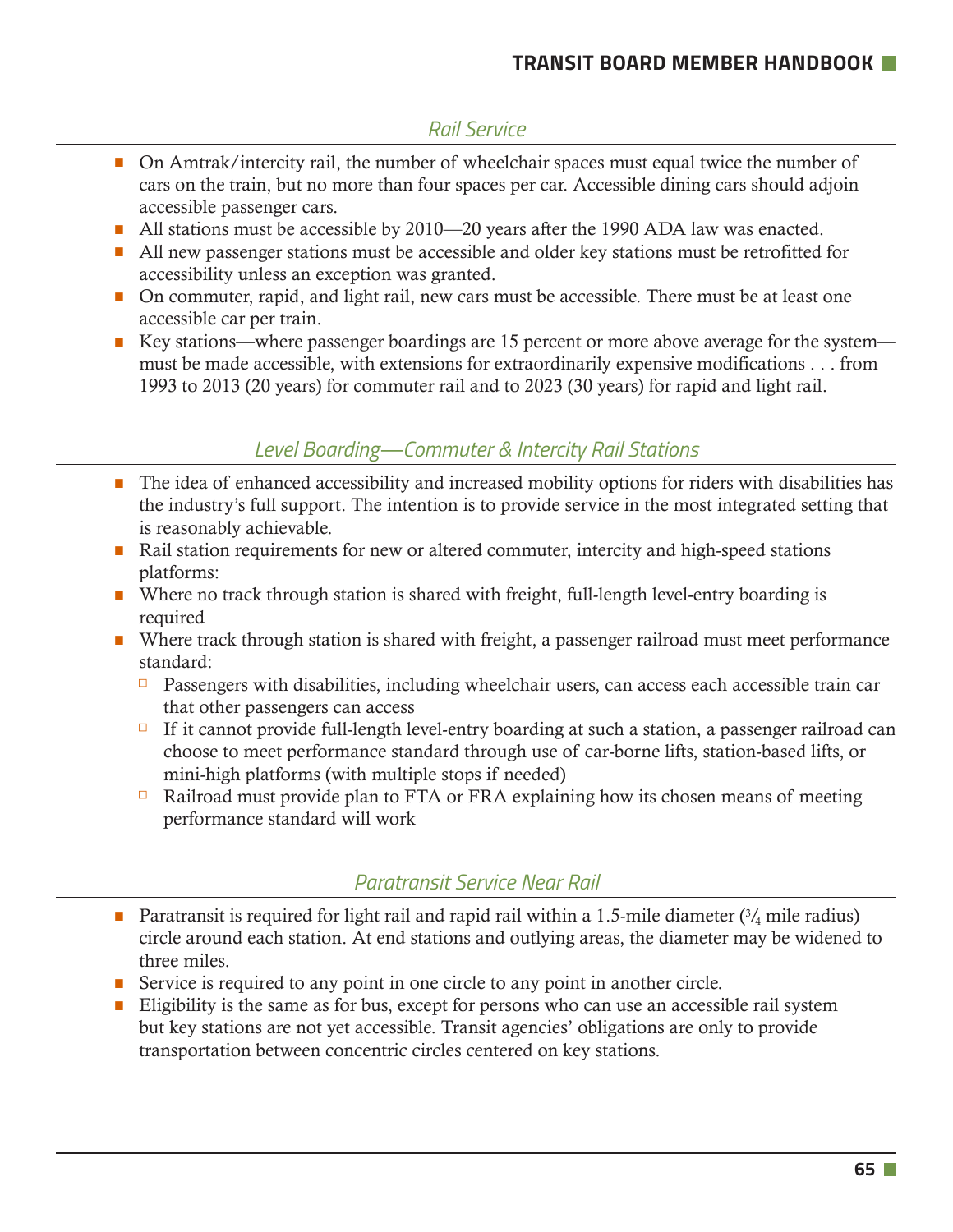## **Factors and Best Practices Regarding ADA Implementation**

Significant and challenging factors of service that transit board members and their agencies work with include:

- **Financial Resources & Increasing Efficiency—ADA transportation providers must balance their** financial resources with the demands for paratransit services and zero-denial policy. Rising fuel and labor-related costs have resulted in an increasingly significant financial commitment for transit systems. One transit system reported that its paratransit service cost 18 percent of its operating budget and represented only three percent of passenger boardings. Meeting all of the demand for paratransit service with quality customer service while maintaining a budget is a continual, good-faith effort.
- Pedestrian Environment, Planning, and Zoning—Many locations are setting a high priority for developing the environments and services that people with disabilities need to get around. Zoning and community design must consider areas in which services are close by and accommodations are available for people with disabilities of all ages and with varying degrees of disability. Planning projects in land use and transportation need to prioritize the mobility of these populations and provide pedestrian accessibility. When people are close to work, medical care, grocery and drug stores, restaurants, shopping, and entertainment, many don't need a car and transit can be more frequent and cost-effective.
- Bus and Rail Stop Announcements—Implementing the bus stop announcement requirements continues to be a challenge for many fixed-route bus and rail systems and can be an impediment to travel for individuals with both vision and mobility disabilities.

Bus—Without purchasing automated bus stop-calling technology, one provider worked with the operators union to agree on a new secret rider program to monitor the drivers' stop calling. At first, the secret riders only collected and shared the information, providing a grace period so everyone could become comfortable with the system. Only after the grace period expired were the results used in connection with employee discipline—initial warnings, then citations, then work suspensions or eventually, termination. The success rate in bus stop-calling is often well over 90 percent. Performance below 75 percent is subject to discipline.

Rail—With center platforms and north/south trains on either side of one station, visually impaired riders had no way to know which side was which. The agency arranged for male voices to announce trains in one direction and female voices to announce trains going the other direction.

■ Wheelchair Size & Securement—Wheelchair securement issues include the difficulty of securing some mobility devices and ensuring that operators properly secure them. With the growing trend of funding agencies mandating purchase of the least expensive wheelchair, and therefore often larger wheelchair, transporting such wheelchairs may become an issue if the wheelchair cannot fit on the vehicle ramp or lift.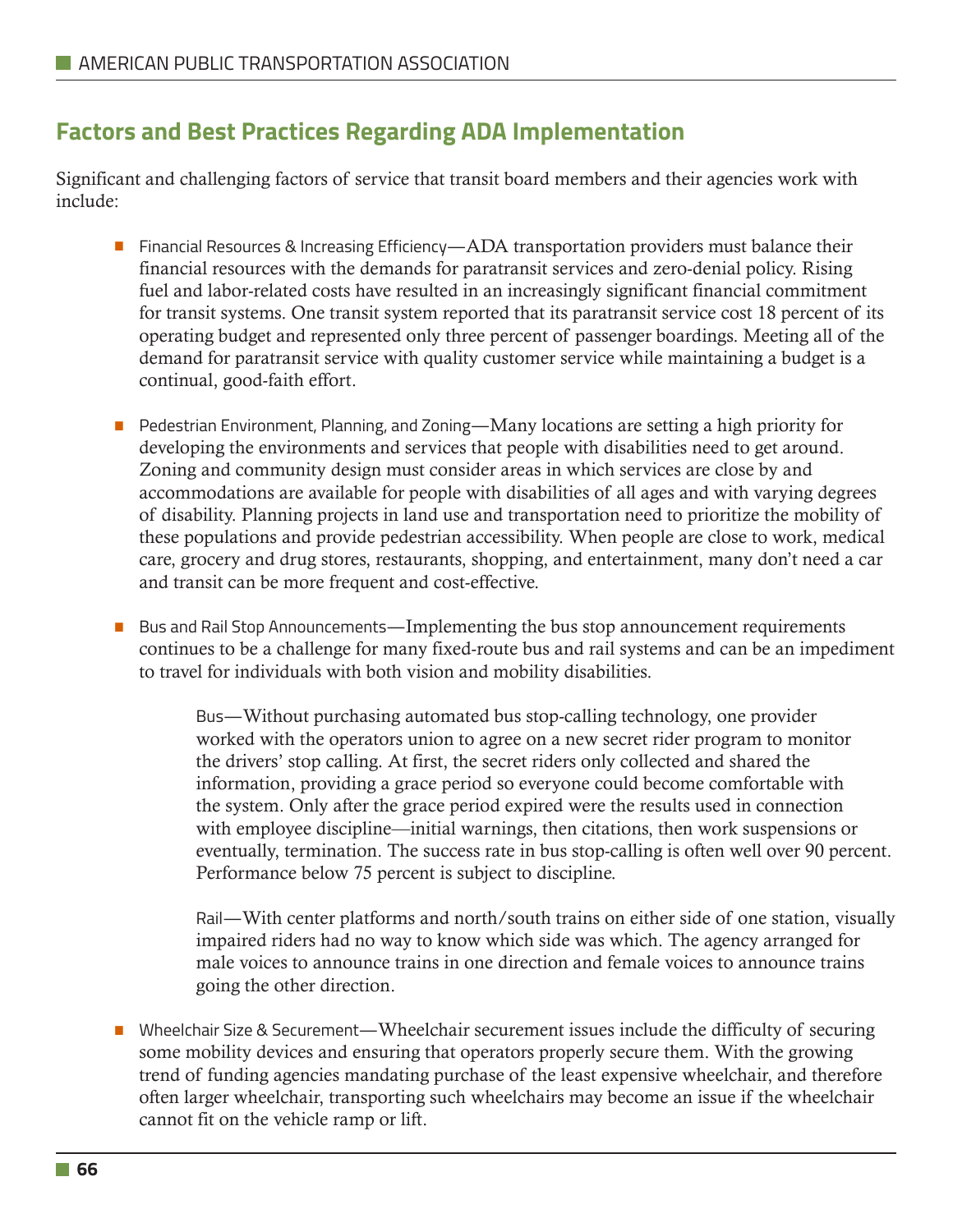The Department of Transportation final rule, Transportation for Individuals with Disabilities at Intercity, Commuter, and High Speed Passenger Railroad Station Platforms; Miscellaneous Amendments, 49 CFR Parts 37 & 38, Docket OST-2006-23985 (in the Federal Register Sept. 19, 2011 at: www.gpo.gov/fdsys/pkg/FR-2011-09-19/pdf/2011-23576.pdf) included the following:

- **•** If the service provider's equipment (lift and space inside the vehicle) will safely accommodate a wheelchair of greater size and weight than the "common wheelchair" definition (maximum 600 lbs. including the passenger, dimensions 30  $\times$ 48 in.) the provider should carry the passenger in her or his wheelchair.
- Limitations on carrying the larger or heavier wheelchair and passenger must be based on actual risks rather than speculations or generalizations.
- Wheelchairs are now defined as three- *or more* wheeled devices (versus the previous three or four wheels).
- A new category of "other powered mobility devices" (OPMD) is not necessarily required to be accommodated but should be served unless there is a limitation due to safety requirements. The transportation provider bears the burden of proof in this case.
- $\blacksquare$  To justify a limitation of providing service to a passenger with a disability, the provider must show that the passenger and/or mobility device would present a direct threat to the safety or health of others (not to her or himself) that cannot be eliminated by modifying policies or procedures.
- **Paratransit Managers and Employees—Many transit agencies are challenged to recruit and retain** paratransit service managers and ensure that they have parity in pay, benefits, and status in the organization. Some systems noted that there is a discrepancy between the wages and benefits of paratransit and fixed-route operators.
- Eligibility—If transit agencies provide only full-time paratransit or no eligibility, rather than some form of conditional or functional trip-by-trip eligibility, riders tend to fear losing their paratransit eligibility and tend not to try using the fixed-route service.

The U.S. DOT and FTA have provided regulations and policy guidance. In the *Federal Register*, September 6, 1991, DOT published 49 CFR Parts 27, 37 and 38, Transportation for Individuals with Disabilities; Final Rule, implementing the transportation provisions of the ADA. Other amended rules have been issued.

Other information board members may want to review:

- The FTA is in a two-year process of issuing 12 chapters of guidance regarding the ADA to clarify and offer examples of good practices.
- **The U.S. DOT final rule, Transportation for Individuals with Disabilities at Intercity, Commuter,** and High Speed Passenger Railroad Station Platforms; Miscellaneous Amendments, 49 CFR Parts 37 & 38, Docket OST-2006-23985 (in the *Federal Register,* Sept. 19, 2011 at: www.gpo.gov/ fdsys/pkg/FR-2011-09-19/pdf/2011-23576.pdf).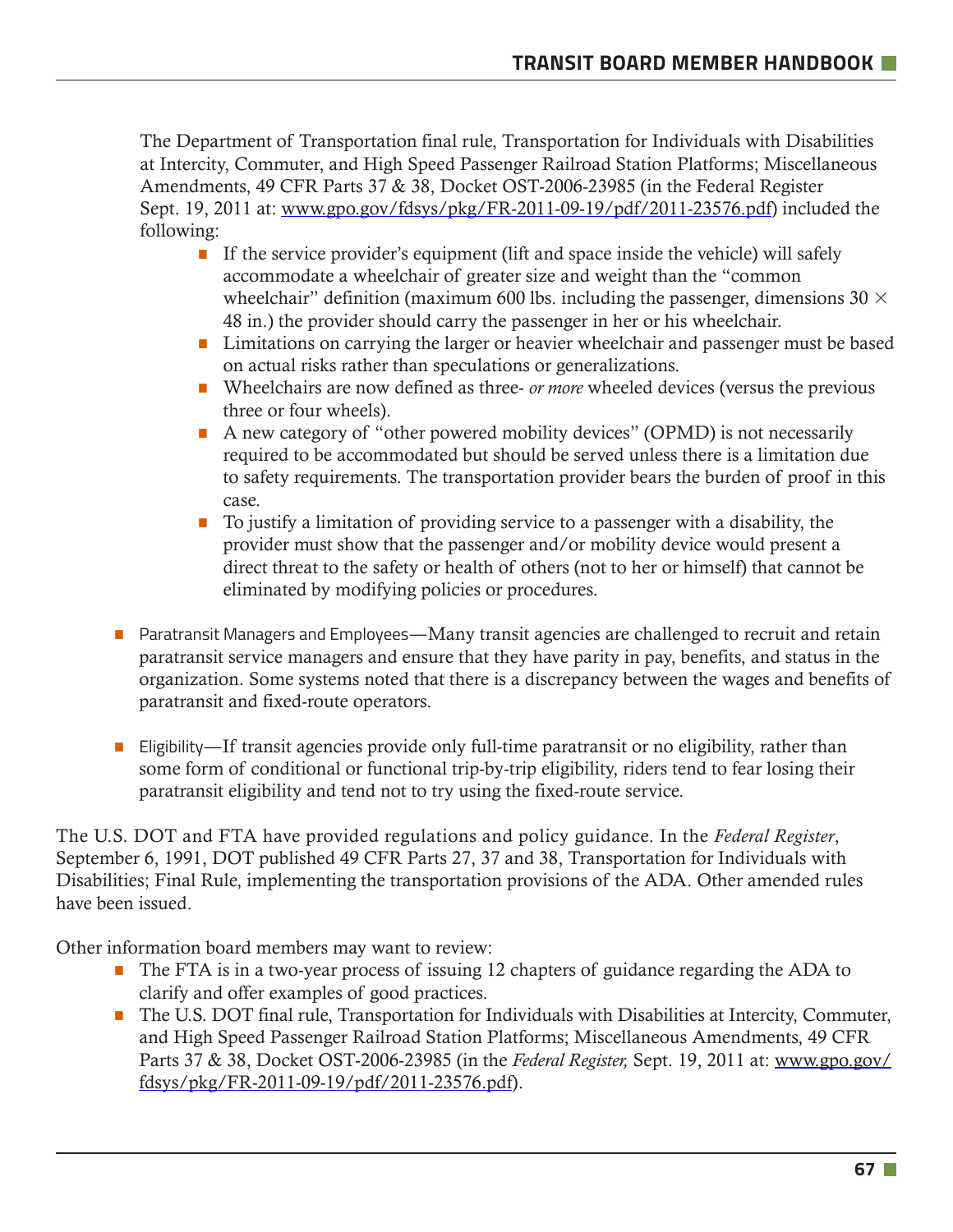- U.S. DOT Disability Law Guidance, Questions and Answers Concerning Wheelchairs and Bus and Rail Service, at www.fta.dot.gov/12325\_15055.html
- **Disability Rights Education and Defense Fund (DREDF) Topic Guides on ADA** Transportation available at www.dredf.org/transportation/ on these subjects:
	- **Equipment Maintenance**
	- **Stop Announcement and Route Identification**
	- $\blacksquare$  Eligibility for Paratransit
	- **Telephone Hold Time in ADA Paratransit**
	- **Origin to Destination Service in ADA Paratransit**
	- **On-time performance in ADA Paratransit**
	- No-shows in ADA Paratransit

The ADA services are about people. These specific types of personal services require cooperation of transit agencies and people with disabilities. If providers want the customer to come first, they will remember that each rider has an individual experience. Customer service can be very personal and rewarding; the industry is full of examples of excellent, accessible passenger service.

*Please see references for this chapter: 3, 7, 8, 42, 70*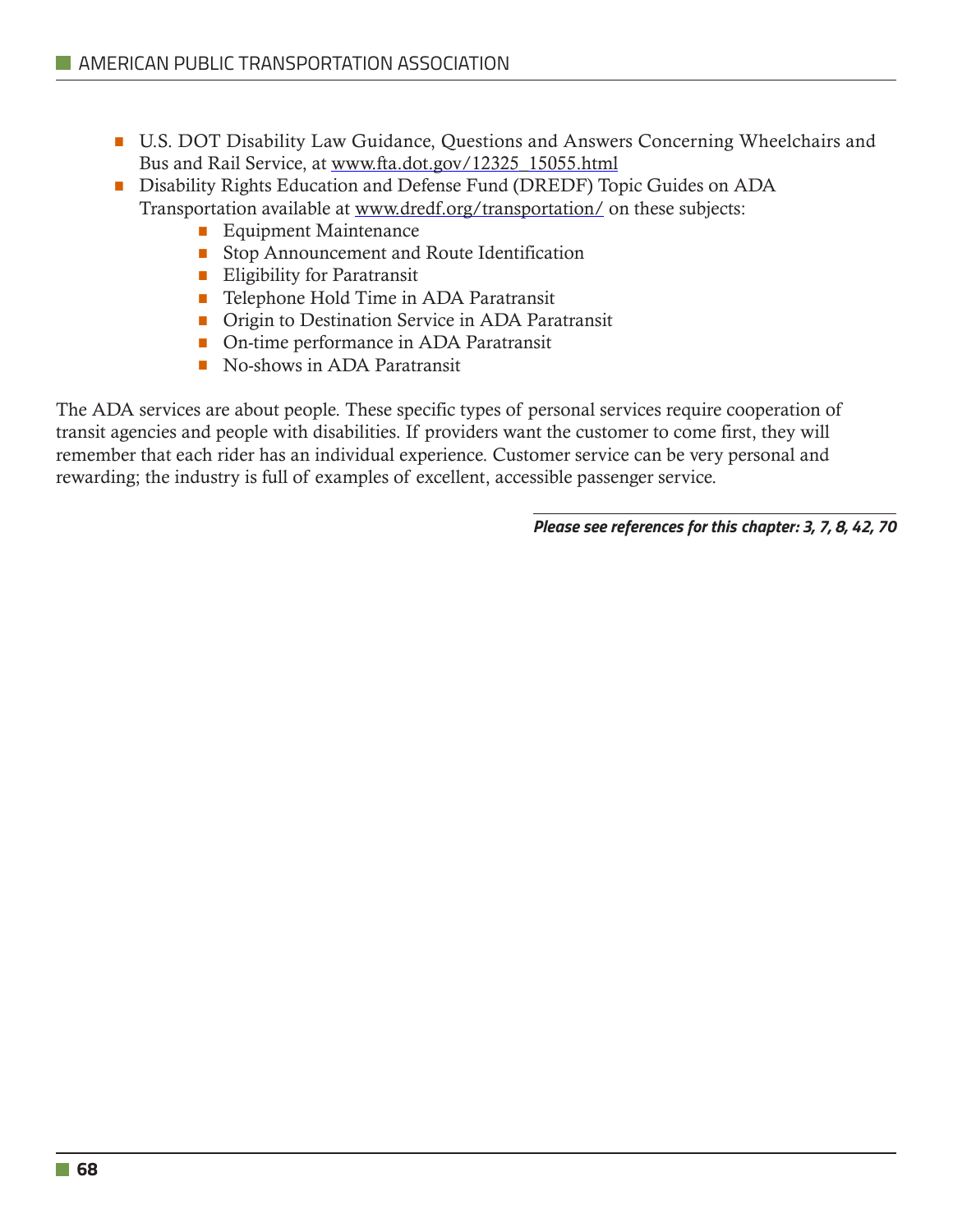# **Strategic Planning**

Boards take the lead role in the strategic planning process, helping to create the future by defining the organization's vision, mission, core values, challenges, opportunities, long- and short-term goals, policies, objectives, processes, and performance evaluation. It's a fresh look . . . a flexible, continuous, and participative process, whether the agency is a small, medium, or large transit provider.

Often, a board retreat is the preferred setting for this collaborative work; this was the case for three-quarters of transit systems surveyed (see below).

From the TCRP Synthesis, *Strategic Planning and Management in Transit Agencies* and the project's 2005 industry survey, transit systems created and used strategic plans as follows:

- All multimodal or large systems with more than 500 buses
- 9 in 10 (90 percent) of medium-sized systems with 101-500 buses
- **•** Three-quarters (74 percent) of smaller transit agencies with 100 or fewer buses

The use had substantially increased over the past 15 years. In 2005, the average was 82 percent of agencies using strategic planning compared with an average of 59 percent in the mid-1980s.

The benefits reported included creating a new vision for the agency; encouraging board and staff members to take a more long-range view; developing new services and restructuring existing services; guiding policymakers and implementers; prioritizing programs and projects; becoming more customer- and market-focused; gaining the input and support of key external stakeholders; and justifying the need for increased funding.

The strategic planning process focuses on three main areas: services, the staff and board, and external relations. Agencies regard their strategic plans as living, evolving, flexible documents and many update their strategic plans annually. Implementing the plan is an important process that should be part of the plan itself.

Examples of portions and summaries of the strategic plans of some APTA-member transit systems may be viewed at: www4.trb.org/trb/onlinepubs.nsf under TCRP Synthesis Reports 59. One transit system's strategic plan is a 1-page document organized into the three main areas above.

About two-thirds of transit agencies employed a consultant's services to conduct pre-retreat interviews; create, disseminate, and analyze questionnaires; summarize the trend analyses and data; and facilitate discussions at the staff level and board retreat.

What is the process? Typically, these are the steps:

#### 1. Planning to plan

This includes the time frame desired for the process through its conclusion, deciding who should be involved, their roles, the series of meetings, their formats, and scheduling. Will there be a task force to drive the process? The task force normally includes a board subcommittee and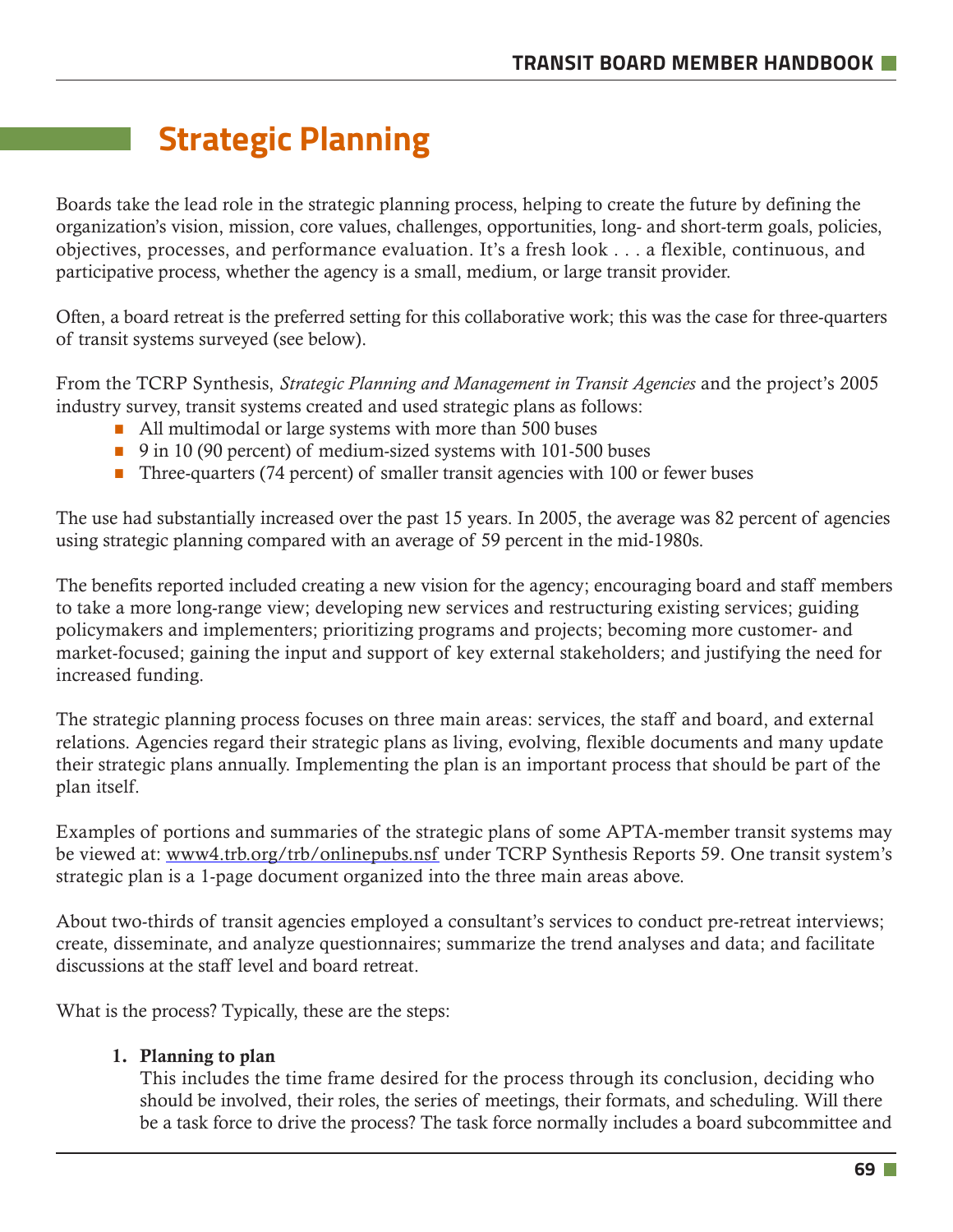the CEO. Will there be a facilitator? How will the facilitator be selected and what will his or her role be? What shall be the deliverables?

The process must be part of the budget which includes staff and facilitator time, expenditures for listening sessions and retreats, AV equipment, food, telephone conference calls, etc.

#### 2. Analyzing facts and trends

These may include: the agency's statistical performance data; business results; results of rider/ nonrider, stakeholder, and board surveys and interviews; labor trends and human resources; stakeholder and advocacy analyses; summaries of public hearings, complaints, and public comments; external, demographic, political, social, and economic trends and events; and benchmark comparisons with other transit services and private-sector companies. This analysis helps to answer, "Where are we and what is likely to be ahead of us?"

One method suggested was to first ask the staff what the board's goals are and second, to ask the board members themselves. A difference in their answers was an immediate indicator about future planning and communications and enabled the facilitator to gain an independent sense to help the agency become a cohesive team.

#### 3. Assessing the agency's strengths, weaknesses, opportunities, and threats (SWOT analysis)

4. Creating the organizational vision and writing it down as a vision statement Some fill in their ideas: "If we were successful in X years, the world would look like this . . . and our mission to accomplish this vision would be . . . "

#### 5. Developing a mission statement, goals, and objectives

The advice is to make early decisions on the meaning of words rather than continue the debate about the difference between the vision and mission, or goals and objectives.

One organization's strategic goals were to: create a safety conscious culture throughout the agency, its customers and business partners; improve transit services; attract, develop, and retain employees; create a positive image of the organization; deliver quality capital projects on time and within budget; provide leadership for the region's mobility agenda through responsive planning and resource allocation; and improve the efficiency and effectiveness of the agency.

Often, the board is not involved in the setting of objectives, assigning the tactical work of objectives and action steps to staff members. The board will want to review the work to see that the objectives are specific, measurable, attainable, results-oriented, and time-determined (SMART).

#### 6. Identifying core values

For examples, included in its strategic plan, APTA's core values are:

- **•** Leadership
- **•** Integrity
- **Excellence**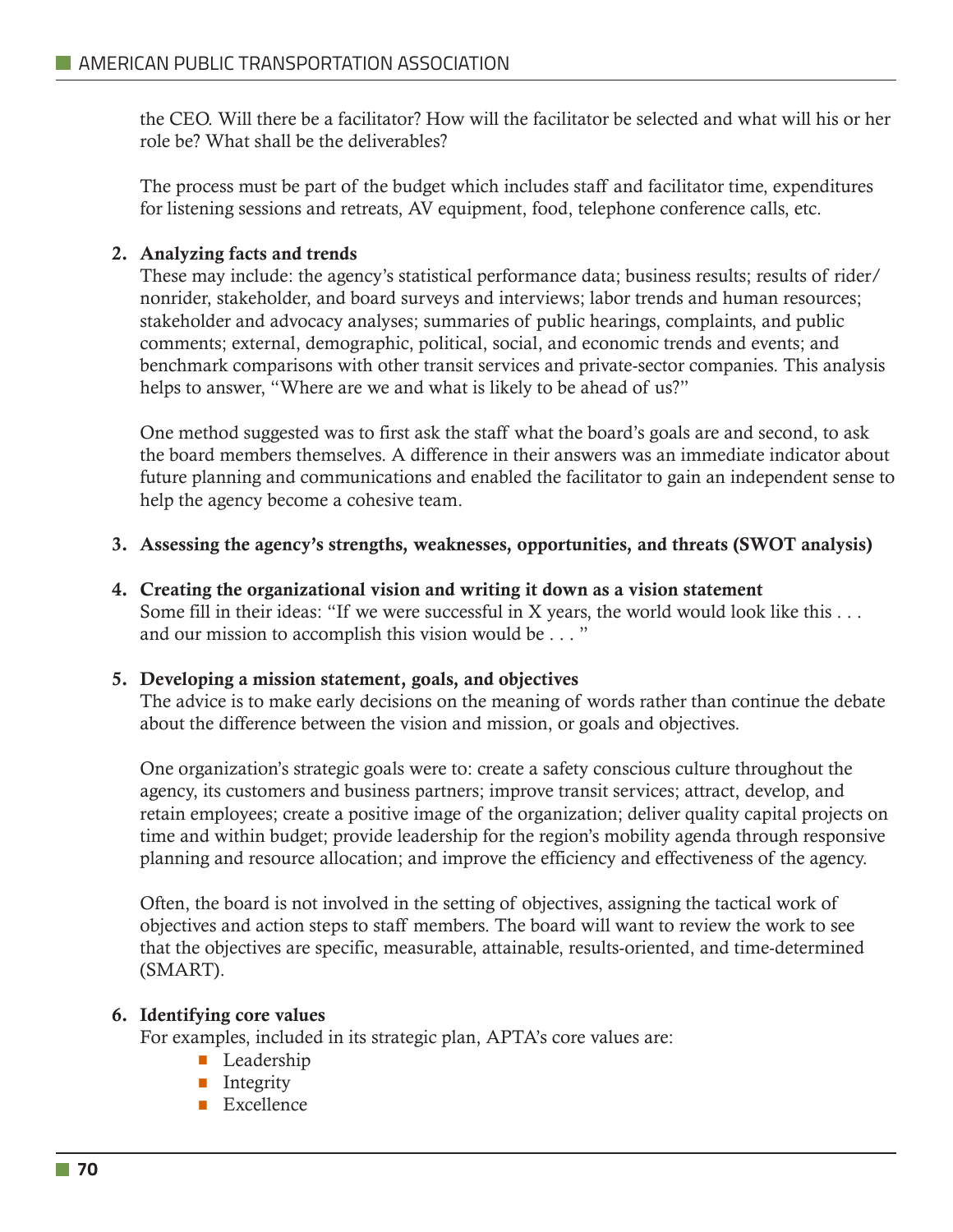- **•** Diversity
- **•** Inclusiveness
- **Fairness and Equity**
- **F** Teamwork
- **•** Professionalism
- $\blacksquare$  Accountability
- 7. Defining the strategic issues facing the agency
- 8. Forming strategic initiatives to manage the issues
- 9. Clarifying the desired outcomes

#### 10. Writing the plan

Shorter, concise statements are best. Shorter plans are better than longer ones.

#### 11. Planning to implement the plan

- **•** Written agreement about when and how to update the strategic plan with milestones to report progress and evaluate the plan's success will help ensure that the plan will be implemented.
- **Quarterly staff reports to the board are recommended.**
- **Board committees that are responsible for leadership in the specific areas should plan to relate** their work to the strategic plan and report accordingly to the full board.
- Community members who will help move the transit system's goals forward should be identified. Specific staff and board members would be assigned to stay in touch with them.

Annual plan updates should be scheduled so that the strategic plan reflects changes and new opportunities that arise.

*Please see references for this chapter: 32, 33, 37, 38*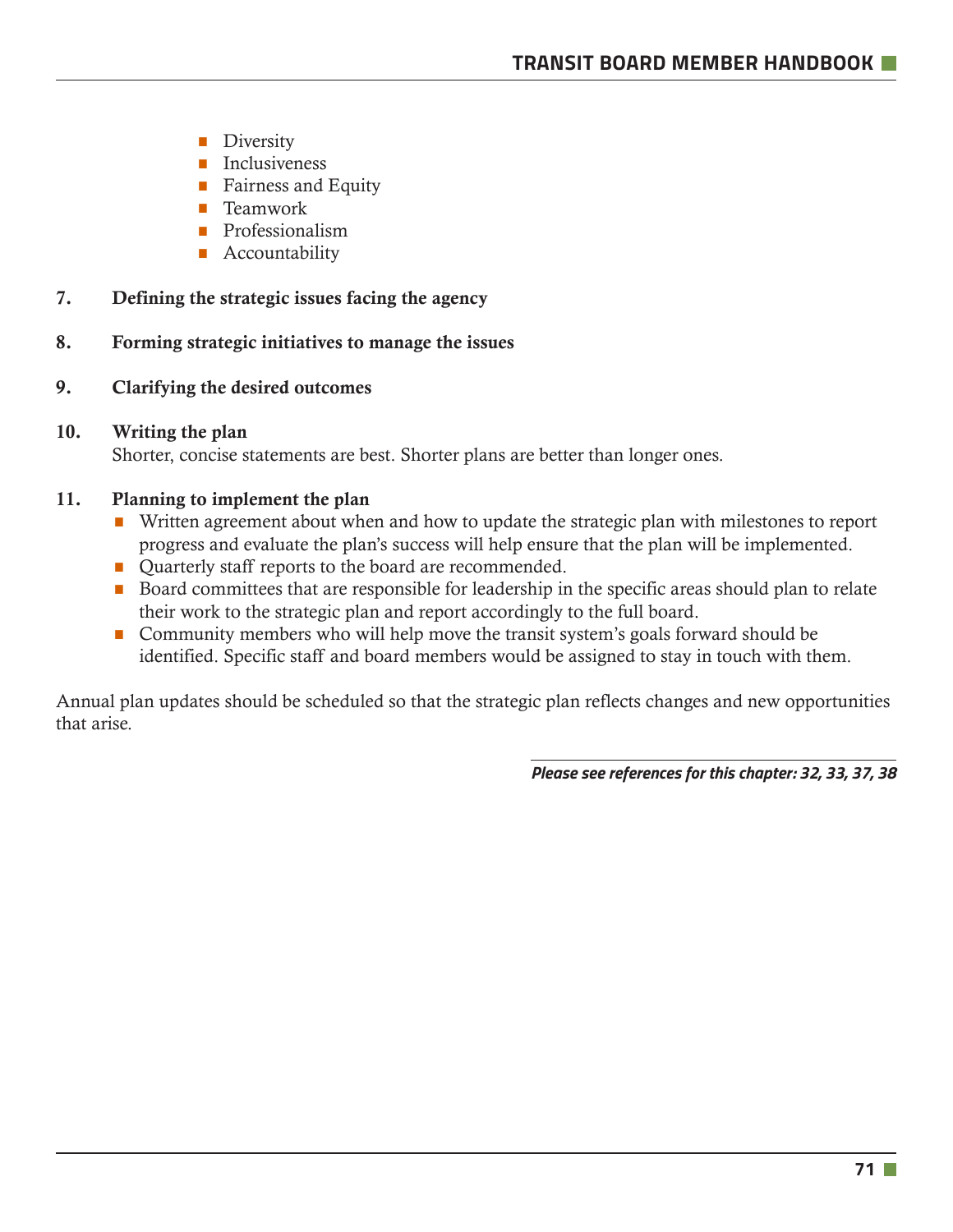## **MPOs**

## **What is a Metropolitan Planning Organization?**

An MPO is transportation policy-making and planning organization with representatives of local, state and federal government and transportation authorities. MPOs serve as a forum for cooperative decisionmaking involving key stakeholders. It is a federal requirement in Census urbanized areas of 50,000 or more in population.

The policy committee or board is the designated MPO, not the staff.

MPOs can stand alone or be part of a broader council of governments, while others could be part of state departments of transportation.

## **MPO Structure**

### *Policy Committees and Boards*

For Transportation Management Areas (areas with more than 200,000 in population), the MPO shall consist of local elected officials, officials of public agencies that administer or operate major modes of transportation in the metropolitan area, including representation by providers of public transportation, and appropriate state officials.

For all MPOs, designation occurs by agreement between the governor and local governments representing at least 75 percent of the population including the largest incorporated city.

Policy committees determine their own representation and decision-making procedures; some require consensus, others require a majority.

### *Planning or Technical Committees*

Many MPO structures have a planning or technical committee that serves as an advisory body to the MPO board for transportation issues, technical in nature.

The technical committee is where much of the "action" occurs. The committee oversees MPO technical work and develops recommendations on projects and programs for MPO board consideration.

Many committees have standing subcommittees, for example Transportation Improvement Program, transit, and program administration to name a few.

In typical MPO structure, MPOs have a community advisory committee which acts in an advisory capacity to an MPO board as liaison to the public. It may assist in managing and organizing public meetings and comments. They may include representatives of stakeholder and advocacy groups like neighborhood, environmental, bicycle and pedestrian, or transit users.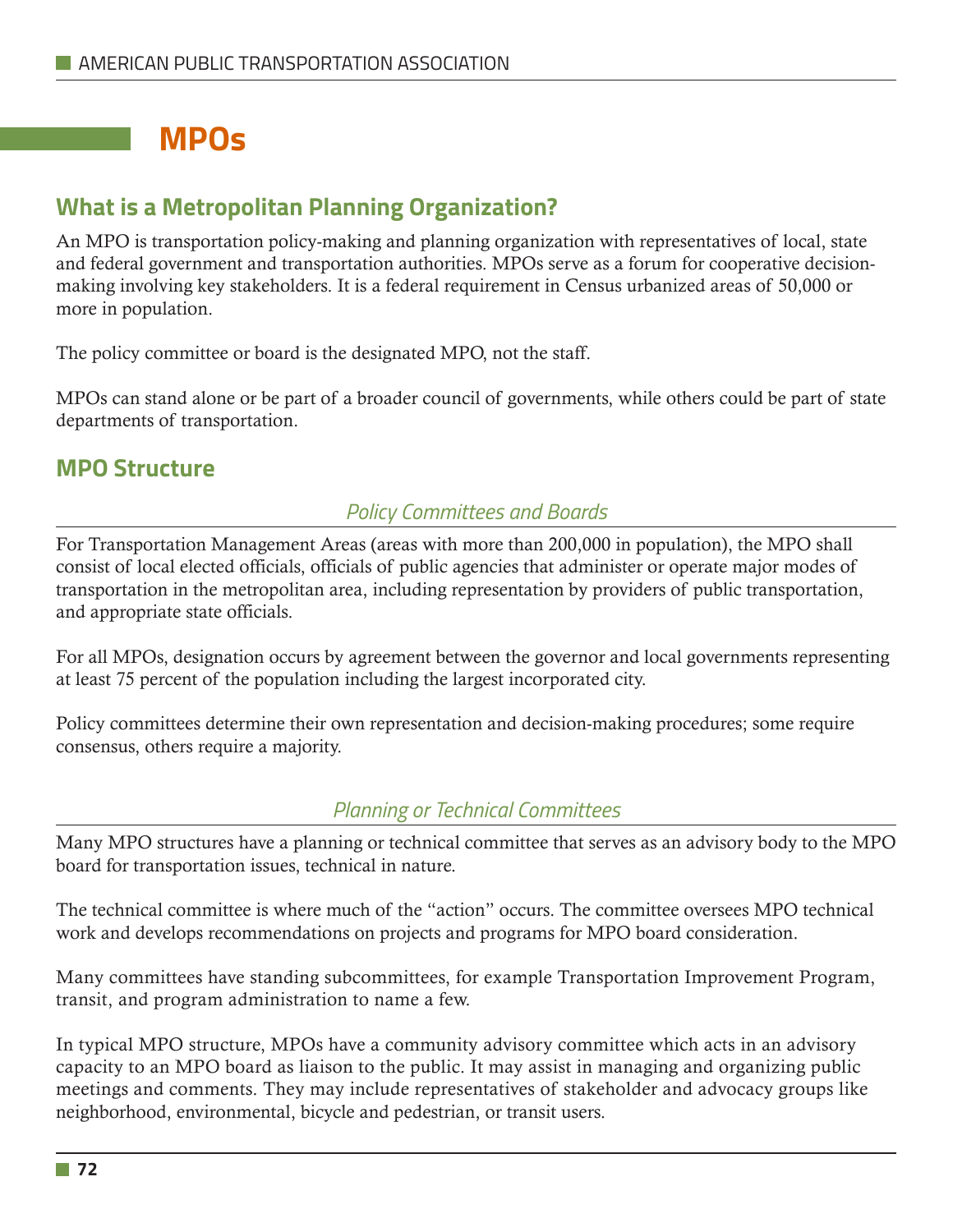### *Why Have an MPO?*

Planning's job is to elicit the region's shared vision for the future. It requires an examination of the region's future investment alternatives. Transportation investment means allocating scarce transportation funding resources that achieve outcomes that move toward the vision.

There are several federally required products. These include: the Long Range Transportation Plan (LRTP), the Unified Planning Work Program, Transportation Improvement Program (TIP), and Public Participation Plan. Other federal requirements include a Coordinated Public Transit-Human Services Transportation Plan and in TMAs, a congestion management Process. In Clean Air Act non-attainment areas, MPOS must develop an air quality plan. The LRTP and the TIP are subject to conformity analysis.

## *Moving Ahead for Progress in the 21st Century*

MAP-21 does not change the structure but reinforces public transit representation on the MPO. MAP-21 puts new focus on performance-based planning. MPOs now need to be more cognizant of the outcomes of their investments in terms of actual impact on transportation operations and community goals. The old model of Forecast-Plan-Program-Build is no longer appropriate.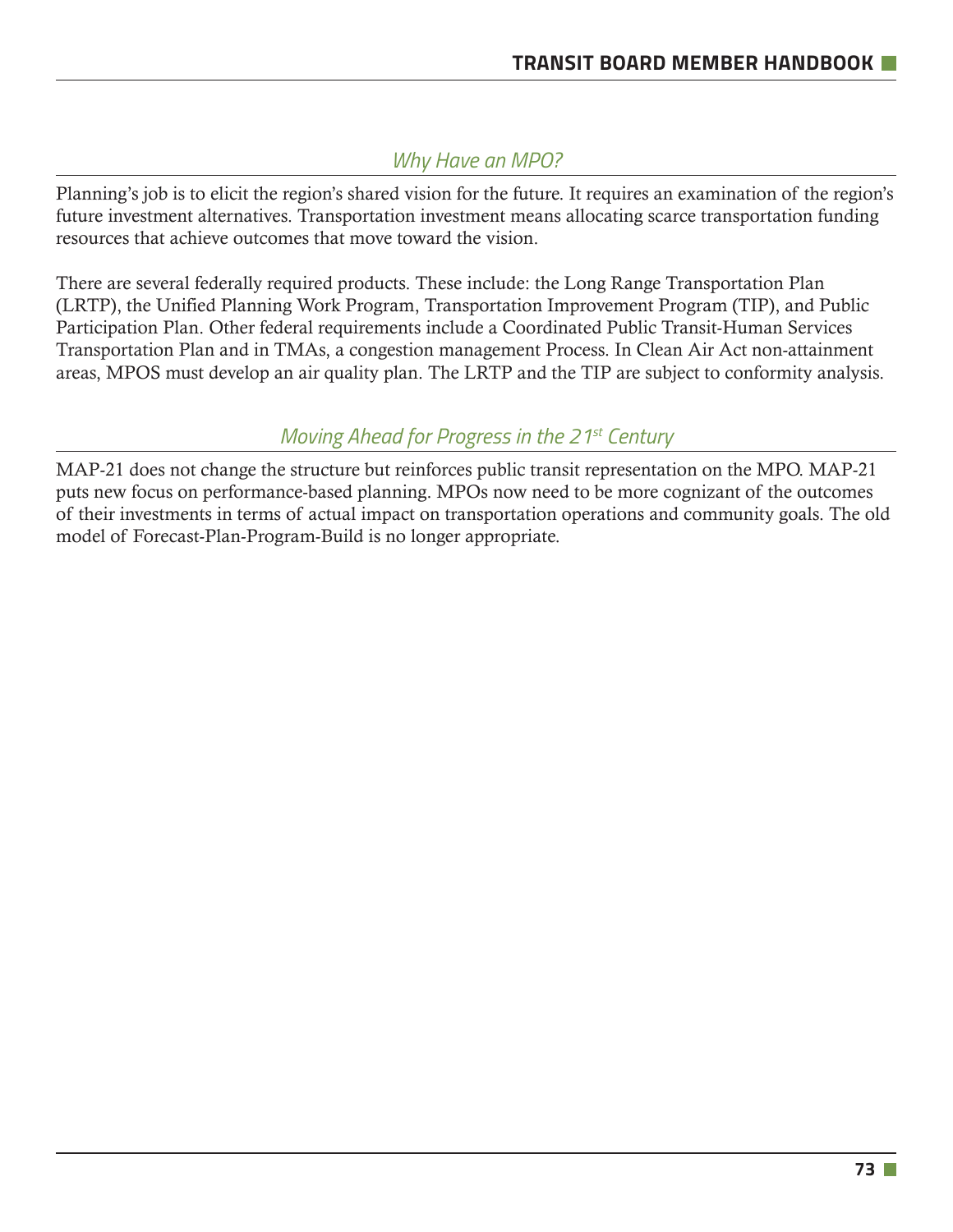# **Advocacy**

Highly visible in their communities, transit board members have access and the ability to work with local leaders, neighborhood groups, organizations, and the media. Their messages support public transportation's contribution to mobility, quality of life, and economic growth, giving evidence of its benefits. The results of the board's advocacy will be greater understanding, transit use, and support.

The advice is to determine the outcomes your agency wants from board communications and outside relationships and what the board member must do to achieve them. Board members will be calling county council presidents, for example, to discuss transit's benefits and convey reasons to support transit.

APTA's advocacy website for the public is at www.publictransportation.org.

Following are persuasive positions for board members to advocate the benefits of public transit—with audiences of riders and non-riders, legislators, voters, and nearly everyone.

## **Public Transportation Benefits Everyone & the Majority Say They Want Public Transportation: Where Public Transportation Goes, Community Grows**

Public transportation improves the quality of life in communities across the country by providing safe, efficient and economical service. It is a vital component for a healthy economy. It benefits the people who use it, but also the community.

In 2014, APTA developed a new advocacy campaign—Where Public Transportation Goes, Community Grows. This is based on research that shows Americans understand that public transportation, in addition to providing mobility and creating jobs, also spurs community growth. Campaign materials can be found at www.publictransportation.org.

The average approval rate for transit/multimodal ballot measures over the last 10 years is 71 percent. Transportation ballot measures pass at twice the rate of all other ballot measures.

Some of the most significant benefits of public transportation are:

## **Eases Traffic Congestion**

Public transportation helps to alleviate the congestion on our nation's increasingly crowded network of roadways. According to a *Texas Transportation Institute Urban Mobility Report*, public transportation reduces traffic delays and costs in America's 85 largest urban areas. In America's most congested areas, transit saved travelers more than one billion hours in travel time. Without public transportation, travel delays would have increased by 27 percent.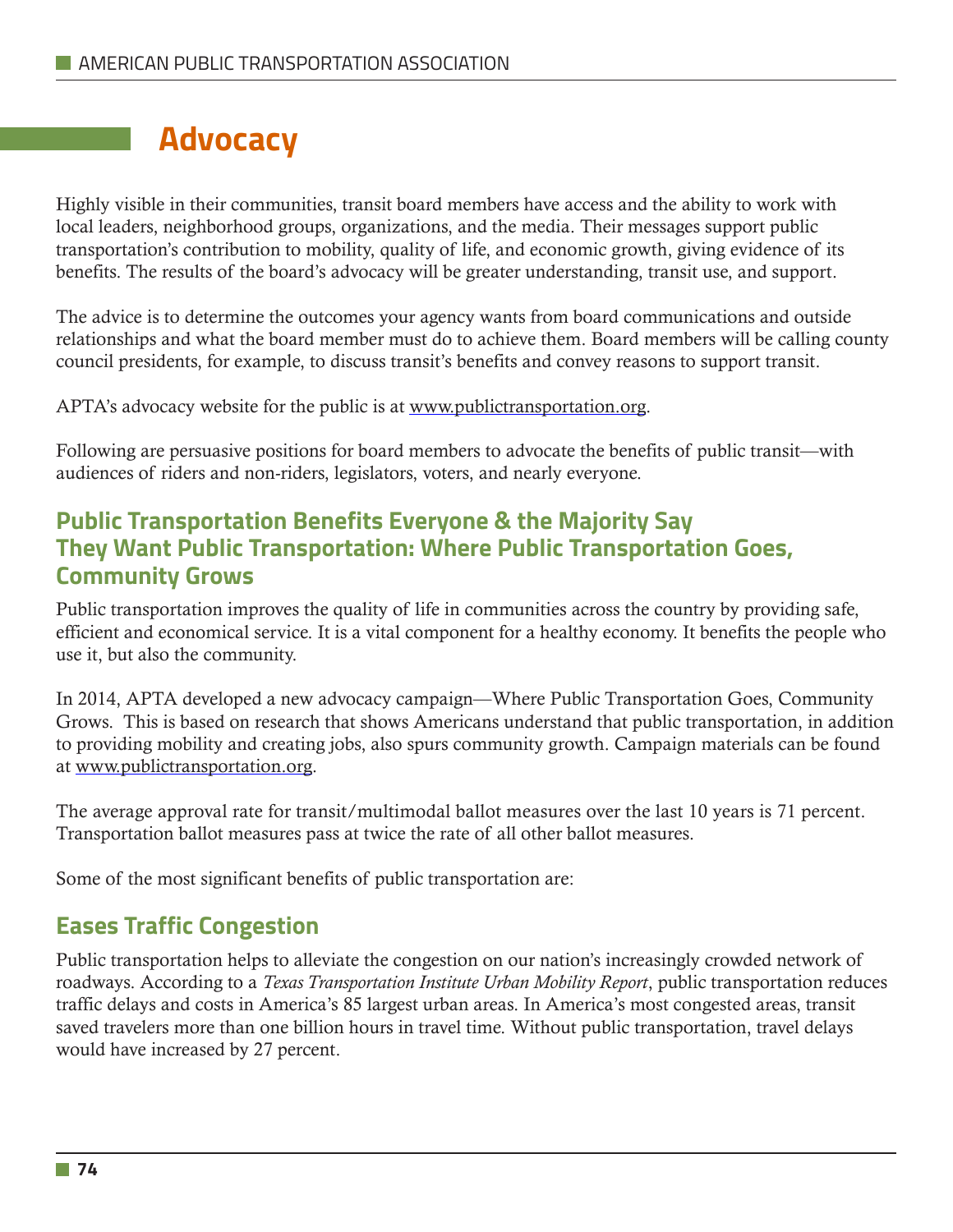## **Creates and Sustains Jobs**

The public transportation industry creates—and sustains—jobs for the nation's economy. In addition to about 400,000 people directly employed by the public transportation industry or directly-related areas engineering, construction, manufacturing and retail industries—other jobs are created.

## **Provides Access to Jobs**

Almost half of the nation's Fortune 500 companies are headquartered in America's transit-intensive metropolitan areas. Examples of cities where companies have located near public transportation are many and include Chicago, Atlanta, and Dallas. Businesses tied to public transportation are experiencing easier employee recruitment, more employee reliability, and less absenteeism and turnover.

## **Stimulates Economic Development**

A new study, *Economic Impact of Public Transportation Investment,* reveals that for every \$1 invested in public transit \$4 in economic returns is generated. Investment in public transportation will lead to more than 50,700 jobs per \$1 billion invested, with 28,900 jobs per \$1 billion attributed to productivity gains enjoyed by households and businesses.

## **Boosts Real Estate Values**

Real estate—residential, commercial and business—served by public transportation can command higher rents and maintain higher value than similar properties not as well served by transit. The study released by APTA and the National Association of Realtors (2013), *The New Real Estate Mantra, Location Near Public Transportation*, found that between 2006 and 2011, residential sales prices (near transit) outperformed the region as a whole by over 40 percent in five regions studied: Boston (heavy and commuter rail, bus and BRT), Chicago (heavy/commuter rail and bus), Minneapolis-St. Paul (newer light and commuter rail and bus), Phoenix (newer light rail and bus), and San Francisco (legacy rail and commuter rail). The recession during that period had emphasized the economic implication of housing choices in relation to transportation.

## **Fosters More Livable Communities**

Studies have shown that consumers are willing to pay more for housing located in areas that are walkable, higher density, and have a mix of uses with access to jobs and transit. Public transportation facilities are natural focal points for communities that encourage economic and social activities and strengthen neighborhood centers so they are economically stable, safe, and productive. When people ride public transportation or walk, contact with neighbors tends to increase, helping bring a community closer. Transit-friendly walkable communities reduce reliance on cars and promote higher levels of physical activity. These settings may generate half the automobile trips of similarly sized modern day suburbs.

## **Provides Mobility for Seniors**

By the year 2025, 18 percent of the U.S. population will be 65 and over, and about one in five people 65 and older do not drive. Public transportation is often the only viable way for some senior citizens to get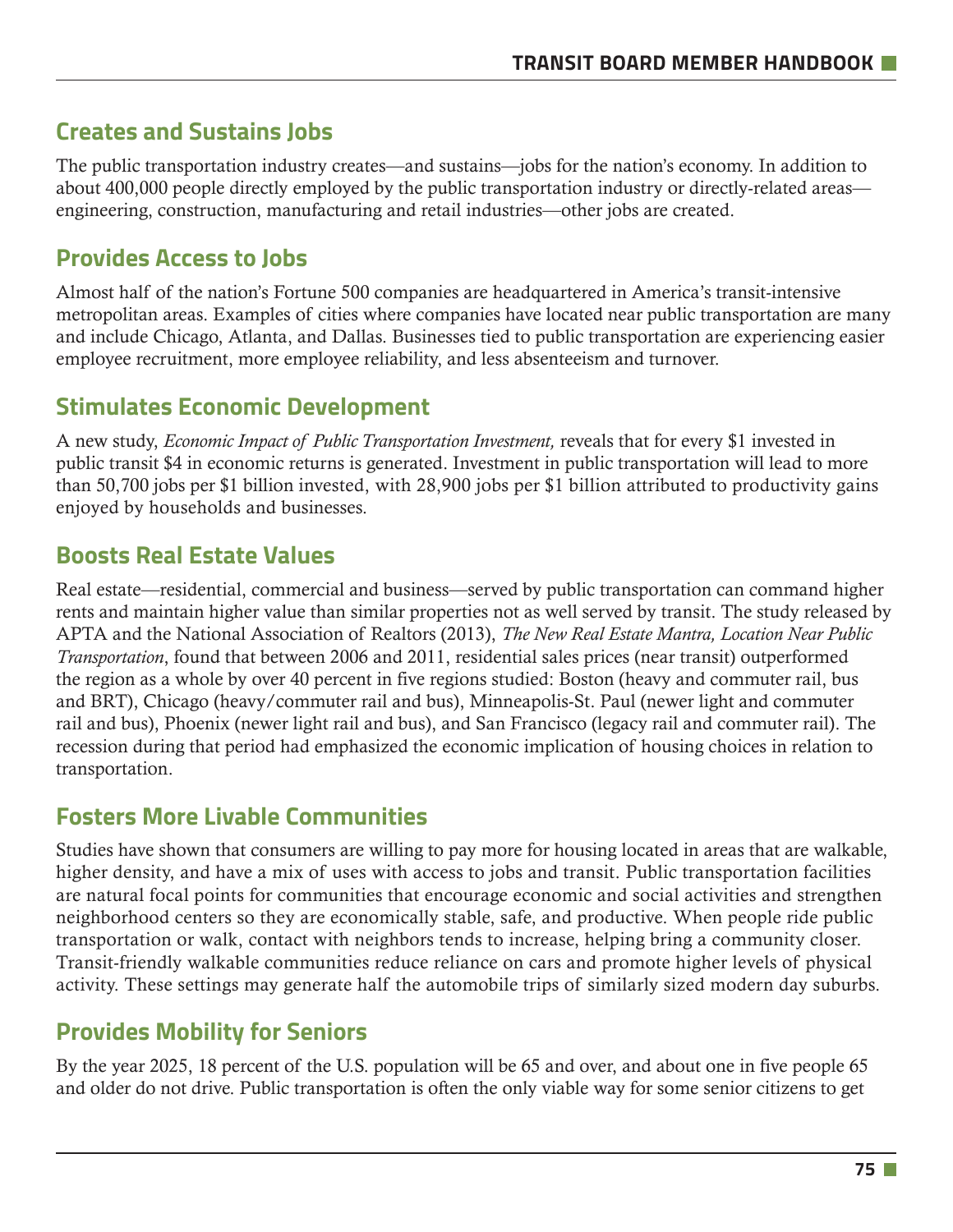around. With the coming 'silver tsunami,' of an older population, meeting their transportation needs is a major community objective and a national goal. Public transportation services, including regular route service and mini-buses, represent a lifeline for seniors, linking them with family, friends and a vibrant life. The 2005 White House Conference on Aging ranked ensuring that older Americans have transportation options among the top three priorities.

## **Provides Access for Rural Areas**

Public transportation is equally important to America's rural heartland, where 40 percent of residents have no access to public transportation services and another 25 percent have very little access. Transportation service is critical for rural America's 30 million transit-dependent persons, including senior citizens, lowincome families and people with disabilities.

## **Improves Air Quality**

Public transportation plays a vital role in reducing pollution, producing 95 percent less carbon monoxide, more than 90 percent fewer volatile organic compounds, and nearly half as much carbon dioxide and nitrogen oxides for every passenger mile traveled as compared to traveling with private vehicles.

## **Reduces Energy Consumption**

Americans living in areas served by public transportation save 865 million hours in travel time and 450 million gallons of fuel annually in congestion reduction alone. *(Reference 49)*

## **Saves Money**

Public transportation saves money. The average household spends 17.5 cents of every dollar on transportation, 94 percent of which is for buying, maintaining, and operating cars, the largest expense after housing. America's poorest households spend more than 40 percent of take-home pay on transportation. *(Reference 60)* Using transit reduces the needs for additional cars. Annual costs for public transportation are far less than the costs of owning or leasing a car.

## **Enhances Mobility During Emergencies**

The availability of public transportation in emergencies has proven to be critical in maintaining basic mobility and safety for individuals in harm's way. Public transportation has maintained service, helped evacuate threatened areas, and transported emergency personnel during emergencies. One city admitted that it would be impossible to evacuate, should everyone be driving away from an emergency area on the roads and highways; traffic would be generally at a standstill.

## **Ensures Safety**

Public transportation continues to be one of the safest modes of travel in the U.S. Safe travel is a high priority of public transportation systems, federal, state and local governments and APTA. While no one wants to think of fatalities, FTA data show that from 2003 to 2008, deaths per 100 million miles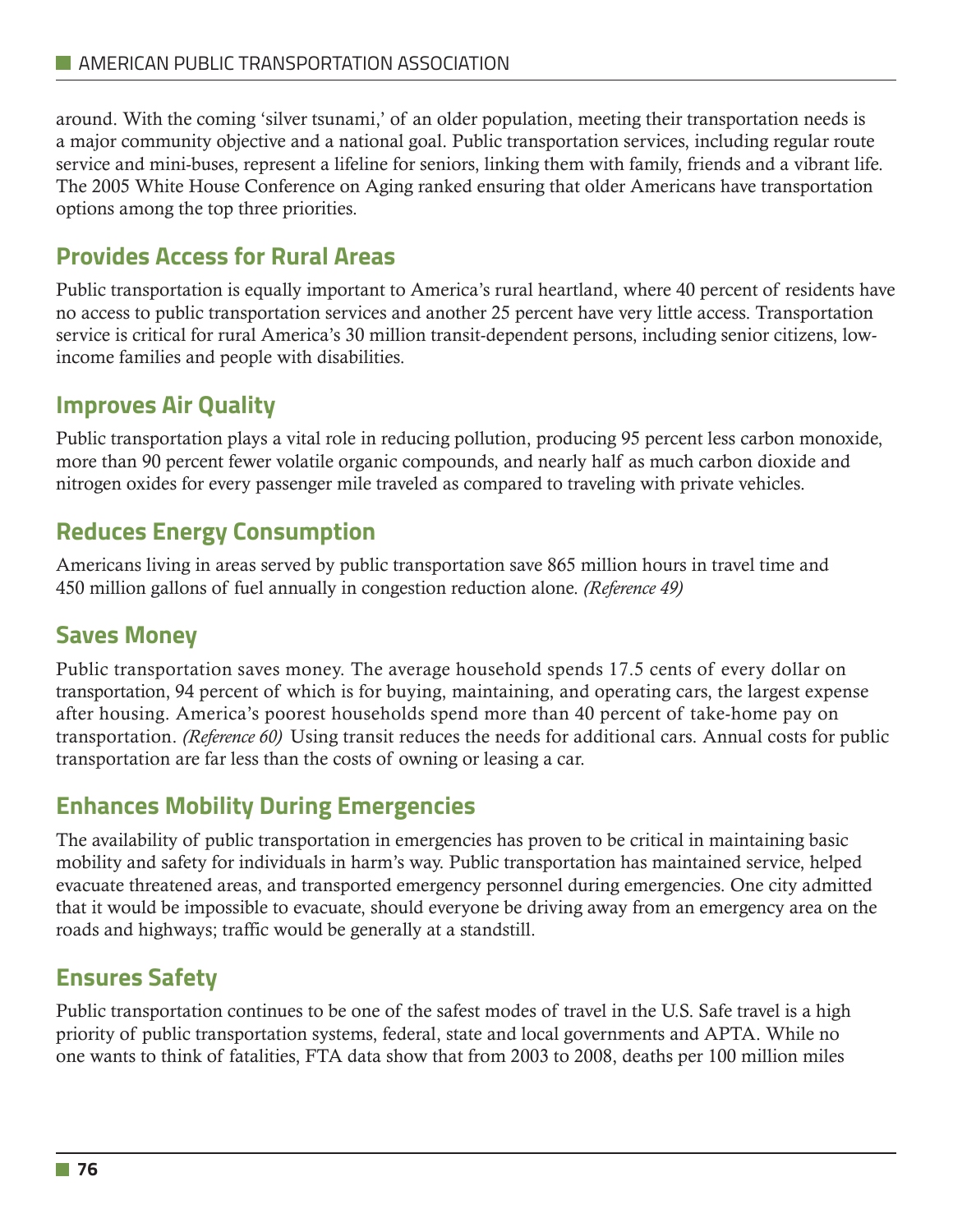of passenger travel were 1.42 deaths for motor vehicles (cars, trucks), 0.06 deaths for commuter rail, 0.05 deaths for transit buses, and 0.03 deaths for Amtrak. *(Reference 59)*

The public transportation industry and APTA continue to promote partnerships in safety and security. APTA's safety and security management programs and peer reviews are recognized internationally and provide leadership in program development, benchmarking of effective practices, and delivery of safety and security program audits of transit systems. These comprehensive programs examine every area of transit planning, construction, acquisition, operations and maintenance to ensure the safety of our public transportation passengers and employees.

### *Why Is Public Transportation Safe?*

- Transit vehicle operators are highly trained to drive defensively and anticipate potential safety problems.
- Public transportation vehicles are generally much larger and more substantially built than personal automobiles or vans.
- Most people on rail cars and busways travel on separate rights-of-way.
- Light rail, commuter rail and cable cars encounter grade crossings, many of which are protected by crossing gates.
- Passengers ride approximately 3-4 feet above the ground, offering protection from the most common area of impact.
- **Providing more security than roadways, many transit systems feature new visual, voice and data** communications systems linking vehicles, stations and riders with state-of-the-art operations centers.

## **Growing Investment Needs**

America's transportation system has 4 million miles of roads, 117,000 miles of rail, 600,000 bridges, 11,000 miles of public transit including more than 5,000 miles of rail transit, more than 3,000 rail stations, 19,000 airports, and 26,000 miles of commercially navigable waterways. As much of that infrastructure was built decades ago, every American, elected official, and business must care about the future of our transportation network. *(Reference 61)*

Well designed infrastructure investments raise economic growth, productivity, and land values. Now there is little direct private investment in highway and transit systems due to the current method of funding infrastructure which lacks mechanisms to attract and repay direct private investment in specific infrastructure projects. Proposals to create conditions for greater private sector co-investment in infrastructure projects include a national infrastructure bank. The U.S. Department of the Treasury estimated that about 90 percent of the jobs created by investing in transportation infrastructure would be middle class jobs defined as those paying between the 25<sup>th</sup> and 75<sup>th</sup> percentile, mainly in the construction and manufacturing sectors and retail trade. *(Reference 62)*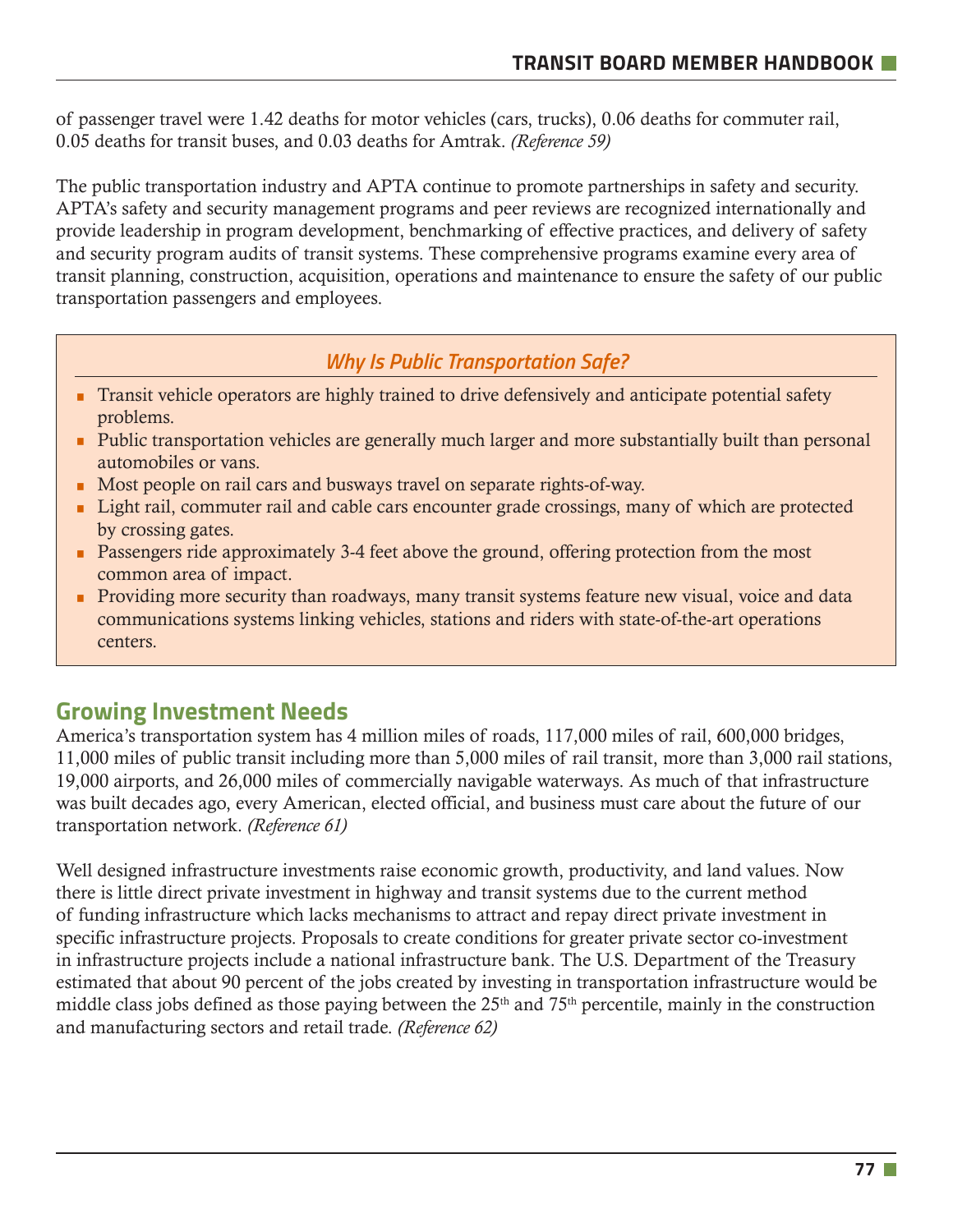### **Funds to Build and Operate Public Transportation**

Public transportation funds come from two main sources, capital and operating. Capital funds are used to finance infrastructure needs such as new construction and rehabilitation of existing facilities. Operating funds provide income for operational expenses. In 2011, public transit was a \$58 billion industry with \$41.3 billion in operating expenditures and \$16.7 billion spent on capital investments. *(Reference 3)*

## **Summary**

It is evident that public transportation is a key piece of our nation's transportation system. Congestion is increasing, gas prices are high, and people in record numbers are choosing to use public transportation. People are saying they want more public transportation and they are willing to pay for it, even if it means paying more taxes.

Clearly, America's public transportation network is an economic engine moving the country forward in the 21st Century.

Sources: APTA *Fact Book* and Reference 58

## **Talking with Congressional Representatives, Senators, and Staff**

Many board members know the elected officials who represent them in the U.S. House of Representatives and Senate. One idea to position requests is to frame them in terms of investment rather than funding. Ideas to help board members in working with their representatives follow:

- Work first with APTA to learn the national perspective. Association members have been successful by speaking with one voice. APTA can offer advice on both sides of the issues and help overcome objections.
- **•** Come with three issues that are important to one's agency. This helps focus members on a manageable number of priority issues. By giving members a cause to rally around, they will be more enthusiastic.
- Have talking points, leave briefs and materials. Practice and try role playing.
- Make sure your message is succinct and clear and to the point. Focus on the quality of the meeting.
- **•** Discuss how legislation affects your system, e.g., cutting funding means eliminating X number of routes, and name the areas affected.
- Call congressional offices to schedule meetings. No Mondays or Fridays. Congressional staff pays attention to calls from home and are more likely to assign more senior staff to meet with constituents. Whoever schedules congressional visits should have real contacts and relationships.
- Also make appointments at the Federal Transit Administration or the Federal Railroad Administration.
- A coalition of Chamber members and transit representatives shows solidarity and support. Tie-in with other community groups.
- Make sure everyone gets to their meetings.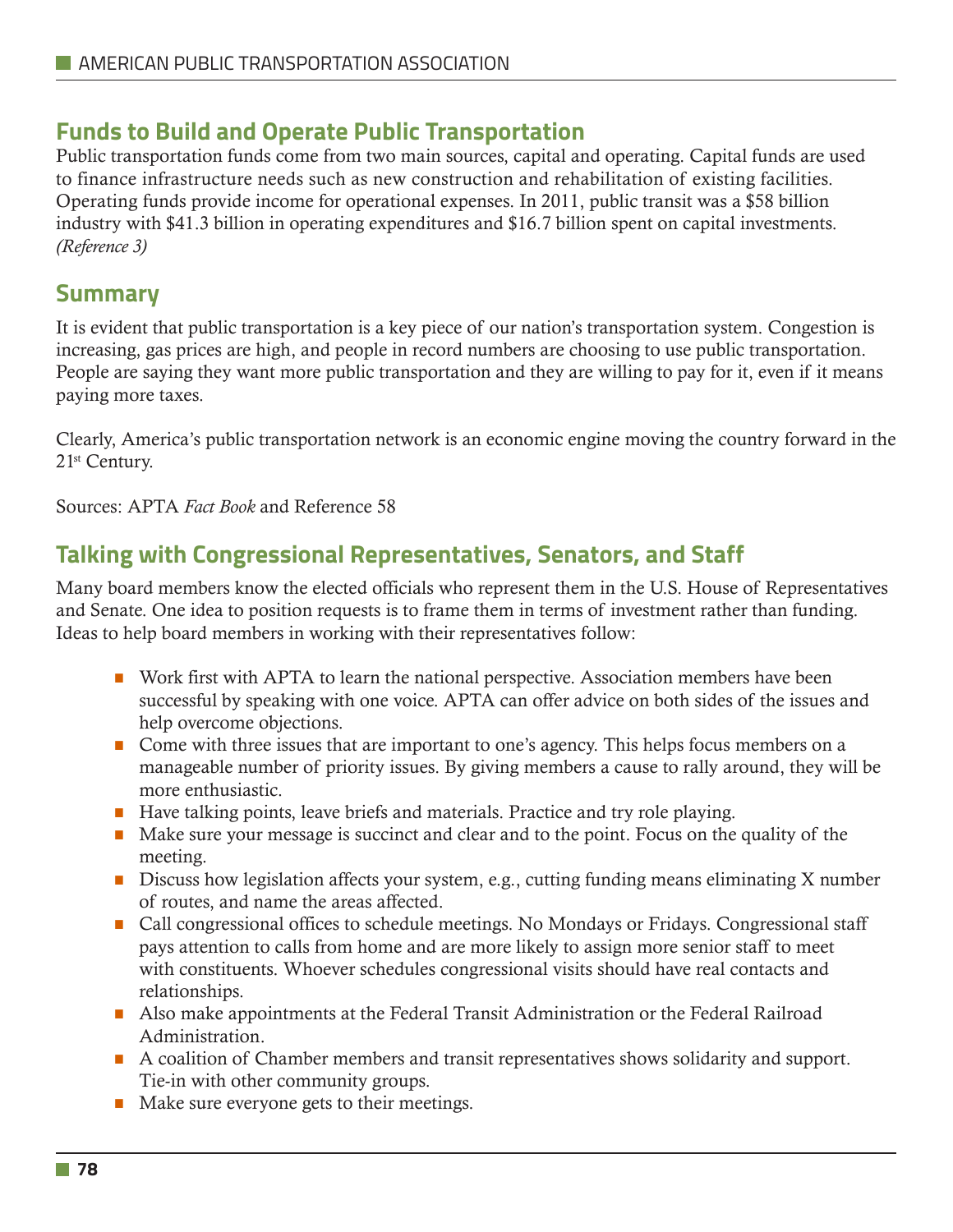- **•** Talk to everyone whether or not they support transit. Know when the members of Congress votes are truly up for grabs.
- **•** Plan related events on the Hill or not far away, so people in your group aren't walking too far.
- **•** Try to get appointments with key agency people—Department of Energy, Department of Education.
- Don't ask for support, ask for action. And provide a reason why it is urgent to act soon.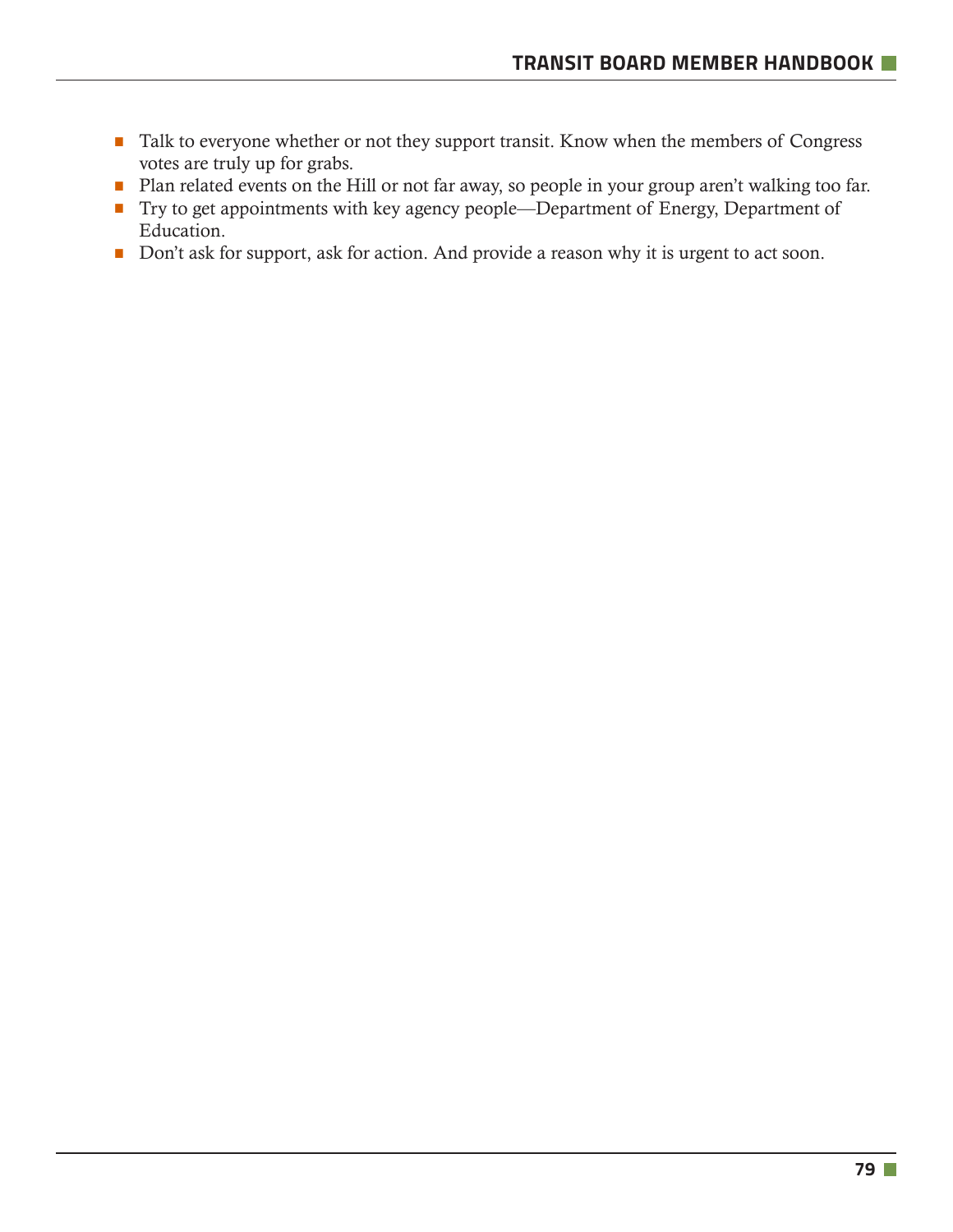# **Mobility Management: Better Integrating Our Travel Options**

Personal mobility is among the most valued aspects of the American lifestyle. Historically, however, each component of our surface transportation network—auto use on streets and highways, public transportation, rail, as well as pedestrian and non-motorized facilities—has been developed and operated through varied, often competing arrangements involving both public and private ownership, management and investment.

Mobility management encompasses all of the transportation options within a region:

- by focusing on personalized, customer-oriented services
- $\blacksquare$  by integrating transportation options with user lifestyle needs

Mobility management balances the travel needs of individual users with the operational needs of the entire transportation system. It brings together all transportation modes and makes best use of investment in existing transportation infrastructure. *(Reference 66)* The goal is a seamless transportation network that integrates and coordinates travel information, fare and payment systems as well as the vehicles and personnel that provide services, regardless of who owns the transportation assets.

The emerging challenge for public transportation agencies and transit board members is to consider whether the transit agency's mission should be enlarged from 'traditional' bus, rail and paratransit operations to a broader, more strategic mission of 'managing mobility' by playing a lead role in integrating the full range of personal transportation services, resources and decision-making on a community or region-wide basis. As an example, members of the Canadian Urban Transit Association (CUTA) have embraced this broader vision: "To inspire and influence the evolution of integrated urban mobility."

Recent research here and abroad illustrates how long-standing independence among modes of travel and providers is giving way to cooperative, mutually beneficial *partnerships* and *coordination* that better reflect and serve customer and community needs. *(References 67 and 68)* Transit agencies in areas as large as San Francisco, CA and Denver, CO and as small as Tompkins County (Ithaca, NY) and others have embraced the broader strategic responsibility to integrate and expand the availability of services. They are leading efforts to manage mobility across modes, across jurisdictions and across organizations while continuing to oversee operation of traditional transit services. *(Reference 69)* To support the broader mobility management role and mission, transit agencies are also embracing other fundamental changes, including:

- Adoption of customer-based measures of performance
- **•** Increased collaboration among various service providers and other interests and actors
- **•** Increased integration among partners of assets, services, information systems, resources, personnel, business systems and functions among partners
- Enhanced information technology to link transit agencies, partners and customers
- Changes in organizational structure to better align the organization with the mobility management mission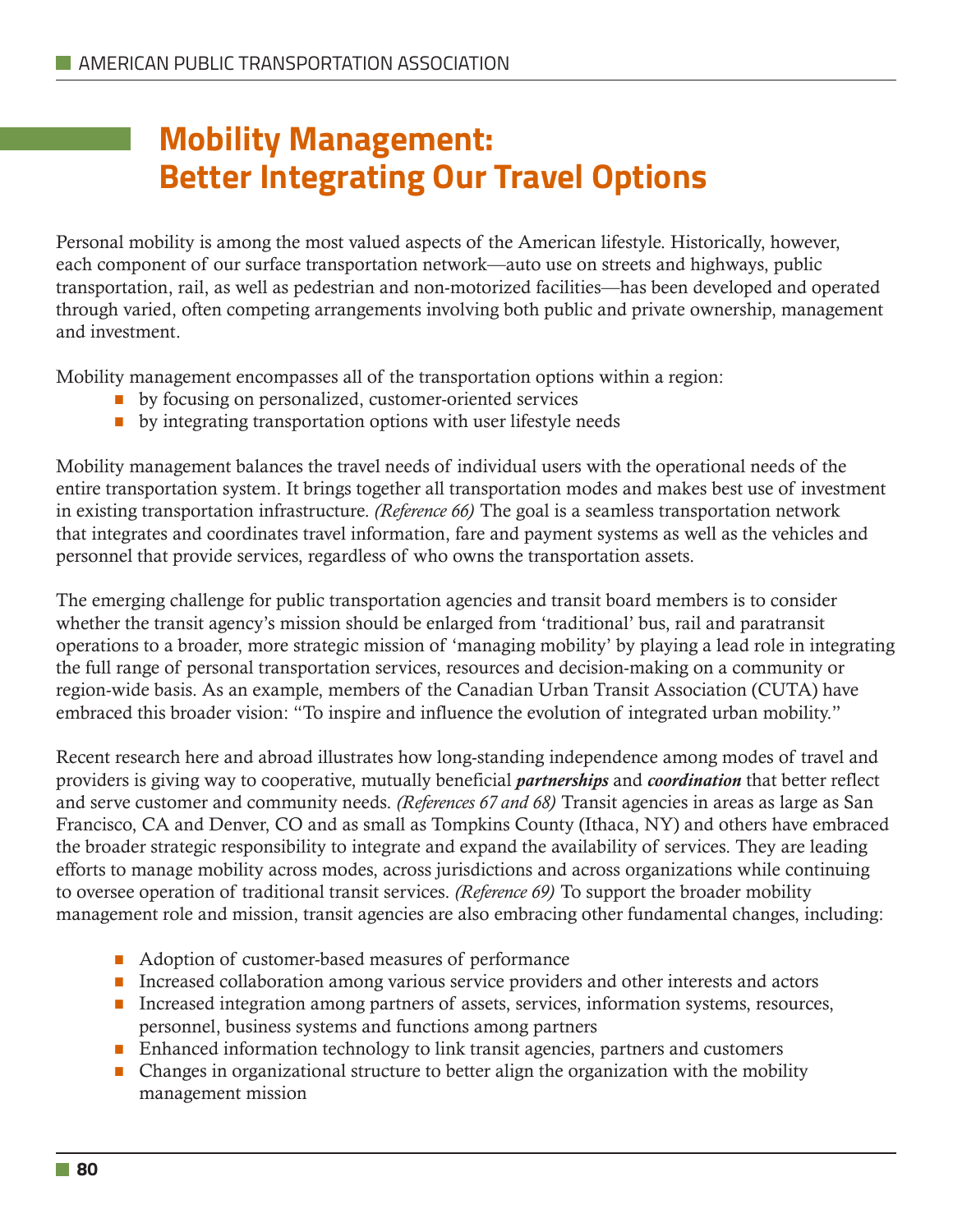Initiatives in any or all of these areas are likely to enhance the transit agency's ability to better manage mobility with the purpose of enhancing the customers' travel experiences while operating more effectively and efficiently in meeting agency goals and community mobility needs.

*Please see references for this chapter: 66 to 69.*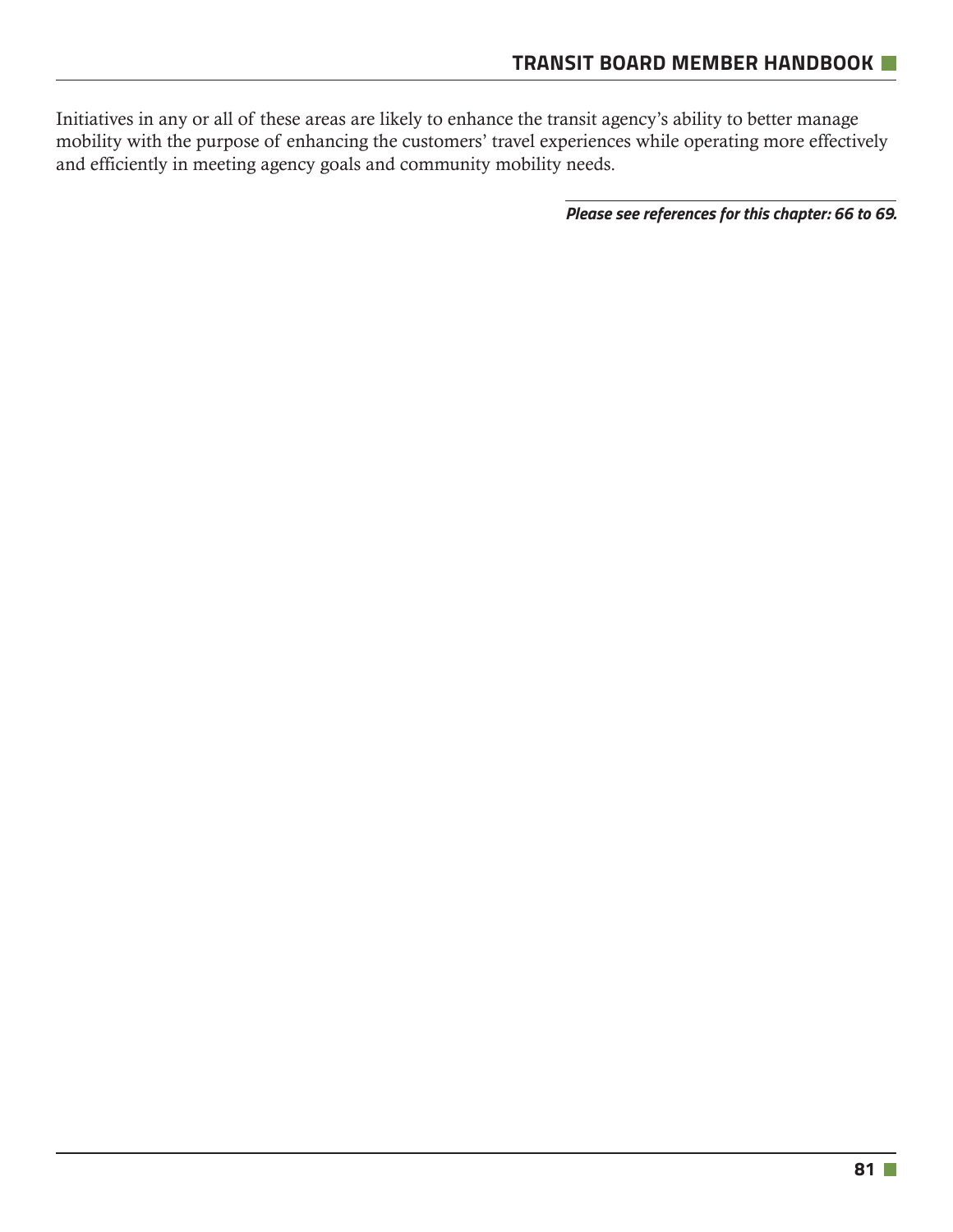# **Sustainability**

## **Introduction**

Sustainability, at its core, is a way to make our communities more livable by integrating and balancing economic, social and environmental needs. The transit agency, with its role in linking communities and enabling environmental- and cost-effective mobility, inherently incorporates many of the central concepts of sustainability.

- Employing practices in design and capital construction, such as using sustainable building materials, recycled materials, and solar and other renewable energy sources to make facility infrastructure as 'green' as possible
- **Employing practices in operations and maintenance such as reducing hazardous waste,** increasing fuel efficiency, creating more efficient lighting and using energy-efficient propulsion systems
- Employing community-based strategies to encourage land use and transit-oriented development designed to increase public transit ridership and promote active transportation activities
- Employing best practices for enhancing training and development pertaining to environmental awareness opportunities
- **Incorporating safety and emergency preparedness into best practices to ensure well-being of** employees and transit patrons
- Realizing co-benefits of sustainability, including cost savings and increased operational efficiency
- **•** Increasing customer satisfaction and welfare to enhance the choice of transit over modes

## **APTA Sustainability Commitment**

Sustainability initiatives at the agency may reside in any number of departments—environmental compliance, finance, maintenance, community relations, quality assurance, operations, and corporate safety. As sustainability initiatives are generally cross-cutting in nature and require collaboration across the agency, a sustainability "program" that is facilitated by one (or at most two) departments may be more appropriate. It is important to recognize and publicize this notion that sustainability requires the cooperation and participation of all levels of an organization, where every facet and department within an agency has the ability to influence internal and/or external sustainability efforts.

Transit board members, should whenever feasible, advocate for the development of a sustainability program considering agency-specific constraints and culture. An agency's commitment to a core set of actions on sustainability, such as those in APTA's Sustainability Commitment, reflects an agency's larger dedication to the environmental, social, and economic welfare of the agency's staff and the community it serves.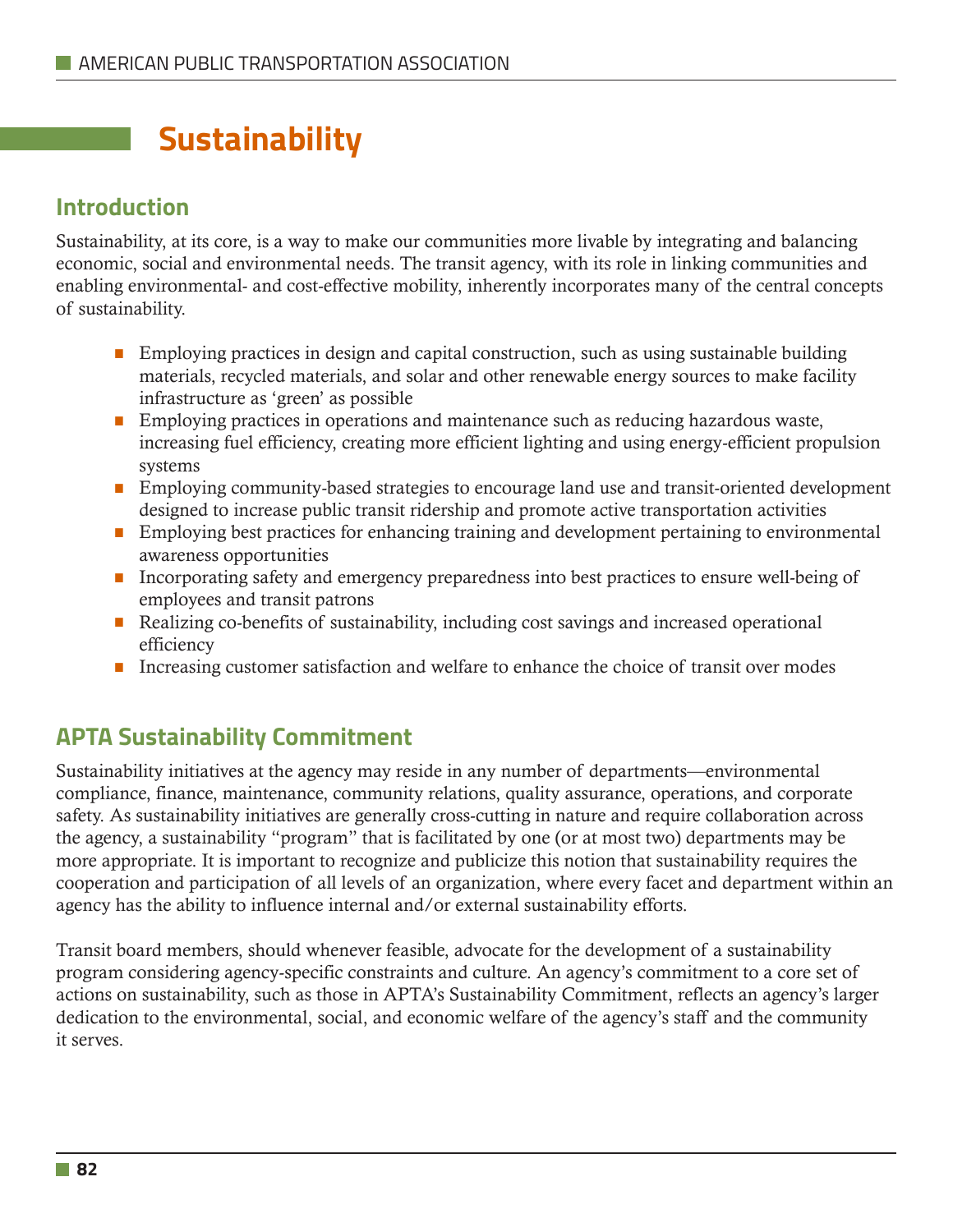APTA's Sustainability Commitment includes the following core principles:

- 1. Making sustainability a part of your organization's strategic objectives
- 2. Identifying a sustainability champion within the organization coupled with the proper human and/or financial resources and mandates
- 3. Establishing an outreach program (awareness-raising and education) on sustainability for all staff of your organization
- 4. Undertaking a sustainability inventory of your organization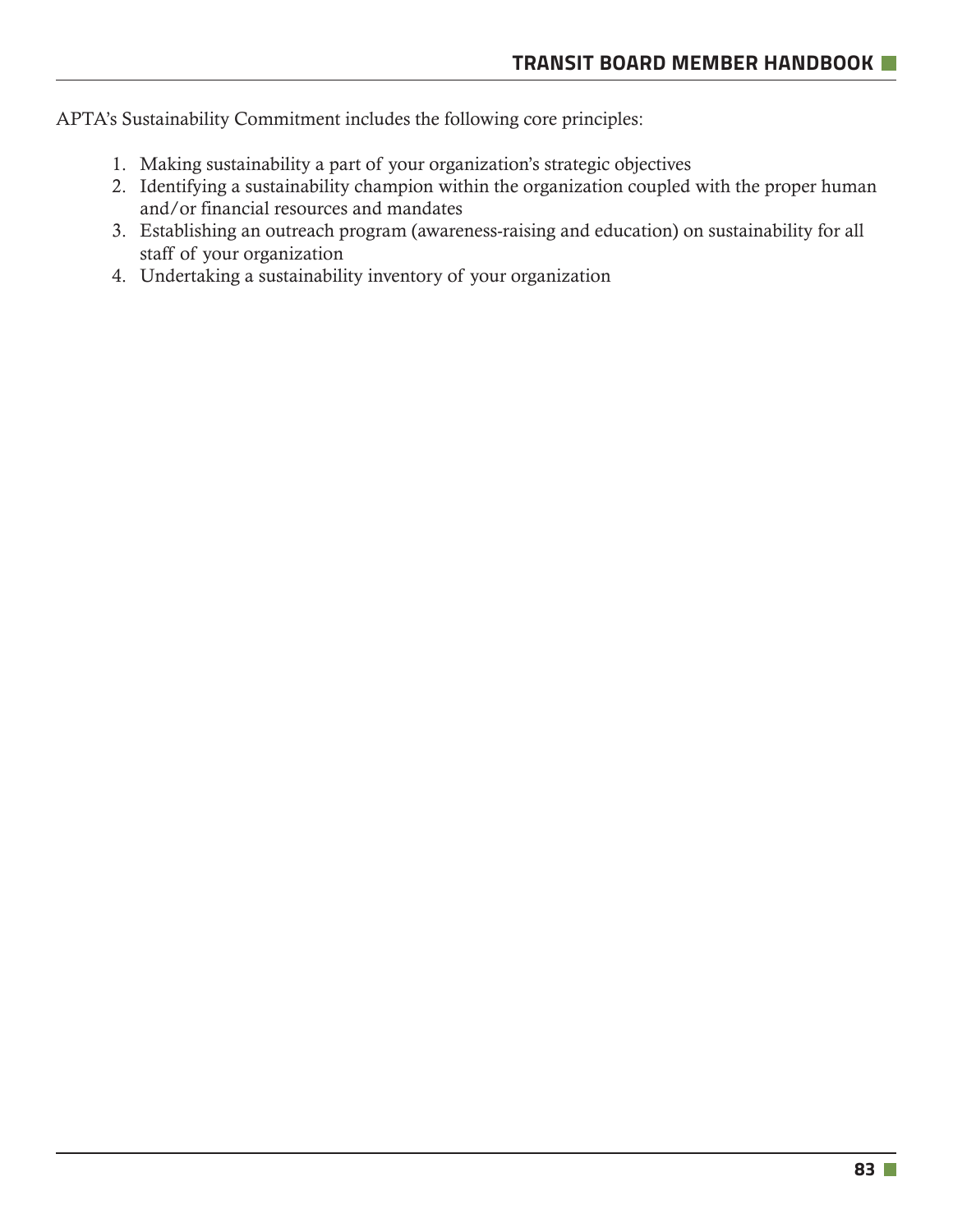# **Safety: A Safe Trip, A Safe Work Place**

Public transit as an industry prides itself as the safest means of transportation, and it's a responsibility of transit board members to assure that the promise of a safe trip and a safe work place is being delivered to our customers and employees. How does a board member fulfill this responsibility?

It's a matter of setting the tone that helps create a positive safety culture for the organization. What distinguishes an agency with a good safety record isn't necessarily the age and condition of its equipment but rather the attitude that its employees bring to the job. Safety awareness means not only safe actions but taking responsibility for the actions of others—noticing things that need to be fixed and bringing them to someone's attention. Spreading this culture throughout the organization begins at the top and filters through each level.

Larger, more complex systems may want to create a board safety committee. Board members aren't out there doing safety reviews of buses or rail track, but they need to energize the process. Include safety performance data as part of your routine review of agency performance and the board's performance agreement with its chief executive officer. Since the adoption of MAP-21, federal transit law requires a system of safety oversight through independent safety review agencies. Be sure you know who provides that oversight for your agency and take note of their recommendations. As you visit facilities, be sensitive to their condition—a clean and neat workplace is likely to be a safe one.

Keep safety in mind as you make budget decisions, keeping equipment in a state of good repair and staffing at levels where schedules can be met without fatigue-generating overtime. Take ownership of the agency's System Safety Plan through board action and understanding of the actions it calls for. See to it that any accidents or incidents are investigated so that corrective actions can be taken. When bad things do happen, you can't ignore them or simply look to place blame. Board members must understand the underlying causes and know that the public understands that they are being dealt with.

When good things happen, which should be most of the time, celebrate the victories—schedule recognition for the agency's safety champions . . . the multi-million mile operators and the accident-free work places that set the examples for their peers.

And finally, remember that APTA is here to help. APTA's safety audit programs and peer review panels are tailored to the needs of various size properties and can provide your agency with benchmarking of its performance as compared with its peers. When your neighbors ask you what a board member does, tell them that your top priority is assuring that every rider gets to the end of the ride and every employee gets to the end of the work day in the same condition they were at the beginning. It's what they expect and deserve.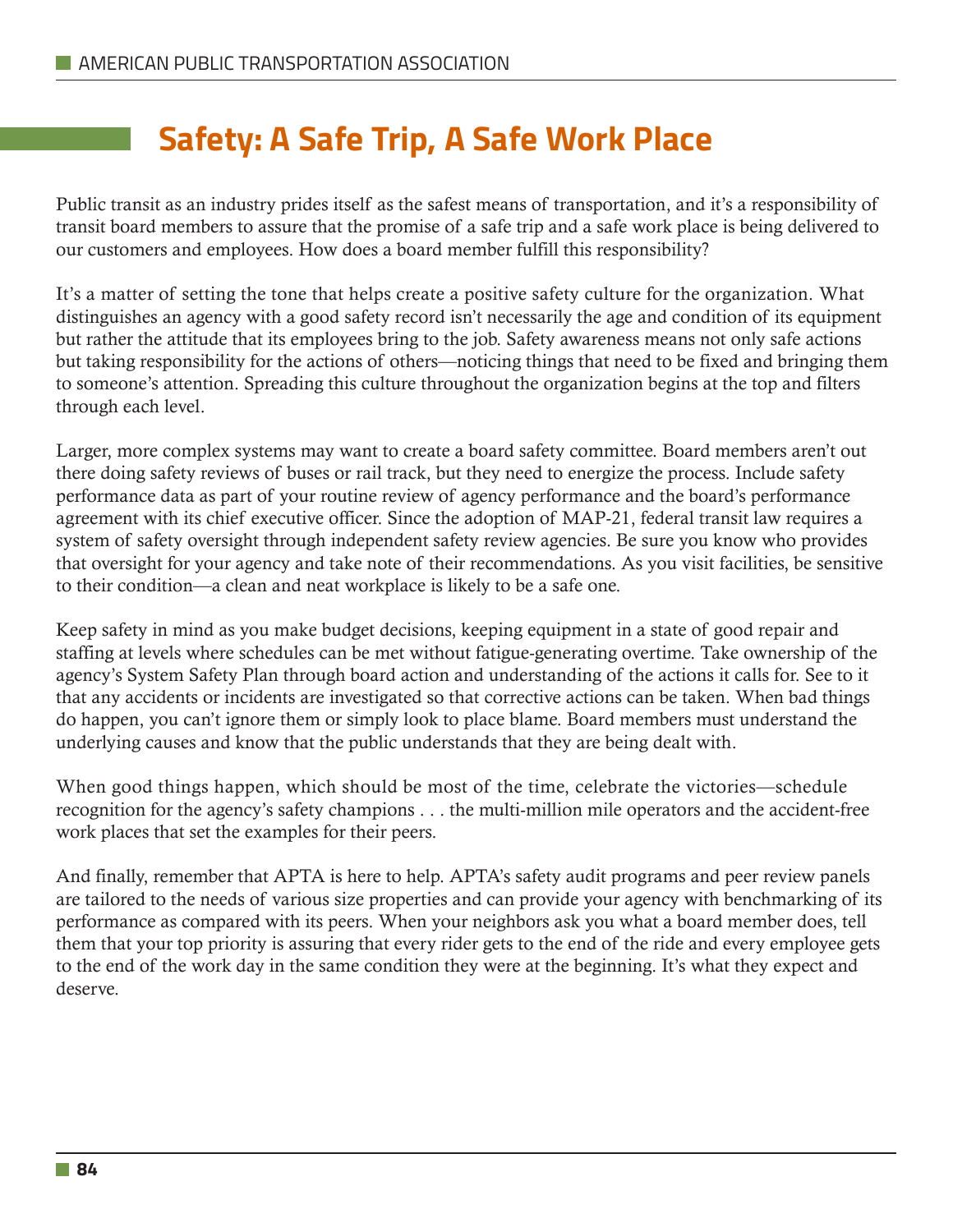# **Public Transit System Acronyms**

| <b>Acronym</b>           | <b>System Name</b>                                           | <b>Location</b>    |
|--------------------------|--------------------------------------------------------------|--------------------|
| <b>AC</b> Transit        | Alameda-Contra Costa Transit District                        | Oakland, CA        |
| <b>ACE</b>               | <b>Altamont Commuter Express</b>                             | Stockton, CA       |
| <b>BART</b>              | San Francisco Bay Area Rapid Transit District                | Oakland, CA        |
| <b>BARTA</b>             | Berks Area Reading Transportation Authority                  | Reading, PA        |
| Caltrain                 | Peninsula Corridor Joint Powers Board                        | San Carlos, CA     |
| Caltrans                 | California Department of Transportation                      | Sacramento, CA     |
| CamTran                  | Cambria County Transit Authority                             | Johnstown, PA      |
| <b>CARTA</b>             | Charleston Area Regional Transportation Authority            | Charleston, SC     |
| <b>CARTA</b>             | Chattanooga Area Regional Transportation Authority           | Chattanooga, TN    |
| <b>CARTS</b>             | Capital Area Rural Transportation System                     | Austin, TX         |
| <b>CATS</b>              | Charlotte Area Transit System                                | Charlotte, NC      |
| <b>CCRTA</b>             | Corpus Christi Regional Transportation Authority             | Corpus Christi, TX |
| Citibus                  | City Transit Management Company, Inc.                        | Lubbock, TX        |
| CityLink                 | Abilene Transit System                                       | Abilene, TX        |
| <b>Community Transit</b> | Snohomish County Public Transportation Benefit Area<br>Corp. | Everett, WA        |
| <b>COAST</b>             | Cooperative Alliance for Seacoast Transportation             | Dover, NH          |
| <b>COTA</b>              | Central Ohio Transit Authority                               | Columbus, OH       |
| <b>COTPA</b>             | Central Oklahoma Transportation & Parking Authority          | Oklahoma City, OK  |
| <b>Coast RTA</b>         | Waccamaw Regional Transportation Authority                   | Conway, SC         |
| <b>CTA</b>               | Chicago Transit Authority                                    | Chicago, IL        |
| C-TRAN                   | Clark County Public Transportation Benefit Area<br>Authority | Vancouver, WA      |
| CyRide                   | <b>Ames Transit Agency</b>                                   | Ames, IA           |
| <b>DART</b>              | Dallas Area Rapid Transit                                    | Dallas, TX         |
| <b>DATA</b>              | Durham Area Transit Authority                                | Durham, NC         |
| El Metro                 | Laredo Metro, Inc.                                           | Laredo, TX         |
| <b>FAX</b>               | Fresno Area Express                                          | Fresno, CA         |
| <b>GET</b>               | Golden Empire Transit District                               | Bakersfield, CA    |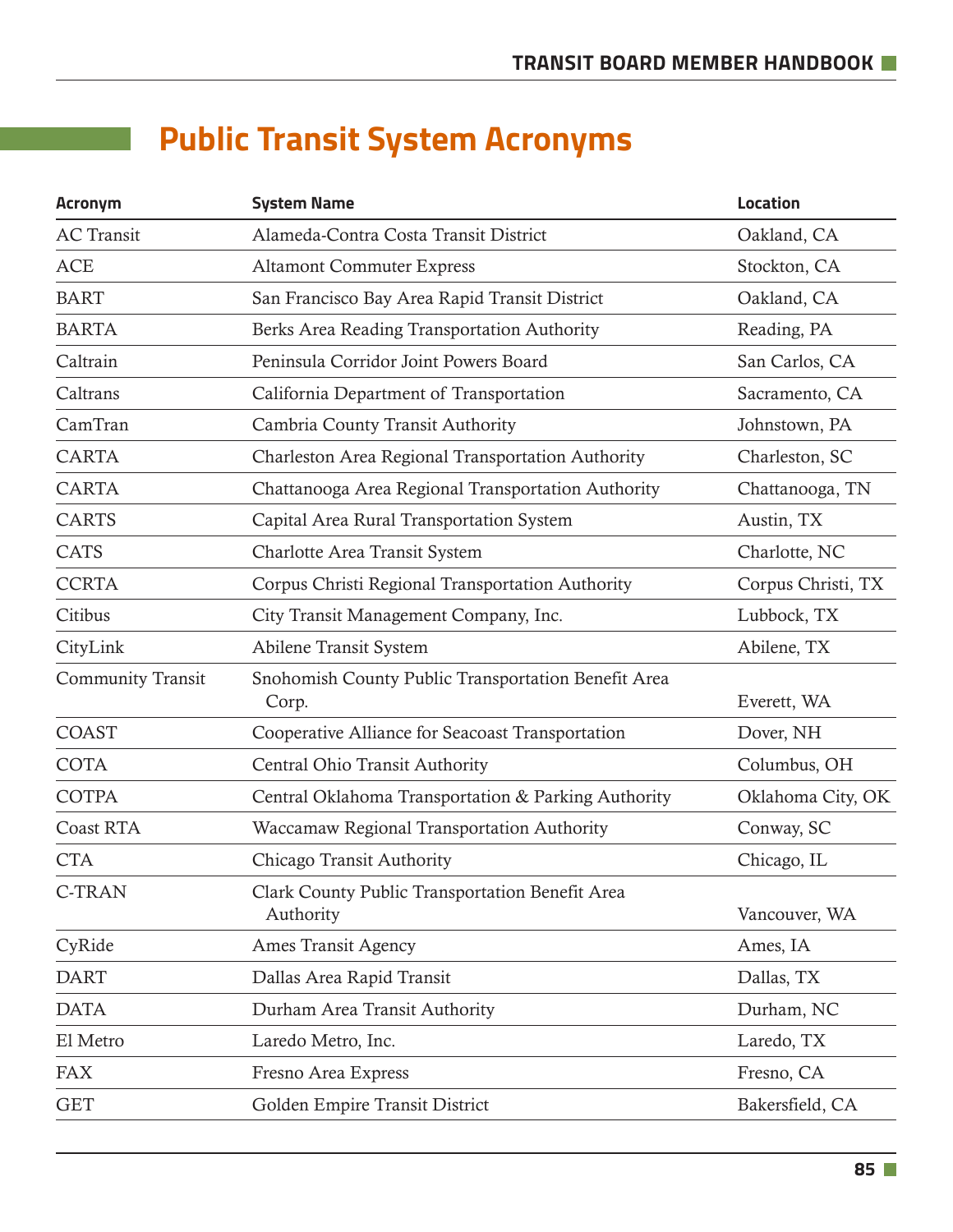| <b>Acronym</b>      | <b>System Name</b>                                         | <b>Location</b>   |
|---------------------|------------------------------------------------------------|-------------------|
| <b>HART</b>         | Hillsborough Area Regional Transit Authority               | Tampa, FL         |
| <b>HRT</b>          | Hampton Roads Transit                                      | Hampton, VA       |
| IndyGo              | Indianapolis Public Transportation Corporation             | Indianapolis, IN  |
| <b>JATRAN</b>       | Jackson Public Transportation Co., Inc.                    | Jackson, MS       |
| <b>JITI</b>         | Japan International Transport Institute                    | Washington, DC    |
| <b>KAT</b>          | Knoxville Area Transit                                     | Knoxville, TN     |
| <b>LANTA</b>        | Lehigh and Northampton Transportation Authority            | Allentown, PA     |
| LexTran             | Transit Authority of Lexington                             | Lexington, KY     |
| <b>Link Transit</b> | Chelan-Douglas Public Transportation Benefit Area          | Wenatchee, WA     |
| <b>LYNX</b>         | Central Florida Regional Transportation Authority          | Orlando, FL       |
| <b>MARTA</b>        | Metropolitan Atlanta Rapid Transit Authority               | Atlanta, GA       |
| <b>MATA</b>         | Memphis Area Transit Authority                             | Memphis, TN       |
| <b>MATS</b>         | Muskegon Area Transit System                               | Muskegon Hts, MI  |
| <b>MAX</b>          | City of Modesto Modesto Area Express                       | Modesto, CA       |
| <b>MBTA</b>         | Massachusetts Bay Transportation Authority "The T"         | Boston, MA        |
| Metra               | Metropolitan Rail                                          | Chicago, IL       |
| Metro               | Los Angeles Metro                                          | Los Angeles, CA   |
| Metro               | River Valley Metro Mass Transit District                   | Kankakee, IL      |
| Metro               | King County Department of Transportation/<br>Metro Transit | Seattle, WA       |
| Metro               | Metro                                                      | St. Louis, MO     |
| MetroLink           | Rock Island County Metropolitan Mass Transit District      | Rock Island, IL   |
| <b>MTA</b>          | Des Moines Metropolitan Transit Authority                  | Des Moines, IA    |
| <b>MTA</b>          | Metropolitan Transportation Authority                      | New York, NY      |
| <b>MTC</b>          | Metropolitan Transportation Commission                     | Oakland, CA       |
| <b>MTS</b>          | Metropolitan Transit System                                | San Diego, CA     |
| Muni                | San Francisco Municipal Transportation Agency (SFMTA)      | San Francisco, CA |
| MuscaBus            | <b>Muscatine City Transit System</b>                       | Muscatine, IA     |
| <b>NICTD</b>        | Northern Indiana Commuter Transportation District          | Chesterton, IN    |
| <b>NJ TRANSIT</b>   | New Jersey Transit Corporation                             | Newark, NJ        |
| <b>OPTA</b>         | Ohio Public Transit Association                            | Columbus, OH      |
|                     |                                                            |                   |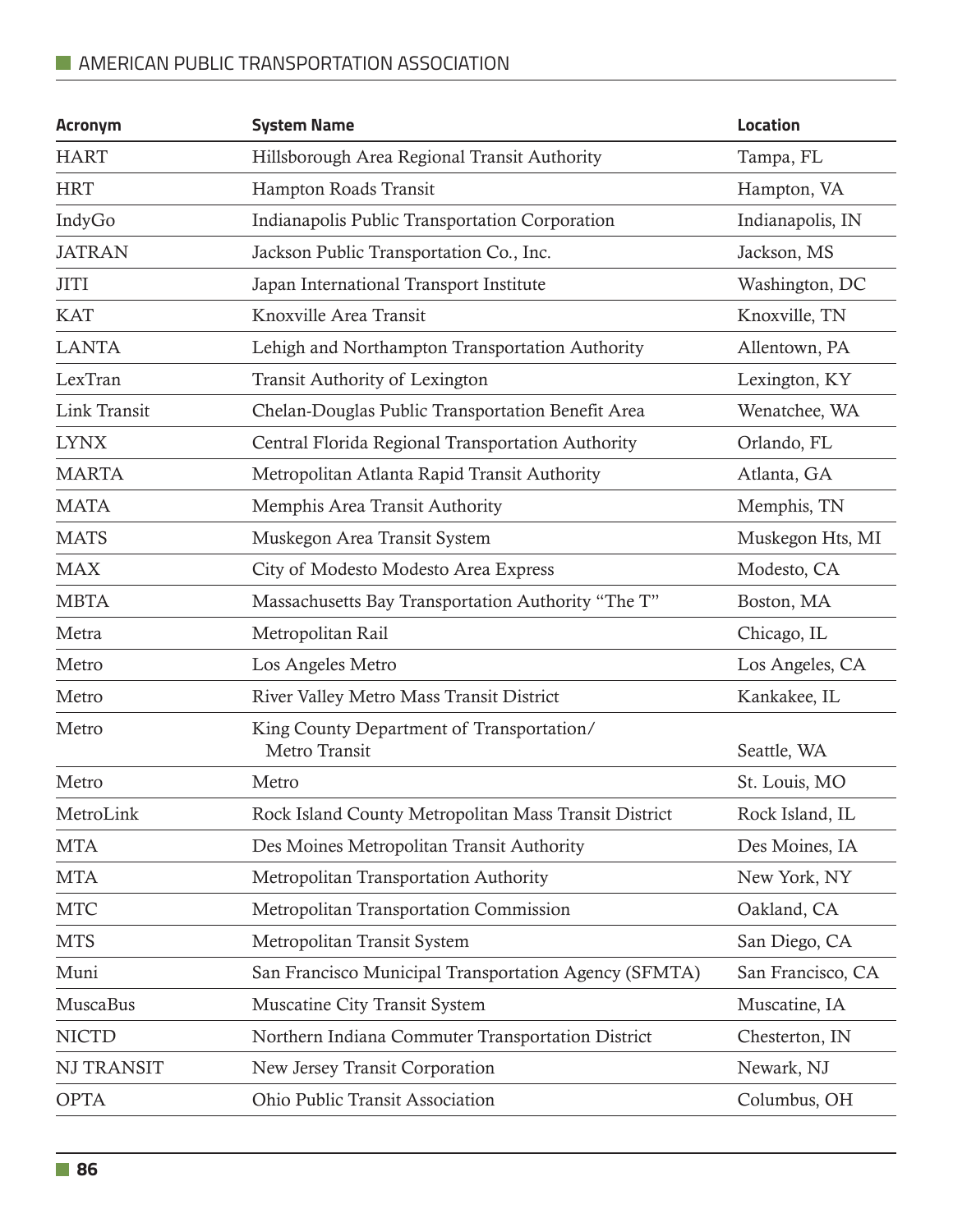| <b>Acronym</b>    | <b>System Name</b>                                                                         | <b>Location</b>                   |
|-------------------|--------------------------------------------------------------------------------------------|-----------------------------------|
| Pace              | Pace Suburban Bus                                                                          | Arlington Hts, IL                 |
| <b>PARTA</b>      | Portage Area Regional Transportation Authority                                             | Kent, OH                          |
| <b>PPTA</b>       | Pennsylvania Public Transportation Association                                             | Harrisburg, PA                    |
| RT                | Sacramento Regional Transit District                                                       | Sacramento, CA                    |
| <b>RTA</b>        | Regional Transportation Authority                                                          | Chicago, IL                       |
| <b>RTA</b>        | Greater Cleveland Regional Transit Authority                                               | Cleveland, OH                     |
| <b>RTA</b>        | <b>Riverside Transit Agency</b>                                                            | Riverside, CA                     |
| <b>RTD</b>        | <b>Regional Transportation District</b>                                                    | Denver, CO                        |
| <b>SamTrans</b>   | San Mateo County Transit District                                                          | San Carlos, CA                    |
| <b>SCAG</b>       | Southern California Association of Governments                                             | Los Angeles, CA                   |
| <b>SCAT</b>       | Sarasota County Area Transit                                                               | Sarasota, FL                      |
| <b>SCT</b>        | South Central Illinois Mass Transit District                                               | Centralia, IL                     |
| S.E.A.T.          | South East Area Transit                                                                    | Zanesville, OH                    |
| <b>SEPTA</b>      | Southeastern Pennsylvania Transportation Authority                                         | Philadelphia, PA                  |
| <b>SMART</b>      | Sonoma/Marin Area Rail Transit                                                             | Santa Rosa, CA                    |
| <b>SMART</b>      | Suburban Mobility Authority for Regional Transportation                                    | Detroit, MI                       |
| <b>SORTA</b>      | Southwest Ohio Regional Transit Authority/Metro                                            | Cincinnati, OH                    |
| <b>SPARTA</b>     | Transit Management of Spartanburg, Inc.                                                    | Spartanburg, SC                   |
| <b>STARS</b>      | Saginaw Transit Authority Regional Services                                                | Saginaw, MI                       |
| <b>START</b>      | Southern Teton Area Rapid Transit                                                          | Jackson, WY                       |
| <b>TAM</b>        | Transportation Association of Maryland, Inc.                                               | Salisbury, MD                     |
| <b>TANK</b>       | Transit Authority of Northern Kentucky                                                     | Fort Wright, KY                   |
| <b>TARC</b>       | Transit Authority of River City                                                            | Louisville, KY                    |
| <b>TCAT</b>       | Tompkins Consolidated Area Transit                                                         | Ithaca, NY                        |
| The Bus           | <b>Merced County Transit</b>                                                               | Merced, CA                        |
| The Rapid         | Interurban Transit Partnership                                                             | Grand Rapids, MI                  |
| The T             | Fort Worth Transportation Authority and also<br>Massachusetts Bay Transportation Authority | Fort Worth, TX, and<br>Boston, MA |
| <b>TRANSPO</b>    | South Bend Public Transportation Corporation                                               | South Bend, IN                    |
| Tri Delta Transit | Eastern Contra Costa Transit Authority                                                     | Antioch, CA                       |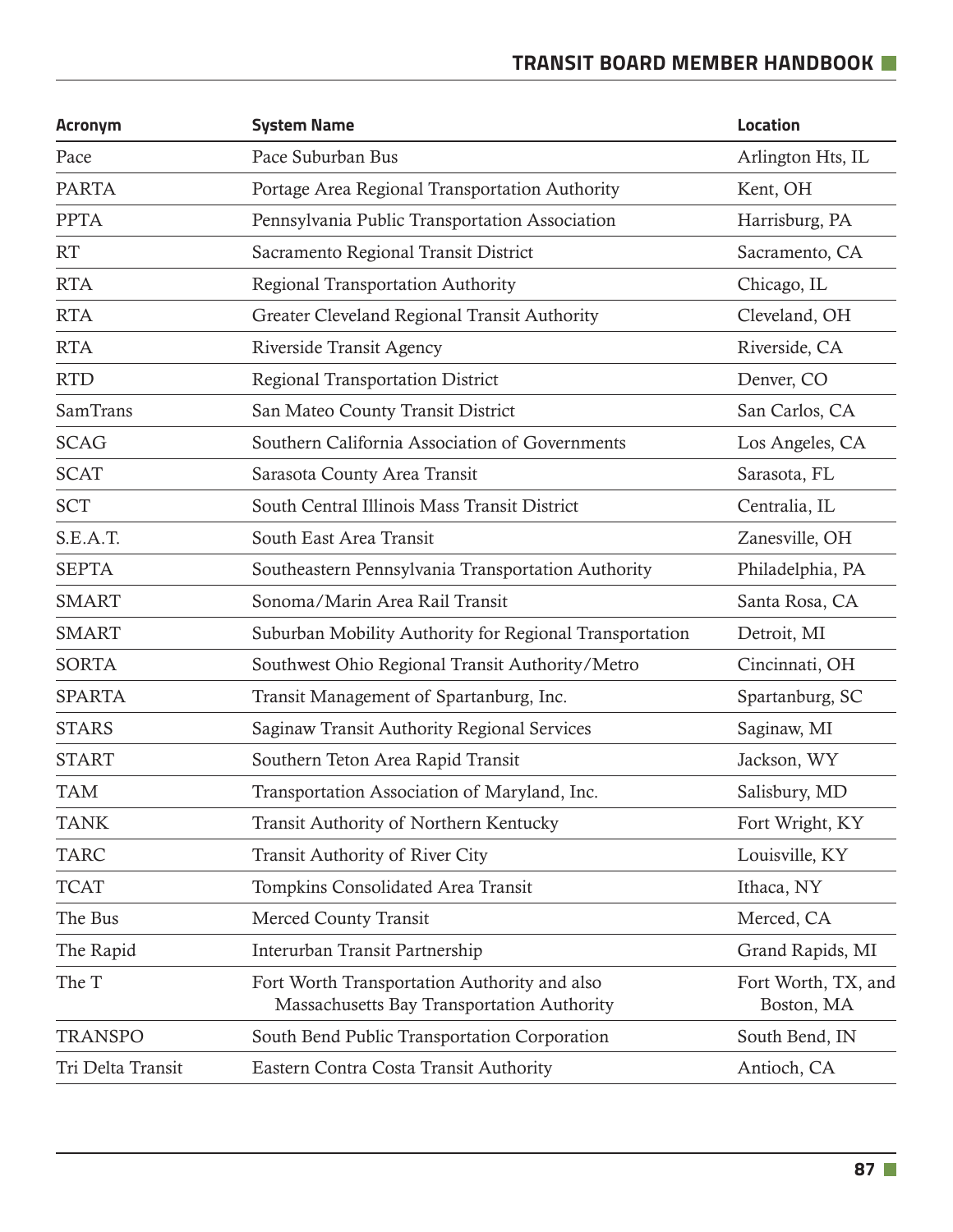#### **AMERICAN PUBLIC TRANSPORTATION ASSOCIATION**

| <b>Acronym</b> | <b>System Name</b>                                           | Location           |
|----------------|--------------------------------------------------------------|--------------------|
| TriMet         | Tri-County Metropolitan Transportation District<br>of Oregon | Portland, OR       |
| <b>UTA</b>     | <b>Utah Transit Authority</b>                                | Salt Lake City, UT |
| <b>VRE</b>     | Virginia Railway Express                                     | Alexandria, VA     |
| <b>WHEELS</b>  | Livermore/Amador Valley Transit Authority                    | Livermore, CA      |
| <b>WMATA</b>   | Washington Metropolitan Area Transit Authority               | Washington, DC     |
| <b>WTS</b>     | Waco Transit System                                          | Waco, TX           |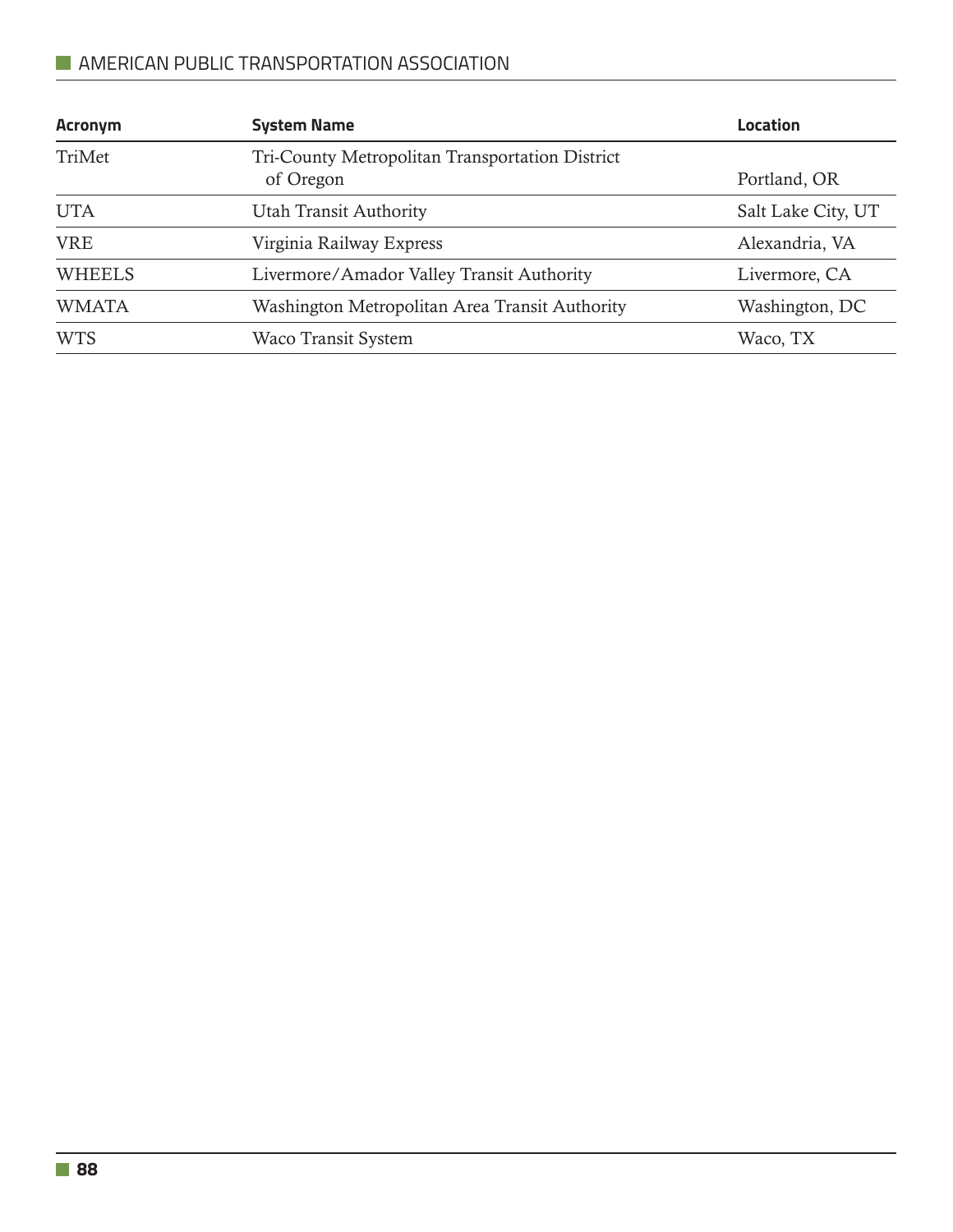# **General Acronyms**

| <b>AAR</b>     | <b>Association of American Railroads</b>                           |
|----------------|--------------------------------------------------------------------|
| <b>AASHTO</b>  | American Association of State Highway and Transportation Officials |
| <b>ACT</b>     | Association for Commuter Transportation                            |
| <b>ADA</b>     | Americans with Disabilities Act                                    |
| <b>AMPO</b>    | Association of Metropolitan Planning Organizations                 |
| <b>ANSI</b>    | American National Standards Institute                              |
| <b>APA</b>     | American Planning Association                                      |
| <b>APTA</b>    | American Public Transportation Association                         |
| <b>APTF</b>    | American Public Transportation Foundation                          |
| <b>AREMA</b>   | American Railway Engineering and Maintenance of Way Association    |
| <b>ARTBA</b>   | American Road and Transportation Builders Association              |
| <b>ASCE</b>    | American Society of Civil Engineers                                |
| <b>ASTM</b>    | American Society for Testing and Materials                         |
| <b>ATM</b>     | Americans for Transportation Mobility                              |
| <b>ATSC</b>    | American Transit Services Council                                  |
| <b>ATU</b>     | <b>Amalgamated Transit Union</b>                                   |
| <b>CENELEC</b> | European Committee for Electrotechnical Standardization            |
| <b>CFTE</b>    | Center for Transportation Excellence                               |
| <b>COMTO</b>   | Conference of Minority Transportation Officials                    |
| <b>CTAA</b>    | Community Transportation Association of America                    |
| <b>CUTA</b>    | Canadian Urban Transit Association                                 |
| <b>DOT</b>     | Department of Transportation                                       |
| EIA            | <b>Electronics Industry Association</b>                            |
| <b>FHWA</b>    | Federal Highway Administration                                     |
| <b>FRA</b>     | Federal Railroad Administration                                    |
| <b>FTA</b>     | <b>Federal Transit Administration</b>                              |
| <b>IACVB</b>   | International Association of Convention and Visitor Bureaus        |
| <b>IBEW</b>    | International Brotherhood of Electrical Workers                    |
| <b>IBTTA</b>   | International Bridge, Tunnel and Turnpike Association              |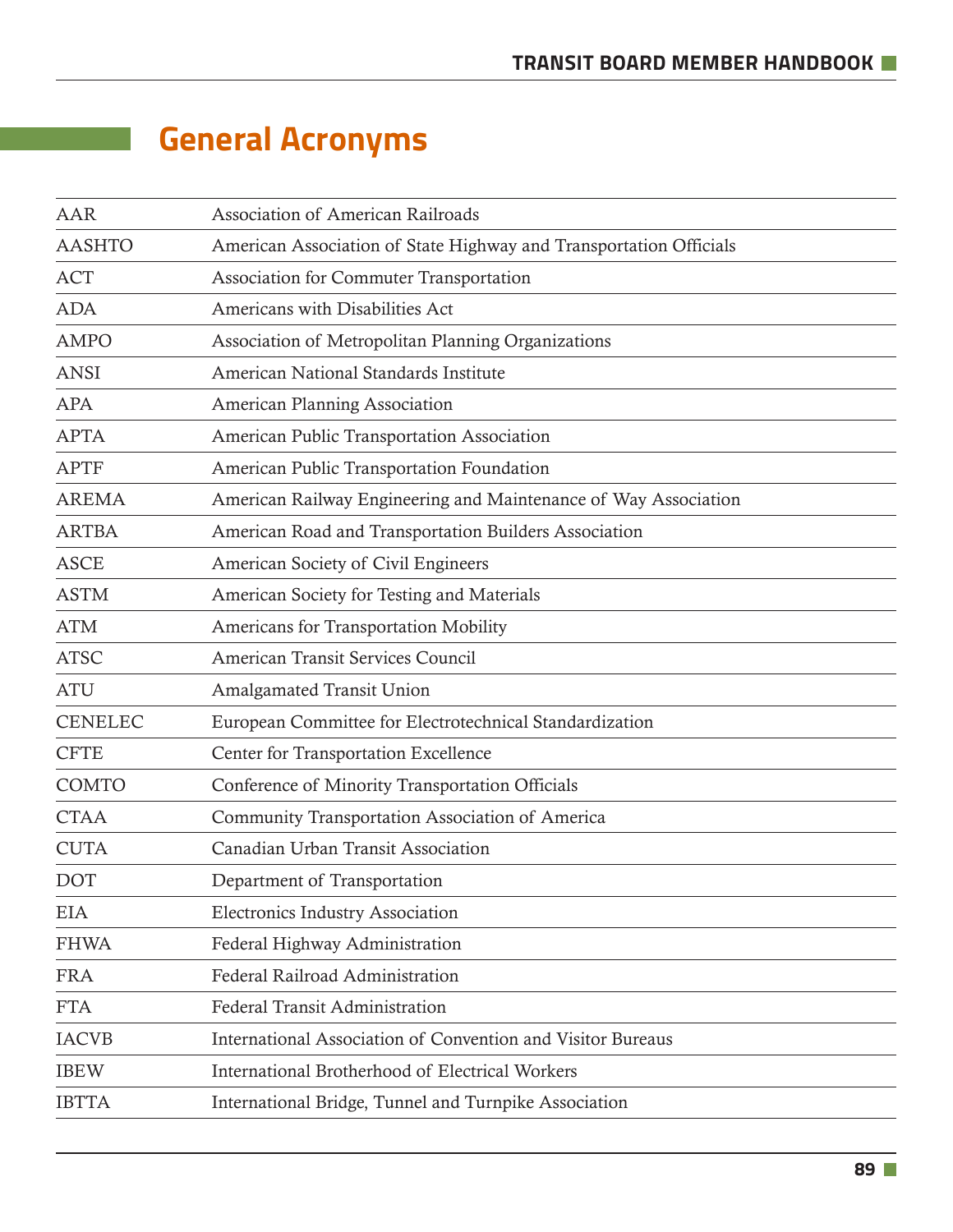### **AMERICAN PUBLIC TRANSPORTATION ASSOCIATION**

| <b>IEC</b>    | <b>International Electrotechnical Commission</b>                                       |
|---------------|----------------------------------------------------------------------------------------|
| <b>IEEE</b>   | Institute of Electrical and Electronics Engineers                                      |
| <b>IISTPS</b> | Norman Mineta International Institute for Surface Transportation Policy Studies        |
| <b>ISAC</b>   | <b>Information Sharing and Analysis Center</b>                                         |
| <b>ISO</b>    | International Standards Organization                                                   |
| <b>ISTEA</b>  | Intermodal Surface Transportation Efficiency Act                                       |
| <b>ITE</b>    | <b>Institute of Transportation Engineers</b>                                           |
| <b>ITI</b>    | Intermodal Transportation Institute (University of Denver)                             |
| <b>ITRE</b>   | Institute for Transportation Research and Education at North Carolina State University |
| <b>ITS</b>    | Intelligent Transportation Society of America                                          |
| $MAP-21$      | Moving Ahead for Progress in the 21 <sup>st</sup> Century                              |
| <b>MTI</b>    | Mineta Transportation Institute                                                        |
| <b>NACo</b>   | National Association of Counties                                                       |
| <b>NAPTA</b>  | National Alliance of Public Transportation Advocates                                   |
| <b>NARC</b>   | National Association of Regional Councils                                              |
| <b>NARUC</b>  | National Association of Regulatory Utility Commissioners                               |
| <b>NAS</b>    | National Academies of Sciences                                                         |
| <b>NATSA</b>  | North American Transit Services Association                                            |
| <b>NATSCO</b> | North American Transit Supply Corporation                                              |
| <b>NCSL</b>   | National Conference of State Legislatures                                              |
| <b>NEMA</b>   | National Electrical Manufacturers Association                                          |
| <b>NFPA</b>   | National Fire Prevention Association                                                   |
| <b>NLC</b>    | National League of Cities                                                              |
| <b>NOAA</b>   | National Oceanic and Atmospheric Administration                                        |
| <b>NPRM</b>   | Notice of Proposed Rulemaking                                                          |
| <b>NTD</b>    | National Transit Database                                                              |
| <b>NTI</b>    | National Transit Institute (Rutgers University)                                        |
| <b>PPS</b>    | Project for Public Spaces                                                              |
| <b>PRESS</b>  | Passenger Rail Equipment Safety Standards                                              |
| PTI           | Pennsylvania Transportation Institute at Penn State University                         |
| R~V           | Rail~Volution                                                                          |
|               |                                                                                        |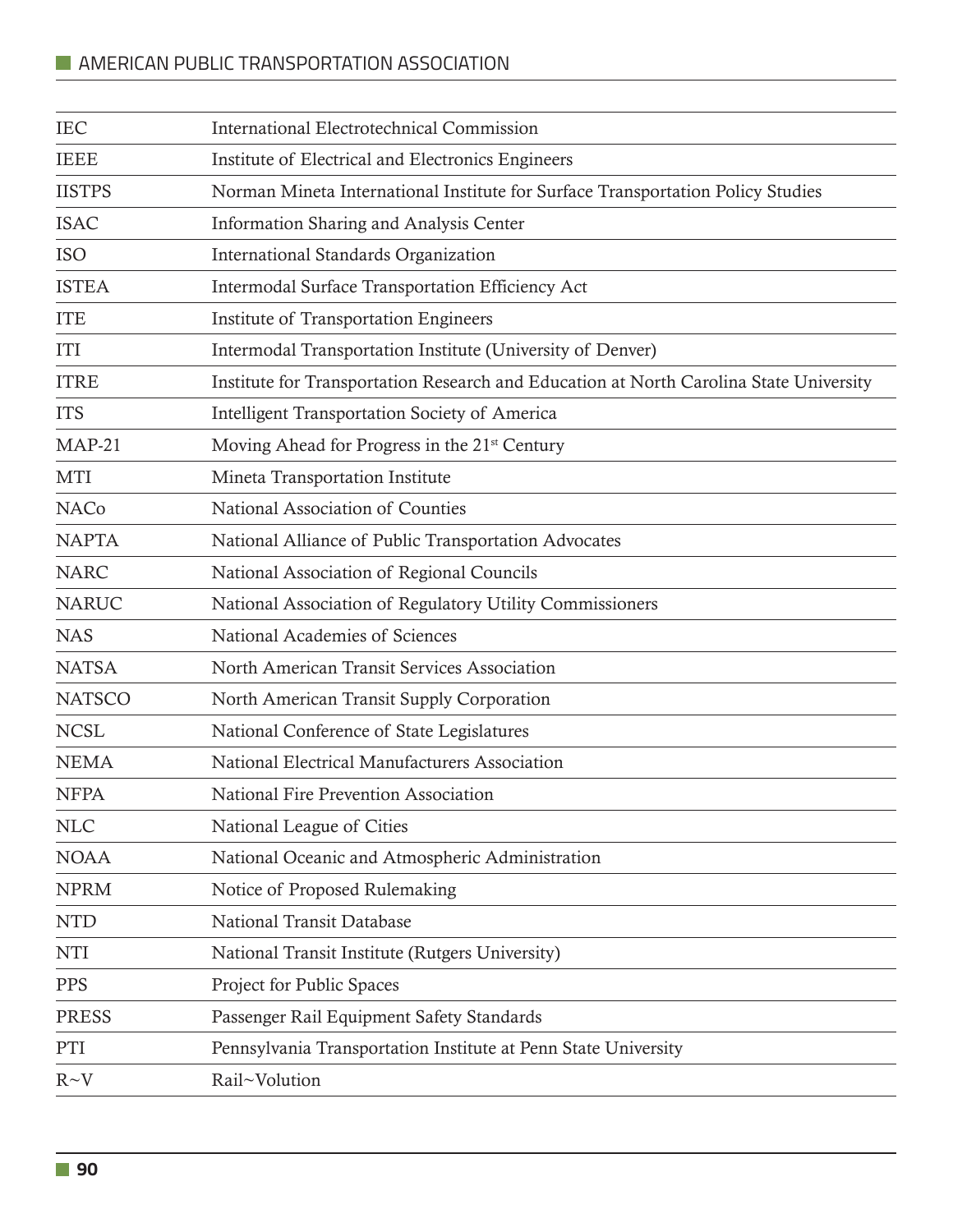| <b>SAE</b>   | Society of Automotive Engineers                               |
|--------------|---------------------------------------------------------------|
| <b>STPP</b>  | <b>Surface Transportation Policy Project</b>                  |
| <b>TCIP</b>  | <b>Transit Communication Interface Profile</b>                |
| <b>TCRP</b>  | Transit Cooperative Research Program (sponsored by FTA)       |
| <b>TDC</b>   | <b>Transit Development Corporation</b>                        |
| <b>TRB</b>   | <b>Transportation Research Board</b>                          |
| <b>TSA</b>   | Transportation Security Administration (Homeland Security)    |
| <b>TTCI</b>  | Transportation Technology Center Inc. (subsidiary of the AAR) |
| TWU          | <b>Transport Workers Union</b>                                |
| <b>UITP</b>  | International Association of Public Transport                 |
| U.S. DOT     | U. S. Department of Transportation                            |
| <b>WATIR</b> | Washington Area Transit Industry Representatives              |
| <b>WTS</b>   | <b>Women's Transportation Seminar</b>                         |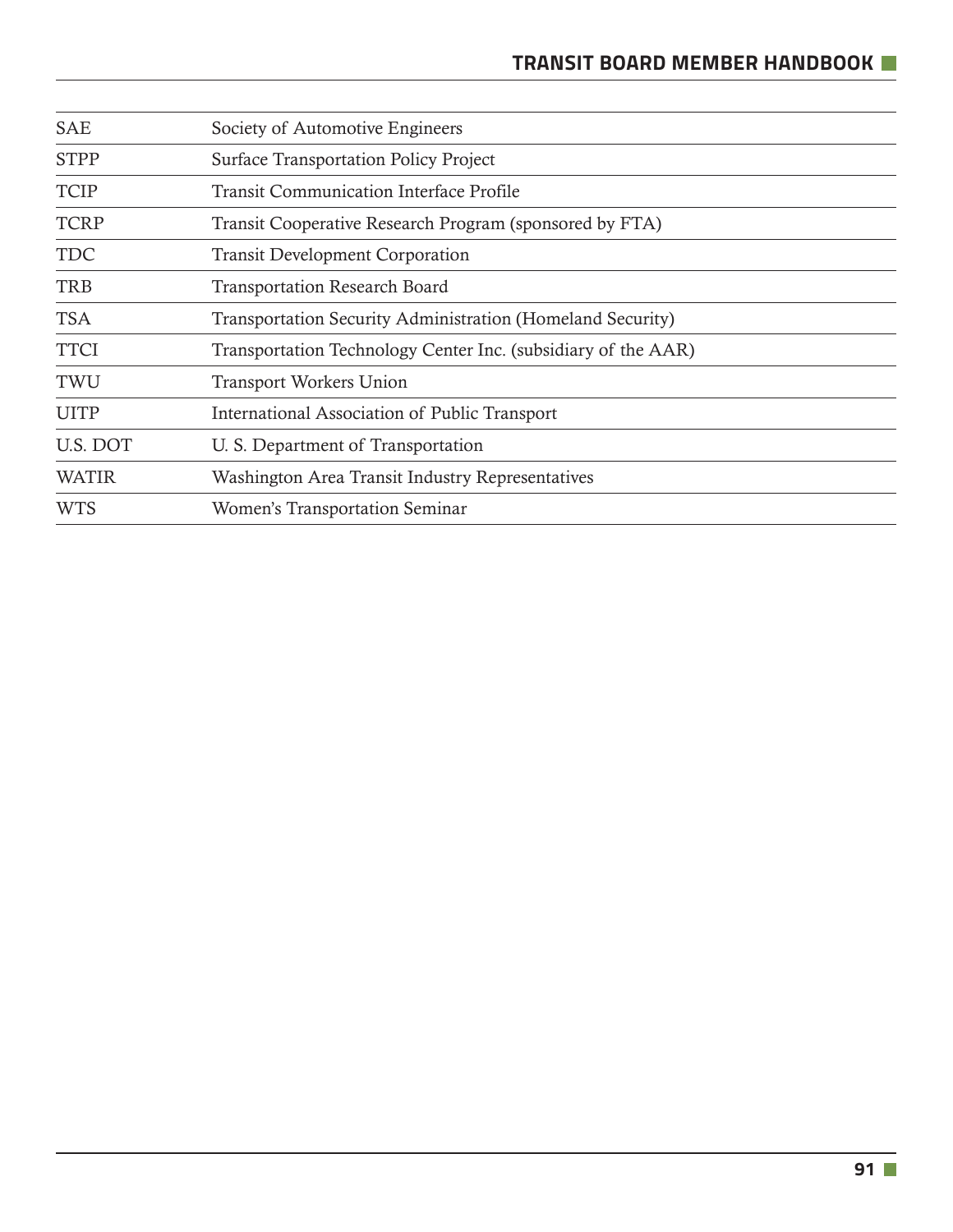## **Glossary**

Definitions are grouped by topic in these categories:

- **General Definitions**
- **Employee and Labor Definitions**
- **Energy Use and Vehicle Power Definitions**
- **Financial—Capital Expense Definitions**
- **•** Financial—Operating Expense Definitions
- **•** Financial—Passenger Fare Structure Definitions
- Financial—Revenue Definitions
- Infrastructure—Passenger Station Definitions
- **Infrastructure—Rights of Way and Maintenance Facility Definitions**
- Mode of Service Definitions
- Operating Data—Service Supplied Definitions
- **Passenger Data—Service Consumed Definitions**
- **Service Availability and Commute Mode Definitions**
- **Vehicle Characteristics Definitions**
- Vehicle Equipment Definitions

## **General Definitions**

Public Transportation (also called transit, public transit, or mass transit) is transportation by a conveyance that provides regular and continuing general or special transportation to the public, but not including school buses or charter or sightseeing services.

Transit Agency (also called transit system) is an entity (public or private) responsible for administering and managing transit activities and services. Transit agencies can directly operate transit service or contract out for all or part of the total transit service provided. When financial and oversight responsibility is with a public entity, it is a **public transit agency**. When more than one mode of service is operated, it is a multimodal transit agency.

### **Employee and Labor Definitions**

Capital Employee is a transit agency employee whose labor hour cost is reimbursed under a capital grant or is otherwise capitalized. Generally, only large transit agencies have such employees. Employees of contractors and suppliers of products are not included.

Employee is a person who works for a transit agency, including employees of providers of purchased transportation service.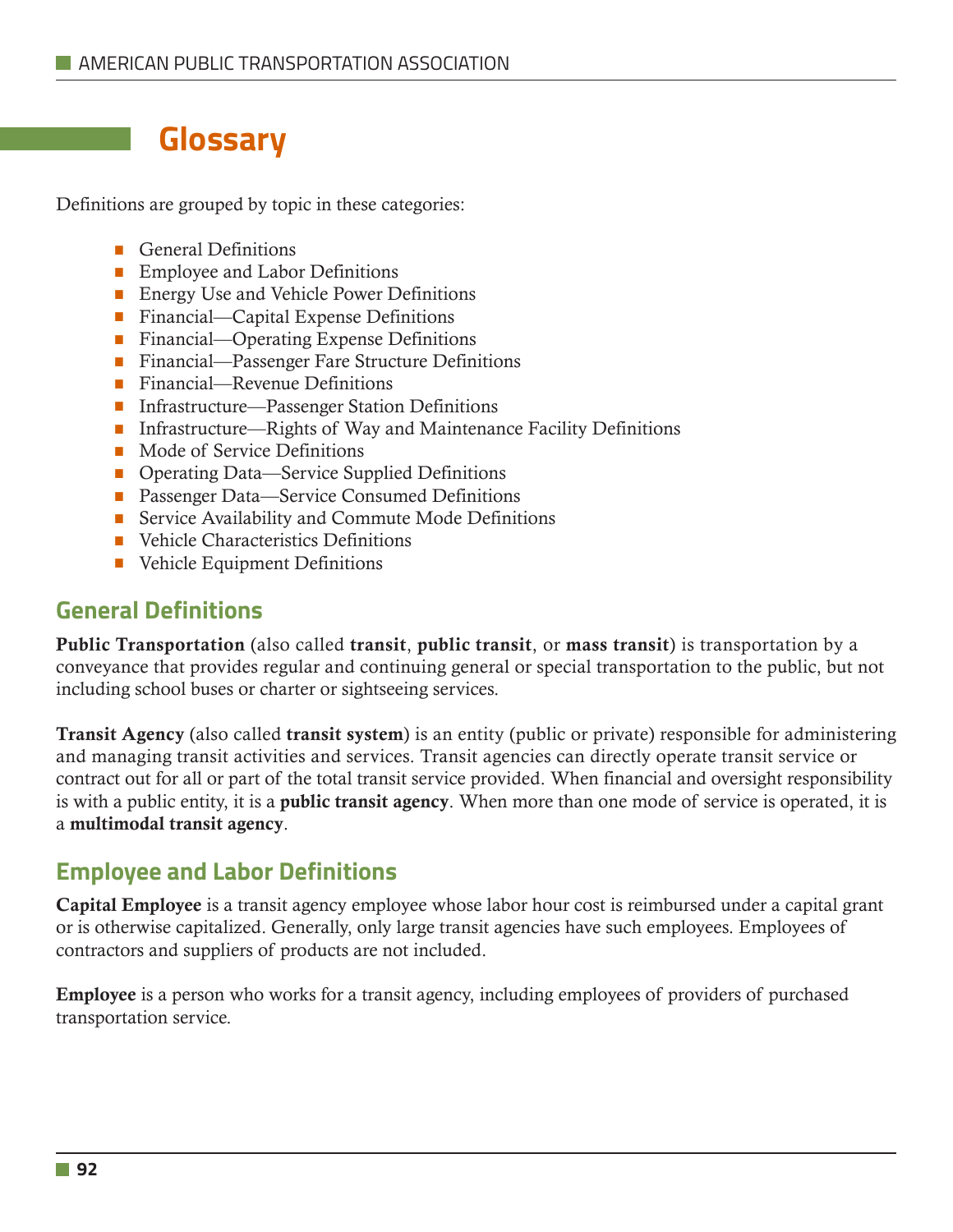Employee Compensation is the sum of the amount of pay employees receive in salaries and wages plus the cost to the transit agency of fringe benefits to employees and employment related tax payments. Only compensation for employees of the transit agency is included; compensation for employees of purchased transportation service providers is reported in purchased transportation expense.

Fringe Benefits are payments to employees for time not actually worked and the cost of other employee benefits to the transit agency. Payment for time not actually worked includes payments to the employee for vacations, sick leave, holidays, and other paid leave. Other benefits include transit agencies payments to other organizations for retirement plans, social security, workmen's compensation, health insurance, other insurance, and other payments to other organizations for benefits to employees. Only fringe benefit payments for employees of the transit agency are included; fringe benefit payments for employees of purchased transportation service are reported in purchased transportation expense

General Administration Employee is an operating employee who is an executive, professional, supervisory, or secretarial transit system person engaged in general management and administration activities: preliminary transit system development, customer services, promotion, market research, injuries and damages, safety, personnel administration, general legal services, general insurance, data processing, finance and accounting, purchasing and stores, general engineering, real estate management, office management and services, general management, and planning.

Non-Vehicle Maintenance Employee is an operating employee who is an executive, professional, supervisory, or secretarial transit system person engaged in non-vehicle maintenance, a person providing maintenance support to such persons for inspecting, cleaning, repairing and replacing all components of: vehicle movement control systems; fare collection and counting equipment; roadway and track; structures, tunnels, and subways; passenger stations; communication system; and garage, shop, operating station, general administration buildings, grounds and equipment. In addition, it includes support for the operation and maintenance of electric power facilities.

Number of Employees is the number of actual persons directly working for a transit agency, regardless of whether the person is full-time or part-time. Persons employed by agencies contracting to the transit system are not counted.

Operating Employee is an employee engaged in the operation of the transit system. Operating employees are classified into four categories describing the type work they do: general administration, non-vehicle maintenance, vehicle maintenance, and vehicle operations.

Salaries and Wages are payments to employees for time actually worked. Only salaries and wages for employees of the transit agency are included; salaries and wages for employees of purchased transportation service providers are reported in purchased transportation expense.

Total Compensation is the sum of salaries and wages and fringe benefits. Only compensation for employees of the transit agency is included; compensation for employees of purchased transportation service providers is reported in purchased transportation expense.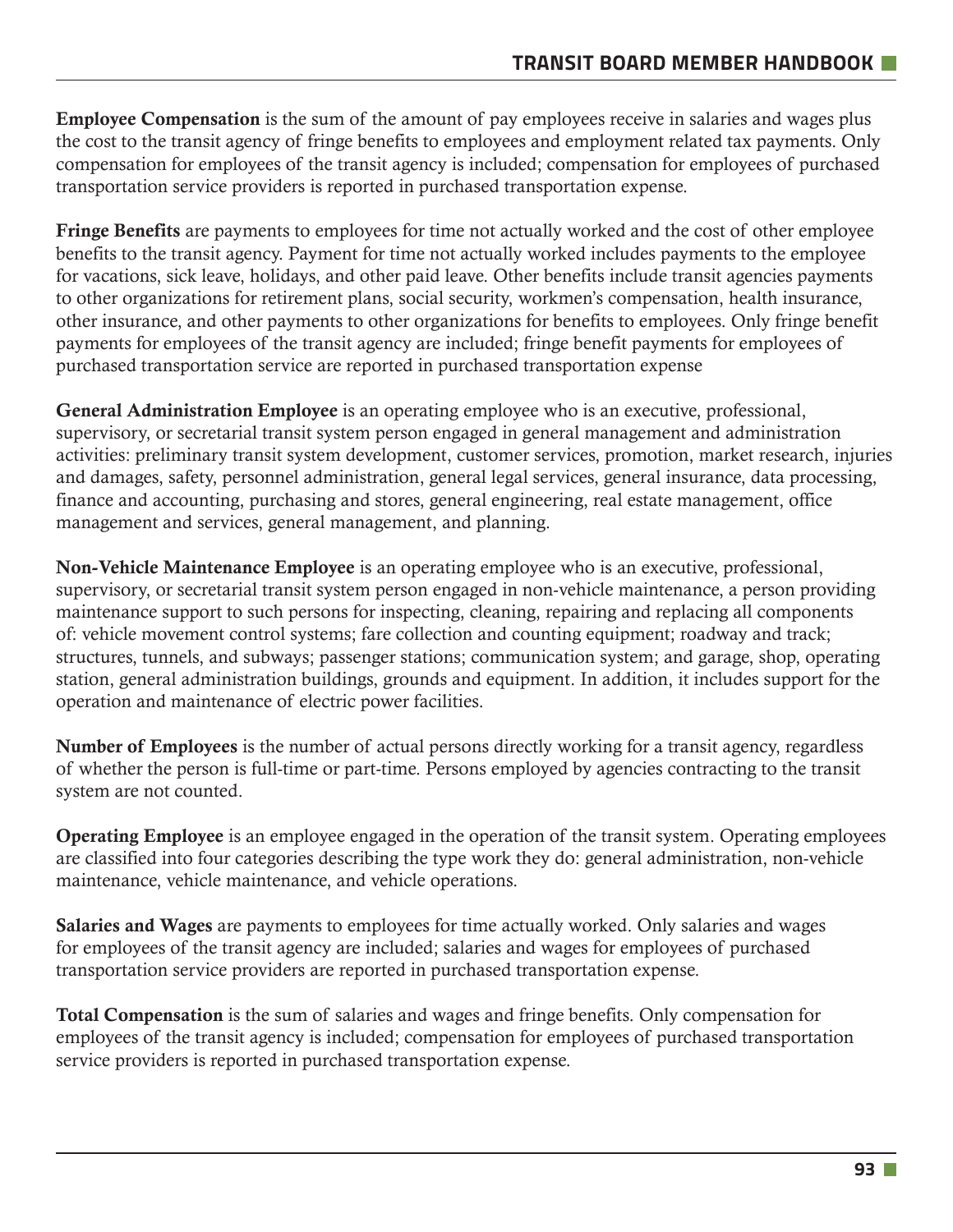Vehicle Maintenance Employee is an operating employee who is an executive, professional, secretarial, or supervisory transit system person engaged in vehicle maintenance, a person performing inspection and maintenance, vehicle maintenance of vehicles, servicing functions for revenue and service vehicles, and repairing damage to vehicles resulting from vandalism or accidents.

Vehicle Operations Employee is an operating employee who is an executive, professional, or supervisory transit system person engaged in vehicle operations, a person providing support in vehicle operations activities, a person engaged in ticketing and fare collection activities, or a person engaged in system security activities.

## **Energy Use and Vehicle Power Definitions**

Alternate Power is fuel or electricity generated from fuel that is substantially not petroleum.

Electric Power Consumption is the amount of electricity used to propel transit vehicles, also called propulsion power. Does not include electricity used for lighting, heating, or any use other than propulsion power.

Fossil Fuel is any fuel derived from petroleum or other organic sources including diesel fuel, compressed natural gas, gasoline, liquefied natural gas, liquid petroleum gas or propane, and kerosene.

Generated by Transit System [electric power] is propulsion power generated in facilities owned by the transit agency of a company of which the transit system is a subsidiary. These data were last reported in 1957. Prior to that time electric railways had been owned by power generation companies.

Purchased [electric power] power is propulsion power purchased from commercial power generation companies that are not affiliated with the electric railway. These data were last reported in 1957. Prior to that time electric railways had been owned by power generation companies.

## **Financial—Capital Expense Definitions**

Capital Expenses are expenses related to the purchase of equipment. Equipment means an article of non-expendable tangible personal property having a useful life of more than one year and an acquisition cost which equals the lesser of: the capitalization level established by the government unit for financial statement purposes or \$5,000. Capital expenses do not include all expenses which are eligible uses for federal capital funding assistance; some of those expenses are included with operating expenses in the National Transit Database accounting system used herein.

Facilities capital expenses include administration, central/overhaul maintenance facilities, light maintenance and storage facilities, and equipment of any of these items.

Other capital expenses include furniture, equipment that is not an integral part of buildings and structures, shelters, signs, and passenger amenities (such as benches) not in passenger stations.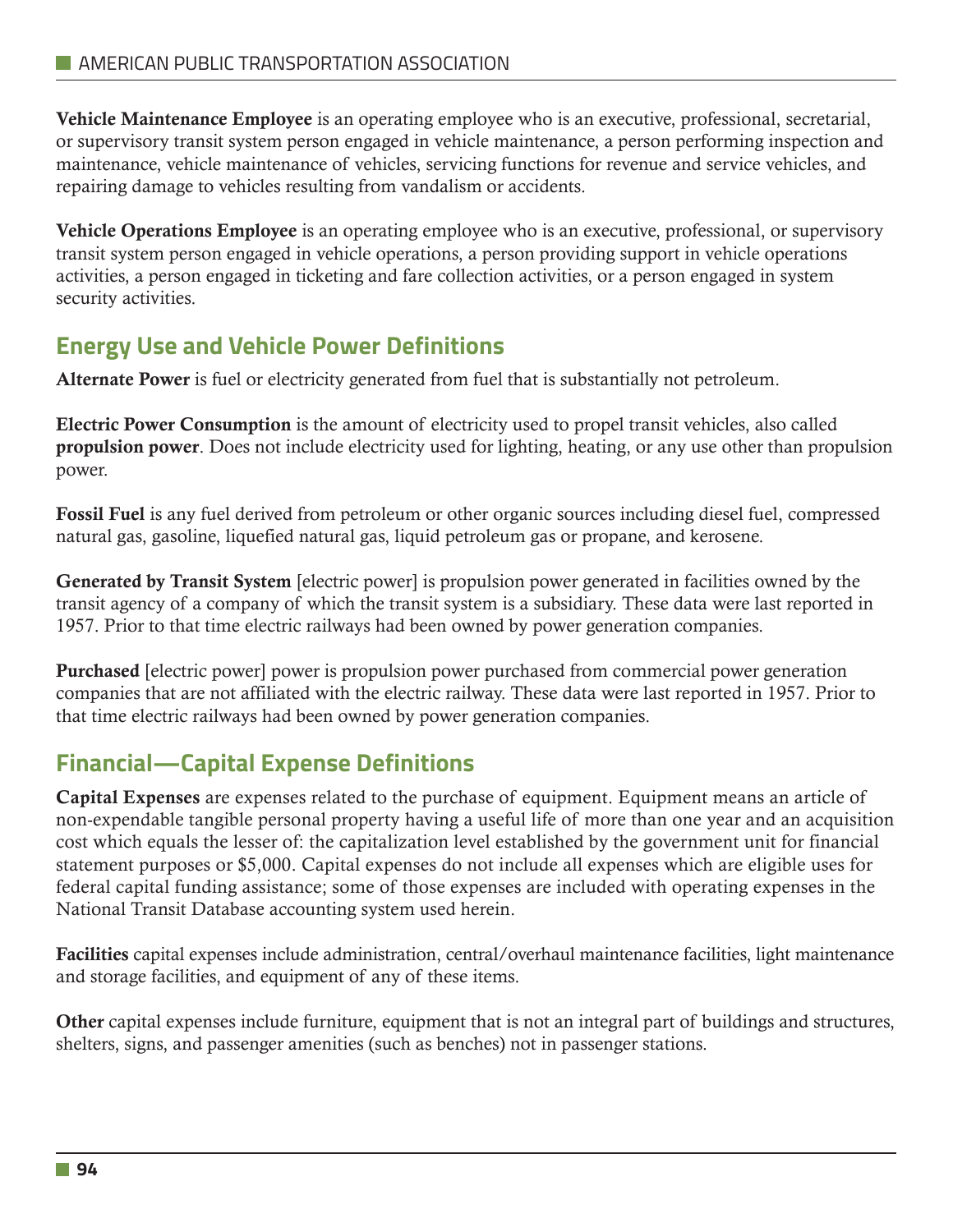Rolling Stock capital expense is expense for the revenue vehicles used in providing transit service for passengers. The term revenue vehicles includes the body and chassis and all fixtures and appliances inside or attached to the body or chassis, except fare collection equipment and revenue vehicle movement control equipment (radios). For rubber tired vehicles, it includes the cost of one set of tires and tubes to make the vehicle operational, if the tires and tubes are owned by the transit agency.

## **Financial—Operating Expense Definitions**

Operating Expenses are the expenses associated with the operation of the transit agency, and classified by function or activity and the goods and services purchased. It is the sum of either the functions or the object classes listed below.

An Operating Expense Function is an activity performed or cost center of a transit agency. The four basic functions are:

General Administration includes all activities associated with the general administration of the transit agency, including transit service development, injuries and damages, safety, personnel administration, legal services, insurance, data processing, finance and accounting, purchasing and stores, engineering, real estate management, office management and services, customer services, promotion, market research and planning.

Non-Vehicle Maintenance includes all activities associated with facility maintenance, including: maintenance of vehicle movement control systems; fare collection and counting equipment; structures, tunnels and subways; roadway and track; passenger stations, operating station buildings, grounds and equipment; communication systems; general administration buildings, grounds and equipment; and electric power facilities.

Vehicle Maintenance includes all activities associated with revenue and non-revenue (service) vehicle maintenance, including administration, inspection and maintenance, and servicing (cleaning, fueling, etc.) vehicles.

Vehicle Operations includes all activities associated with the subcategories of the vehicle operations function: transportation administration and support; revenue vehicle operation; ticketing and fare collection; and system security.

An **Operating Expense Object Class** is a grouping of expenses on the basis of goods and services purchased. Nine Object Classes are reported as follows:

Casualty and Liability Costs are the cost elements covering protection of the transit agency from loss through insurance programs, compensation of others for their losses due to acts for which the transit agency is liable, and recognition of the cost of a miscellaneous category of corporate losses.

Employee Compensation is the sum of "Salaries and Wages" and "Fringe Benefits."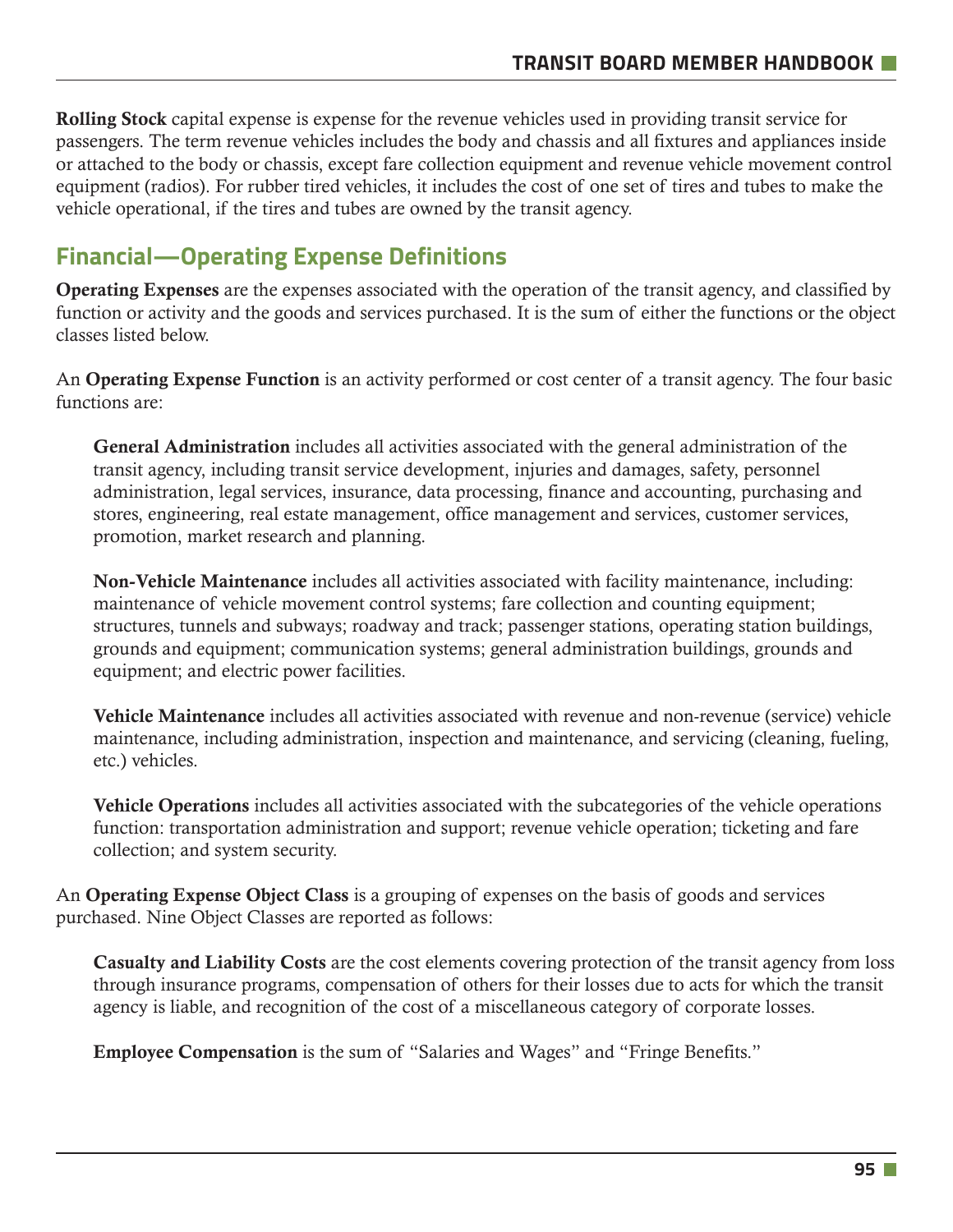Fringe Benefits are the payments or accruals to others (insurance companies, governments, etc.) on behalf of an employee and payments and accruals direct to an employee arising from something other than a piece of work.

Materials and Supplies are the tangible products obtained from outside suppliers or manufactured internally. These materials and supplies include tires, fuel and lubricants. Freight, purchase discounts, cash discounts, sales and excise taxes (except on fuel and lubricants) are included in the cost of the material or supply.

Other Operating Expenses is the sum of taxes, miscellaneous expenses, and expense transfers.

Purchased Transportation is transportation service provided to a public transit agency or governmental unit from a public or private transportation provider based on a written contract. Purchased transportation does not include franchising, licensing operation, management services, cooperative agreements or private conventional bus service.

Salaries and Wages are the pay and allowances due employees in exchange for the labor services they render in behalf of the transit agency. The allowances include payments direct to the employee arising from the performance of a piece of work. Also called "Labor."

Services include the labor and other work provided by outside organizations for fees and related expenses. Services include management service fees, advertising fees, professional and technical services, temporary help, contract maintenance services, custodial services and security services.

Utilities include the payments made to various utilities for utilization of their resources (e.g., electric, gas, water, telephone, etc.). Utilities include propulsion power purchased from an outside utility company and used for propelling electrically driven vehicles, and other utilities such as electrical power for purposes other than for electrically driven vehicles, water and sewer, gas, garbage collection, and telephone.

Total Operating Expense is the sum of all the object classes or functions.

## **Financial—Passenger Fare Structure Definitions**

Adult Base Cash Fare is the minimum cash fare paid by an adult for one transit ride; excludes transfer charges, zone or distance charges, express service charges, peak period surcharges, and reduced fares.

Magnetic Fare Cards are a single piece of paper, cardboard, or some other material with a magnetic strip good for a limited number of trips, unlimited rides during a fixed time period, or a monetary value that is altered by machine removal of some or all of the stored value as each trip is taken.

Passenger Fares are revenue earned from carrying passengers in regularly scheduled and demand response service. Passenger fares include: the base fare; zone premiums; express service premiums; extra cost transfers; and quantity purchase discounts applicable to the passenger's ride.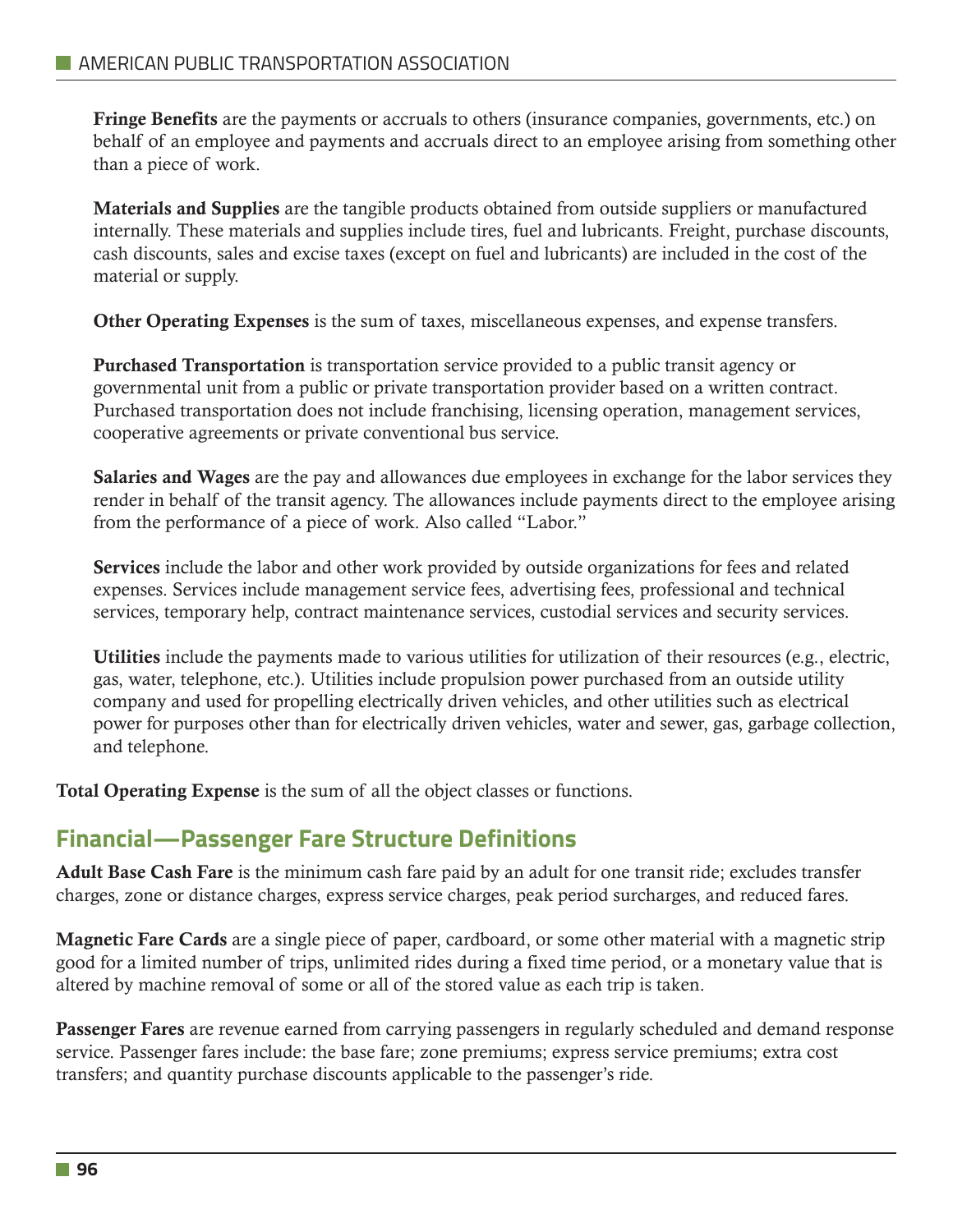Passenger Fares Received per Unlinked Passenger Trip is "Passenger Fares" divided by "Unlinked Passenger Trips."

Peak Period Surcharge is an extra fee required during peak periods (rush hours).

Smart Fare Cards are a single piece of paper, cardboard, plastic, or some other material with a small computer chip good for one or more trips that is usually not surrendered but altered by machine removal of some or all of the stored value as each trip is taken.

Transfer Surcharge is an extra fee charged for a transfer to use when boarding another transit vehicle to continue a trip.

Zone or Distance Surcharge is an extra fee charged for crossing a predetermined boundary.

## **Financial—Revenue Definitions**

Directly Generated Funds are any funds generated by or donated directly to the transit agency, including passenger fare revenues, advertising revenues, concessions, donations, bond proceeds, parking revenues, toll revenues from other sectors of agency operations such as bridges and roads, and taxes imposed by the transit agency as enabled by a state or local government. Some directly generated funds are funds earned by the transit agency such as fare revenues, concessions, and advertising, while other directly generated funds are financial assistance such as taxes imposed by the transit agency. Directly generated funds are listed in two categories in operating funding sources:

- (1) Agency funds, other are directly generated funds that do not come from taxes.
- (2) Government funds, directly generated are directly generated funds that come from taxes.

Federal Assistance is financial assistance from funds that are from the federal government at their original source that are used to assist in paying the operating or capital costs of providing transit service.

Local Assistance is financial assistance from local governments (below the state level) to help cover the operating and capital costs of providing transit service. Some local funds are collected in local or regional areas by the state government acting as the collection agency but are considered local assistance because the decision to collect funds is made locally.

Passenger Fare Revenue is revenue earned from carrying passengers on regularly scheduled and demand response service. Passenger fares include: the base fare; zone premiums; express service premiums; extra cost transfers; and quantity purchase discounts applicable to the passenger's ride. Passenger Fare Revenue is listed only for operating revenue sources.

State Assistance is financial assistance obtained from a state government(s) to assist with paying the operating and capital costs of providing transit services.

Total Government Funds is the sum of federal assistance, state assistance, local assistance, and that portion of directly generated funds that accrue from tax collections, toll transfers from other sectors of operations, and bond proceeds.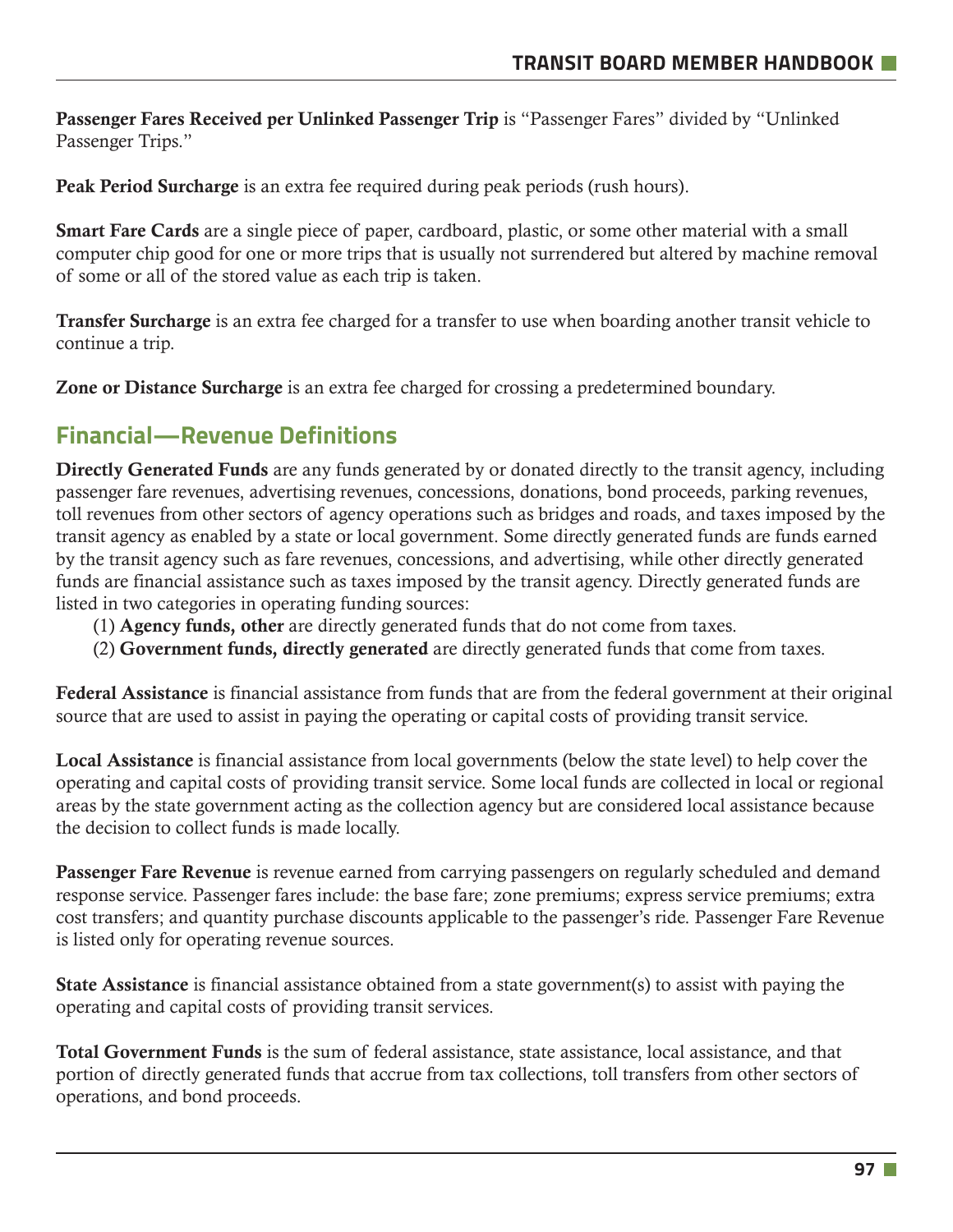## **Infrastructure—Passenger Station Definitions**

ADA Accessible Stations are public transportation passenger facilities in compliance with the Americans with Disabilities Act, which essentially means wheelchairs have an unobstructed path from the station entrance to all platforms via elevators or ramps, that equipment and amenities such as vending machines and telephones are accessible, and that the vision and hearing-impaired are accommodated with audio and visible signals or announcements and Braille alternatives.

All-day Auto Parking Space are spaces in parking facilities or on nearby streets reserved or intended for transit passenger automobiles and other personal vehicles that are available for a full normal work day, -normally 10 hours or more.

Automated Vehicle Status Displays are electronic video display equipment that automatically provides information on the status of vehicles on routes serving that station.

Bicycle Spaces are small spaces in parking facilities or on nearby streets or sidewalks reserved or intended for transit passenger bicycles. The total is the sum of the number of slots in bicycle racks (not the number of racks) and the capacity of all bicycle lockers (one bicycle per locker is assumed unless capacity was reported as two bicycles).

Concessions are officially authorized sales units such as newsstands or newspaper boxes, food stands or food vending machines, convenience stores, dry cleaners, ATM machines, or musicians performing with a permit. Concessions do not include such services in nearby locations such as those on the ground floor of an adjacent office building that are off the station property and not officially authorized.

Informational Video Displays are electronic video display equipment that provide information other than vehicle status, such as advertising, news, or public service messages. It may also provide vehicle status information.

Motorcycle Spaces are small spaces about 3 feet wide and 6 feet long in parking facilities or on nearby streets reserved or intended for transit passenger motorcycles, mopeds, and motor scooters.

Part-day Auto Parking Spaces are spaces in parking facilities or on nearby streets reserved or intended for transit passenger automobiles and other personal vehicles that are available for less than a normal work day, such as 9 a.m. to 3 p.m. mid-day parking or 30-minute kiss-and-ride parking.

Passenger Stations are passenger boarding/alighting facilities with a platform, but do not include on-street or curb stops. For bus and trolleybus, they include transit centers, stations on transit malls, and stations on busways.

Public Address Systems are equipment used to make announcements to passengers--either from a station attendant or from a central control facility.

Restrooms are restroom facilities officially designated for passenger use. Restrooms do not include stations with private restrooms available only to transit staff.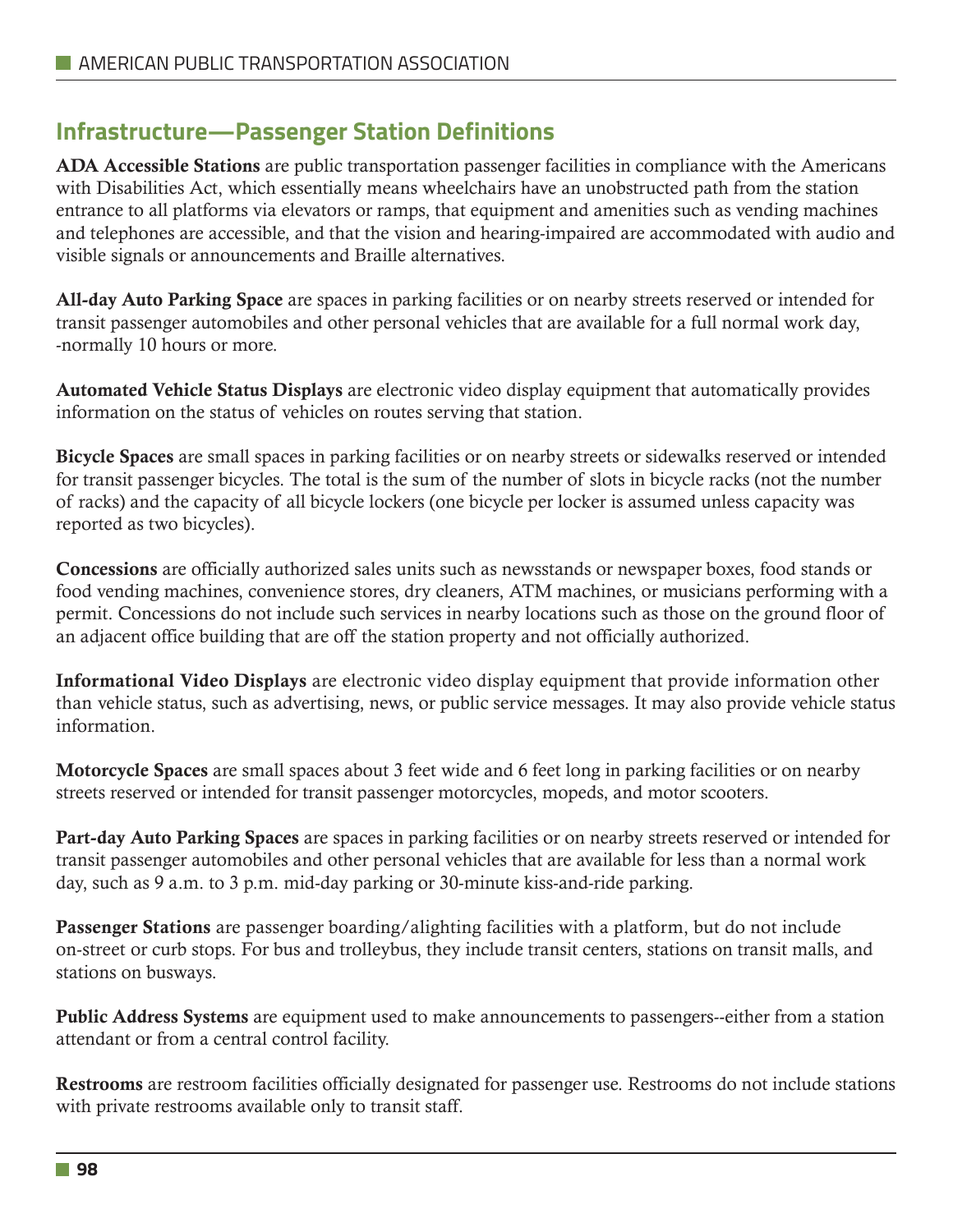Security Cameras are cameras which monitor the station, bus transfer area, and/or parking facility to provide information to station and security personnel.

## **Infrastructure—Rights-Of-Way And Maintenance Facility Definitions**

Directional Route Miles is the mileage of the route public transit vehicles traverse in revenue service measured in each direction. One mile of track(s) or lanes with service in two directions would be two directional route miles regardless of the number of tracks or lanes of roadway. Yard and service tracks or roadways are not counted.

Directional Route Miles of Lane, Controlled Right-of-Way are directional route miles on lanes restricted for at least a portion of the day for use by transit vehicles and other high occupancy vehicles.

Directional Route Miles of Lane, Exclusive Right-of-Way are directional route miles on lanes reserved at all times for transit use and/or other high occupancy vehicles.

Directional Route Miles of Lanes, Mixed Traffic are directional route miles of lanes used for transit operations that are mixed with pedestrian and vehicle traffic.

General Purpose Maintenance Facilities are facilities used for inspecting, servicing and performing light maintenance work upon revenue vehicles such as brake adjustments, engine degreasing, tire work, minor body repairs, and painting.

Heavy Maintenance Facilities are facilities used for performing heavy maintenance work on revenue vehicles such as unit rebuilds, engine overhauls, significant body repairs, and other major repairs.

Lane Miles, Controlled Right-of-Way are miles of lanes restricted for at least a portion of the day for use by transit vehicles and other high occupancy vehicles.

Lane Miles, Exclusive Right-of-Way are miles of lanes reserved at all times for transit use and/or other high occupancy vehicles.

Maintenance Facilities are areas where buildings maintenance activities are conducted including garages; shops such as body shops, paint shops, machine shops, and operations centers.

Miles of Lane is a measure of the amount of roadway traversed by fixed-route bus transit systems where each lane is counted separately regardless of the number of lanes on a roadway. The term is also used for the waterway distance traversed by ferryboats.

Miles of Track is a measure of the amount of track operated by rail transit systems where each track is counted separately regardless of the number of tracks on a right-of-way.

## **Mode of Service Definitions**

Mode is a system for carrying transit passengers described by specific right-of-way, technology, and operational features.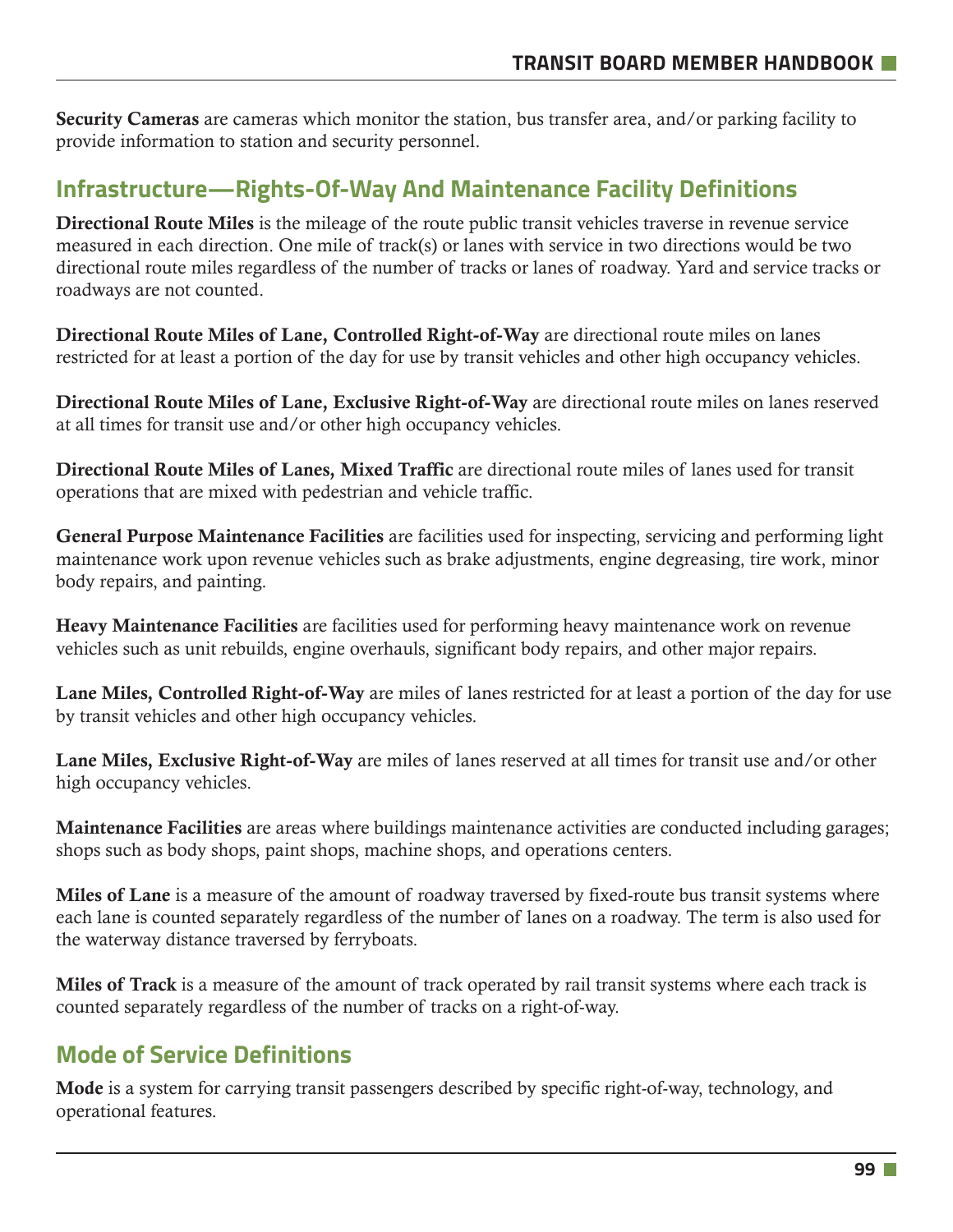Aerial Tramway is a mode of fixed-guideway transit service where a passenger car is suspended from an overhead cable or cables and is pulled between (normally two) stations by another cable.

Automated Guideway Transit (also called personal rapid transit, group rapid transit, or people mover) is a mode of fixed-guideway transit service where single vehicles or short trains, electrically powered with rail, beam, or concrete guideways, provide distributor or shuttle service without an on-board operator.

Bus is a mode of roadway transit service (also called motor bus) characterized by roadway vehicles powered by diesel, gasoline, battery or alternative fuel engines contained within the vehicle. Vehicles operate on streets and roadways in fixed-route or other regular service. Types of bus service include local service, where vehicles may stop every block or two along a route several miles long. When limited to a small geographic area or to short-distance trips, local service is often called circulator, feeder, neighborhood, trolley, or shuttle service. Other types of bus service are express service, limited-stop service, commuter bus, and bus rapid transit (BRT).

Bus Rapid Transit (BRT) is a type of bus transit service characterized by vehicles operating on separate rights-of-way with high-frequency service, low-floor vehicles, stations, traffic signal priority or pre-emption, and other operating improvements which increase their speed and passenger capacity. Portions of the service may be non-fixed-guideway. To be reported in the National Transit Database high-frequency service must operate at least 14 hours per day with 10 minute peak period and 15 minute base period headways. Only agencies identifying their service as BRT are included in BRT data in this report.

Cable Car is a mode of fixed-guideway rail transit service where passenger cars or short trains are pulled by a cable buried in the ground between the guide rails. The cable is continuously moving and the cable car stops by being disengaged by the vehicle operator from the cable.

Commuter Bus is a type of bus transit service that provides high-speed longer distance service to commuters for their daily journey-to-work, typically using over-the-road type buses and operating during peak periods with multi-trip ticketing. Commuter Bus service reported in the National Transit Database must operate at least five miles with closed doors for at least one section of its route.

Commuter Rail is a mode of fixed-guideway transit service (also called metropolitan rail, regional rail, or suburban rail) characterized by an electric or diesel propelled railway for urban passenger train service consisting of local short distance travel operating between a central city and adjacent suburbs. Service must be operated on a regular basis by or under contract with a transit operator for the purpose of transporting passengers within urbanized areas, or between urbanized areas and outlying areas. Such rail service, using either locomotive hauled or self propelled railroad passenger cars, is generally characterized by multi-trip tickets, specific station to station fares, railroad employment practices and usually only one or two stations in the central business district. Intercity rail service is excluded, except for that portion of such service that is operated by or under contract with a public transit agency for predominantly commuter services. Most service is provided on routes of current or former freight railroads.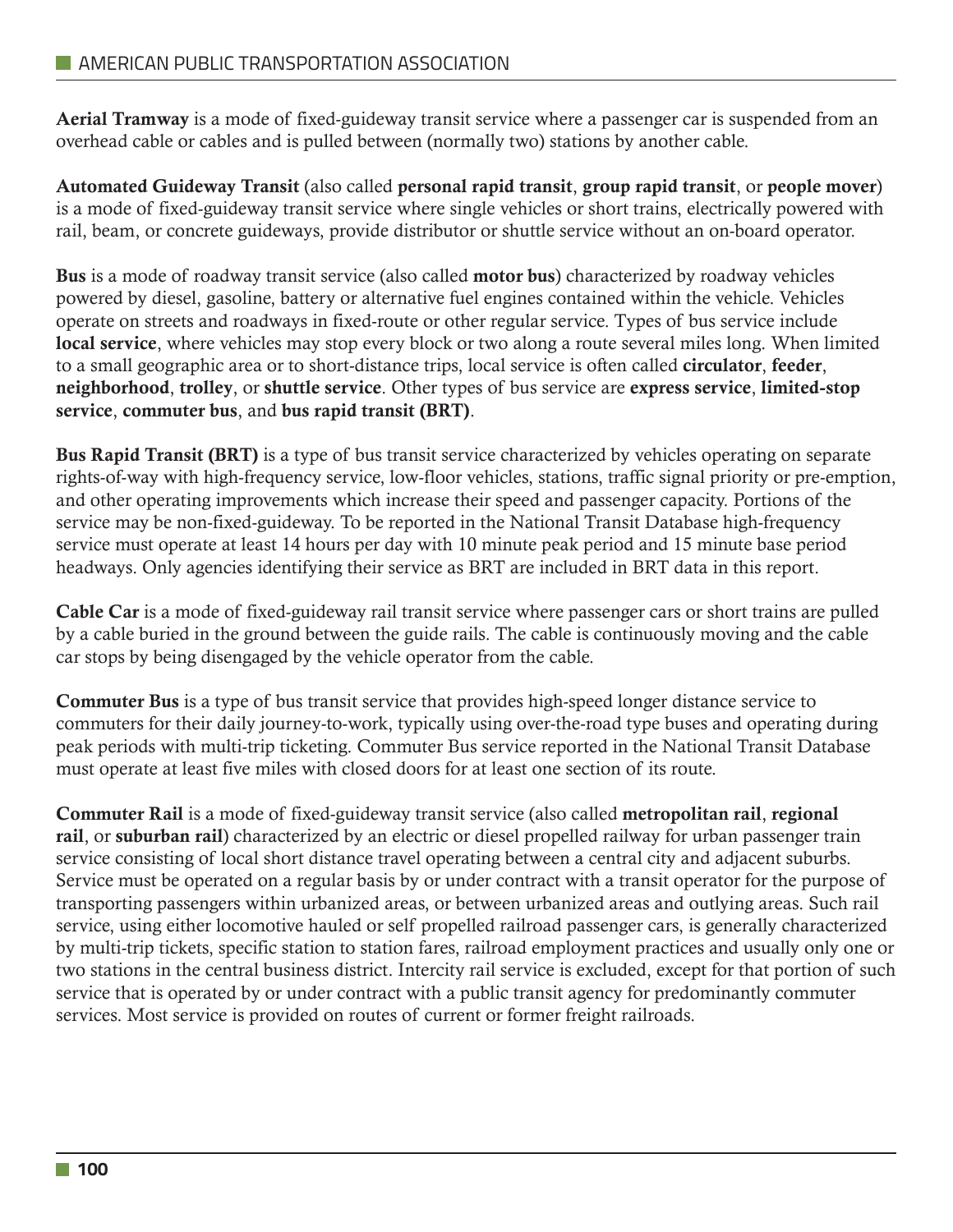Demand Response is a mode of roadway transit service (also called paratransit or dial-a-ride) characterized by the use of comprised of passenger automobiles, vans or small buses operating in response to calls from passengers or their agents to the transit operator, who then dispatches a vehicle to pick up the passengers and transport them to their destinations. The vehicles do not operate over a fixed route or on a fixed schedule except, perhaps, on a temporary basis to satisfy a special need; and typically, the vehicle may be dispatched to pick up several passengers at different pick-up points before taking them to their respective destinations and may even be interrupted en route to these destinations to pick up other passengers. The following types of operations fall under the above definitions provided they are not on a scheduled fixed-route basis: many origins-many destinations, many origins-one destination, one originmany destinations, and one origin-one destination.

Ferryboat is a mode of fixed-guideway transit service provided by vessels operating over a fixed water route between terminals. To be counted as transit service on these tables the ferry must operate in or near an urban area with frequent trips that allow commuting between parts of the area on a typical work day schedule. Portions of intercity ferryboat service are included in the National Transit Database if they are operated by or under contract to a public agency with predominately commuter service where at least 50 percent of passenger trips are taken by persons going both directions on a single day.

Fixed-Guideway is a grouping of transit services that have physical fixed-guideway such a rails, concrete channels, or overhead cables or operates on a fixed-route waterway such as ferryboats. Fixed-Guideway modes reported on the fixed-guideway tables of this report include aerial tramway, automated guideway transit, cable car, commuter rail, ferryboat, heavy rail, hybrid rail, inclined plane, light rail, monorail, and streetcar. Trolleybus and bus on exclusive or controlled-access rights-of-way are considered fixedguideway in the National Transit Database for data that are used in some formulas which distribute federal financial assistance.

Fixed-route Bus is a type of bus transit service that includes typical bus service operated on a fixed or partially-fixed route. Fixed-route bus service includes all bus service other than bus rapid transit or commuter bus service. It includes all types of bus service designated as local bus, circulator, feeder, neighborhood, trolley, shuttle, express, or limited-stop service.

Heavy Rail is a mode of fixed-guideway transit service (also called metro, subway, rapid transit, or rapid rail) operating on an electric railway with the capacity for a heavy volume of traffic. It is characterized by high speed and rapid acceleration passenger rail cars operating singly or in multi-car trains on fixed rails; separate rights-of-way from which all other vehicular and foot traffic are excluded; sophisticated signaling, and high platform loading.

Hybrid Rail is a mode of fixed-guideway transit service which operates on railroad tracks that are part of the national railroad system, but does not have all commuter railroad operating characteristics. Vehicles are typically light rail type or diesel multiple units which do not meet Federal Railroad Administration standards and must therefore operate with temporal separation from freight railroad traffic.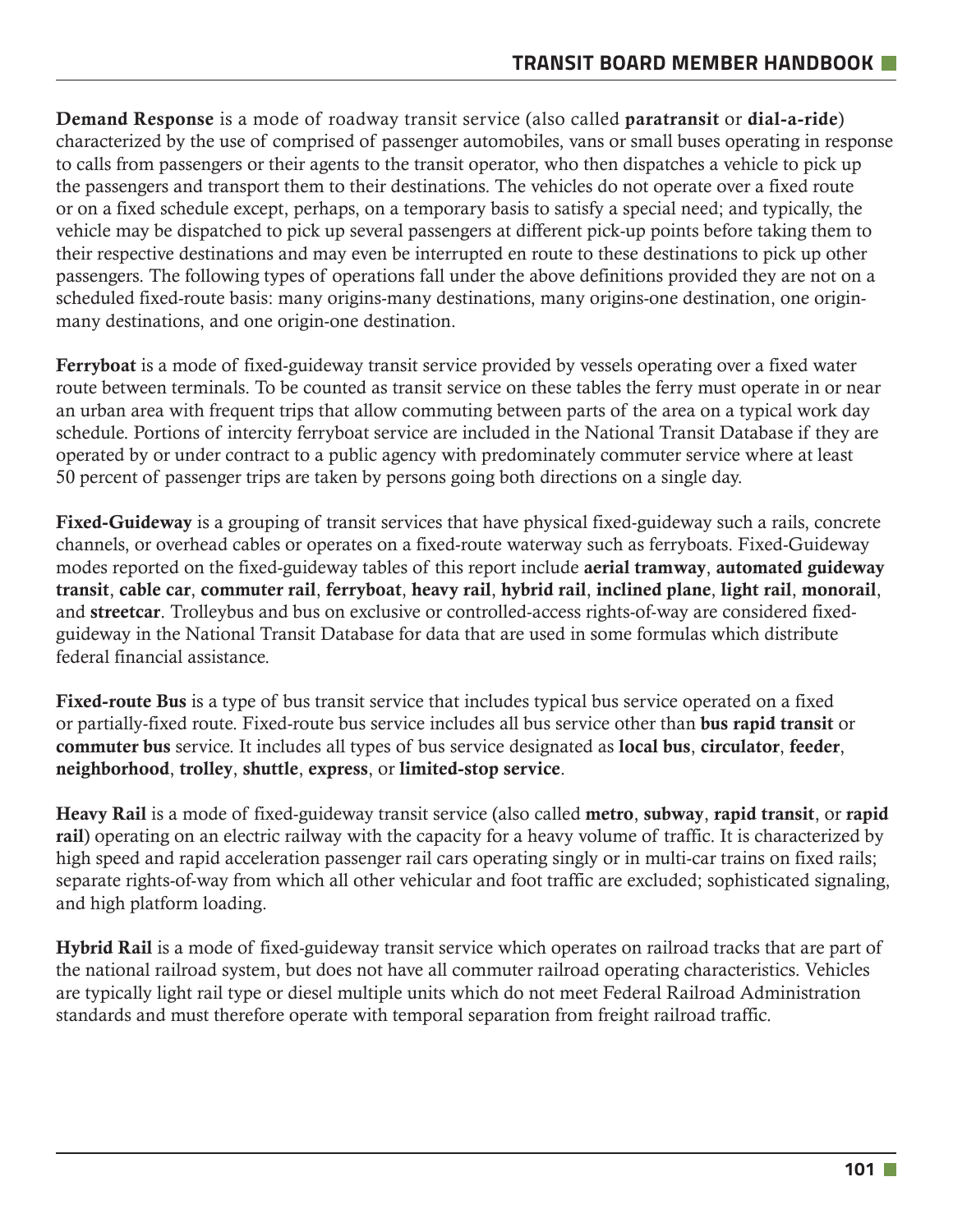Inclined Plane is a mode of fixed-guideway transit service which is a railway operating over exclusive right-of-way on steep grades (slopes) with powerless vehicles propelled by moving cables attached to the vehicles and powered by engines or motors at a central location not on board the vehicle. The special tramway type of vehicles has passenger seats that remain horizontal while the undercarriage (truck) is angled parallel to the slope.

Light Rail is a mode of fixed-guideway transit service (also called streetcar, tramway, or trolley) operating lightweight passenger railcars singly (or in short, usually two-car or three-car, trains) on fixed rails in right-of-way that is not separated from other traffic for part or much of the way. Light Rail vehicles are typically driven electrically with power being drawn from an overhead electric line via a trolley or a pantograph; driven by an operator on board the vehicle; and may have either high platform loading or low level boarding using steps.

Monorail is a mode of fixed-guideway transit service which is an electric railway of guided transit vehicles operating singly or in multi-car trains. The vehicles are suspended from or straddle a guideway formed by a single beam, rail, or tube.

Publico is a mode of roadway transit service with passenger vans or small buses operated on fixed routes but no fixed schedules. They are a privately owned and operated vehicles which regulated through a public service commission, state or local government. Only Publicos operated in San Juan, Puerto Rico, are included in the National Transit Database.

Roadway Modes is a grouping of transit modes which operate on public streets and highways. Roadway modes include bus rapid transit, commuter bus, demand response, fixed-route bus, publico, trolleybus, and vanpool. Trolleybus and bus service on exclusive or limited-access roadways is considered fixedguideway for purposes of federal funding formula distributions.

Streetcar is a type of light rail transit service that operates primarily in city streets rather than exclusive rights-of-way and normally provides more distributor service rather than longer-distance service when compared to regular light rail service. Beginning in 2011, Streetcar data are differentiated from other light rail service.

Trolleybus is a mode of roadway transit service (also called trolley coach) using vehicles propelled by a motor drawing current from overhead wires via a connecting pole (called a trolley pole) from a central power source not on board the vehicle. Trolleybus is included in fixed-guideway service in NTD data used for the distribution of some federal funding formula programs.

Vanpool (Transit Agency Brokered Service Only) is a mode of roadway transit service with ridesharing by prearrangement using vans or small buses providing round trip transportation between the participant's homes or prearranged boarding points and a common and regular destination. Data included in this report are the sum of vanpool data reported in the National Transit Database and do not include any data for vanpools not listed in the National Transit Database. Vanpool service reported in the NTD must be operated by a public entity, or a public entity must own, purchase, or lease the vehicle(s). Vanpool included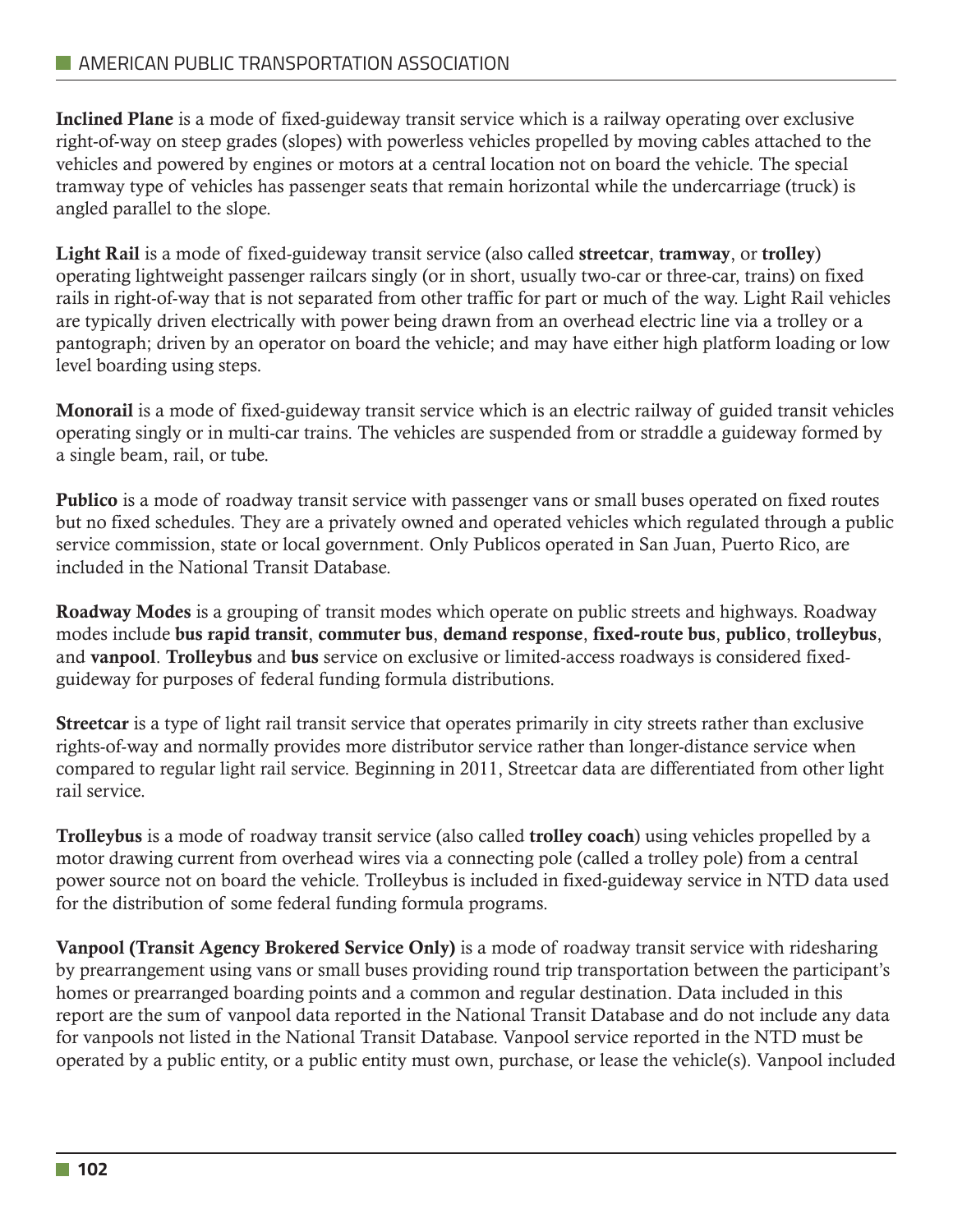in the NTD must also be in compliance with mass transit rules including Americans with Disabilities Act (ADA) provisions, be open to the public and that availability must be made known, and use vehicles with a minimum capacity of seven persons.

Other Fixed-Guideway Modes of transit service not listed separately on modal tables include ferryboat, aerial tramway, automated guideway transit (also called personal rapid transit, group rapid transit, or people mover), cable car, inclined plane, and monorail. Not all of these modes of service are included in Other Fixed-Guideway Modes on each table; note clarifications in footnotes for modes that are included. Some older Other Fixed-Guideway Modes data may include undifferentiated roadway data.

## **Operating Data—Service Supplied Definitions**

Average Vehicle Speed is the average speed in miles per hour for a vehicle while in revenue service; calculated by dividing vehicle revenue miles by vehicle revenue hours.

Revenue Service is the operation of a transit vehicle during the period in which passengers can board and ride on the vehicle. Revenue service includes the carriage of passengers who do not pay a cash fare for a specific trip as well as those who do pay a cash fare; the meaning of the phrase does not relate specifically to the collection of revenue.

Revenue Vehicle is a transit vehicle which carries passengers.

Vehicle Revenue Hours are the hours traveled when the vehicle is in revenue service (e.g., the time when a vehicle is available to the general public and there is an expectation of carrying passengers). Vehicles operated in fare-free service are considered in revenue service. Revenue service excludes school bus service and charter service. For conventionally scheduled services, vehicle revenue hours include running time and layover/recovery time.

Vehicle Revenue Miles are the miles traveled when the vehicle is in revenue service (e.g., the time when a vehicle is available to the general public and there is an expectation of carrying passengers). Vehicles operated in fare-free service are considered in revenue service. Revenue service excludes school bus service and charter service. For conventionally scheduled services, vehicle revenue miles are comprised of running miles available to passengers only, "deadhead" miles are not included.

Vehicle Total Hours are the hours a vehicle travels from the time it pulls out from its garage to go into revenue service to the time it pulls in from revenue service, including "deadhead" miles without passengers to the starting points of routes or returning to the garage. It is often called platform time. For conventional scheduled services, it includes both revenue time and deadhead time.

Vehicle Total Miles are all the miles a vehicle travels from the time it pulls out from its garage to go into revenue service to the time it pulls in from revenue service, including "deadhead" miles without passengers to the starting points of routes or returning to the garage. It is often called platform miles. For conventional scheduled services, it includes both revenue miles and deadhead miles.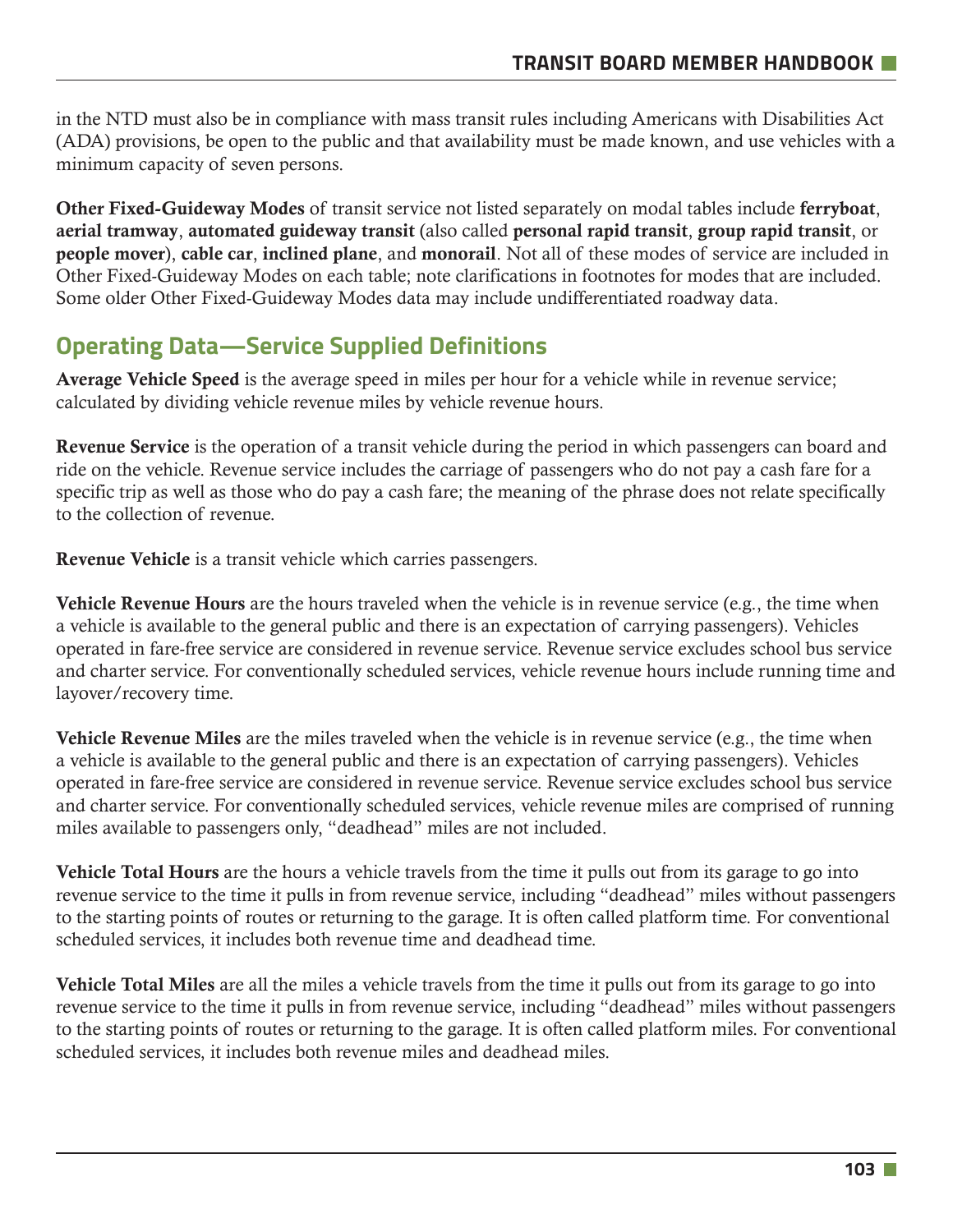## **Passenger Data—Service Consumed Definitions**

Average Passenger Load is the average number of passengers aboard a vehicle for its entire time in revenue service including late night and off-peak hour service as well as peak rush hour service; calculated by dividing passenger miles by vehicle revenue miles.

Average Trip Length is the average distance ridden for an unlinked passenger trip; calculated by dividing passenger miles by unlinked passenger trips.

Boardings per Mile is the average number of persons who board a vehicle while the vehicle is in revenue service; calculated by dividing unlinked passenger trips by vehicle revenue miles.

Passenger Miles is the cumulative sum of the distances ridden by all passengers.

Unlinked Passenger Trips is the number of times passengers board public transportation vehicles. Passengers are counted each time they board vehicles no matter how many vehicles they use to travel from their origin to their destination and regardless of whether they pay a fare, use a pass or transfer, ride for free, or pay in some other way. Also called boardings.

## **Service Availability and Commute Mode Definitions**

Commuters are persons travelling to work.

Household is a U.S. Census term for the group of all people who occupy a particular housing unit as their usual residence, or who live there at the time of the Census interview and have no usual residence elsewhere. The usual residence is the place where the person lives and sleeps most of the time.

Means of Transportation to Work is the usual travel mode in the previous week for a commuter answering the Census survey. Only a single mode can be reported even if the respondent uses multiple modes. The respondent is directed to select the mode used for the longest distance. No selection instruction is provided for respondents who use different modes on different days.

Railroad is a U.S. Census transit mode name that is the same as "Commuter Rail" as used by APTA and the FTA.

Streetcar or Trolley Car is a U.S. Census Transit mode name that is the same mode as "Light Rail" as used by APTA and the FTA.

Subway or Elevated is a U.S. Census transit mode name that is the same mode as "Heavy Rail" as used by APTA and the FTA.

## **Vehicle Characteristics Definitions**

Accessible Vehicles are transit passenger vehicles that are accessible to, are usable by, and provide allocated space and/or priority seating for individuals who use wheelchairs.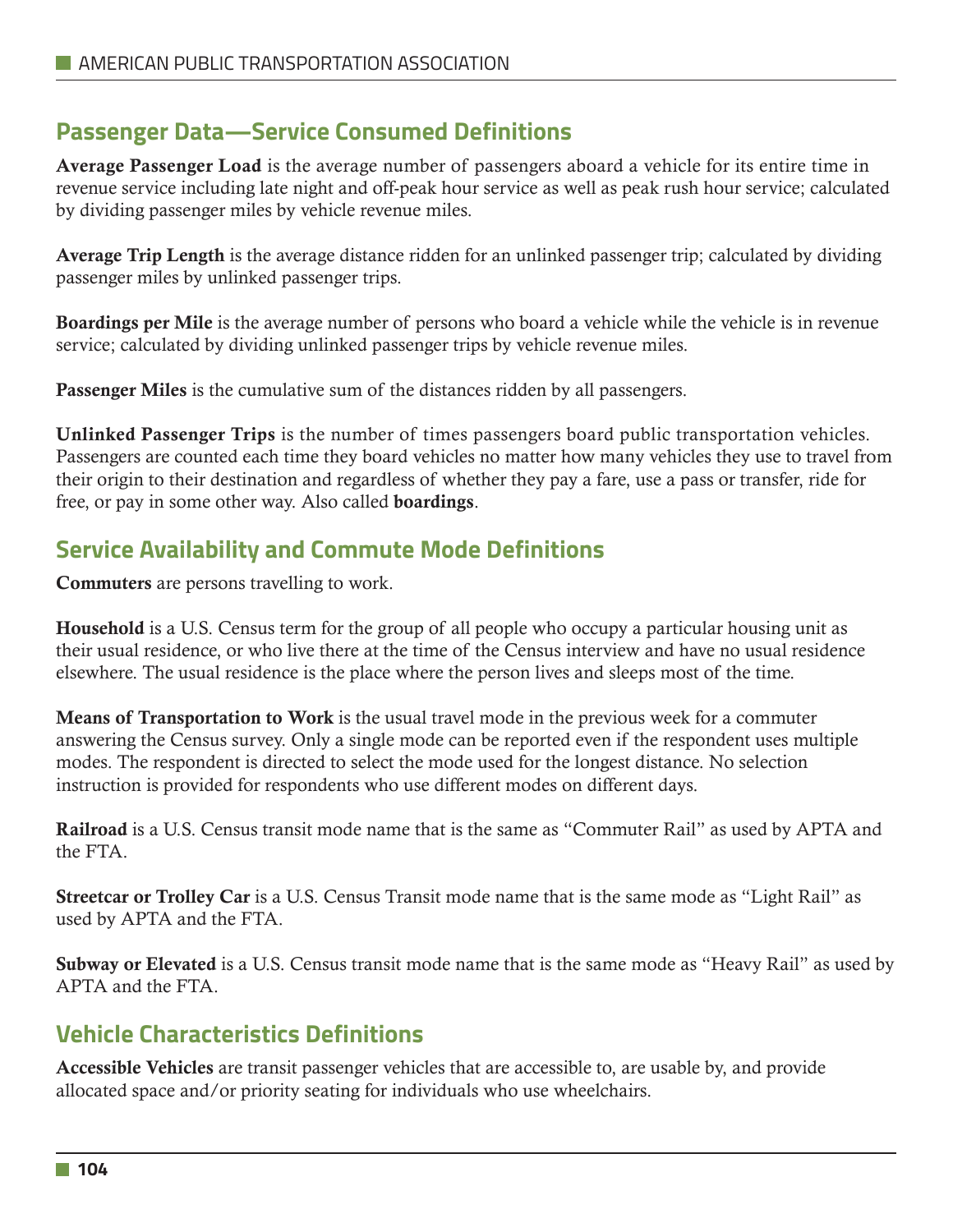Alternate Fuel Powered Vehicles are vehicles powered by fuel that is substantially not petroleum.

Average Vehicle Age is the number of years old all revenue vehicles are divided by the number of vehicles. The years of age are counted as one-half year for the year in which a vehicle was built plus one year for each calendar year since then.

Federal Transit Administration Minimum Useful Life is the age a revenue vehicle must be before an agency can receive federal financial assistance to replace that vehicle. The useful life varies by type of vehicle and may be shorter than stated for vehicles with excess use measured by miles travelled.

Revenue Vehicle (also called a passenger vehicle) is a vehicle in the transit fleet that is available to operate in revenue service carrying passengers, including spares and vehicles temporarily out of service for routine maintenance and minor repairs. Revenue vehicles do not include service vehicles such as tow trucks, repair vehicles, or automobiles used to transport employees.

Revenue Vehicles Available for Maximum Service are vehicles that a transit agency has available to operate revenue service regardless of the legal relationship thorough which they are owned, leased, or otherwise controlled by the transit agency. Also called vehicles owned and leased.

Revenue Vehicles Used in Maximum Service is the largest number of vehicles an agency uses to provide service at any time during a typical day; also called **peak period vehicles**.

## **Vehicle Equipment Definitions**

Automated Stop Announcement is an automated system that announces upcoming stops.

Automatic Passenger Counter equipment counts passenger boardings/alightings but is not part of the farebox.

Automatic Vehicle Location or GPS equipment allows a vehicle to be electronically located or tracked by local sensors or satellites.

Exterior Bicycle Rack equipped vehicles can carry bicycles of racks outside of the vehicle such as on the front of a bus or the open deck of a ferryboat.

Passenger-Operator Intercom equipped vehicles have an intercom system that allows passengers and the vehicle's or train's operator to communicate with each other.

Public Address System is a one-way audio announcement system that allows the vehicle operator to communicate with passengers.

Restroom is a restroom on board the transit vehicle and available for passenger use.

Security or CCTV Type Camera equipped vehicles have cameras installed inside the vehicle for security purposes.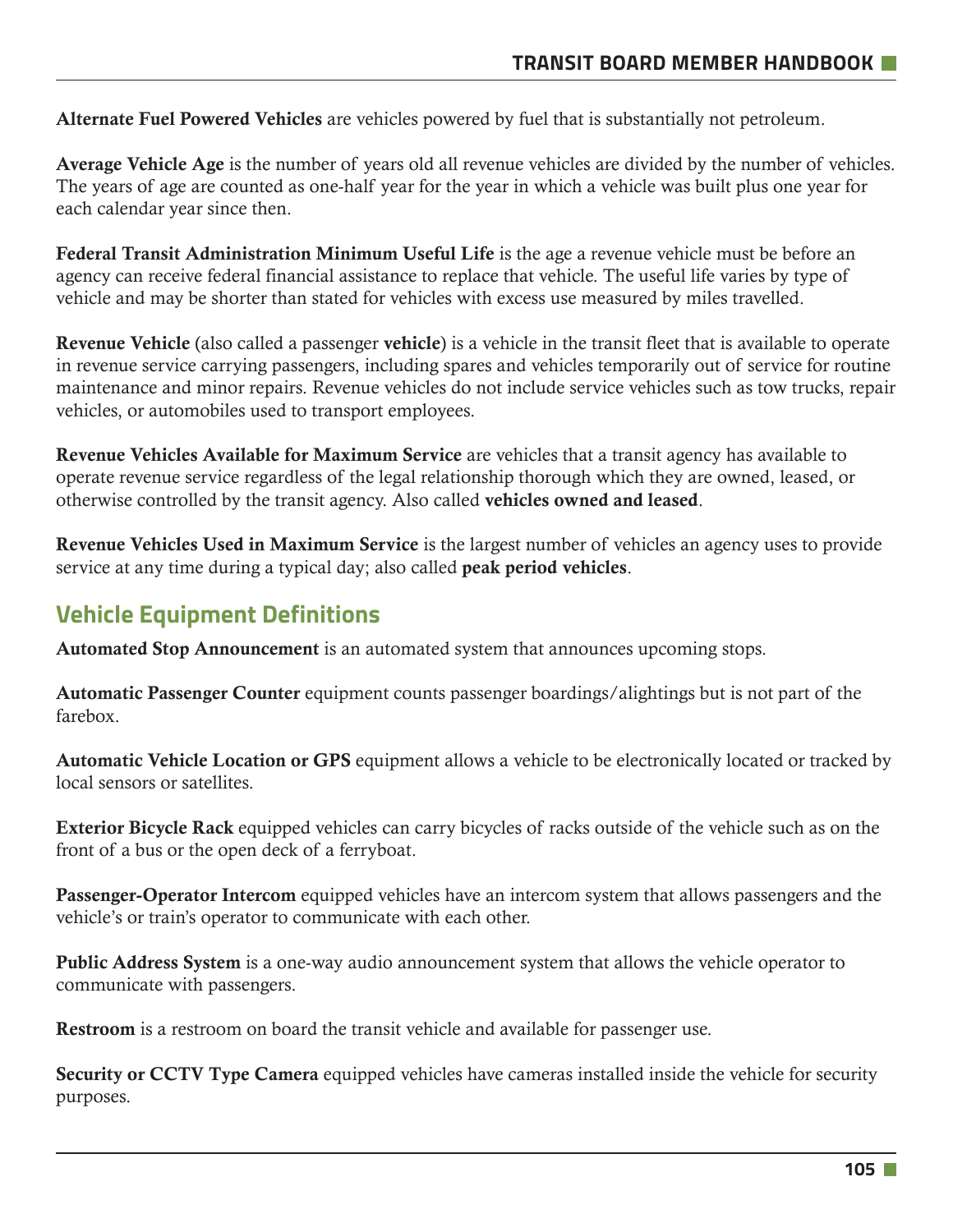Self-propelled vehicles have motors or engines on the vehicle that supply propulsion for the vehicle. Fuel may be carried on board the vehicle such as diesel fueled buses or supplied from a central source such as overhead wire power for light rail vehicles.

Traffic Light Preemption equipped vehicles are able to, either automatically by sensors or as a result of operator action, adjust traffic lights to provide priority or a green light.

Two-Way Radio equipped transit vehicles have a two-way radio system that allows the vehicle operator and the operating base or control center to communicate with each other.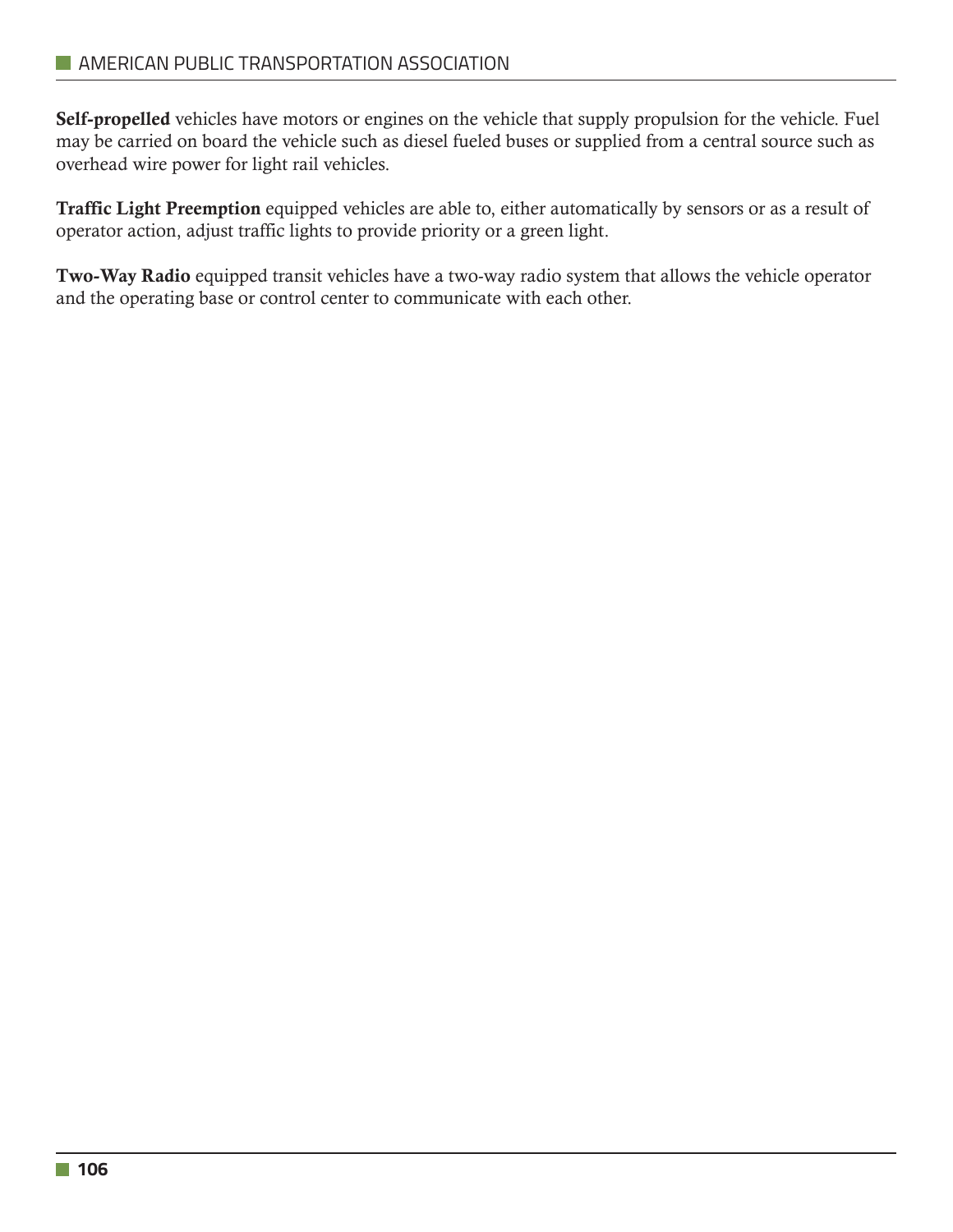## **References**

- 1. AECOM Consult, Inc., The Mineta Transportation Institute, Will Scott & Company, LLC, TCRP Report 104, *Public Transportation Board Effectiveness: A Self-Assessment Handbook*, Transit Cooperative Research Program, 2004
- 2. APTA *Employment Agreement Guidelines for Public Transit System Management*, April, 2001
- 3. *APTA 2013 Public Transportation Fact Book*
- 4. Chiat, Richard P. Ph.D., *How to Help Your Transit Board Govern More and Manage Less*, APTA and BoardSource, 2003
- 5. David, F.R., *Strategic Management: Concept and Cases*, Prentice Hall, 2004
- 6. Dietel, William M., Dietel, Linda R., *The Board Chair Handbook*, BoardSource, 2001
- 7. Disability Rights Education and Defense Fund (DREDF), *Outlines on the Americans with Disabilities Act (ADA)*
- 8. DREDF, Americans with Disabilities Act Implementation Project, 2006
- 9. Eadie, Douglas C., *Building the Board-General Manager Leadership Team: A Practical Guidebook for Leading in Challenging Times,* APTA
- 10. Eadie, Douglas C., *Building a High-Impact Board-CEO Partnership©,* APTA Webinar, June 5, 2001
- 11. Eadie, Douglas C., "Making Governing Work More Fun", *Passenger Transport*, APTA
- 12. Eadie, Douglas C., "The CEO as Chief Board Developer", *Passenger Transport*, APTA
- 13. Eadie, Douglas C., "Making a Good Board Even Better: The CDTA Story", *Passenger Transport*, APTA
- 14. Eadie, Douglas C., "Much More Than Policymaking", *Passenger Transport*, APTA
- 15. Eadie, Douglas C., "Innovating Boards: A Prime Target for Board Involvement", *Passenger Transport*, APTA
- 16. Eadie, Douglas C., "Getting Off on the Right Foot", *Passenger Transport*, APTA
- 17. Eadie, Douglas C., "The Board and CEO: A Precious but Fragile Bond", *Passenger Transport*, APTA
- 18. Eadie, Douglas C., "Preparing Board Members to Govern", *Passenger Transport*, APTA
- 19. Eadie, Douglas C., "Board People Power: Developing a Precious Asset", *Passenger Transport*, APTA
- 20. Eadie, Douglas C., "Taking the Road Less Traveled", *Passenger Transport*, APTA
- 21. Eadie, Douglas C., "Getting Your Executive Team on the Board Case", *Passenger Transport*, APTA
- 22. Eadie, Douglas C., "The Board-Savvy Transportation CEO: The Greater Metropolis Story", *Passenger Transport*, APTA
- 23. Eadie, Douglas C., "Fighting the Ownership Deficit Syndrome: A Conversation with UTA's John Inglish", *Passenger Transport*, APTA
- 24. Eadie, Douglas C., "Board Evaluation of the CEO Key to a Healthy Partnership", *Passenger Transport*, APTA
- 25. Eadie, Douglas C., "Using Committees as Governance Engines", *Passenger Transport*, APTA
- 26. Eadie, Douglas C., "A New Breed of CEO", *Passenger Transport*, APTA
- 27. Eadie, Douglas C., "The GM's CEO-Specific Leadership Targets", *Passenger Transport*, APTA
- 28. Eadie, Douglas C., "Building Board Accountability", *Passenger Transport*, APTA
- 29. Eadie, Douglas C., "The Board as a Public Relations Powerhouse", *Passenger Transport*, APTA
- 30. *Executive Guide: Effectively Implementing the Government Performance and Results Act*, Government Accounting Office, 1996
- 31. Farkas, Z.A. and Ayele, M., *A Guide to Strategic Planning for Transit Properties*, Urban Mass Transportation Administration, U.S. DOT, 1988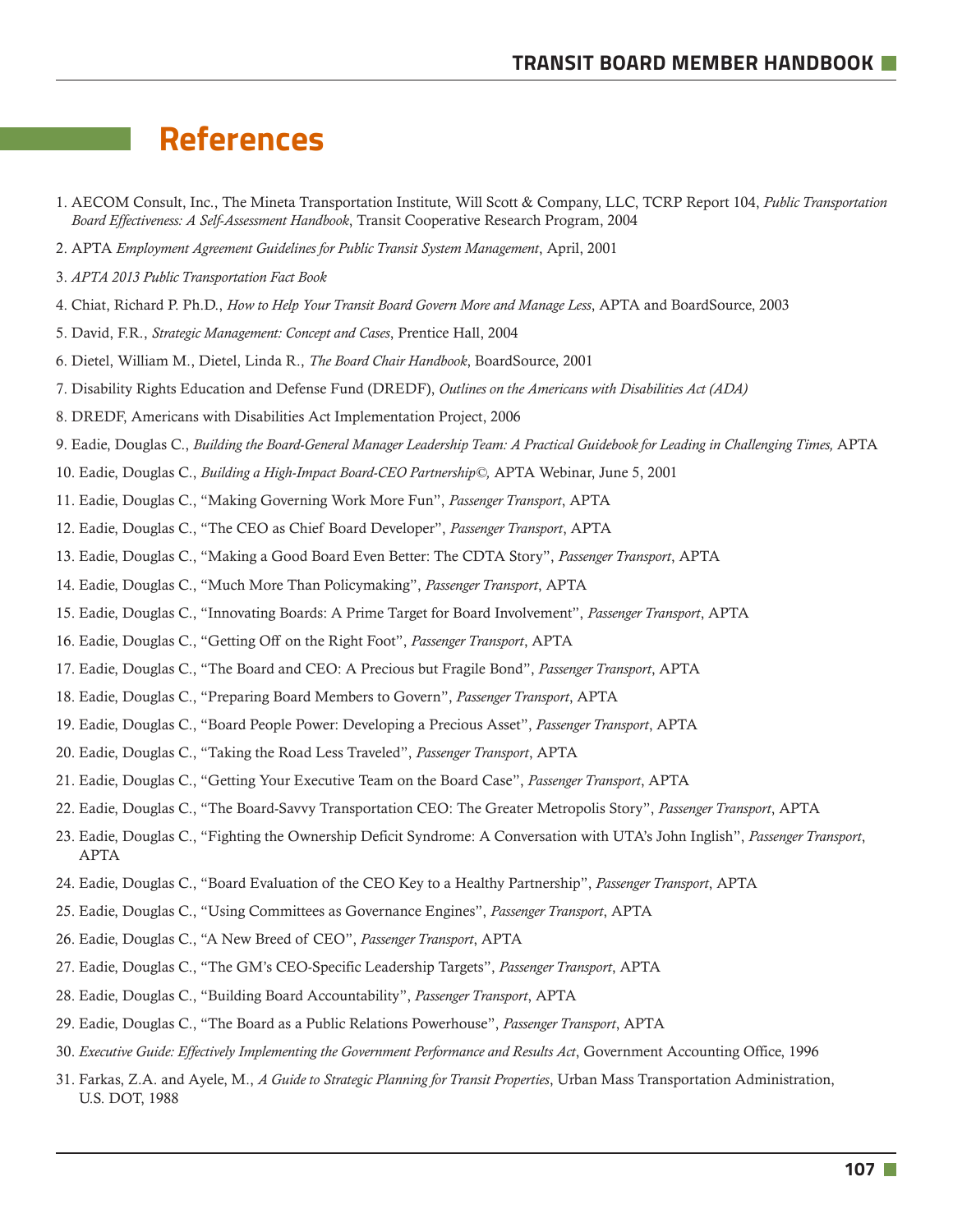- 32. Grace, Kay Sprinkel, *The Transit Board's Role in Strategic Planning*, APTA and BoardSource, 2003
- 33. Hemily, B., *Strategic Planning in Small and Medium-Size Transit Agencies: A Discussion of Practice and Issues, Urban Mass Transportation Administration*, U.S. DOT, 1986
- 34. Holland, Thomas P. and Blackmon, Myra, *Measuring Board Effectiveness: A Tool for Strengthening Your Board,* National Center for Nonprofit Boards, 2000
- 35. Hughes, Sandra R., *To Go Forward, Retreat!* APTA and BoardSource, 2001
- 36. Kaplan, R.S. and Norton, D.P., *The Balanced Scorecard: Translating Strategy into Action,* Harvard Business School Press, 1996
- 37. Lawrie, Judson J., *Strategic Planning and Management in Transit Agencies: A Synthesis of Transit Practice*, TCRP Synthesis 59, Transportation Research Board, 2005
- 38. Lawrie, Judson, J., Shaw, Joshua, Snow, Jacob, and Castillo, Flora, *Strategic and Long-Range Planning*, APTA Webinar, June, 2006
- 39. Maxwell, J.C., *The 21 Irrefutable Laws of Leadership: Follow Them and People Will Follow You*, Thomas Nelson, Inc., 1998
- 40. Mintzberg, H., *The Rise and Fall of Strategic Planning*, Free Press, 1994
- 41. National Center for Nonprofit Boards, *Self-Assessment for Nonprofit Governing Boards*, 1999
- 42. National Council on Disability, *Information Technology and Americans with Disabilities: An Overview of Innovation, Laws, Progress and Challenges*, 2005
- 43. *MAP-21, Moving Ahead for Progress in the 21st Century: A Guide to Transit-Related Provisions*, 2012
- 44. Paaswell, R., Sander, R., Peyrebrune, H., Bolton, M., & Schaller, B. *A Study of Transit Governance,* U.S. Department of Transportation, 1999
- 45. Pierson, Jane and Mintz, Joshua, *Assessment of the General Manager—A Tool for Transit Boards and General Managers of Public Transit Systems*, APTA and BoardSource, 2001
- 46. Redding, J.C. and Catalanello, R.F., *Strategic Readiness: The Making of the Learning Organization,* Jossey-Bass, 1994
- 47. *Resource Kit: Strategic Planning,* APTA, 2001
- 48. Schroeder, Martin, *Committee Chair Handbook, Skills at Facilitation and Conflict Mediation*, APTA
- 49. Texas Transportation Institute, *2012 Urban Mobility Report*
- 50. Simon & Simon Research and Associates, TCRP Report 85, *Public Transit Board Governance Guidebook*, Transit Cooperative Research Program, 2002
- 51. Simonetta, R.J., "How to Develop a Strategic Plan That Won't Gather Dust," *Metro Magazine*, Sept.-Oct. 2003
- 52. Stanley, R.G., Coogan, M.A., Bolton, M.P., Campbell, S. and Sparrow, R., TCRP Report 97: *Emerging New Paradigns: A Guide to Fundamental Change in Local Public Transportation Organizations,* Transportation Research Board, 2003
- 53. TCRP Report 58: *New Paradigms for Local Public Transportation Organizations—Task 5 Report: Opening the Door to Fundamental Change*, Transportation Research Board, 2000
- 54. Weisbord, M.R. and Janoff, S., *Future Search: An Action Guide to Finding Common Ground in Organizations and Communities*, Berrett-Koehler, 1995
- 55. Weisman, Carol, *Secrets of Successful Retreats*, F.E. Robbins & Sons Press, 2003
- 56. Weyrich, Paul M. and Lind, William S. *How Transit Benefits People Who Do Not Ride It: A Conservative Inquiry*, Washington, DC, October, 2003
- 57. Whiteley, A., *Managing Change: A Core Values Approach*, MacMillan Education Australia, 1995
- 58. APTA and the National Association of Realtors, *The New Real Estate Mantra, Location Near Public Transportation*, March, 2013
- 59. Federal Transit Administration/U.S. DOT, *2009 Rail Safety Statistics Report*
- 60. Bureau of Labor Statistics, *Consumer Expenditure Survey*, 2012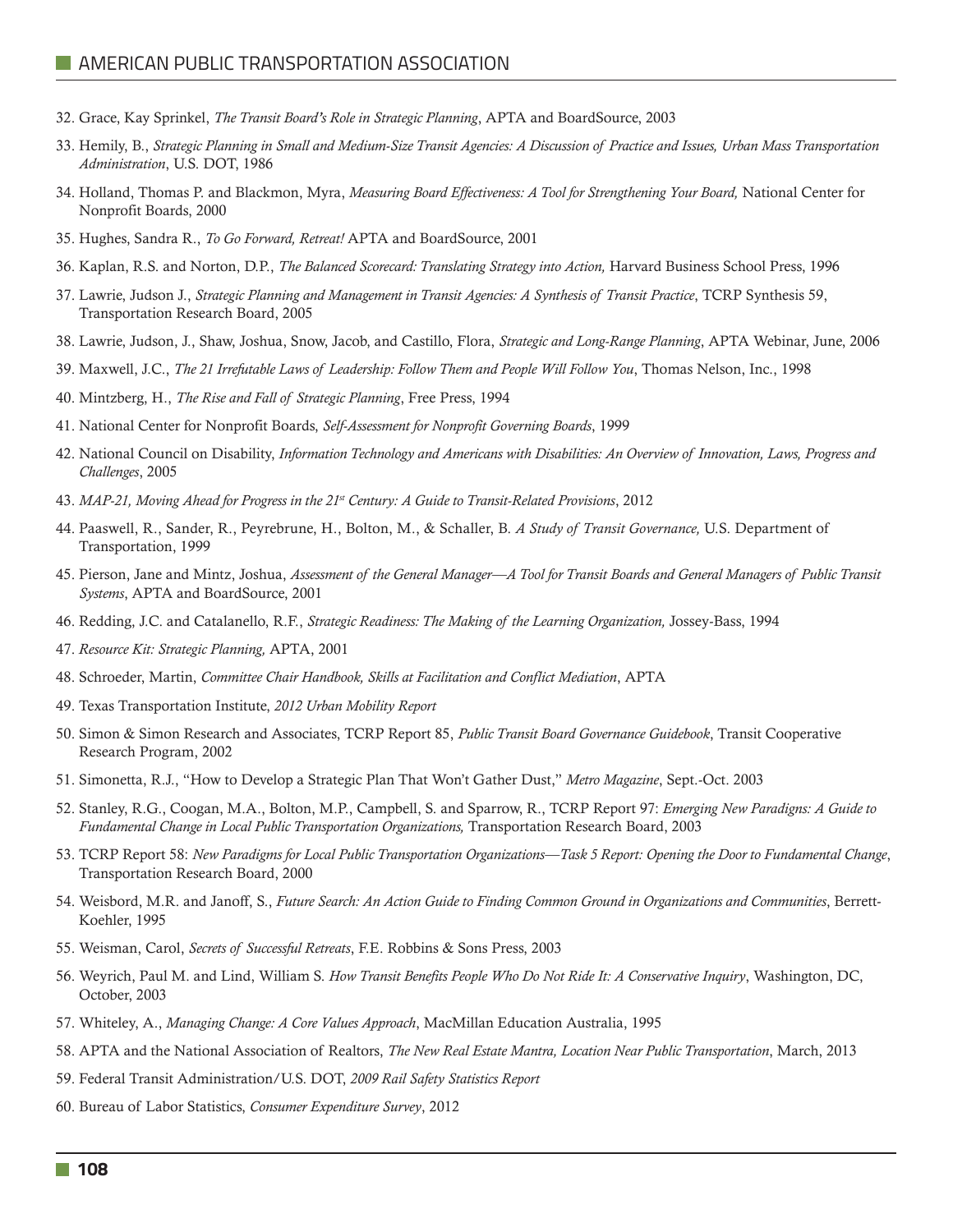- 61. Building America's Future, www.bafuture.org/key-topics/transportation
- 62. U.S. Department of the Treasury with the Council of Economic Advisors, *An Economic Analysis of Infrastructure Investment,* October 11, 2010
- 63. TCRP Report 97, *Emerging New Paradigms: A Guide to Fundamental Change in Local Public Transportation Organizations*, 2003.
- 64. TCRP Report 159, *Transforming Public Transportation Institutional and Business Models*, 2012.
- 65. See www.APTA.com, Resource Library, Hot Topics, Mobility Management
- 66. "It's Not About the Buses." Blackley, Fiona. Presentation for 2013 APTA Bus and Paratransit Conference, Monday, May 6, 2013.
- 67. TCRP Report 97, *Emerging New Paradigms: A Guide to Fundamental Change in Local Public Transportation Organizations*, 2003.
- 68. TCRP Report 159, *Transforming Public Transportation Institutional and Business Models*, 2012.
- 69. See www.APTA.com, "Resource Library, Hot Topics, Mobility Management."
- 70. ADA Essentials for Transit Board Members: Fundamentals of the Americans with Disabilities Act and Transit Public Policy, Easter Seals Project ACTION and American Public Transportation Association, January, 2011.